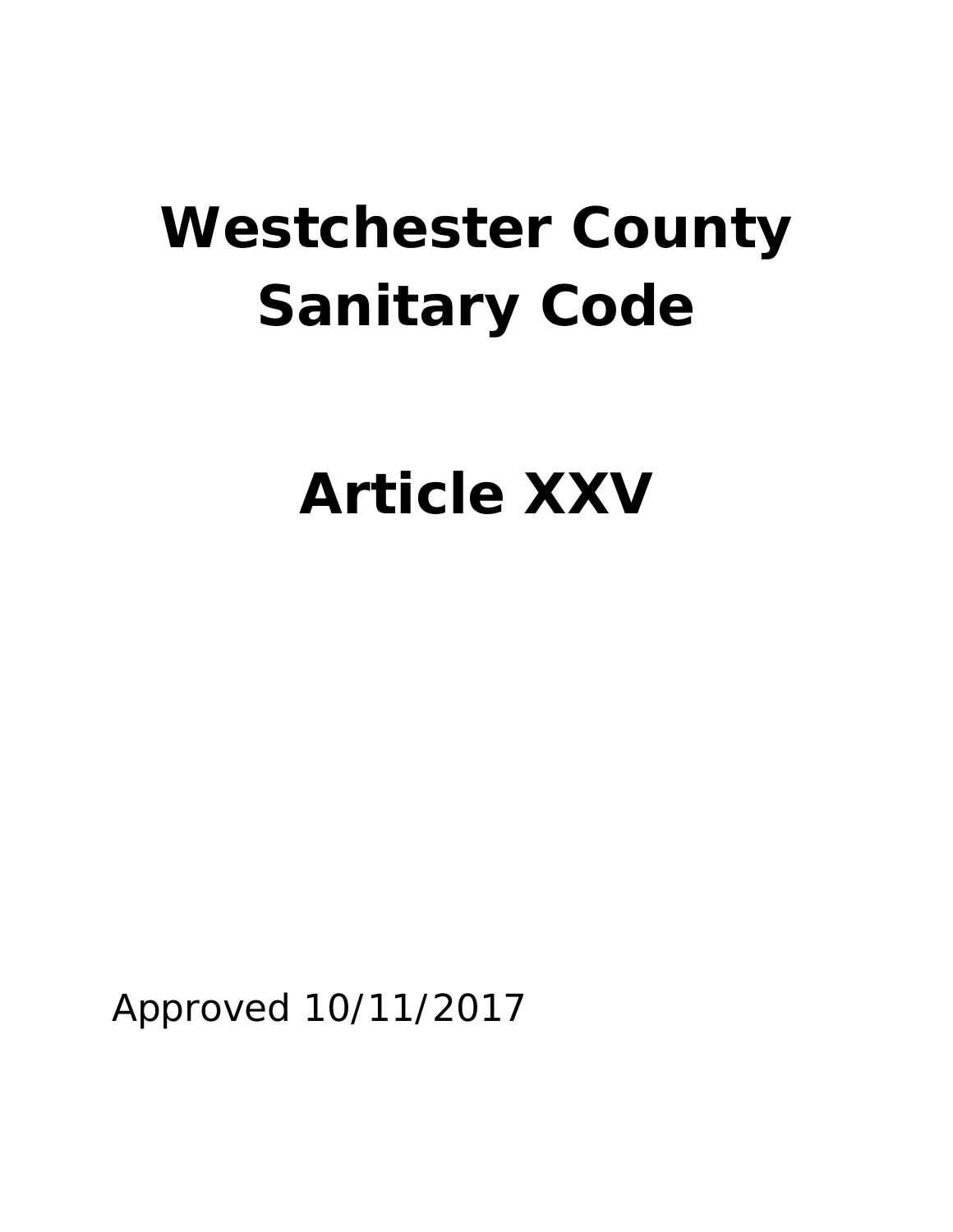# **Article XXV PETROLEUM BULK STORAGE**

(Statutory Authority: Westchester County Sanitary Code and delegation authority from the New York State)

# **TABLE OF CONTENTS**

| <b>Section 873.2501</b>                                              |  |
|----------------------------------------------------------------------|--|
| 873.2501.1                                                           |  |
| 873.2501.2                                                           |  |
| 873.2501.3                                                           |  |
| 873.2501.4                                                           |  |
| 873.2501.5                                                           |  |
| 873.2501.6                                                           |  |
| 873.2501.7                                                           |  |
| 873.2501.8                                                           |  |
| 873.2501.9                                                           |  |
| 873.2501.10                                                          |  |
| 873.2501.11                                                          |  |
| 873.2501.12                                                          |  |
|                                                                      |  |
| <b>Section 873.2502</b>                                              |  |
| UST systems: design, construction, and installation 22<br>873.2502.1 |  |
| 873.2502.2                                                           |  |
| 873.2502.3                                                           |  |
| 873.2502.4                                                           |  |
| 873.2502.5                                                           |  |
| 873.2502.6                                                           |  |
| <b>Section 873.2503</b>                                              |  |
| UST systems: design, construction, and installation 48<br>873.2503.1 |  |
| 873.2503.2                                                           |  |
| 873.2503.3                                                           |  |
| 873.2503.4                                                           |  |
| 873.2503.5                                                           |  |
| <b>Section 873.2504</b>                                              |  |
| 873.2504.1                                                           |  |
| 873.2504.2                                                           |  |
| 873.2504.3                                                           |  |
| 873.2504.4                                                           |  |
| 873.2504.5                                                           |  |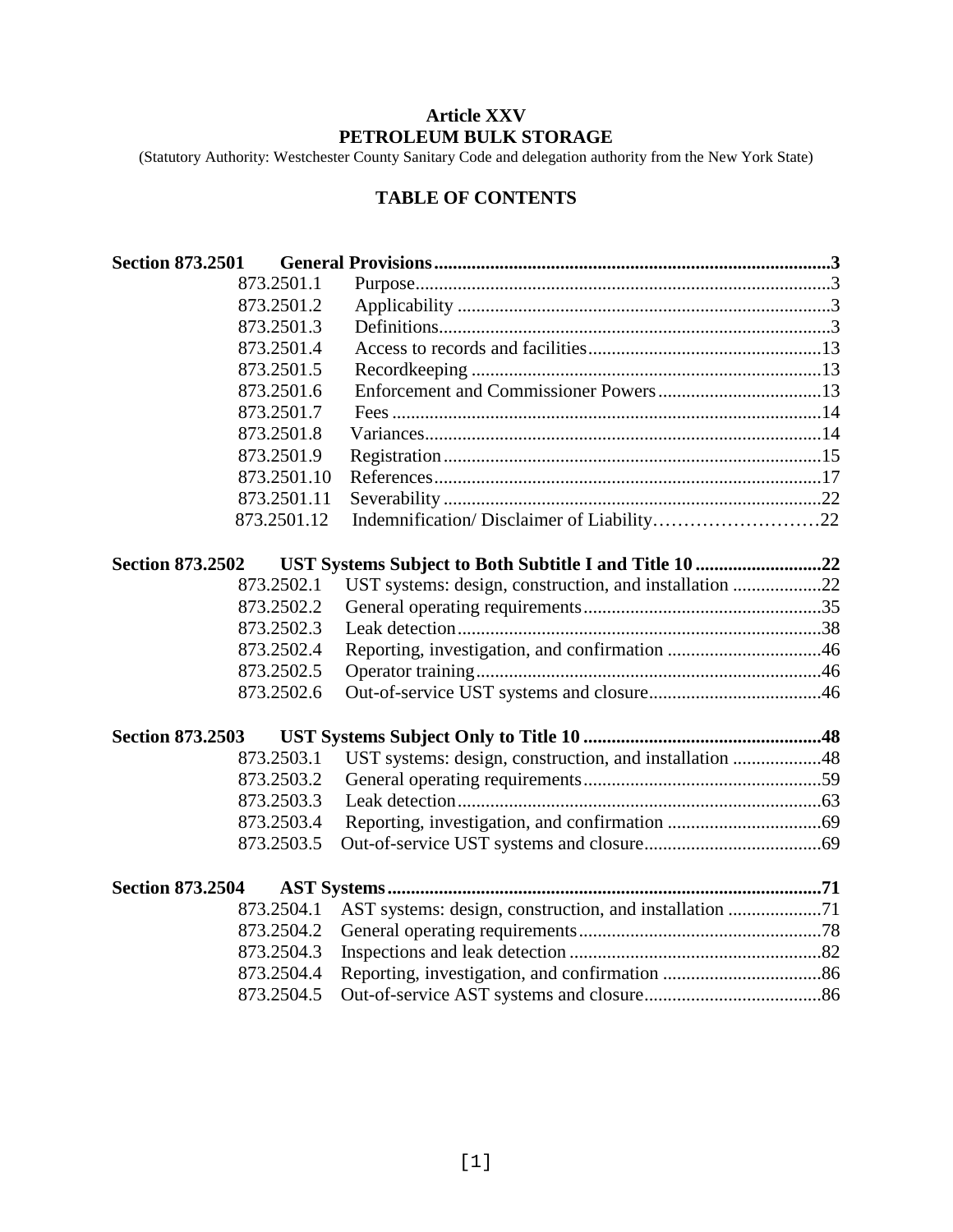|                         |            | 873.2505.1 Circumstances and process for imposing a delivery |  |
|-------------------------|------------|--------------------------------------------------------------|--|
|                         |            |                                                              |  |
|                         |            |                                                              |  |
|                         | 873.2505.3 |                                                              |  |
|                         | 873.2505.4 |                                                              |  |
|                         |            |                                                              |  |
| <b>Section 873.2506</b> |            |                                                              |  |
| <b>Section 873.2507</b> |            |                                                              |  |

<span id="page-2-0"></span>**Section 873.2507 Tank Testing**…………………………………………………………….**93**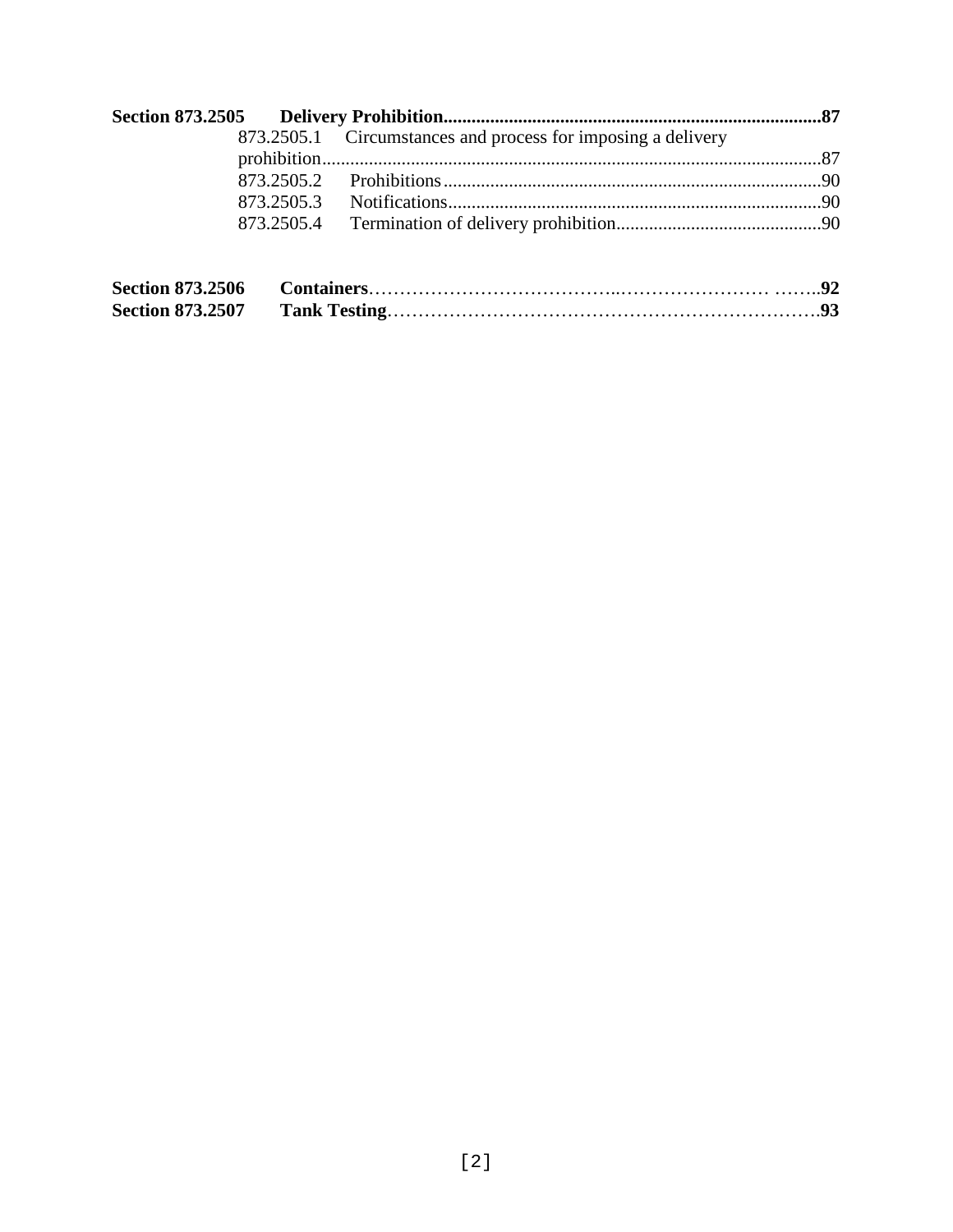#### **§873.2501 General Provisions**

873.2501.1 Purpose

The purpose of this Article is to regulate the bulk storage of petroleum in order to protect public health and the environment.

873.2501.2 Applicability

(a) Every facility is subject to the provisions of this Article.

(b) Every carrier is subject to the provisions of  $\S 873.2502.2(a)$  (7), 3.2(a)(7), and 4.2(a)(7) of this Article.

(c) Any provision of this Article that imposes a requirement on a facility imposes that requirement on every operator and every tank system owner at the facility, unless expressly stated otherwise.

873.2501.3 Definitions

(a) *Aboveground storage tank system* or *AST system* means any tank system that is not an underground storage tank system.

(b) *Accessible underground area* means an underground area – such as a basement, cellar, shaft, or vault – that allows for the physical inspection of the exterior of the tank.

(c) *Ancillary equipment* means fittings, flanges, valves, pumps, and other devices that are used to distribute, meter, or control the flow of petroleum to and from a tank.

(d) *Carrier* means a person who transports petroleum and delivers it into a tank system.

(e) *Category 1 tank system* means any tank system whose tank was installed before December 27, 1986.

(f) *Category 2 tank system* means any tank system whose tank was installed from December 27, 1986 through October 11, 2015.

(g) *Category 3 tank system* means any tank system whose tank was installed after October 11, 2015.

(h) *Cathodic protection* means the prevention of electrolytic corrosion of a metallic structure (tank or piping) by causing it to act as the cathode rather than as the anode of an electrochemical cell.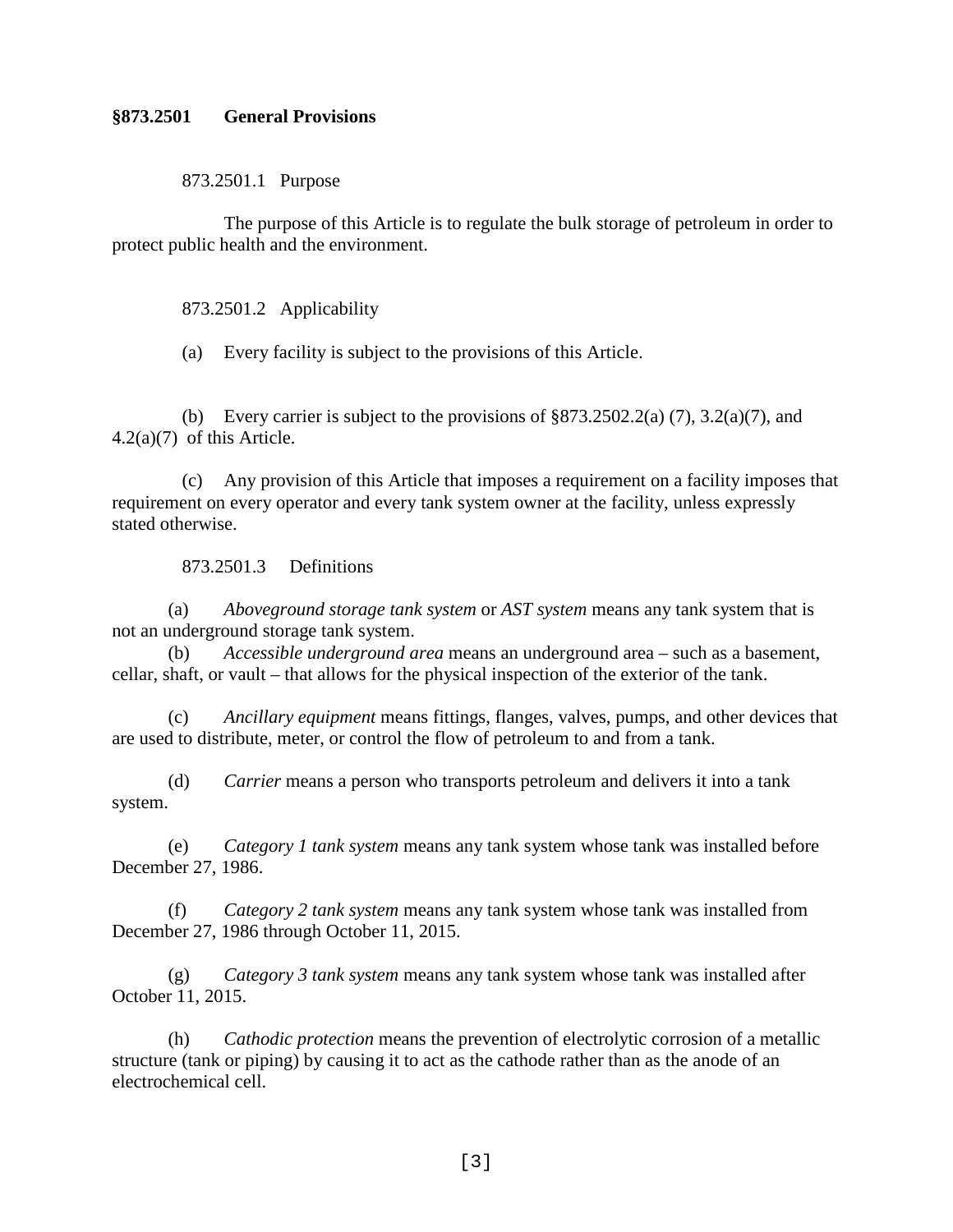(i) *Cathodic protection tester* means a person who can demonstrate an understanding of the principles and measurements of all common types of cathodic protection systems as applied to metal portions of tank systems in contact with the ground. At a minimum, such persons must have education and experience in soil resistivity, stray current, structure-to-soil potential, and component electrical isolation measurements of metal portions of tank systems in contact with the ground.

(j) *Class A Operator* means the individual who has primary responsibility to operate and maintain the UST system(s) at a facility in accordance with applicable requirements of this Article. The Class A Operator typically manages resources and personnel to achieve and maintain compliance with the requirements of this Article.

(k) *Class B Operator* means the individual who has day-to-day responsibility for implementing applicable requirements of this Article. The Class B Operator typically implements field aspects of operation, maintenance, and associated recordkeeping for a UST system.

(l) *Class C Operator* means the individual who has primary responsibility for initially addressing emergencies presented by a spill or release from a UST system. The Class C Operator typically controls or monitors the dispensing or sale of petroleum.

(m) *Commissioner* means the Westchester County Commissioner of Health

(n) *Compatible* means, in the case of two or more substances, able to maintain their respective physical and chemical properties upon contact with one another for the design life of the tank system under conditions likely to be encountered in the tank system.

(o) *Container* means any portable or mobile device that actually stores petroleum.

(p) *Containment* means equipment that limits or prevents the spread of a petroleum release.

(q) *Corrosion expert* means a person who, by reason of thorough knowledge of the physical sciences and the principles of engineering and mathematics acquired by a professional education and related practical experience, is qualified to engage in the practice of corrosion control of metal portions of tank systems in contact with the ground. Such a person must be:

(1) a registered professional engineer who has certification or licensing that includes education and experience in corrosion control of metal portions of tank systems in contact with the ground; or

(2) accredited or certified by NACE International as a corrosion specialist or cathodic protection specialist.

(r) *Department* means the Westchester County Department of Health.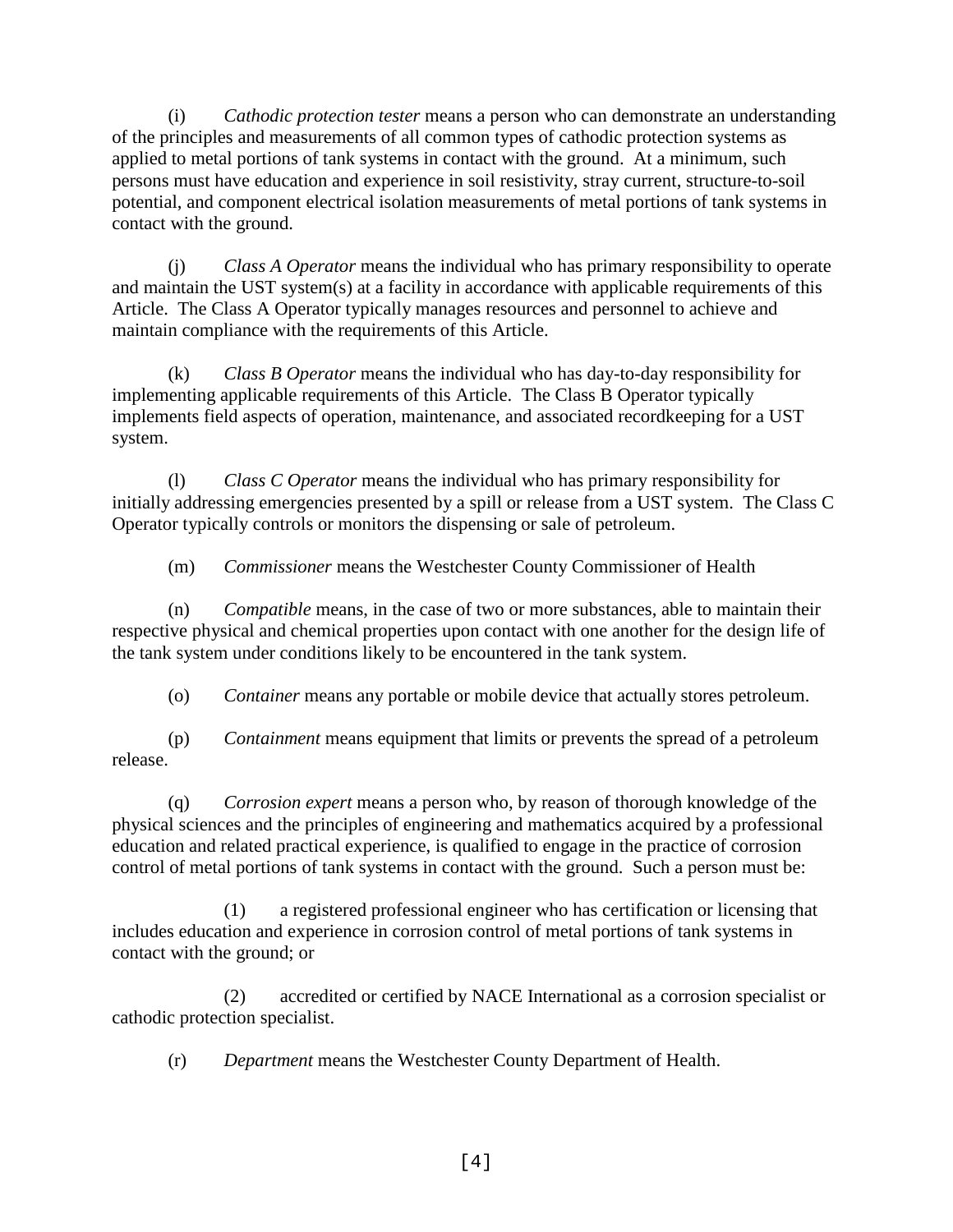(s) *Design capacity* means the amount of petroleum that a tank is designed to hold. If a certain portion of a tank is unable to store petroleum because of its integral design (for example, electrical equipment or other interior components taking up space), the design capacity of the tank is thereby reduced. Actions taken to physically alter the design capacity of a tank (such as drilling a hole in the side of the tank so that it cannot hold petroleum above that point) will not change the design capacity of the tank.

(t) *Dielectric material* means a material that does not conduct direct electrical current. Dielectric coatings are used to electrically isolate tank systems from the surrounding soils. Dielectric bushings are used to electrically isolate portions of the tank system (for example, tank from piping).

(u) *Dispenser system* means equipment located aboveground that meters the amount of petroleum transferred to a point of use outside the tank system, such as a motor vehicle. This system includes the equipment necessary to connect the dispenser to the tank system.

(v) *Environment* means any water, water vapor, land including land surface or subsurface, air, fish, wildlife, biota, and all other natural resources.

(w) *Excavation zone* means the volume containing the UST system and backfill material bounded by the ground surface, walls, and floor of the pit and trenches into which the UST system is placed at the time of installation.

(x) *Facility* means a single property, or contiguous or adjacent properties used for a common purpose which are owned or operated by the same person or persons, on or in which are located:

(1) one or more tank systems having a combined storage capacity of more than 1,100 gallons (including a major facility); or any size used oil tank system subject to 6 NYCRR Subpart 374-2; or

(2) an underground tank system having a storage capacity that is greater than 110 gallons.

- (3) This term does not include:
	- (i) any operational tank system;
	- (ii) any temporary tank system;

(iii) any tank system that is part of a facility that has been constructed, acquired, or operated in accordance with a Certificate of Public Convenience and Necessity issued by the Federal Energy Regulatory Commission pursuant to the terms of 15 U.S.C. section 717f;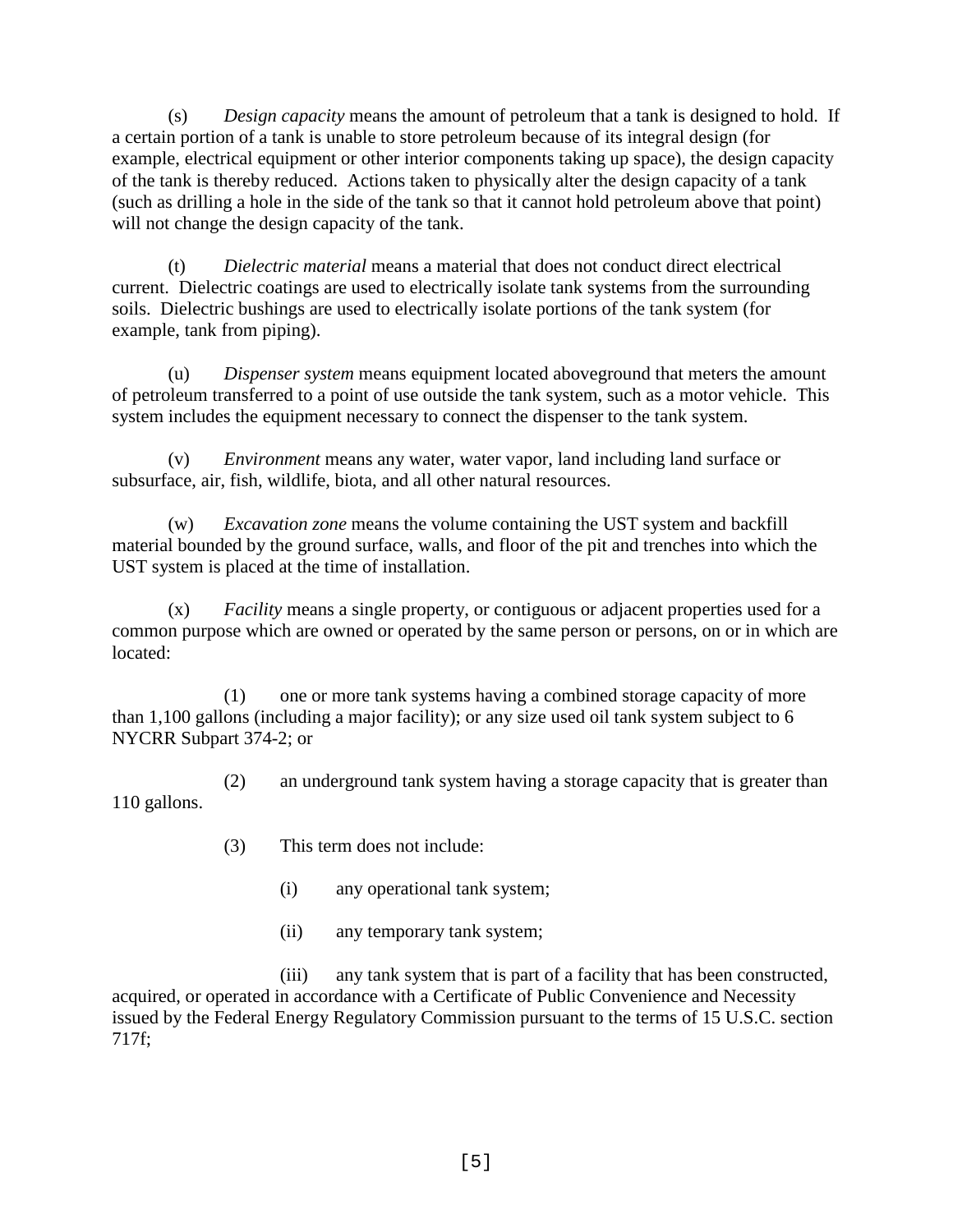(iv) any heating oil tank system used for on-premises consumption that is not interconnected to any other heating oil tank system and which has a storage capacity of less than 1,100 gallons, unless such tank system is located on a property that has another tank system or set of tank systems that otherwise independently meets the definition of facility under paragraph (1) or (2) of this subsection;

(v) any tank system that has a storage capacity of 1,100 gallons or less and is used to store motor fuel for non-commercial purposes (not for resale) at a farm or residence, unless such tank system or systems are located on a property that has another tank system or set of systems that otherwise independently meets the definition of facility under paragraph (1) or (2) of this subsection;

(vi) any tank system that is used to store or contain asphalt cement (however, a tank system used to store or contain asphaltic emulsions is included);

(vii) any tank system that has been permanently closed in accordance with §873.2502.6(b), 3.5(b), or 4.5(b) of this Article;

(viii) pipelines that enter or leave the property;

- (ix) any wastewater treatment tank system;
- (x) any tank system at a major facility or vessel that is considered a

major facility;

(xi) any tank system owned or operated by a State agency; or

(xii) any tank system owned or operated by a public authority created under the Public Authorities Law.

(y) *Facility owner* means any person who has legal or equitable title to the real property of a facility.

(z) *Farm* means a tract of land devoted to the production of crops or raising animals, including fish, and associated residences and improvements. Farm includes fish hatcheries, rangeland, and nurseries with growing operations.

(aa) *Flow-through process tank system* means a tank system that forms an integral part of a production process through which there is a steady, variable, recurring, or intermittent flow of materials during the operation of the process. Flow-through process tank systems do not include tanks used for the storage of materials prior to their introduction into the production process or for the storage of finished products or by-products from the production process.

(ab) *Free product* means petroleum that is present as a nonaqueous phase liquid (for example, liquid that is not dissolved in water.)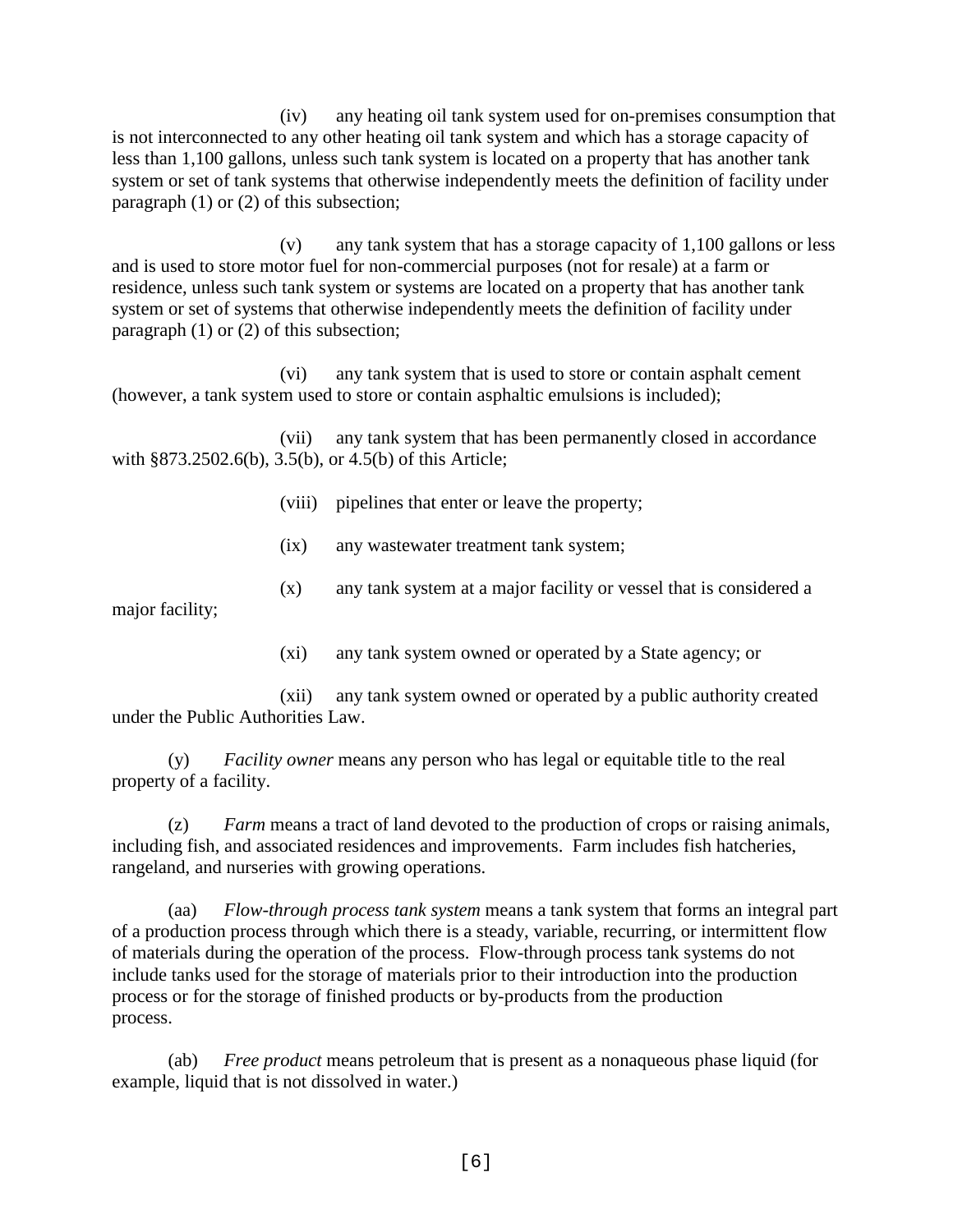(ac) (1) *Hazardous substance* means:

- (i) a substance included on the list provided under 6 NYCRR Part 597.3; or
	- (ii) a hazardous substance mixture.

(2) Hazardous substance does not include petroleum as defined in subsection (av) of this section, except as may be part of a blend described in §873.2501.3(ad)(2) of this Article.

(ad) *Hazardous substance mixture* means:

(1) a mixture of any substances covered under  $\S 873.2501.3(ac)(1)(i)$  of this Article; or

(2) a blend that consists of:

(i) less than 70 percent by volume of the substances covered under §873.2501.3(av)(1)(i) through (iii) of this Article (singly or in combination);

(ii) one percent or more by volume of one or more substances covered under  $\S 873.2501.3(ac)(1)(i)$  of this Article; and

(iii) no hazardous waste as identified or listed in 6 NYCRR Part 371 ;

or

- (3) a blend that consists of:
	- (i) one percent or more by volume of the substances covered under §873.2501.3(ac)(1)(i) of this Article (singly or in combination);
	- (ii)
	- (ii) any substance not covered under  $s\$ 873.2501.3(av)(1)(i) through (iii) of this Article; and
	- (iii) no hazardous waste as identified or listed in 6 NYCRR Part 371.

(ae) *Heating oil* means petroleum that is No. 1, No. 2, No. 4-light, No. 4-heavy, No. 5 light, No. 5-heavy, or No. 6 technical grade of fuel oil; other residual fuel oils (including Navy Special Fuel Oil, Bunker C, and clarified oil); and other forms of petroleum when used as substitutes for one of these fuel oils. Heating oil is typically used in the operation of heating equipment, boilers, or furnaces.

(af) *Hydraulic lift tank system* means a tank system holding hydraulic fluid for a closed-loop mechanical system that uses compressed air or hydraulic fluid to operate lifts, elevators, and other similar devices.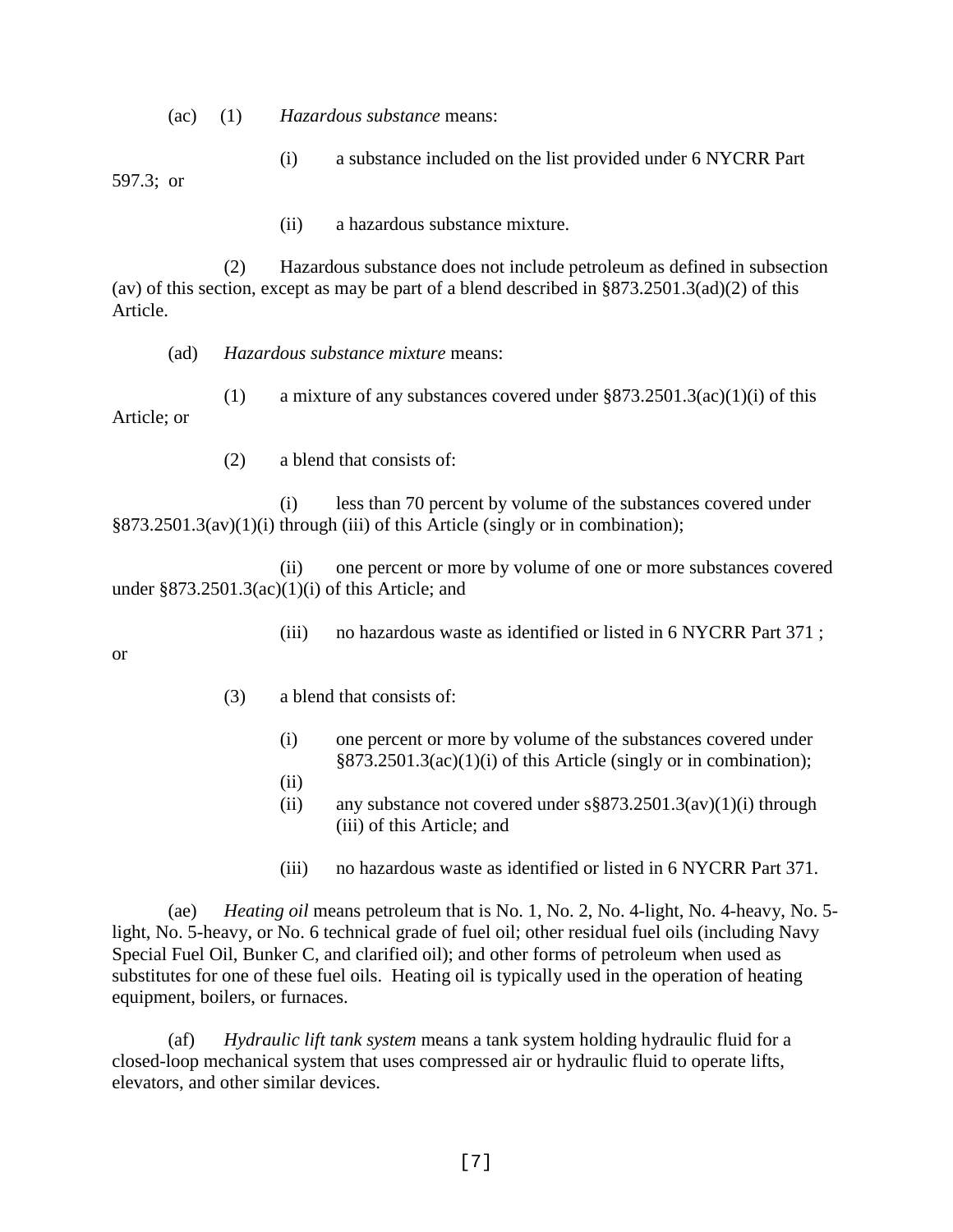(ag) *Install* or *installation* means the emplacement of a tank system, or any part thereof, in, on, or above the ground. The movement of a tank from one location for use in a different location constitutes the installation of the tank system.

(ah) *Leak*, *spill*, or *spillage* means any escape of petroleum from the ordinary container employed in the normal course of storage, transfer, processing, or use. Any escape of petroleum that enters containment (for example, a catch basin) is a spill.

(ai) *Leak detection* means determining whether a release of petroleum has occurred from a tank system or a spill has occurred into the interstitial space between the tank system and its secondary barrier or secondary containment around the tank system.

(aj) *Lining* means a coating of a material that is bonded firmly to the interior surface of a tank and which is compatible with the petroleum stored.

(ak) *Liquid trap* means sumps, well cellars, and other traps used in association with oil and gas production, gathering, and extraction operations (including gas production plants), for the purpose of collecting oil, water, and other liquids. These liquid traps may temporarily collect liquids for subsequent disposition or reinjection into a production or pipeline stream, or may collect and separate liquids from a gas stream.

(al) *Major facility* includes any refinery, storage or transfer terminal, pipeline, deep water port, drilling platform, or any appurtenance related to any of the preceding that is used or is capable of being used to refine, produce, store, handle, transfer, process, or transport petroleum. A vessel will be considered a major facility only when petroleum is transferred between vessels in the waters of the State of New York. Fueling operations between vessels will not be considered petroleum transfers between vessels for the purposes of this definition. A facility with a combined design capacity of less than 400,000 gallons is not a major facility for the purposes of this Article.

(am) *Motor fuel* means petroleum that is typically used in the operation of a motor engine, such as motor gasoline, aviation gasoline, jet fuel, or No. 1 or No. 2 diesel fuel.

(an) *NYSDEC* means the New York State Department of Environmental Conservation.

(ao) *On-premises consumption* means consumed at the site where the tank system containing the heating oil is located.

(ap) *On-shore major facility* means a major facility that is not a vessel or a drilling platform, is located on or under any land and, if partially or totally located on submerged land, is physically connected to the shore by permanent structures located above the mean high-water level.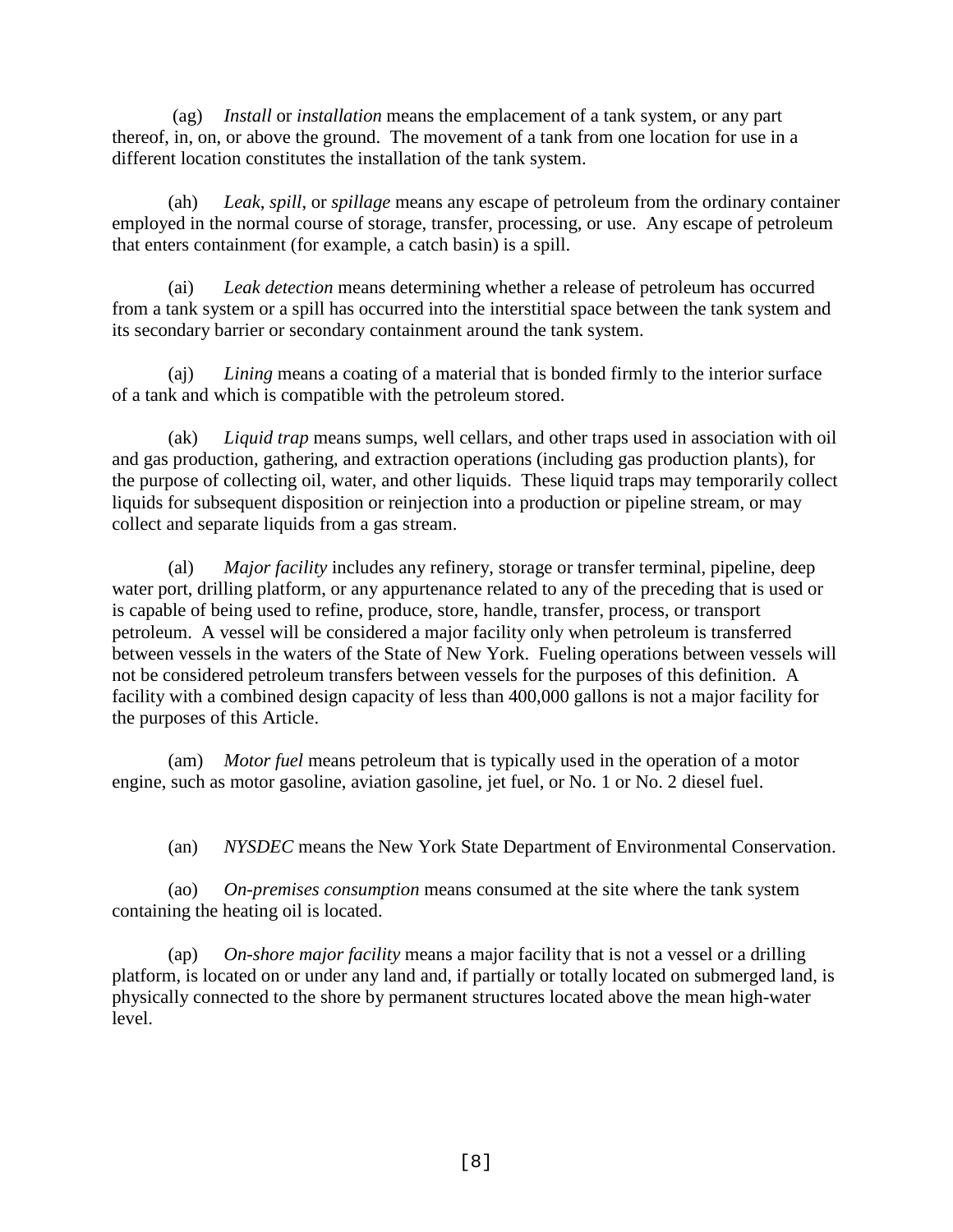(aq) *Operational tank system* means a tank system that is integral to, or connected to, equipment or machinery for which the petroleum in the system is used solely for operational purposes. Petroleum in an operational tank system is not consumed in any context (such as being combusted as fuel or used as a raw material in a manufacturing process). Examples of operational tank systems include hydraulic lift tank systems, lubricating oil system reservoirs, electrical cable oil reservoirs, and electrical transformers.

(ar) *Operator* means any person who leases, operates, controls, or supervises a facility.

(as) *Out-of-service* with respect to a tank system means no longer receiving or dispensing petroleum.

(at) *Overfill* means a spill that occurs when a tank is filled beyond its design capacity.

(au) *Person* means any individual, public or private corporation, political subdivision, government agency, municipality, co-partnership, association, firm, consortium, joint venture, interstate body, trust, estate, or any other legal entity whatsoever.

(av) (1) *Petroleum* means:

oil; or

(i) crude oil and any fraction thereof;

(ii) synthetic forms of lubricating oils, dielectric oils, insulating oils, hydraulic oils, and cutting oils;

(iii) any complex blend of hydrocarbons that is not derived from crude

- (iv) any petroleum mixture.
- (2) Petroleum does not include:

(i) any hazardous substance covered under subsection (ac) of this section, except as may be part of a blend described in  $\S 873.2501.3(aw)(2)$  of this Article;

(ii) animal or vegetable oils; or

(iii) substances that are gases at standard temperature and pressure (aw) *Petroleum mixture* means:

(1) a mixture of any substances covered under §873.2501.3(av)(1)(i) through (iii) of this Article; or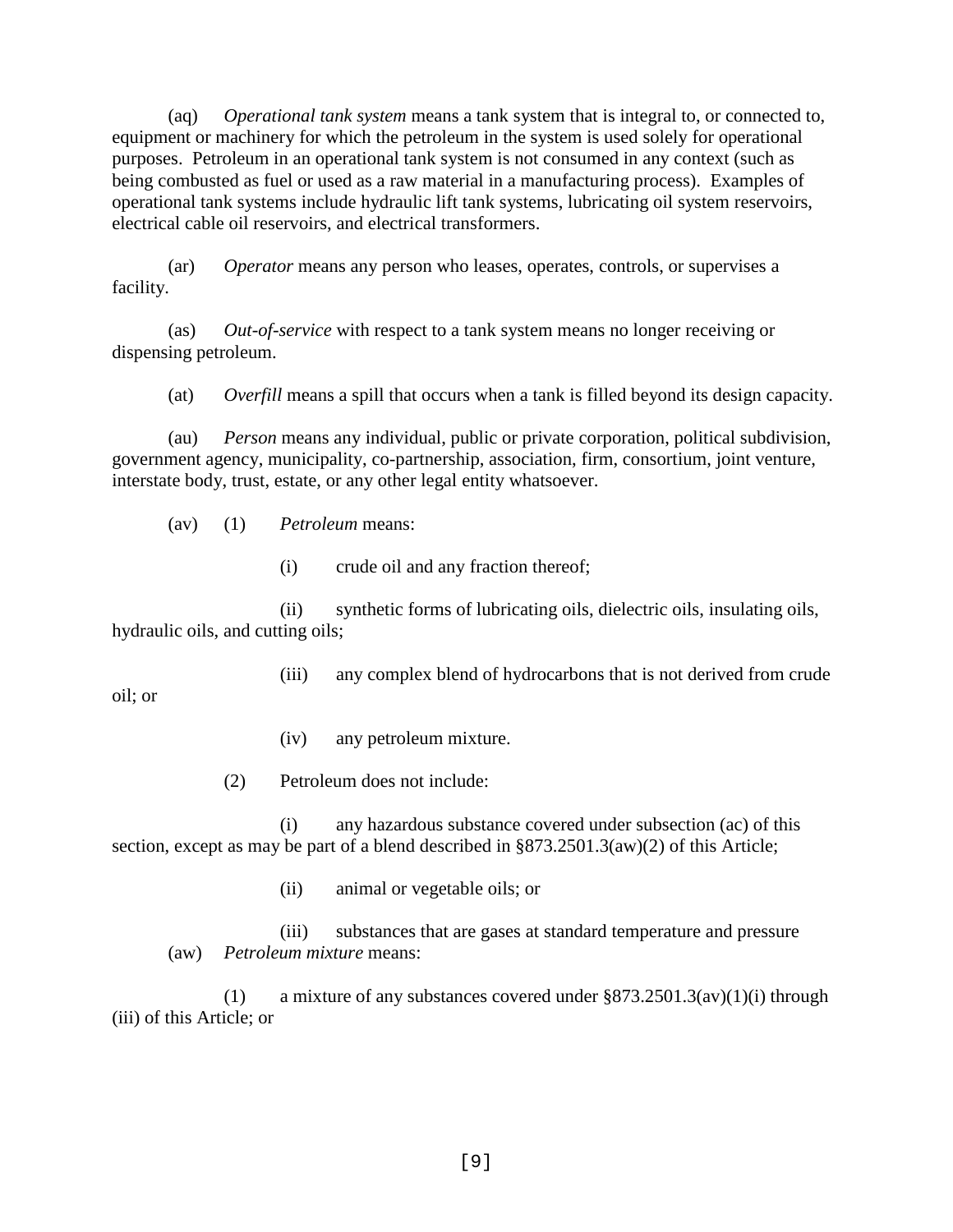(2) a blend that consists of:

(i) at least 70 percent by volume of the substances covered under §873.2501(av)(1)(i) through (iii) of this Article (singly or in combination); and

(ii) one or more other substances, except any hazardous waste as identified or listed in 6 NYCRR Part 371; or

(3) a blend that consists of:

(i) one percent or more by volume of the substances covered under §873.2501.3(av)(1)(i) through (iii) of this Article (singly or in combination), and

(ii) one or more other substances, other than hazardous substances covered under §873.250 1.3(ac)(1)(i) of this Article and hazardous waste as identified or listed in 6 NYCRR Part 371.

(ax) *Pipe* or *piping* means a hollow cylinder made of non-earthen materials that is used for the conveyance of petroleum.

(ay) *Release* means any intentional or unintentional action or omission resulting in the releasing, discharging, spilling, leaking, pumping, pouring, emitting, emptying or dumping of petroleum into the waters of the State or onto lands from which it might flow or drain into said waters, or into waters outside the jurisdiction of the state when damage may result to lands, waters, or natural resources within the jurisdiction of the state. A leak or spill of petroleum into secondary containment, including soil that is used as part of secondary containment, does not constitute a release.

(az) *Repair* means to restore to working order a tank, a pipe, spill prevention equipment, overfill prevention equipment, corrosion protection equipment, leak detection equipment, or other tank system component that has caused a leak or a suspected leak of petroleum from the tank system or has failed to function properly.

(ba) *Replaced* means:

 $(1)$  for tanks – the removal of a tank and installation of another tank in the same location.

(2) for piping – the removal of 50 percent or more of piping that is connected to a single tank and installation of other piping, excluding connectors, to that same tank. For tanks with multiple piping runs, this definition applies independently to each piping run.

(bb) *Residence* means a building that is primarily used for dwelling purposes, including any home, apartment building, or nursing home. This term does not include a hospital or hotel.

(bc) *Retail motor fuel facility* means a facility engaged in the business of selling motor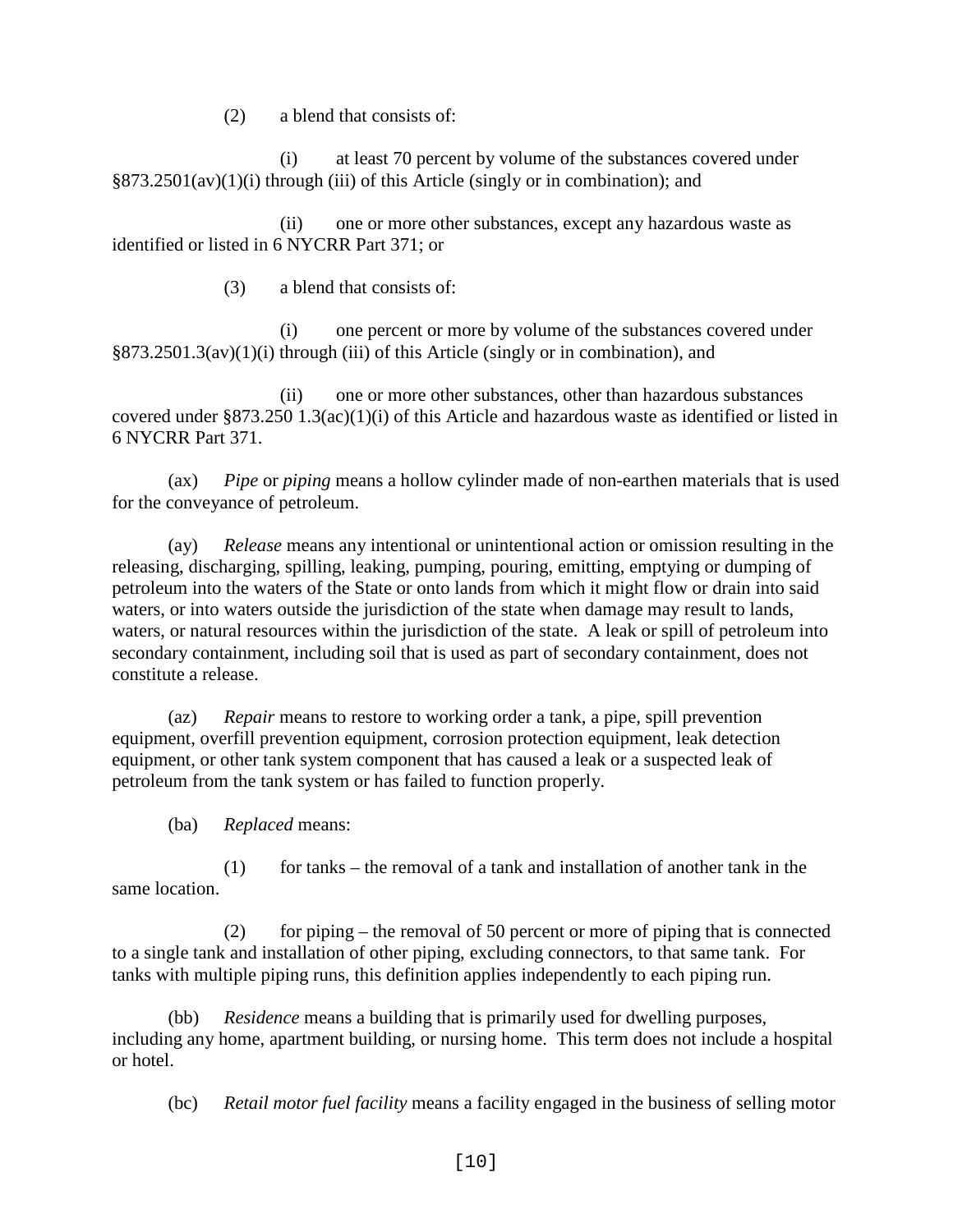fuel to customers for on-road use.

(bd) *Rural and remote area* means an area where one retail motor fuel facility is more than 20 miles from the nearest other retail motor fuel facility.

(be) *Secondary containment* means containment that prevents any spilled or leaked petroleum from reaching the land or water outside the containment before cleanup occurs.

(bf) *Septic tank* means a watertight covered receptacle designed to receive or process, through liquid separation or biological digestion, the sewage discharged from a building sewer. The effluent from such receptacle is distributed for disposal through the soil, and settled solids and scum from the tank are pumped out periodically and hauled to a treatment facility.

(bg) *Stationary device* means a device that is not mobile. Examples of stationary devices include tank systems that are fixed or permanently in place on foundations, racks, cradles, or stilts.

(bh) *Storage capacity* means the total volume capacity of a tank system.

(bi) *Stormwater collection system* or *wastewater collection system* means piping, pumps, conduits, and any other equipment necessary to collect and transport the flow of surface water run-off resulting from precipitation, or domestic, commercial, or industrial wastewater to and from retention areas or any areas where treatment is designated to occur. The collection of stormwater and wastewater does not include treatment except where incidental to conveyance.

(bj) *Subtitle I* means Subtitle I of the Resource Conservation and Recovery Act, 42 U.S.C. sections 6991 – 6991m, entitled "Regulation of Underground Storage Tanks."

(bk) *Surface impoundment* means a natural topographic depression, man-made excavation, or diked area formed primarily of earthen materials (although it may be lined with man-made materials) that is not an injection well.

(bl) *Tag* means a sign that is affixed by the Department or its authorized representative to the fill pipe(s) of a tank system giving notice that delivery is prohibited.

(bm) *Tank* means the portion of a tank system that contains the majority of the petroleum in the tank system. Each section of a compartmented tank will be treated as an individual tank.

(bn) *Tank system* means a stationary device designed to store petroleum that is constructed of non-earthen materials that provide structural support. This term includes all associated piping and ancillary equipment. This term does not include a dispenser system; septic tank; surface impoundment, pit, pond or lagoon; any tank used for emergency spill or overflow containment that is expeditiously emptied after use; stormwater or wastewater collection system; flow-through process tank system; or liquid trap or associated gathering lines directly related to oil or gas production and gathering operations.

(bo) *Tank system owner* means any person who has legal or equitable title to a tank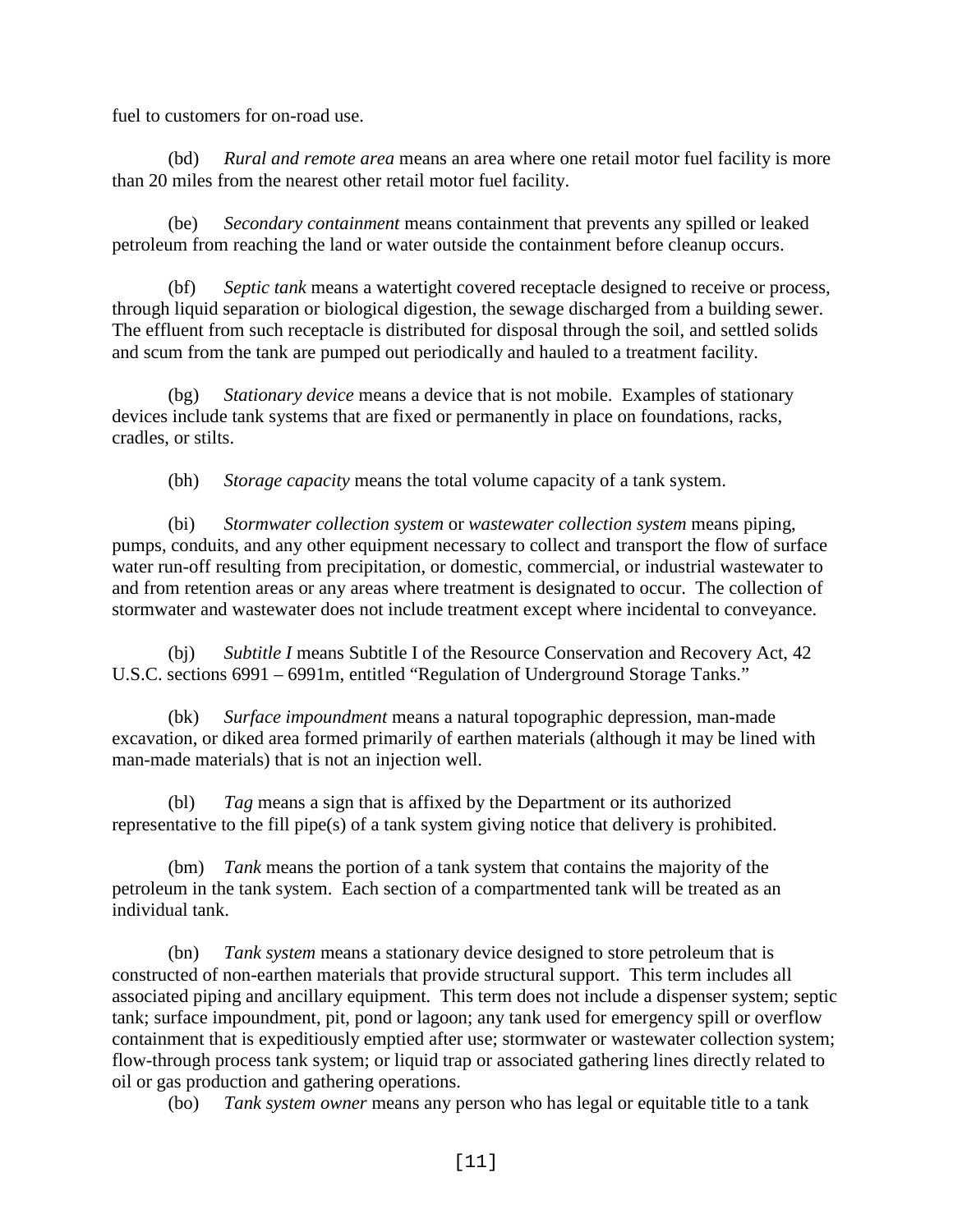system.

(bp) *Temporary tank system* means an aboveground tank system that is installed and intended for use on a property for no more than 180 consecutive days during any 12-month period.

(bq) *Tightness test* means a test that is capable of detecting a leak from a tank system of 0.1 gallon per hour with a probability of detection of at least 95 percent and a probability of false alarm of no more than 5 percent (with a threshold for declaring a leak of 0.05 gallon per hour). A tightness test is valid only if it is performed by a person who has been trained and certified or credentialed by the manufacturer/vendor of the test method.

(br) *Title 10* means Title 10 of Article 17 of the Environmental Conservation Law entitled "Control of the Bulk Storage of Petroleum."

(bs) *Under-dispenser containment* or *UDC* means containment underneath a dispenser system designed to prevent leaks from the dispenser system from reaching soil or groundwater.

(bt) *Underground piping* means piping that is beneath the surface of the ground or covered by materials. This term does not include piping the exterior of which can be physically inspected, or secondarily contained piping that is located aboveground.

(bu) *Underground storage tank system* or *UST system* means a tank system that has ten percent or more of its volume beneath the surface of the ground or is covered by materials. This term does not include a tank system situated in an "accessible underground area." A tank system that is covered by materials does not include a tank system where the tank is completely above the surface of the ground and:

- (1) the tank is fully enclosed within pre-fabricated secondary containment; or
- (2) the tank is insulated in order to store heated petroleum.

(bv) *Used for a common purpose* means that the primary activity at the properties is the same. A common purpose among properties may be shown if the primary activity at each property falls under the same six-digit classification code of the North American Industry Classification System (a standard used by federal statistical agencies in classifying business establishments for the purpose of collecting, analyzing, and publishing statistical data related to the United States business economy).

(bw) *Wastewater treatment tank system* means a tank system that is designed to receive and treat influent wastewater through physical, chemical, or biological methods.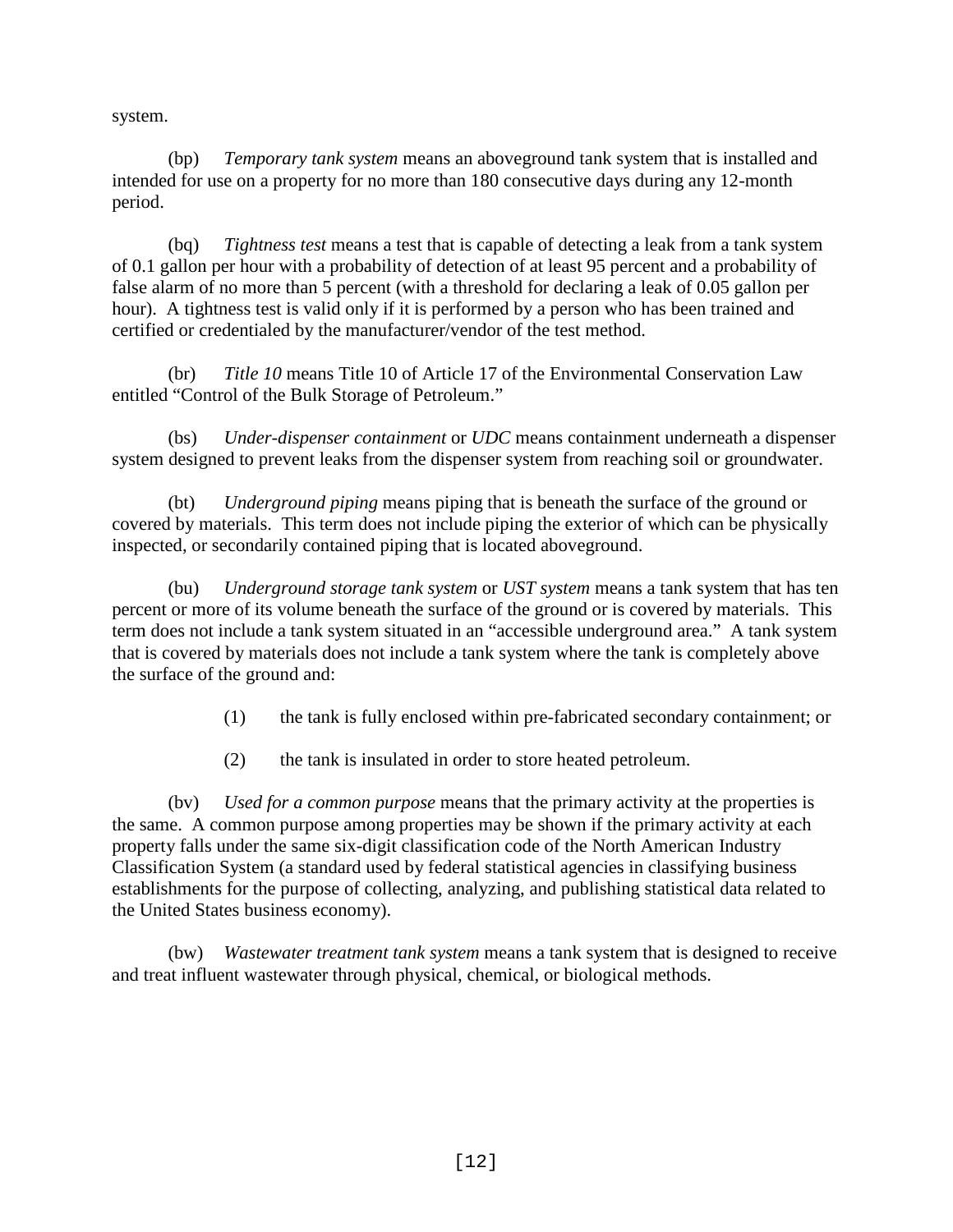(bx) *Waters* or *waters of the State* means lakes, bays, sounds, ponds, impounding reservoirs, springs, wells, rivers, streams, creeks, estuaries, marshes, inlets, canals, the Atlantic Ocean within the territorial limits of the State of New York, and all other bodies of surface or underground waters, natural or artificial, inland or coastal, fresh or salt, public or private, which are wholly or partially within or bordering the county or within its jurisdiction.

(by) *Working capacity* means the portion of the design capacity of a tank that may be filled before engaging the overfill prevention device, reduced by an allowance for freeboard and petroleum expansion.

873.2501.4 Access to records and facilities

<span id="page-13-0"></span>(a) Upon reasonable notice of the Department, the operator, facility owner, or tank system owner of a facility must allow any designated employee or agent of the Department to review and copy any books, papers, documents and records relating to compliance with this Article.

(b) Any designated employee or agent of the Department may, at reasonable times and upon reasonable notice, enter and inspect a facility for purposes of assuring compliance with provisions of this Article, provided that the employee or agent is accompanied by the tank system owner, operator, or their designee.

873.2501.5 Recordkeeping

<span id="page-13-1"></span>(a) Every facility must maintain all records (in hard copy or electronic format) and make them available to the Department within three business days following the Department's request, except for the results of the last 30 days of leak detection monitoring which must be immediately available at the time of request.

(b) In the case of permanent closure or change-in-service records required under

§873.2502.6(e) of this Article, or permanent closure records required under §873.2503.5(c) and 873.2504.5(c) of this Article, the facility must transmit a copy of the records to the Department within 30 days after permanent closure or change in service .

873.2501.6 Enforcement and Commissioner Powers

(a) Any person who violates any of the provisions of this Article or any order issued by the Commissioner shall be liable for the civil, administrative and criminal penalties as set forth in the Westchester County Sanitary Code and §309 and 348 of the New York State Public Health Law. The Department reserves the right to forward major violations of this Article to NYSDEC for enforcement under Article 71 of the New York State Environmental Conservation Law.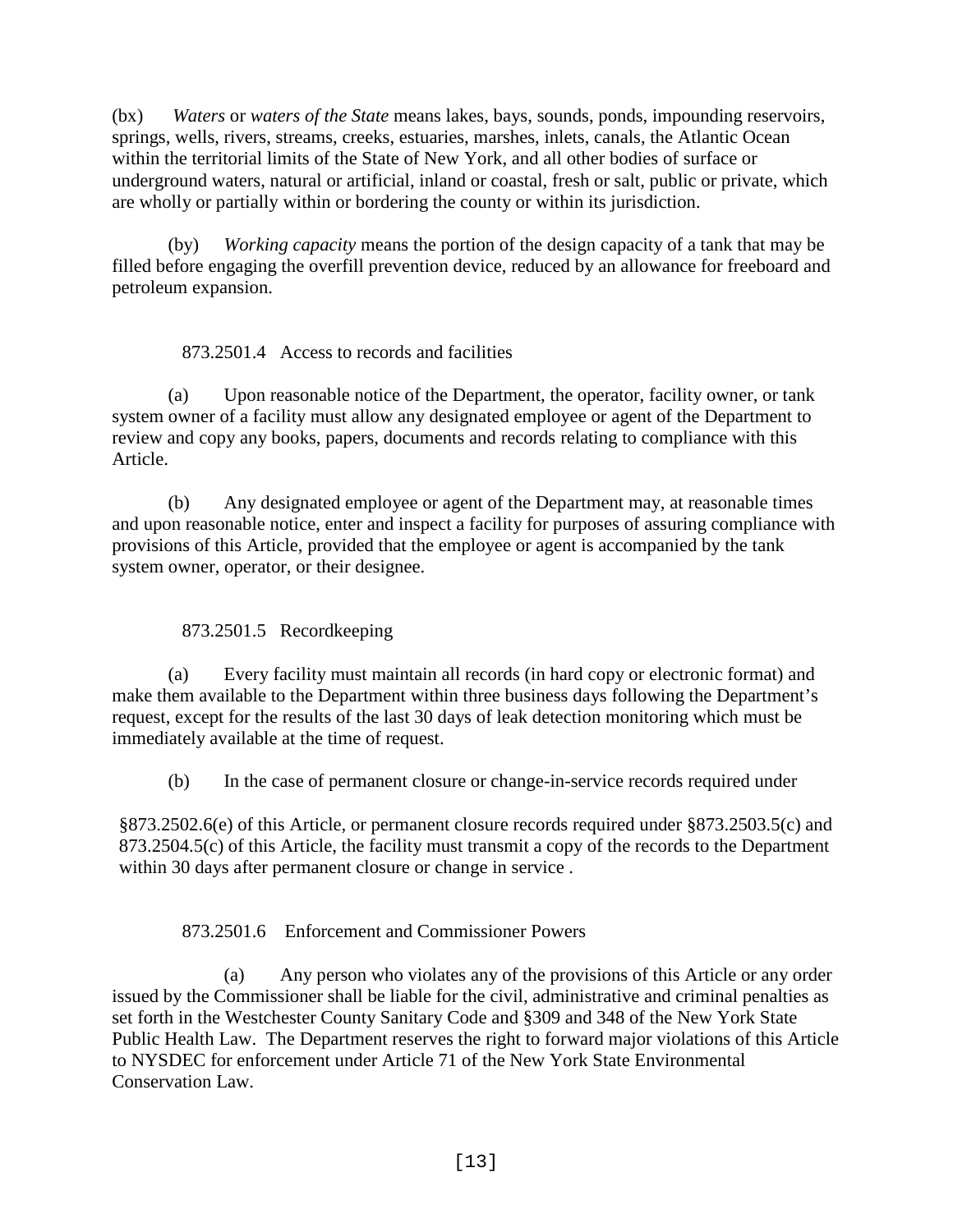(b) Whenever the Commissioner has reason to believe that any person is in violation of any provision of the Westchester County Sanitary Code or the administrative regulations adopted thereunder, he or she shall commence an appropriate enforcement action. In addition, the Commissioner shall take appropriate enforcement action whenever there are violations of orders issued pursuant to any of the foregoing provisions regardless of whether such orders have been issued by the County or a court of competent jurisdiction.

(c) The Commissioner may make, or cause to be made, any investigation or study which, in the opinion of the Commissioner, is necessary for enforcing this Article or controlling or reducing the contamination, pollution, potential contamination or potential pollution within the County.

(d) The Commissioner may order any person in possession of any land, structure or equipment to take whatever action is necessary, in the opinion of the Commissioner, to bring the land, structure or equipment into compliance with the provisions of this Code. This includes, but is not limited to, the ordering of tank testing and/or the emptying of a tank system when leakage is suspected or when continued operation of the facility would present a hazard or potential hazard to the general public, firefighting personnel, property, plant life, ground water or surface water quality or which interferes with the healthful enjoyment of life and property throughout such areas of the Westchester County Health District as may be affected thereby.

(e) Notwithstanding paragraph 3 above, nothing in this Order restricts or diminishes the authority of the NYSDEC Commissioner to initiate or cause to be initiated actions for violations of Title 10 or violations of the Navigation Law.

# 873.2501.7 Fees

<span id="page-14-0"></span>The Commissioner shall establish a schedule of fees for permits, certifications, reviews and training to recover any direct cost associated with implementing, administering or enforcing the provisions of this Article.

873. 2501.8 Variances.

<span id="page-14-1"></span>(a) The Department may, upon written request from any person subject to this Article, grant a variance from one or more provisions of this Article. An application for a variance must:

(1) identify the specific provisions of this Article from which a variance is sought;

(2) demonstrate that the proposed activity will have no adverse impact on public health and the environment;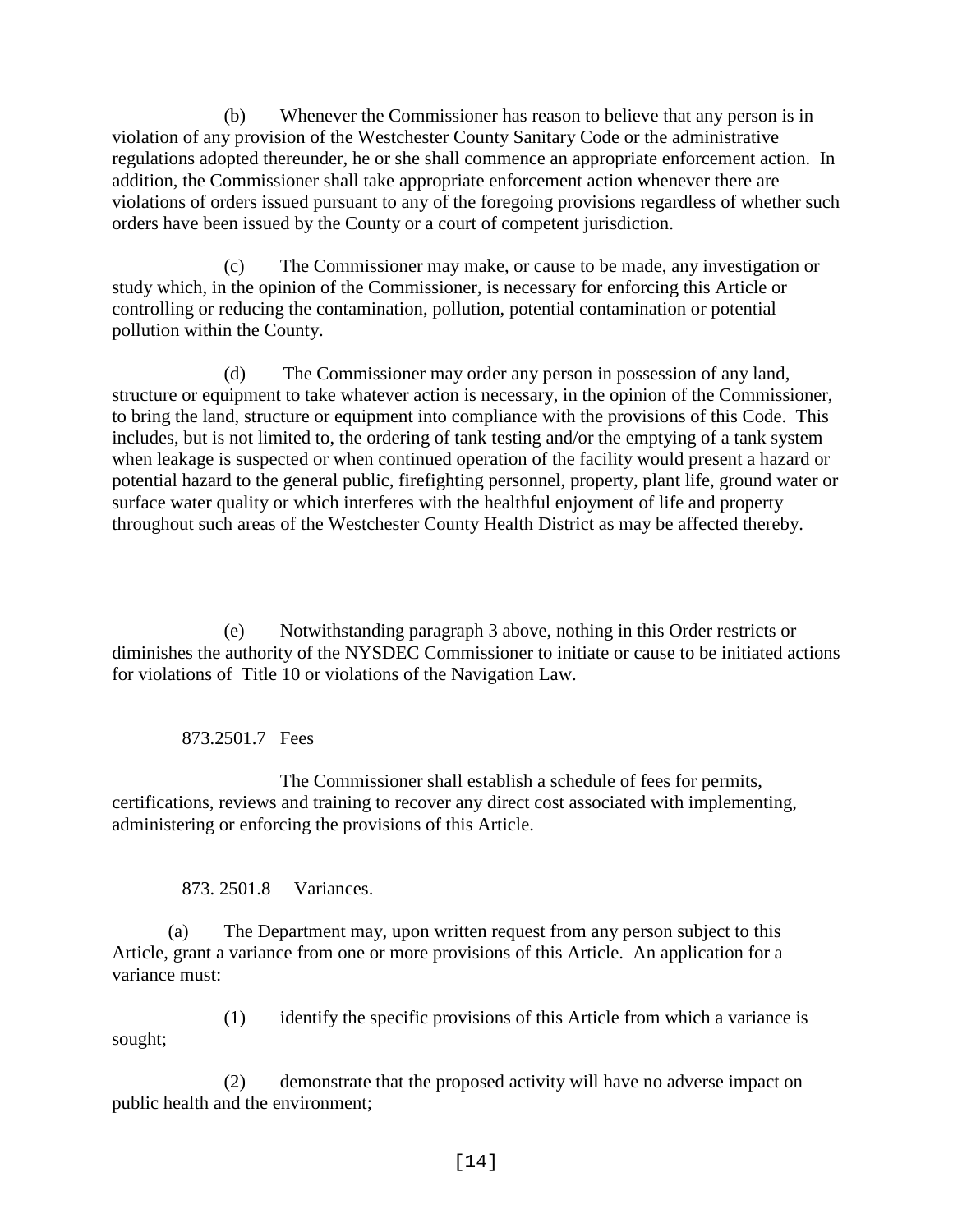(3) demonstrate that the proposed activity will be consistent with the provisions of the Environmental Conservation Law;

(4) demonstrate that the proposed activity will provide environmental protection equal to or greater than the requirements of this Article; and

(5) provide the Department with appropriate evidence that the new or alternative designs, practices, or methods meet the criteria of this subsection.

(b) In granting any variance, the Department may impose conditions necessary to assure that the activity will have no adverse impact on public health or the environment.

(c) No variance request will be approved that would have the effect of continuing an activity or circumstance that constitutes non-compliance with any provision of this Article, unless the Department authorizes the submission of the variance request as part of an enforcement settlement.

(d) No variance request will be approved unless the NYSDEC has been consulted and has approved of the proposed Department action to grant the variance request.

# 873.2501.9 Registration

<span id="page-15-0"></span>(a) *General*. The facility owner must obtain an initial or revised registration certificate from the Department prior to the first receipt of petroleum into a new or replaced tank system. The facility owner must ensure that the registration information identified in subsection (e) of this section remains current and accurate. In addition, every temporary tank system that is not removed within 180 days after installation must either be included on a new facility registration or be added to an existing facility's registration. The facility owner may rely on an authorized representative to satisfy any obligation imposed on the owner by the provisions of this section.

(b) *Transition from earlier regulation*. Unless the registration certificate must be revised or newly issued pursuant to the terms of subsection (a) or (d) of this section, a registration certificate held by a facility on October 11, 2015 that was issued pursuant to terms of the former Article XXV remains valid until the expiration date recorded on the certificate.

(c) *Renewal*. Registration must be renewed every three years from the date of the last valid registration certificate until the Department receives written notice and documentation from the facility owner that the facility has been permanently closed in accordance with §873.2502.6(b), 873.2503.5(b), or 873.2504.5(b) of this Article, or that ownership of the facility has been transferred in accordance with subsection (d) of this section.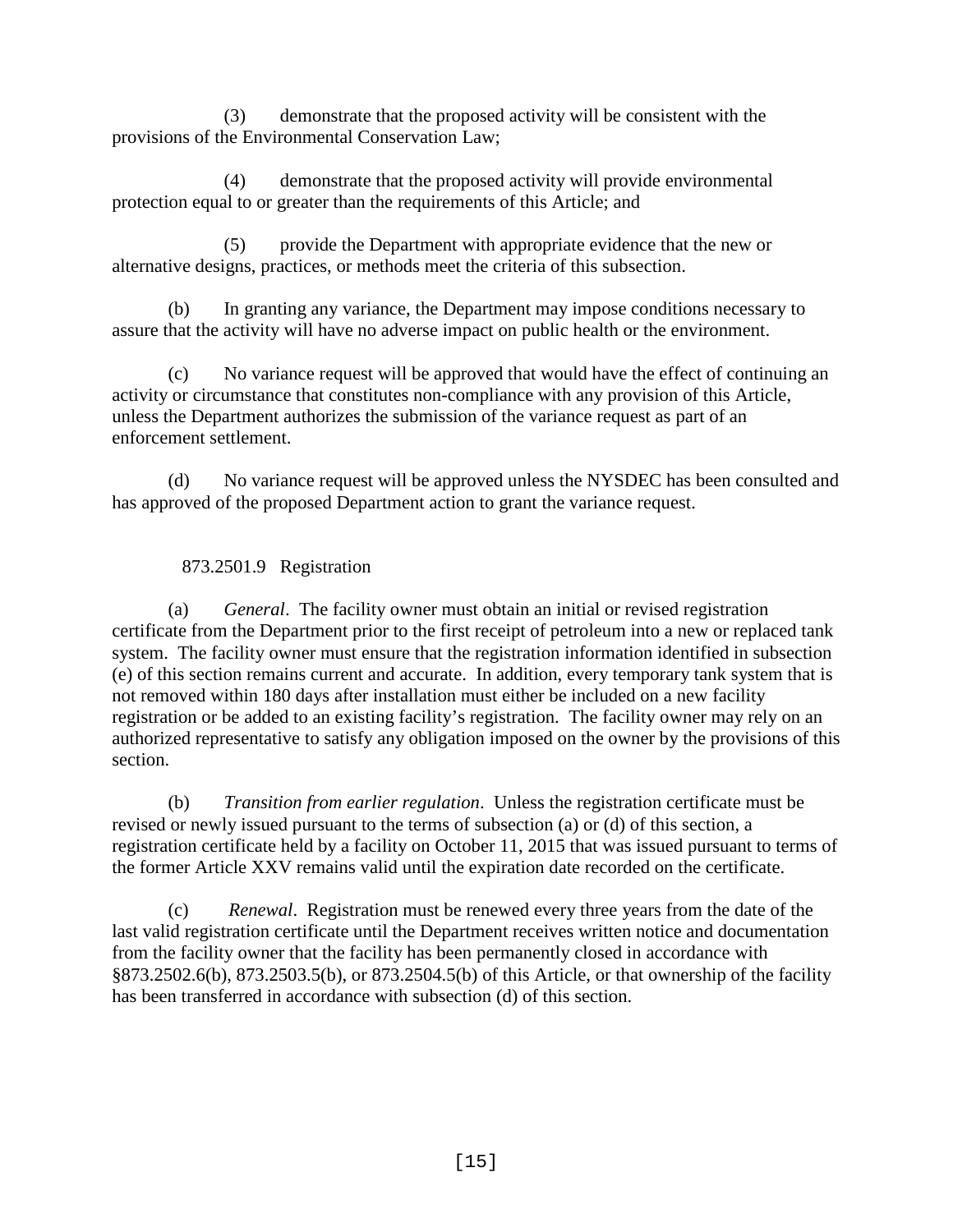## (d) *Application procedure for initial registration or transfer of ownership*.

(1) If ownership of the real property on which a facility is located is transferred, the new facility owner must submit an application to initially register the facility with the Department within 30 days after the transfer.

(2) The facility owner must submit a registration application using forms or electronic means as provided by the Department. Forms are available online at www.westchestergov.com and at Department offices.

(3) Each application for an initial registration or transfer of facility ownership must be accompanied by a copy of the current deed for the property at which the facility is located. If the facility is located on multiple properties, deeds for each property must be submitted with the application. If a deed does not exist for a particular property, the application must be accompanied by other evidence of ownership of the property.

(4) The application must be signed by the facility owner.

(5) Every registration application must be accompanied by payment of the applicable registration fee.

#### (e) *Application procedure for information corrections*.

(1) The facility owner must submit information corrections for registered facilities using forms or electronic means as provided by the Department. Forms are available online at www.westchestergov.com and at Department offices.

(2) The registration application must be signed by the facility.

(3) Changes in the following registration items are considered information corrections:

- (i) contact information;
- (ii) Class A or Class B Operator;
- (iii) tank system status;
- (iv) tank system equipment; or
- (v) type of petroleum stored.
- (4) No registration fee is required for submitting information corrections.

(f) *Application procedure for permanent closure or change in service of tank systems*. The facility owner must notify the Department of permanent closure or change in service of tank systems using forms or electronic means as provided by the Department. Forms are available online at www.westchestergov.com and at Department offices.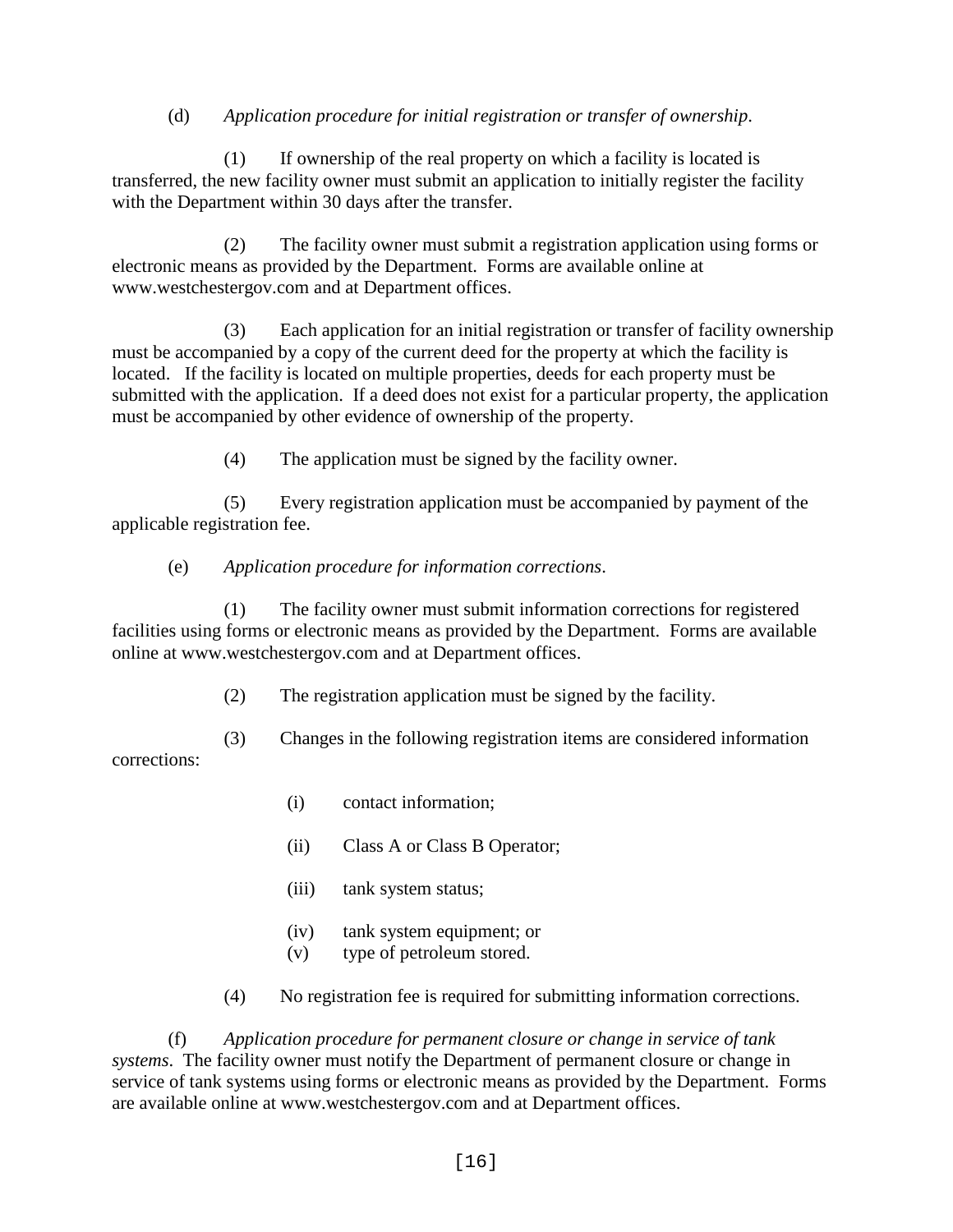(g) *Registration certificate*. Upon submittal of a complete registration application and payment of the applicable registration fee, the Department will issue a registration certificate. The current registration certificate must be displayed at all times in a conspicuous location at the facility.

(h) *Advance notification of installation of a tank*. Except in the case of a temporary tank system, when a facility intends to install a tank, the facility owner must notify the Department of this action at least 30 days prior to installing the tank. For any tank added to a previously registered facility, any increased fee applicable to the facility will not be assessed until the registration is due for renewal.

#### 873.2501.10 References

<span id="page-17-0"></span>The following technical standards are incorporated by reference. With the exception of the technical standards listed in subsections (a) and (f) of this section, these references are available for inspection and copying at the office of NYSDEC's Division of Environmental Remediation, located at 625 Broadway, Albany, NY 12233 and the office of the Department of State, Division of Administrative Rules, located at One Commerce Plaza, 99 Washington Avenue, Suite 650, Albany, NY 12231. The technical standards listed in subsections (a) and (f) of this section are available for inspection at the office of the NYSDEC's Division of Environmental Remediation, located at 625 Broadway, Albany, NY 12233 and the office of the Department of State, Division of Administrative Rules, located at One Commerce Plaza, 99 Washington Avenue, Suite 650, Albany, NY 12231. All of the technical standards are also available for inspection or purchase from the source listed for the given reference.

- (a) American Petroleum Institute (API) 1220 L Street, NW, Washington, DC 20005-4070
	- (1) RP 651, "Cathodic Protection of Aboveground Petroleum Storage Tanks,"  $3<sup>rd</sup>$  edition, January 2007.
	- (2) RP 1007, "Loading and Unloading of MC 306/DOT 406 Cargo Tank Motor Vehicles," March 2001.
	- (3) RP 1604, "Closure of Underground Petroleum Storage Tanks," 3rd edition, March 1996.
	- (4) RP 1615, "Installation of Underground Hazardous Substances or Petroleum Storage Systems," 6<sup>th</sup> edition, April 2011.
	- (5) RP 1631, "Interior Lining and Periodic Inspection of Underground Storage Tanks,"  $5<sup>th</sup>$  edition, June 2001.
	- (6) RP 1632, "Cathodic Protection of Underground Petroleum Storage Tanks and Piping Systems," 1<sup>st</sup> edition, January 1983.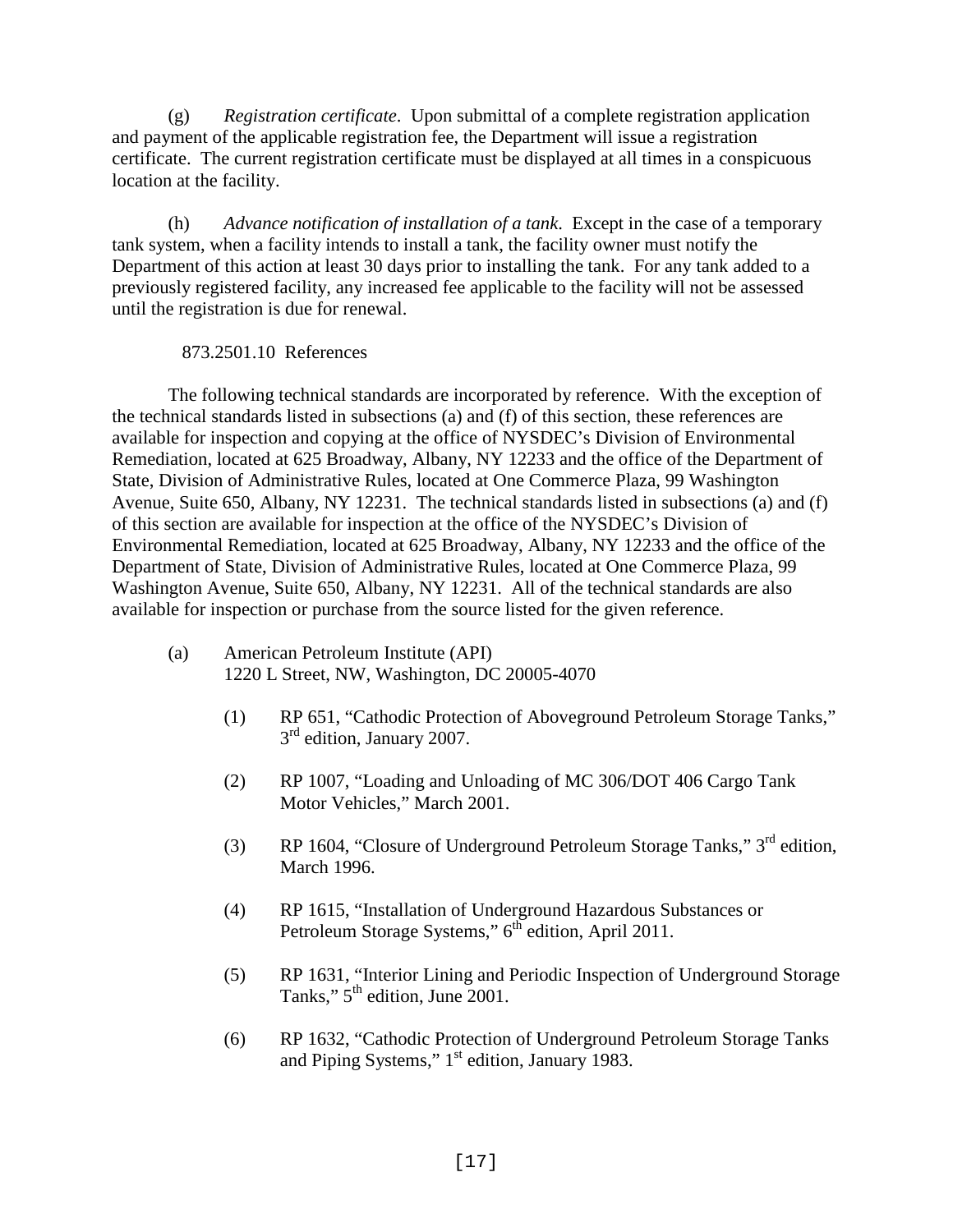- (7) RP 1632, "Cathodic Protection of Underground Petroleum Storage Tanks and Piping Systems," 3<sup>rd</sup> edition, January 1996 (revised 2002).
- (8) RP 1637, "Using the API Color-Symbol System to Mark Equipment and Vehicles for Product Identification at Gasoline Dispensing Facilities and Distribution Terminals," 3<sup>rd</sup> edition, July 2006.
- (9) RP 2016, "Guidelines and Procedures for Entering and Cleaning Petroleum Storage Tanks," 1<sup>st</sup> edition, August 2001.
- (10) RP 2200, "Repairing Crude Oil, Liquefied Petroleum Gas, and Product Pipelines," 4<sup>th</sup> edition, September 2010.
- (11) Standard 620, "Recommended Rules for Design and Construction of Large, Welded, Low-Pressure Storage Tanks," 7<sup>th</sup> edition, September 1982 (revised April 1985).
- (12) Standard 620, "Design and Construction of Large, Welded, Low-Pressure Storage Tanks," 11<sup>th</sup> edition, February 2008.
- (13) Standard 650, "Welded Steel Tanks for Oil Storage,"  $7<sup>th</sup>$  edition, February 1984.
- (14) Standard 650, "Welded Steel Tanks for Oil Storage,"  $12<sup>th</sup>$  edition, March 2013.
- (15) Standard 653, "Tank Inspection, Repair, Alteration, and Reconstruction," 4<sup>th</sup> edition, April 2009.
- (b) Fiberglass Tank and Pipe Institute (FTPI) 11150 South Wilcrest Drive, Suite 101, Houston, TX 77099-4343
	- (1) RP T-95-02, "Remanufacturing of Fiberglass Reinforced Plastic (FRP) Underground Storage Tanks," 2<sup>nd</sup> edition, January 1995.
- (c) Ken Wilcox Associates, Inc. (KWA) 1125 Valley Ridge Drive, Grain Valley, MO 64029
	- (1) "Recommended Practice for Inspecting Buried Lined Steel Tanks Using a Video Camera," September 1999.
- (d) NACE International (NACE) 1440 South Creek Drive, Houston, TX 77084-4906
	- (1) RP0193-2001, "External Cathodic Protection of On-Grade Carbon Steel Storage Tank Bottoms," 2001 edition.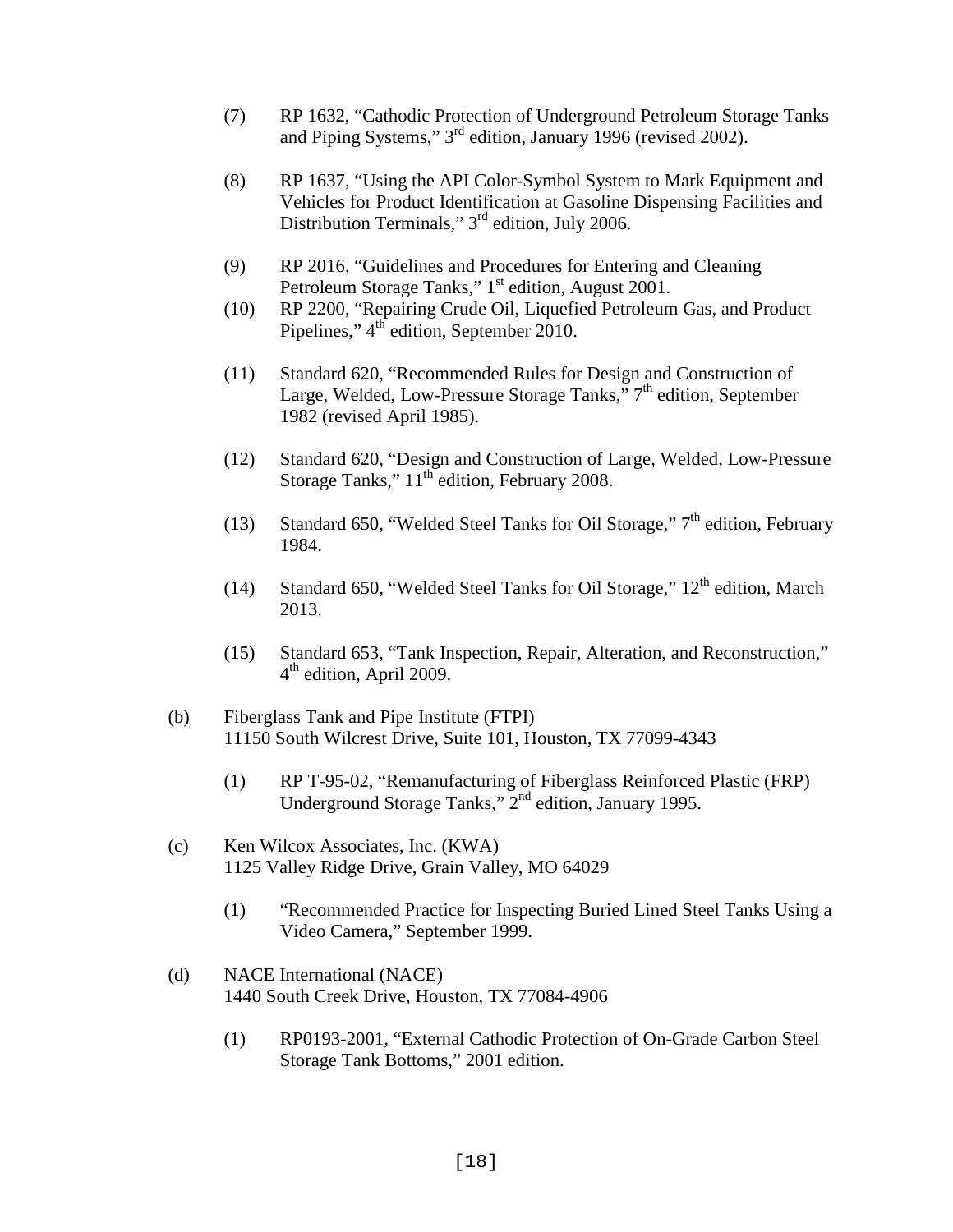- (2) SP0169-2013, "Control of External Corrosion on Underground or Submerged Metallic Piping Systems," 2013 edition.
- (3) SP0285-2011 (formerly RP0285), "Corrosion Control of Underground Storage Tanks by Cathodic Protection," 2011 edition.
- (4) TM0101-2012, "Measurement Techniques Related to Criteria for Cathodic Protection of Underground Storage Tank Systems," 2012 edition.
- (5) TM0497-2012, "Measurement Techniques Related to Criteria for Cathodic Protection on Underground or Submerged Metallic Piping Systems," 2012 edition.
- (e) National Fire Protection Association (NFPA) 1 Batterymarch Park, Quincy, MA 02169-7471
	- (1) NFPA 30, "Flammable and Combustible Liquids Code," 1984 edition.
	- (2) NFPA 30, "Flammable and Combustible Liquids Code," 2012 edition.
	- (3) NFPA 30A, "Automotive and Marine Service Station Code," 1984 edition.
	- (4) NFPA 30A, "Code for Motor Fuel Dispensing Facilities and Repair Garages," 2012 edition.
	- (5) NFPA 326, "Standard for the Safeguarding of Tanks and Containers for Entry, Cleaning, or Repair," 2010 edition.
	- (6) NFPA 385, "Standard for Tank Vehicles for Flammable and Combustible Liquids," 2012 edition.
- (f) Petroleum Equipment Institute (PEI) P. O. Box 2380, Tulsa, OK 74101-2380
	- (1) RP100, "Recommended Practices for Installation of Underground Liquid Storage Systems," 2011 edition.
	- (2) RP200, "Installation of Aboveground Storage Systems," 2013 edition.
- (g) Steel Tank Institute/Steel Plate Fabricators Association (STI/SPFA) 944 Donata Court, Lake Zurich, IL 60047
	- (1) F841, "Standard for Dual Wall Underground Steel Storage Tanks," revised January 2006.
	- (2) F894, "ACT-100®: Specification for External Corrosion Protection of FRP Composite Steel USTs," revised September 2013.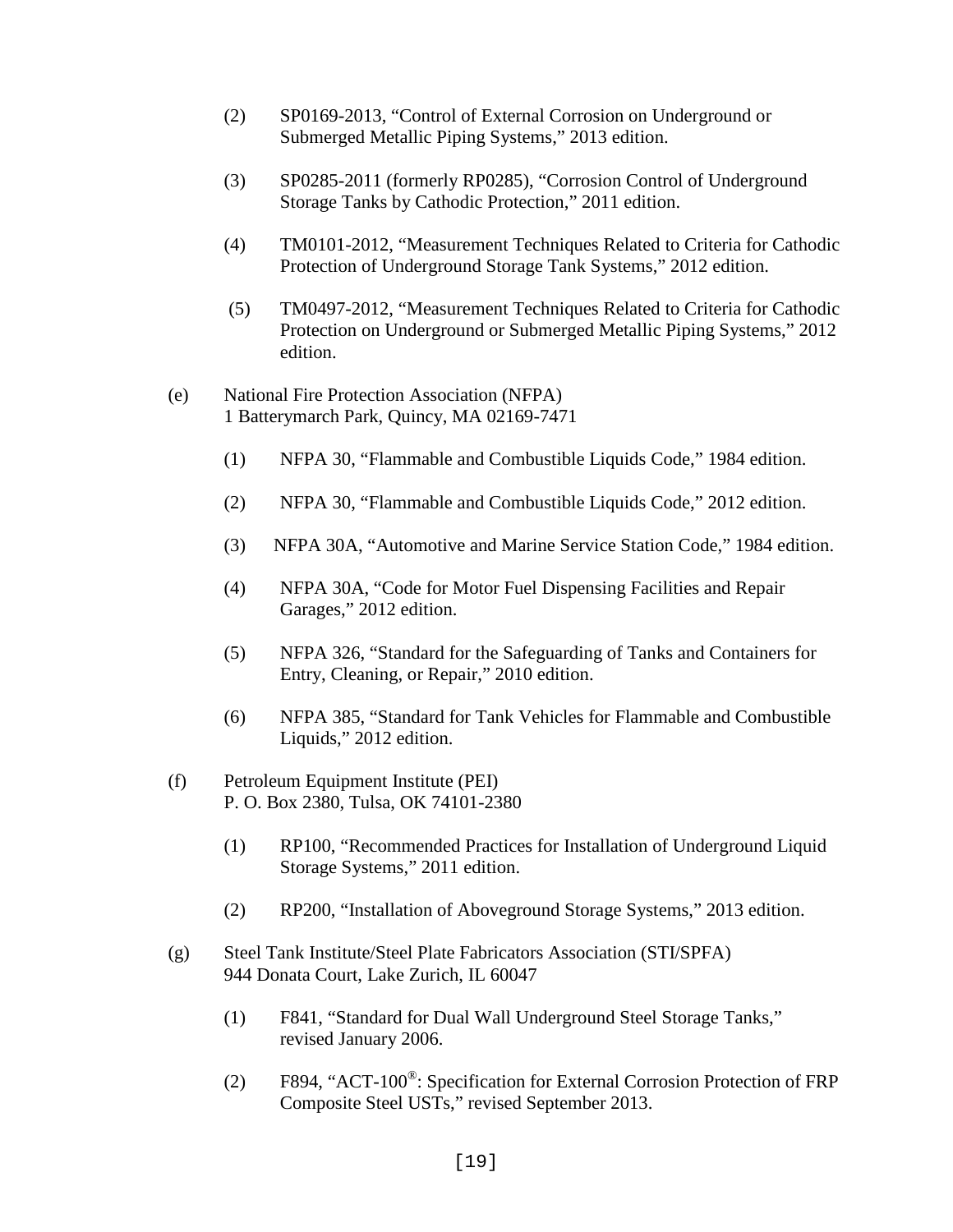- (3) F922, "Permatank®: Specification for Permatank®," revised January 2013.
- (4) F961, "ACT-100U®: Specification for External Corrosion Protection of Composite Steel Underground Storage Tanks," revised September 2013.
- (5) R051, "Cathodic Protection Testing Procedures for sti- $P_3^{\circ}$  USTs," revised January 2006.
- (6) R892, "Recommended Practice for Corrosion Protection of Underground Piping Networks Associated with Liquid Storage and Dispensing Systems," revised January 2006.
- (7) R972, "Recommended Practice for the Addition of Supplemental Anodes to sti- $P_3^{\circledR}$  USTs," revised December 2010.
- (8) SP001, "Standard for the Inspection of Aboveground Storage Tanks," 5th Edition, revised September 2011.
- (9) sti- $P_3^{\circledR}$ , "Specifications for sti- $P_3^{\circledR}$  System for External Corrosion Protection of Underground Steel Storage Tanks," July 1983.
- (10) sti- $P_3^{\circledR}$ , "Specification and Manual for External Corrosion Protection of Underground Steel Storage Tanks," revised September 2013.
- (h) Underwriters Laboratories (UL) 333 Pfingsten Road, Northbrook, IL 60062-2096
	- (1) UL 58, "Standard for Steel Underground Tanks for Flammable and Combustible Liquids," April 1981 edition.
	- (2) UL 58, "Standard for Steel Underground Tanks for Flammable and Combustible Liquids," December 1996 edition.
	- (3) UL 80, "Standard for Steel Tanks for Oil-Burner Fuels and Other Combustible Liquids," September 2007 edition.
	- (4) UL 142, "Standard for Steel Aboveground Tanks for Flammable and Combustible Liquids," January 1985 edition.
	- (5) UL 142, "Standard for Steel Aboveground Tanks for Flammable and Combustible Liquids," December 2006 edition.
	- (6) UL 971, "Standard for Nonmetallic Underground Piping for Flammable Liquids," February 2006 edition.
	- (7) UL 971A, "Metallic Underground Fuel Pipe," October 2006 edition.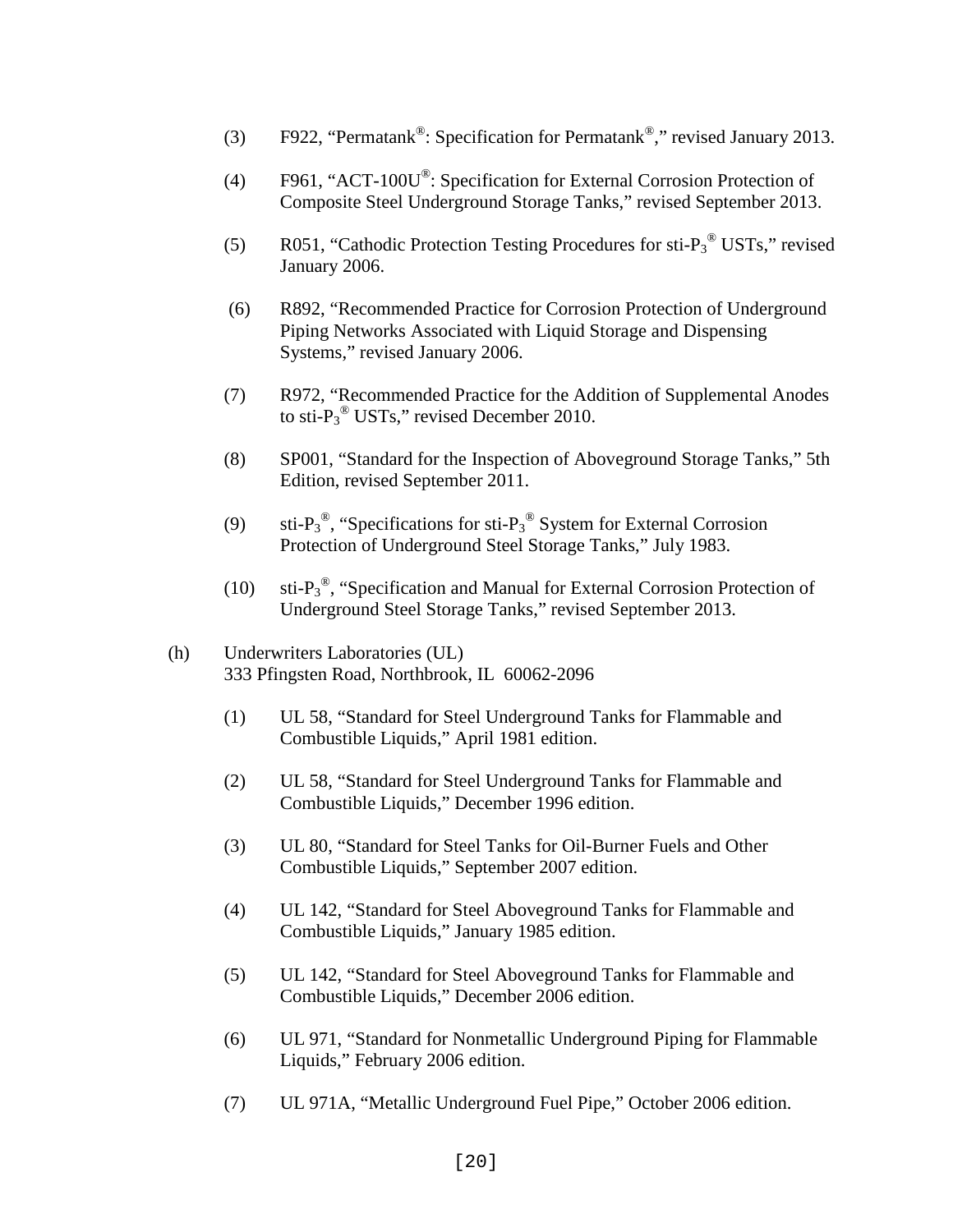- (8) UL 1316, "Standard for Glass-Fiber-Reinforced Plastic Underground Tanks for Petroleum Products," July 1983 edition.
- (9) UL 1316, "Glass-Fiber-Reinforced Plastic Underground Storage Tanks for Petroleum Products, Alcohols, and Alcohol-Gasoline Mixtures," January 1994 edition.
- (10) UL 1746, "Standard for External Corrosion Protection Systems for Steel Underground Storage Tanks," January 2007 edition.
- (11) UL 2258, "Nonmetallic Tanks for Oil-Burner Fuels and Other Combustible Liquids," August 2010 edition.
- (i) Underwriters Laboratories of Canada (ULC) 7 Underwriters Road, Toronto, ON, Canada M1R 3A9
	- (1) CAN4-S601-M84, "Standard for Shop Fabricated Steel Aboveground Horizontal Tanks for Flammable and Combustible Liquids," 1984
	- (2) ULC-S601-07, "Standard for Shop Fabricated Steel Aboveground Tanks for Flammable and Combustible Liquids," 2007.
	- (3) ULC-S603-M1981, "Standard for Steel Underground Tanks for Flammable and Combustible Liquids," 1981.
	- (4) ULC-S603-00, "Standard for Steel Underground Tanks for Flammable and Combustible Liquids," 2000.
	- (5) ULC-S603.1-M1982, "Standard for Galvanic Corrosion Protection Systems for Steel Underground Tanks for Flammable and Combustible Liquids," 1982.
	- (6) ULC-S603.1-11, "Standard for External Corrosion Protection Systems," 2011.
	- (7) CAN4-S615-M83, "Standard for Reinforced Plastic Underground Tanks for Flammable and Combustible Liquids," 1983.
	- (8) ULC-S615-98, "Standard for Reinforced Plastic Underground Tanks for Flammable and Combustible Liquids," 1998.
	- (9) CAN4-S630-M84, "Standard for Shop Fabricated Steel Aboveground Vertical Tanks for Flammable and Combustible Liquids," 1984.
	- (10) ULC-S660-08, "Standard for Nonmetallic Underground Piping for Flammable and Combustible Liquids," 2008.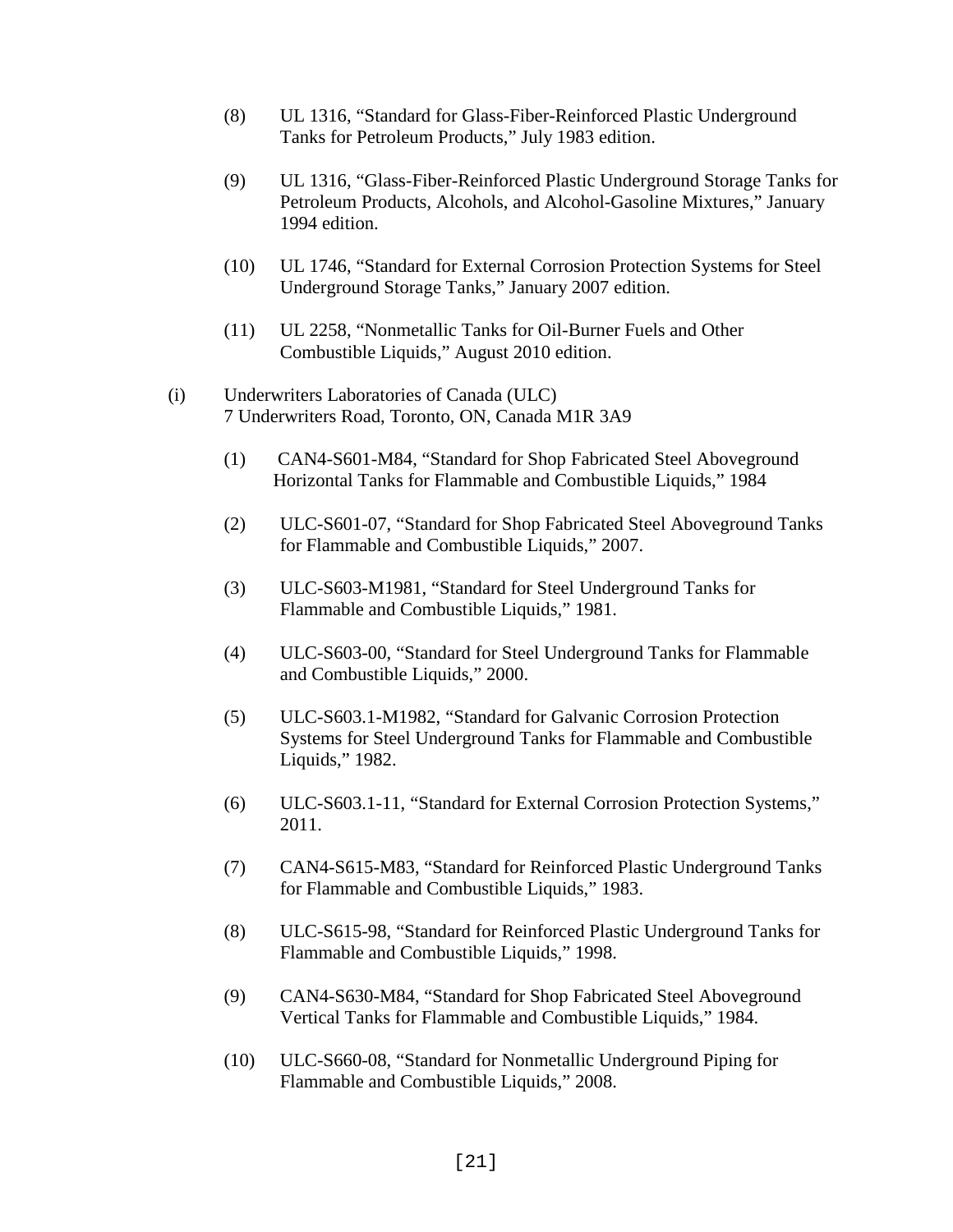873.2501.11 Severability.

<span id="page-22-0"></span> If any provision of this Article or its application to any person or circumstance is held to be invalid, the remainder of this Article and the application of that provision to other persons or circumstances will not be affected.

<span id="page-22-1"></span>873.2501.12 Indemnification/Disclaimer of Liability.

(a) The degree of protection required by this Article is considered reasonable for regulatory purposes. The standards set forth herein are minimal standards and this Article does not imply that compliance will ensure that there will be no unlawful discharge of petroleum products. This Article shall not create liability on the part of the Department, any officer or employee thereof, for any damages that result from reliance on this Article or any administrative decision lawfully made thereunder. All persons handling, storing, using, processing, and disposing of petroleum products within the County shall be and are advised to determine to their own satisfaction the level of protection, in addition to that required by this Article, necessary or desirable to ensure that there is no unlawful discharge of petroleum products.

#### <span id="page-22-2"></span>**§873.2502 UST Systems Subject to Both Subtitle I and Title 10**

873.2502.1 UST systems: design, construction, and installation

(a) *Applicability*. The provisions of this Section apply to every UST system that is part of a facility except for a UST system that is subject to §873.2503 of this Article. Every UST system covered by this Section is subject to regulation pursuant to Subtitle I and Title 10.

(b) *Equipment standards for Category 2 and 3 UST systems*. In order to prevent releases due to structural failure, corrosion, or spills and overfills, any facility containing a Category 2 or 3 UST system must meet the following requirements.

(1) Tanks. Every UST must be properly designed and constructed, and any portion underground that routinely contains petroleum must be protected from corrosion, as specified in subparagraphs (i) through (iii) of this paragraph. In addition, all USTs must be secondarily contained in accordance with subparagraph (iv) of this paragraph:

(i) Every UST made of fiberglass-reinforced plastic (FRP) must be designed and constructed according to one of the following codes of practice (refer to §873.2501.10 of this Article for complete citation of references):

- (*a*) For Category 2 USTs:
	- (*1*) UL 1316, July 1983; or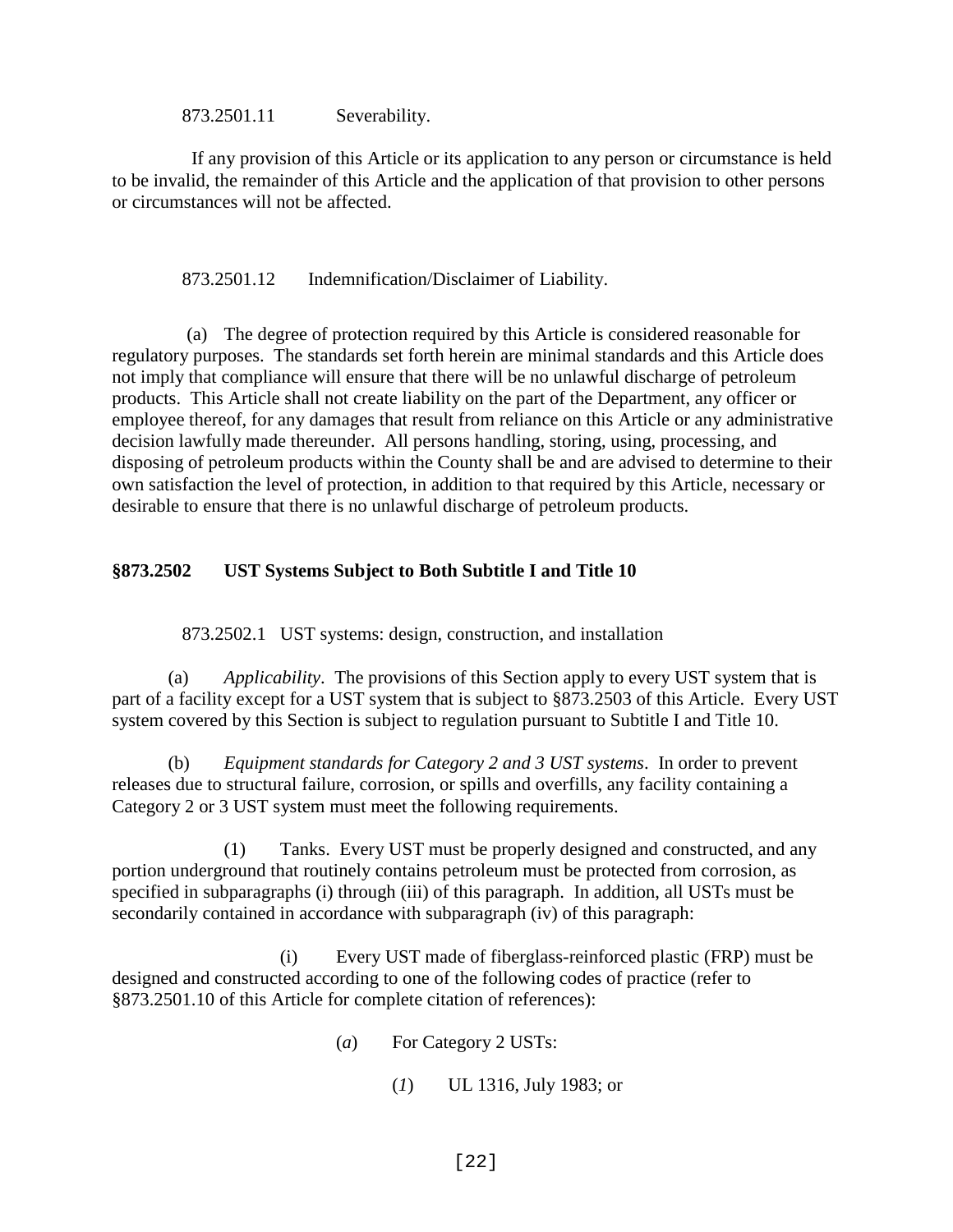- (*2*) CAN4-S615-M83, 1983;
- (*b*) For Category 3 USTs:

(*1*) UL 1316, January 1994; or

(*2*) ULC-S615-98, 1998.

(ii) Every UST made of steel that is cathodically protected must meet the following conditions:

(*a*) The UST must be designed and constructed according to one of the following codes of practice (refer to §873.2501.10 of this Article for complete citation of references):

- (*1*) For Category 2 USTs:
	- (*i*) UL 58, April 1981; or
	- (*ii*) ULC-S603-M1981, 1981;
- (*2*) For Category 3 USTs:
	- (*i*) UL 58, December 1996; or
	- (*ii*) ULC-S603-00, 2000;

(*b*) The UST must be cathodically protected in the following

(*1*) The UST must be coated with a suitable dielectric

(*2*) The cathodic protection system must be designed, fabricated, and installed according to one of the following codes of practice (refer to §873.2501.10 of this Article for complete citation of references):

- (*i*) For Category 2 USTs:
	- (*A*) API RP 1632, January 1983;
	- (*B*) ULC-S603.1-M1982, 1982; or

 $(C)$  sti- $P_3^{\circledR}$ , July 1983.

- (*ii*) For Category 3 USTs:
	- $(A)$  sti- $P_3^{\circledR}$ , September 2013;

[23]

manner:

material;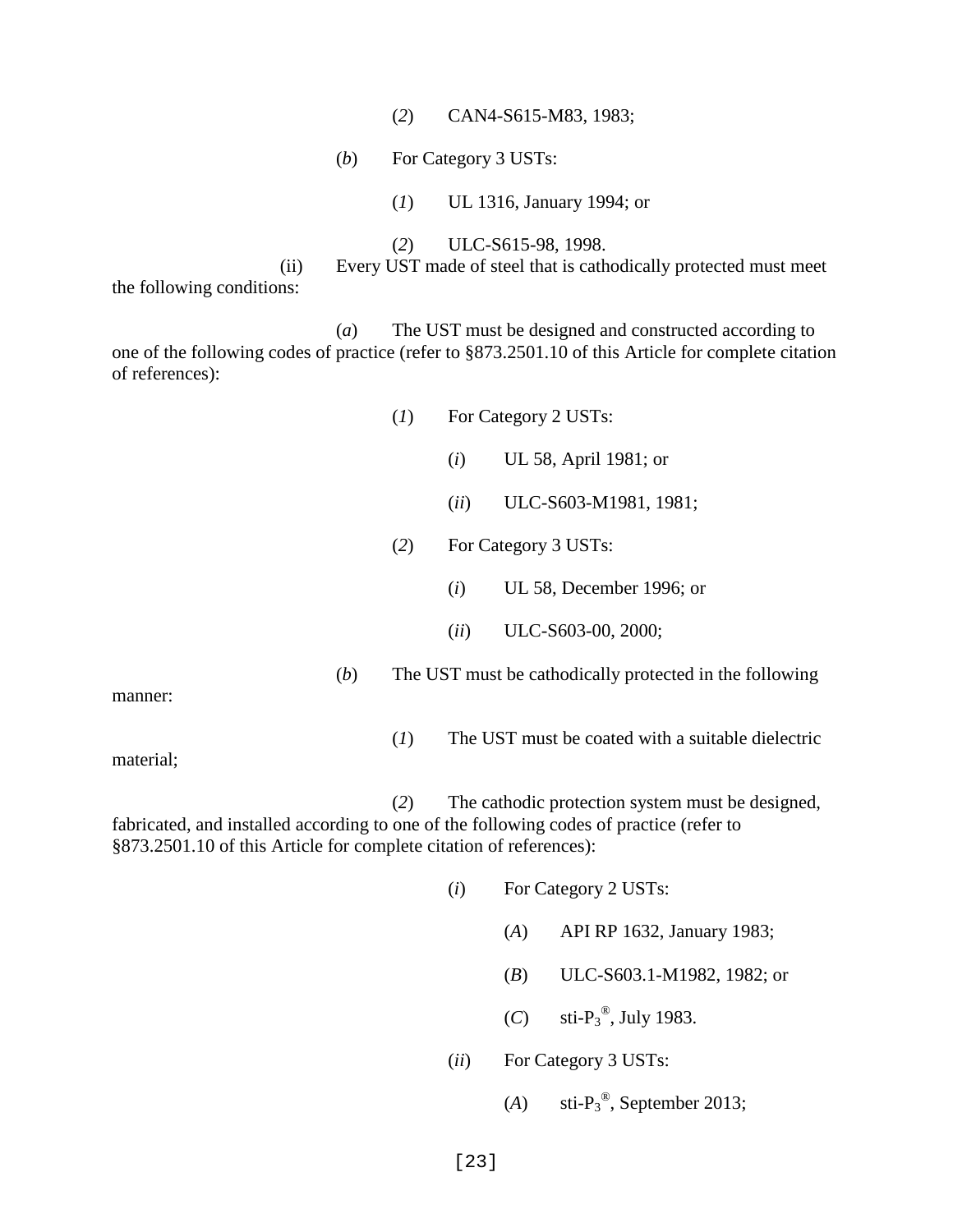(*B*) UL 1746, January 2007;

(*C*) ULC-S603.1-11, 2011; or

(*D*) NACE SP0285-2011, 2011;

(*3*) Every field-installed cathodic protection system must be designed by a corrosion expert; and

(*4*) Every impressed current system must be designed to allow determination of current operating status as required in §873.2502.2(b)(3) of this Article.

(iii) Every UST made of steel that is clad or jacketed with a non-corrodible material must meet the following conditions:

(*a*) The UST must be designed and constructed according to one of the following codes of practice (refer to §873.2501.10 of this Article for complete citation of references):

(*1*) For Category 2 USTs:

(*i*) UL 58, April 1981; or

(*ii*) ULC-S603-M1981, 1981;

(*2*) For Category 3 USTs:

(*i*) UL 58, December 1996; or

(*ii*) ULC-S603-00, 2000;

(*b*) The tank in a Category 2 UST system must be clad with a non-corrodible material according to the following:

(*1*) The UST must be electrically insulated from the piping with dielectric fittings, bushings, washers, sleeves, or gaskets which are compatible with petroleum, petroleum additives, and corrosive soils;

(*2*) The UST must have an exterior fiberglass reinforced plastic shell bonded firmly to the steel. This must consist of a base coat of resin 5 to 8 mils (0.005 to 0.008 inch) in thickness overlain by two layers of resin with fiberglass reinforcement with a thickness of at least 85 mils (0.085 inch) after rolling. A final coat of resin must be applied to a thickness of 10 to 15 mils (0.01 to 0.015 inch). The thickness of the completed coating must be a minimum of 100 mils (0.1 inch) after curing. The coating's coefficient of thermal expansion must be compatible with steel so that stress due to temperature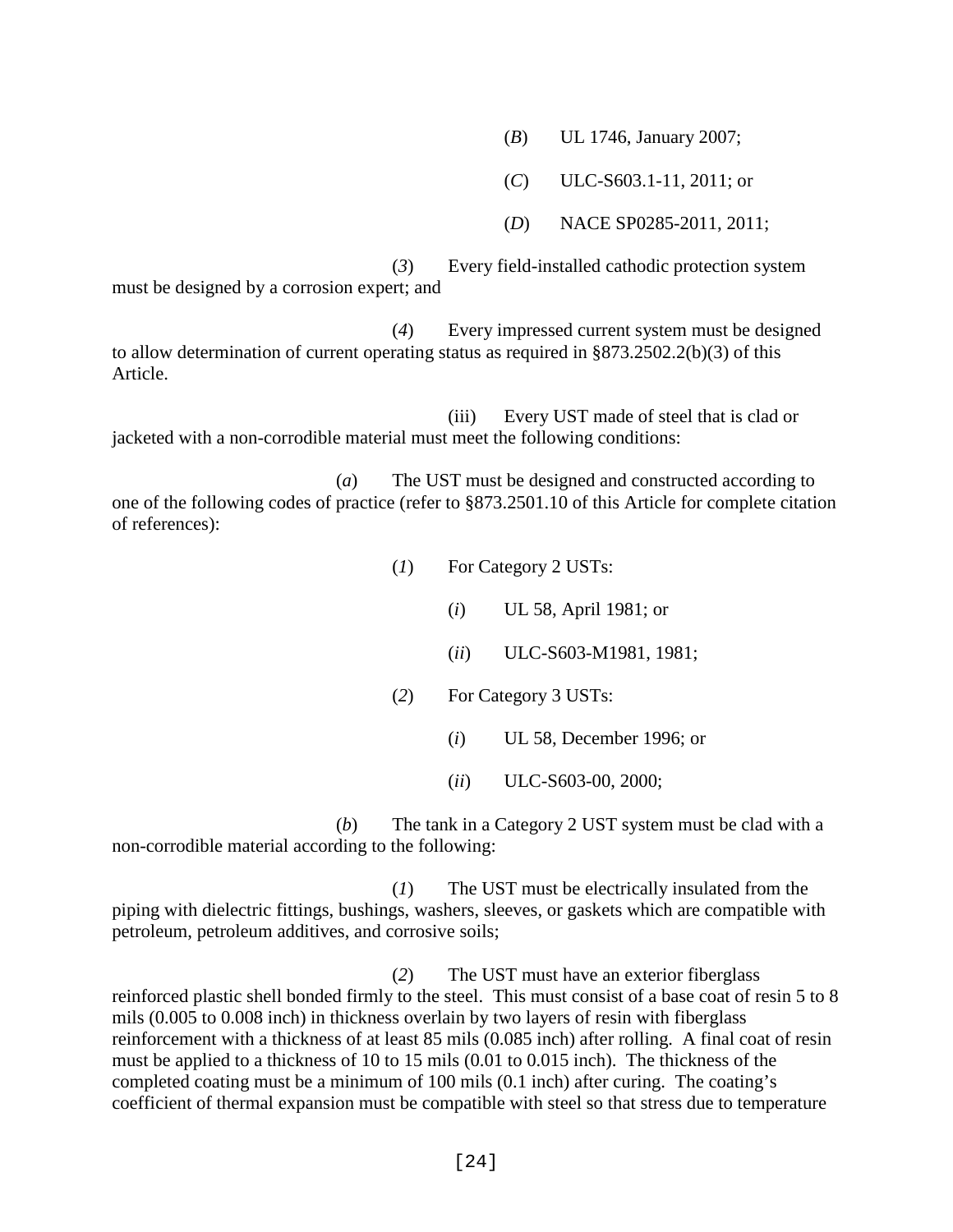changes will not be detrimental to the soundness of the coating and a permanent bond between coating and steel is maintained. The coating must be of sufficient density and strength to form a hard impermeable shell which will not crack, wick, wear, soften, or separate and which must be capable of containing the product under normal service conditions in the event the steel wall is perforated. The coating must be non-corrodible under adverse underground electrolytic conditions and must be compatible with petroleum products and petroleum additives;

(*3*) The coating must be factory-inspected for air pockets, cracks, blisters, pinholes, and electrically tested at 10,000 volts for coating short circuits or coating faults. Any defects must be repaired. The coating must be factory checked with a Barcol Hardness Tester or equivalent to assure compliance with the manufacturer's minimum specified hardness standard for cured resin;

(*c*) The tank in a Category 3 UST system must be clad or jacketed with a non-corrodible material which is designed, fabricated, and installed according to one of the following codes of practice (refer to §873.2501.10 of this Article for complete citation of references):

(*1*) UL 1746, January 2007;

(*2*) STI F894, September 2013;

(*3*) STI F961, September 2013; or

(*4*) STI F922, January 2013.

(iv) Every UST must be secondarily contained according to the

following:

(*a*) The secondarily contained UST must:

(*1*) be able to contain petroleum leaked from the primary containment until it is detected and removed; and

(*2*) be able to prevent the release of petroleum;

(*b*) The tank in a Category 2 UST system must have a secondary containment system which must consist of one of the following:

(*1*) Double-walled USTs. A double-walled UST which is designed and manufactured in accordance with all of the following standards:

UST can be monitored for tightness;

(*i*) the interstitial space of the double-walled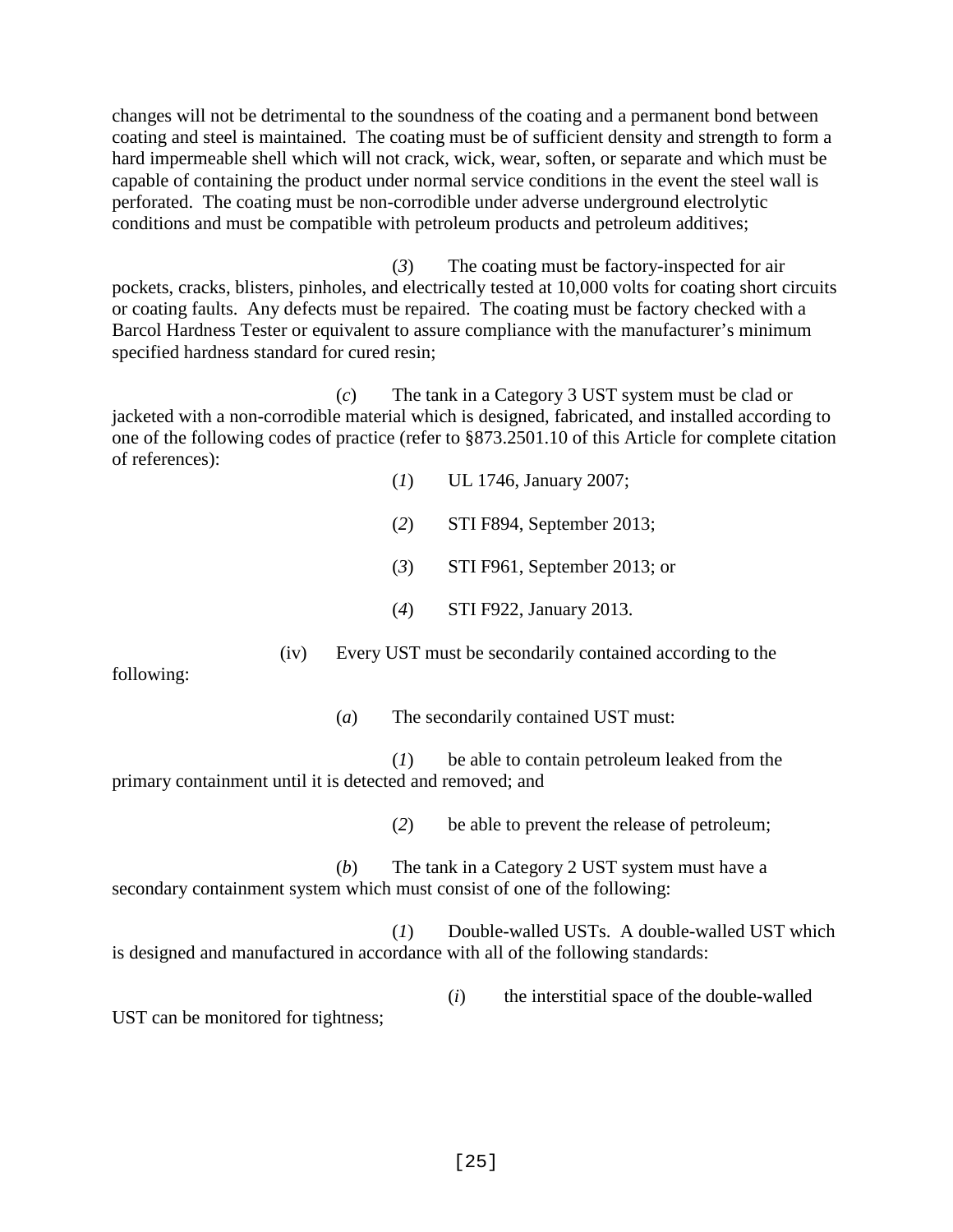(*ii*) outer jackets made of steel must have a minimum thickness of 10-gauge and be coated as prescribed in  $\S 873.2502.1(b)(1)(ii)(b)(1)$  or  $(iii)(b)(2)$  of this Article;

(*iii*) there are no penetrations of any kind through the jacket to the UST except top entry manholes and fittings required for filling the tank, venting the tank, or monitoring the interstitial space;

bottom 80 percent of the UST; and

(*v*) the jacket must be designed to contain an inert gas or liquid at a pressure greater than the maximum internal pressure or be able to contain a vacuum for a period of one month;

(3) vaults. If a vault is used for secondary containment, the vault must be water tight, impervious to leakage of petroleum, and able to withstand chemical deterioration and structural stresses from internal and external causes. The vault must be a continuous structure with a chemical-resistant water stop used at any joint. There must be no drain connections or other entries through the vault except there may be top entry manholes and other top openings for filling and emptying the UST, venting and monitoring, and pumping of petroleum which may leak into the vault;

(*3*) Cut-off walls. If a cut-off wall is used:

(*iv*) the outer jacket must cover at least the

(*i*) The cut-off wall may be used only where groundwater levels are above the bottom of the UST excavation;

(*ii*) A cut-off wall must consist of an impermeable barrier which has a permeability rate to water equal to or less than  $1\times10^{-6}$  cm/sec. It must not deteriorate in an underground environment and in the presence of petroleum;

(*iii*) A cut-off wall must extend around the perimeter of the excavation and to an elevation below the lowest groundwater level;

(*iv*) If a synthetic membrane is used for a cut-off wall, any seams, punctures, or tears in the membrane must be repaired and made leak-tight prior to backfilling. No penetrations of the cut-off wall are allowed;

(*v*) Impervious native soil may serve as a cutoff wall when the impervious soil is continuous and is of sufficient depth, thickness, and extent to contain a leak. The soil must have a permeability rate to water equal to or less than  $1\times10^{-6}$ cm/sec;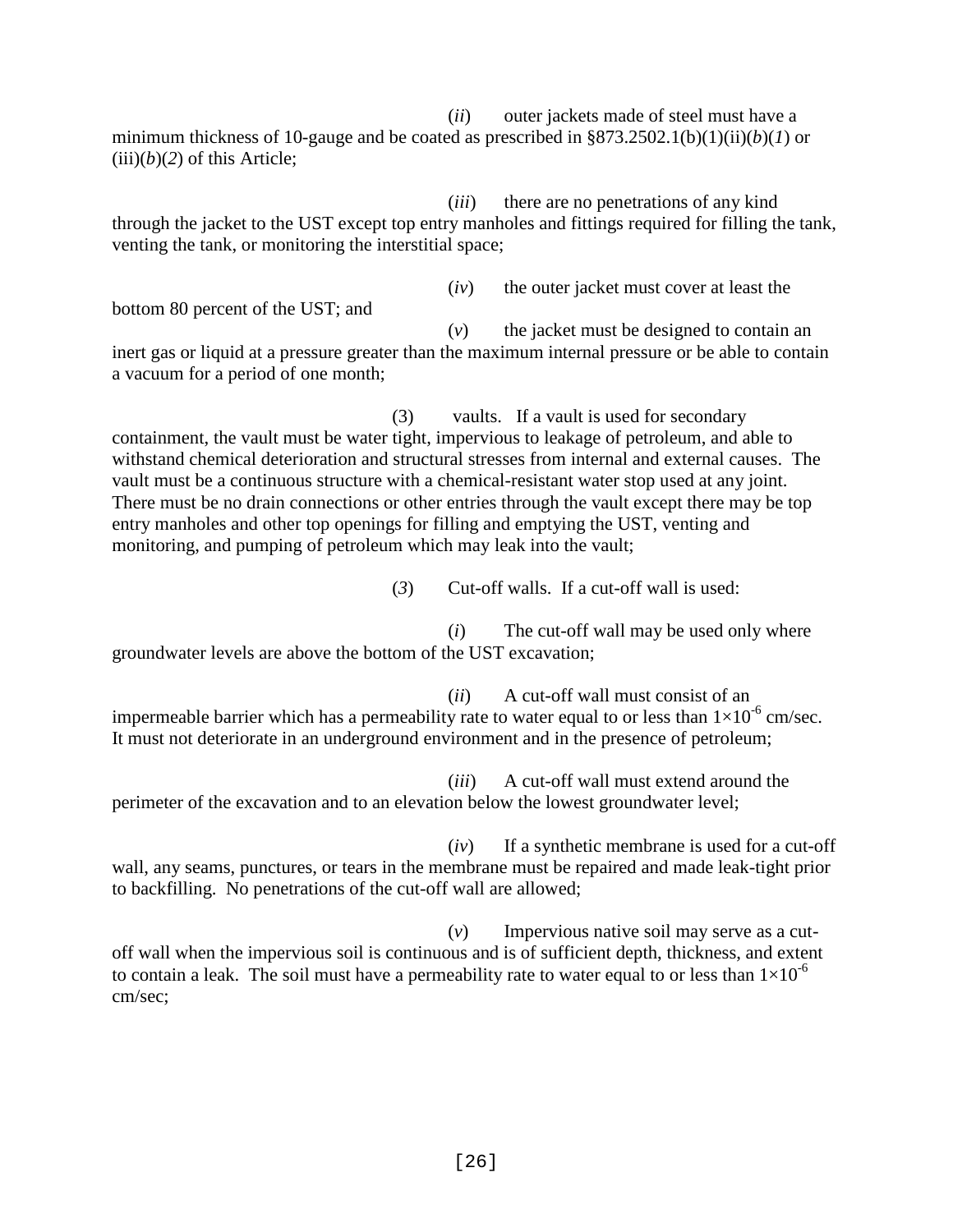(*4*) Impervious underlayment;

(*i*) An impervious underlayment may be used only under a UST at sites where groundwater levels are below the bottom of the excavation and where soils are well drained. This underlayment must have a permeability rate to water equal to or less than  $1\times10^{-6}$  cm/sec and must not deteriorate in an underground environment and in the presence of petroleum. The underlayment may consist of impervious native soils, an impervious concrete pad, a synthetic membrane, or any equivalent material. If a synthetic membrane is used, any seams, punctures, or tears must be repaired prior to backfilling;

(*ii*) The underlayment must extend at least one foot beyond the sides and ends of the UST and must have a slope of at least one-quarter inch per foot to a sump. An observation well must be positioned in the sump and extend to the surface of the excavation for the purpose of sampling for leakage and pumping out water or product which may accumulate;

(*iii*) Surface waters must be drained from the site using practices which may include capping the site with asphalt, concrete, or other impervious cover which is sloped to drainways leading away from the UST;

(*c*) The tank in a Category 3 UST system must be doublewalled and must be designed and constructed according to one of the following codes of practice (refer to §873.2501.10 of this Article for complete citation of references):

- (*1*) UL 58, December 1996;
- (*2*) UL 1316, January 1994;
- (*3*) UL 1746, January 2007;
- (*4*) STI F841, January 2006; or
- (*5*) STI F922, January 2013.

(2) Piping.

(i) Piping installed on or before October 11, 2015 that routinely contains petroleum and is in contact with the ground must be properly designed, constructed, and protected from corrosion in accordance with clauses (*a*) and (*b*) of this subparagraph.

following conditions.

(*a*) Piping made of a non-corrodible material must meet the

(*1*) The materials, joints, and joint adhesives must be compatible with petroleum, petroleum additives, and corrosive soils.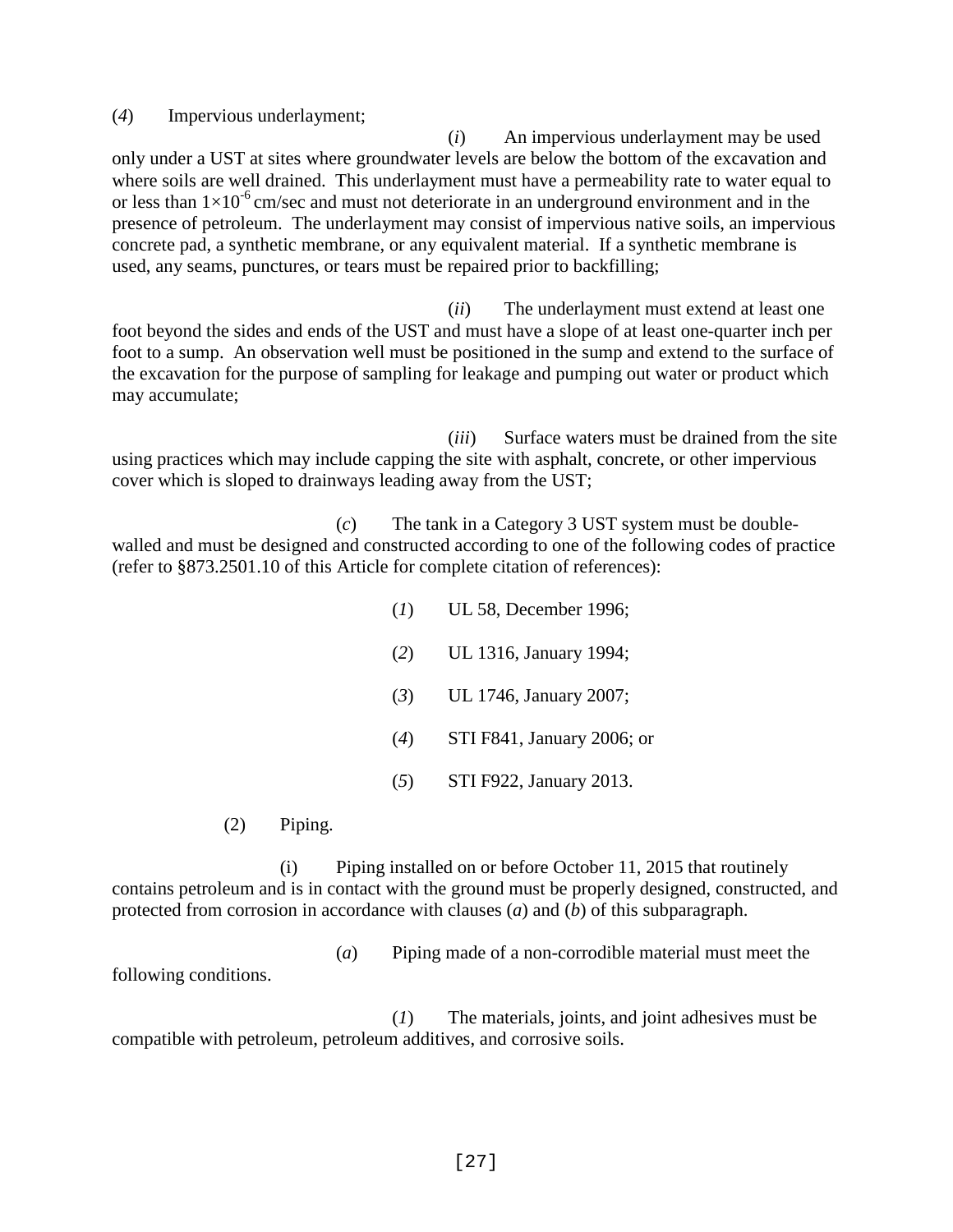(*2*) All underground piping must be designed, constructed, and installed with access ports to permit tightness testing without the need for extensive excavation.

(*3*) All joints must be liquid and air tight.

(*4*) All underground piping must be tested for tightness before being covered, enclosed or placed in use.

(*b*) Piping made of steel that is cathodically protected must meet the following conditions.

(*1*) The cathodic protection system must provide a minimum of 30 years of protection in corrosive soils.

(*2*) Cathodic protection must be provided by the use of sacrificial anodes or impressed current.

(*3*) Where sacrificial anodes or impressed current systems are used, monitors to check on the adequacy of the system must be installed and kept in proper working condition. If at any time the monitor shows that the electrical current necessary to prevent corrosion is not being maintained, the system must be repaired or the piping will be considered unprotected and must be tested for tightness in accordance with §873.2502.3(d)(2) of this Article.

(*4*) Except where cathodic protection is provided by impressed current, underground piping must have dielectric bushings, washers, sleeves, or gaskets installed at the end to electrically isolate the piping from the UST and the dispenser. These dielectric connectors must be compatible with petroleum, petroleum additives, and corrosive soils.

(*5*) All underground piping must be designed, constructed, and installed with access ports to permit tightness testing without the need for extensive excavation.

(*6*) All joints must be liquid and air tight.

(*7*) All underground piping must be tested for tightness in accordance with §873.2502.3(d)(2) of this Article before being covered, enclosed, or placed in use.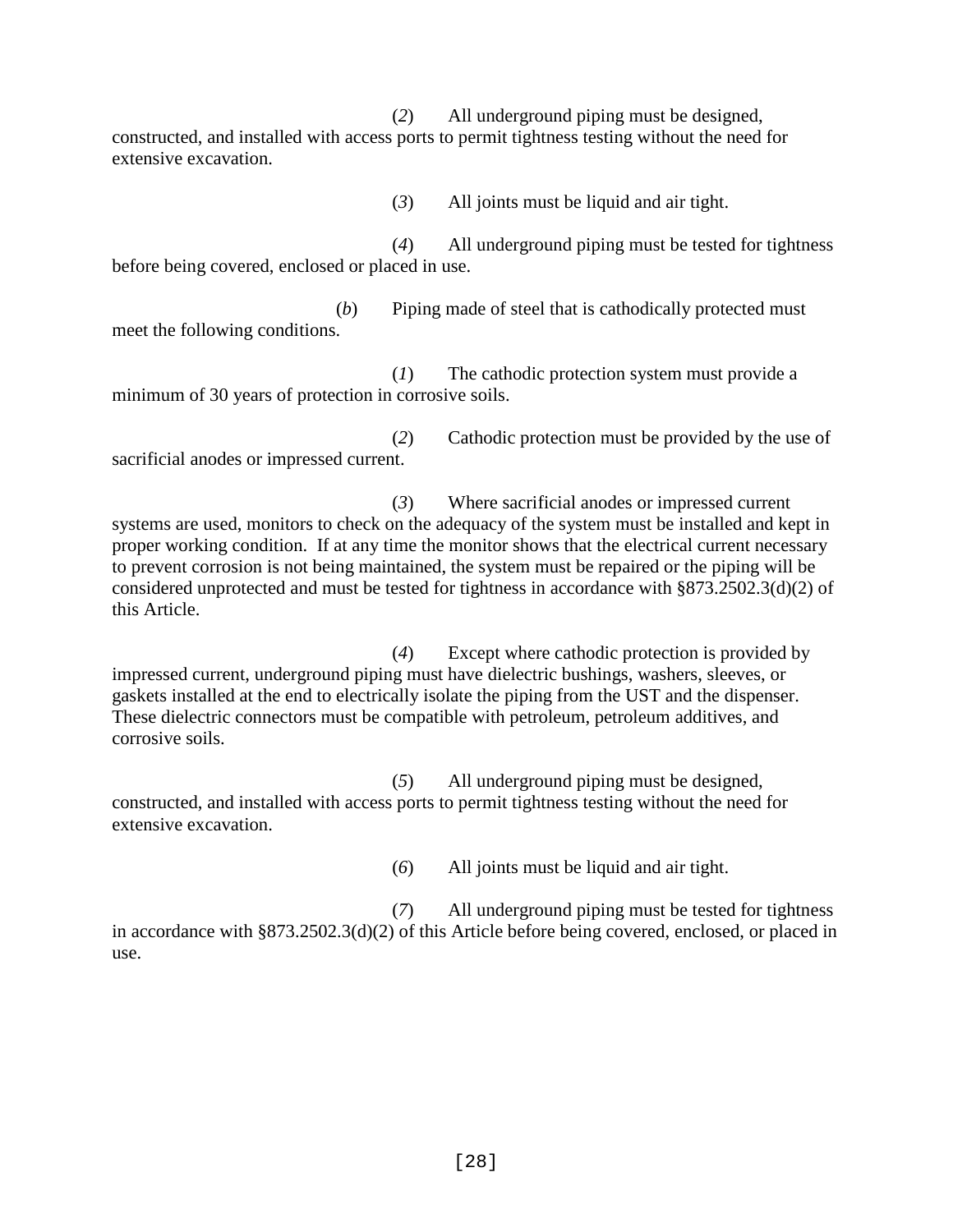(ii) Piping installed after October 11, 2015 that routinely contains petroleum and is in contact with the ground must be properly designed, constructed, and protected from corrosion in accordance with a code of practice specified in clause (*a*) or (*b*) of this subparagraph. In addition, except for suction piping that meets the requirements of §873.2502.3(b)(2)(i)(*b*) of this Article, all piping installed after October 11, 2015 must be secondarily contained in accordance with clause (*c*) of this subparagraph. The entire piping run must be replaced when 50 percent or more of a piping run is replaced, unless the piping run has been constructed in accordance with the requirements of this subparagraph.

(*a*) All piping made of a non-corrodible material must be designed and constructed according to one of the following codes of practice (refer to §873.2501.10 of this Article for complete citation of references):

(*1*) UL 971, February 2006; or

(*2*) ULC-S660-08, 2008.

(*b*) All piping made of steel that is cathodically protected must meet the following conditions:

(*1*) The piping is designed and constructed according to UL 971A, October 2006 (refer to §873.2501.10 of this Article for complete citation of references);

(*2*) The piping is coated with a suitable dielectric

material;

(*3*) The cathodic protection system is designed, fabricated, and installed according to one of the following codes of practice (refer to §873.2501.10 of this Article for complete citation of references):

- (*i*) API RP 1632, January 1996 (revised 2002);
- (*ii*) STI R892, January 2006;
- (*iii*) NACE SP0169-2013, 2013; or

(*4*) Any field-installed cathodic protection system is

(*iv*) NACE SP0285-2011, 2011;

designed by a corrosion expert; and

(*5*) Any impressed current system is designed to allow determination of current operating status as required in §873.2502.2(b)(3) of this Article.

(*c*) All piping that is secondarily contained installed after October 11, 2015 must meet the following conditions: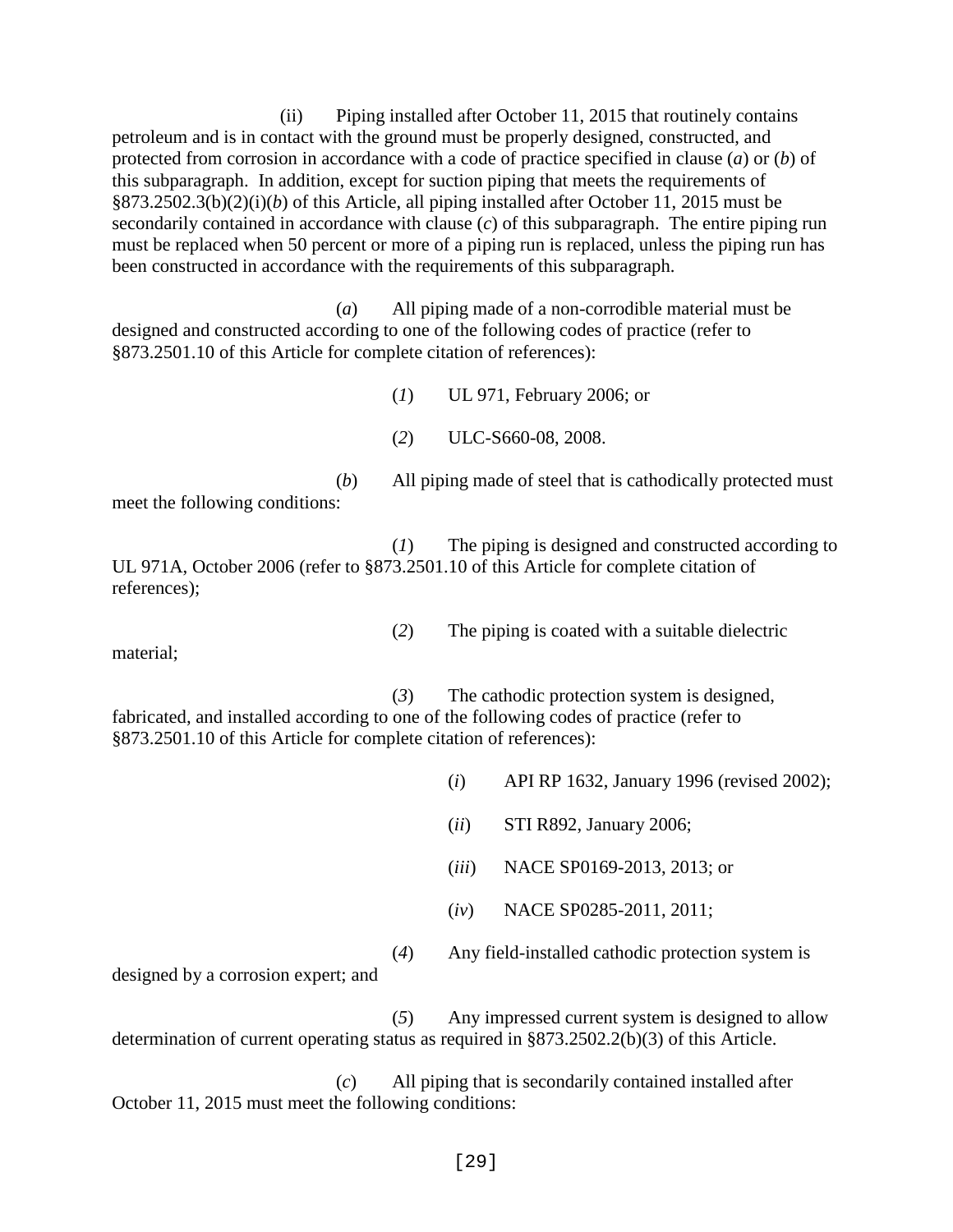(*1*) be able to contain petroleum leaked from the primary containment until it is detected and removed; and

(*2*) be able to prevent the release of petroleum.

(3) Spill and overfill prevention equipment.

(i) Except as provided in subparagraph (ii) of this paragraph, to prevent spilling and overfilling associated with petroleum transfer to the UST system, the facility must use the following spill and overfill prevention equipment:

(*a*) Spill prevention equipment that will prevent release of petroleum when the transfer hose is detached from the fill pipe (for example, a spill catch basin); and

(*b*) Overfill prevention equipment that will:

(*1*) automatically shut off flow into the UST when the UST is no more than 95 percent full;

(*2*) alert the operator or carrier when the UST is no more than 90 percent full by restricting the flow into the UST or triggering a high-level alarm; or

(*3*) restrict flow 30 minutes prior to overfilling, alert the operator or carrier with a high-level alarm one minute before overfilling, or automatically shut off flow into the UST so that none of the fittings located on top of the UST are exposed to product due to overfilling.

(ii) A facility is not required to use the spill and overfill prevention equipment specified in subparagraph (i) of this paragraph if the UST system is filled by transfers of no more than 25 gallons at one time.

(4) Installation.

(i) Every Category 2 UST system must have been installed in accordance with the manufacturer's instructions. This includes repair of any damage to the UST coatings prior to backfilling.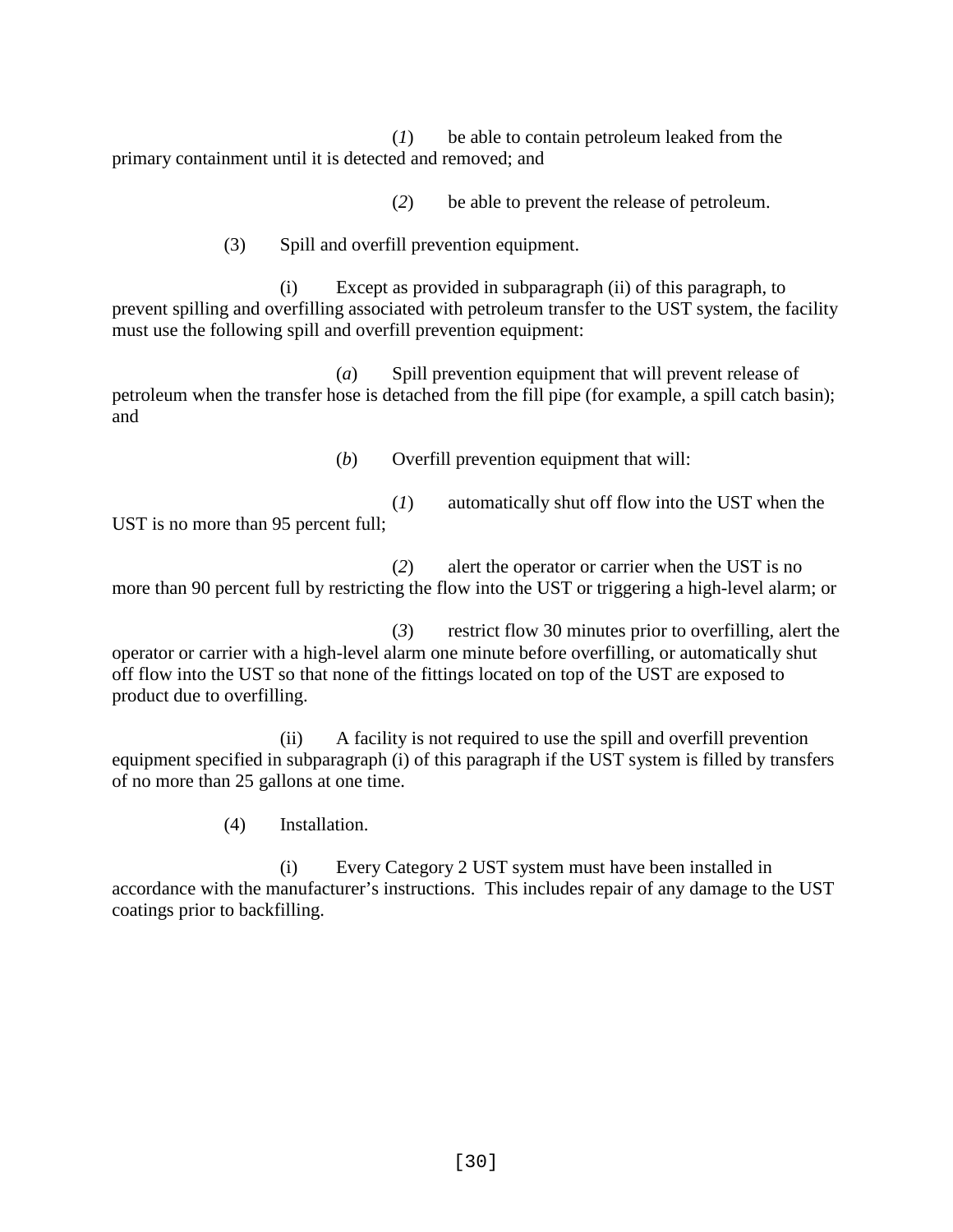(ii) Every Category 3 UST system must be properly installed according to one of the following codes of practice (refer to §873.2501.10 of this Article for complete citation of references):

- (*a*) API RP 1615, April 2011;
- (*b*) PEI RP100, 2011 edition; or
- (*c*) NFPA 30 and 30A, 2012 editions.

(iii) As-built information records and installer certification. The facility must maintain the following information for the life of every Category 2 or 3 UST system:

- (*a*) an accurate diagram:
	- (*1*) showing the location of:
- (*i*) each UST and its associated piping, including registration identification number;
	- (*ii*) fill ports;
	- (*iii*) dispensing equipment;
	- (*iv*) check valves;
	- (*v*) transition sumps (if any); and
	- (*vi*) monitoring or recovery wells (if any).
	- (*2*) listing the following attributes for Category 3 UST

systems:

- *(i)* physical dimensions of each UST; and
- *(ii)* installation date for each portion of piping

installed after October 11, 2015;

 *(3)* indicating at least one visible reference point (for example, facility structure), a frame of reference (for example, north arrow), and scale of the drawing.

(*b*) for each UST system component installed after October 11, 2015, a signed statement by the installer certifying that the UST system component was installed in compliance with subparagraph (ii) of this paragraph; and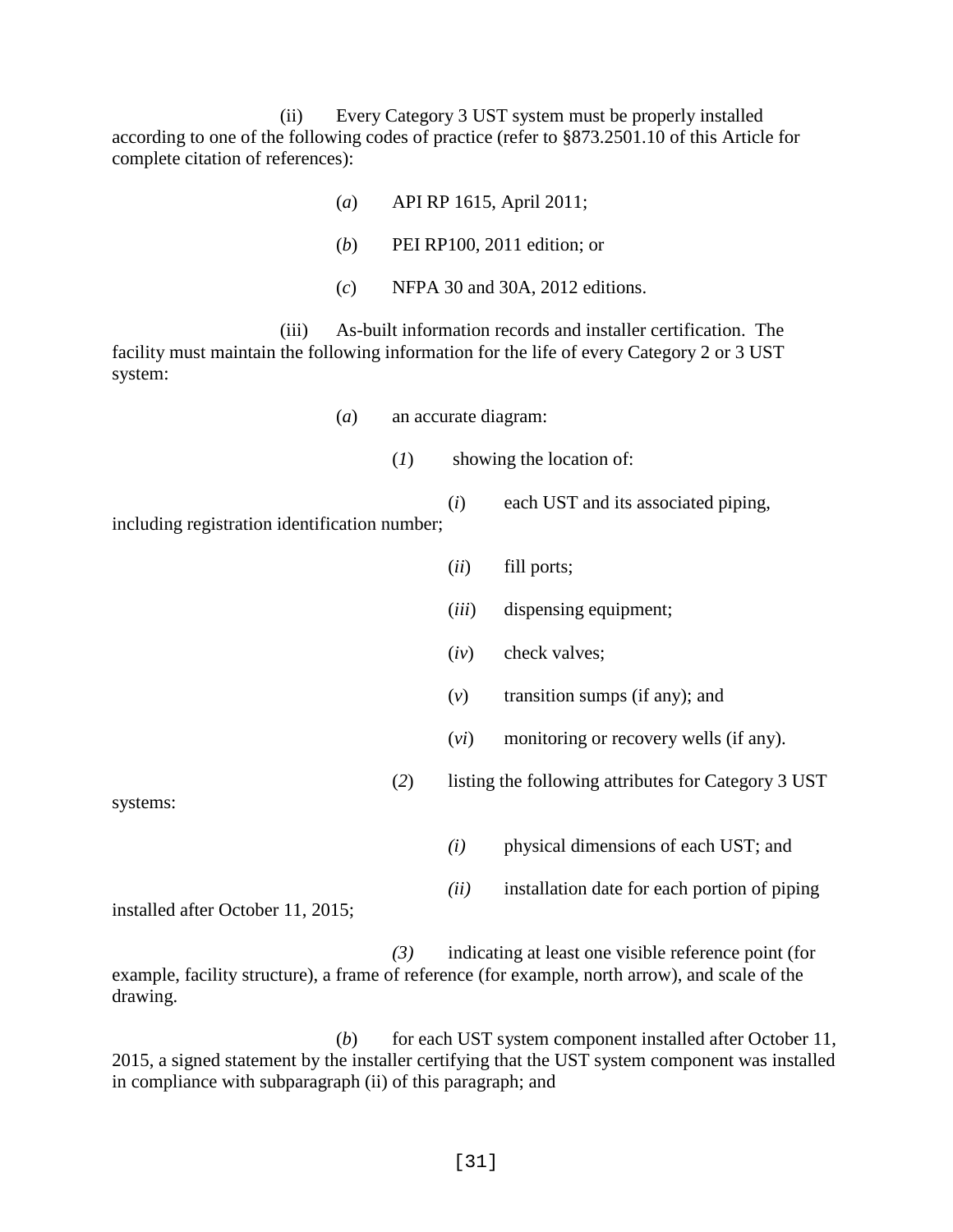(*c*) for each UST system component installed after October 11, 2015, the completed manufacturer's installation checklist showing that the UST system component was installed in accordance with the manufacturer's instructions or that the UST system component installation has been inspected and certified by a registered professional engineer with education and experience in UST system installation.

(5) Dispenser systems. Each UST system must be equipped with underdispenser containment for any new dispenser system that is installed.

(i) A dispenser system is considered new when both the dispenser and the equipment needed to connect the dispenser to the UST system are installed at a facility. The equipment necessary to connect the dispenser to the UST system includes check valves, shear valves, unburied risers or flexible connectors, or other transitional components that are beneath the dispenser and connect the dispenser to the underground piping.

(ii) Under-dispenser containment must be liquid-tight on its sides, on the bottom, and at any penetrations. Under-dispenser containment must allow for visual inspection and access to the components in the containment system or be continuously electronically monitored for leaks from the dispenser system.

# (6) Valves.

(i) Every dispenser of motor fuel under pressure from a remote pumping system must be equipped with a shear valve (impact valve) that is located in the supply line at the inlet of the dispenser. The valve must be designed to close automatically in the event that the dispenser is accidentally dislodged from the inlet pipe. For a valve installed on or before October 11, 2015, a valve meeting the standards set forth in NFPA 30A (1984 edition), section 4-3.6 meets the requirements of this subparagraph. For a valve installed after October 11, 2015, a valve meeting the standards set forth in NFPA 30A (2012 edition), section 6.3.9 meets the requirements of this subparagraph.

(ii) Every dispenser of motor fuel that causes a gravity head must be equipped with a device such as a solenoid valve that is positioned adjacent to and downstream from the operating valve. The valve must be installed and adjusted so that liquid cannot flow by gravity from the UST system in case of piping or dispenser hose failure. For a valve installed on or before October 11, 2015, a valve meeting the standards set forth in NFPA 30A (1984 edition), section 2-1.7 meets the requirements of this subparagraph. For a valve installed after October 11, 2015, a valve meeting the standards set forth in NFPA 30A (2012 edition), section 4.2.4 meets the requirements of this subparagraph.

(iii) Every fill pipe leading to a pump-filled UST must be equipped with a properly functioning check valve or equivalent device which provides automatic protection against backflow. A check valve is required only when the piping arrangement of the fill pipe is such that backflow from the receiving tank is possible.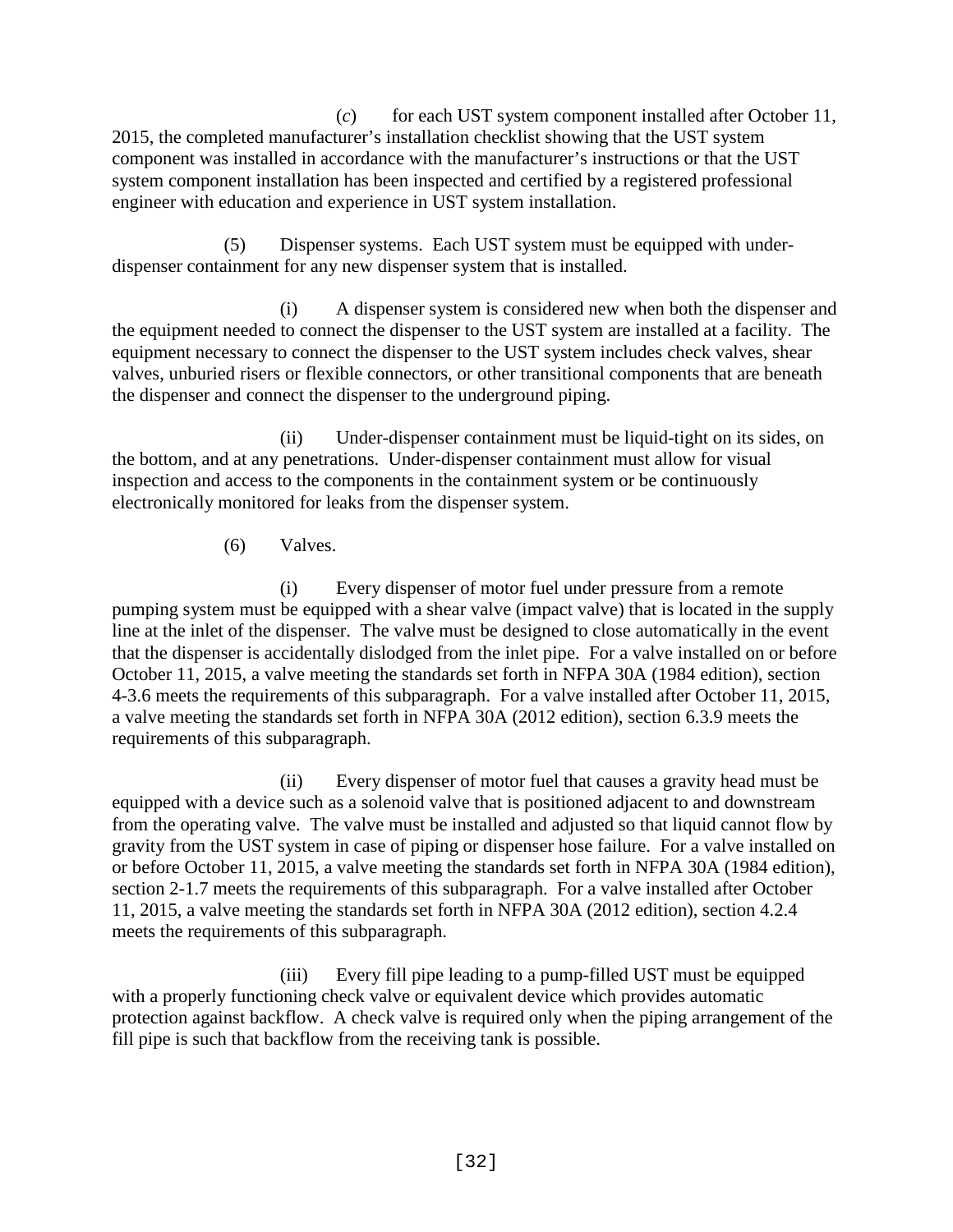(iv)Each connection on a gravity-drained UST through which petroleum can normally flow must be equipped with an operating valve to control the flow. For a valve installed on or before October 11, 2015, a valve which meets the standards set forth in NFPA 30 (1984 edition), section 2-2.7.1 meets the requirements of this subparagraph. For a valve installed after October 11, 2015, a valve meeting the standards set forth in NFPA 30 (2012 edition), section 22.13.1 meets the requirements of this subparagraph.

## (c) *Equipment standards for Category 1 UST systems*.

(1) Alternatives allowed. Every Category 1 UST system must comply with one of the following requirements:

(i) Category 2 and 3 UST system equipment standards under subsection (b) of this section, with the exception of §873.2502.1(b)(4)(iii) of this Article, at the time of installation; or

(ii) The requirements in paragraphs (2) through (5) of this subsection.

(2) Tank requirements. Every steel UST must meet one of the following requirements:

(i) Internal lining. Within10 years after lining, and every 5 years thereafter, a lined UST must be internally inspected and found to be structurally sound with the lining still performing in accordance with original design specifications. A report detailing the inspection results must be maintained for five years. If the internal lining is no longer performing in accordance with original design specifications and cannot be repaired according to one of the following codes of practice (refer to §873.2501.10 of this Article for complete citation of references), then the lined UST must be permanently closed in accordance with §873.2502.6(b) of this Article.

(*a*) API RP 1631, June 2001; or

(*b*) KWA "Recommended Practice for Inspecting Buried Lined Steel Tanks Using a Video Camera, September 1999;

(ii) Cathodic protection. USTs having cathodic protection must meet the requirements of  $\S 873.2502.1(b)(1)(ii)(b)(3)$  and (4) of this Article;

(iii) Internal lining combined with cathodic protection. USTs with both internal lining and cathodic protection must have the following:

(*a*) an internal lining that was installed in accordance with the requirements of §873.2502.2(d) of this Article; and

(*b*) a cathodic protection system that meets the requirements of §873.2502.1(b)(1)(ii)(*b*)(*3*) and (*4*) of this Article.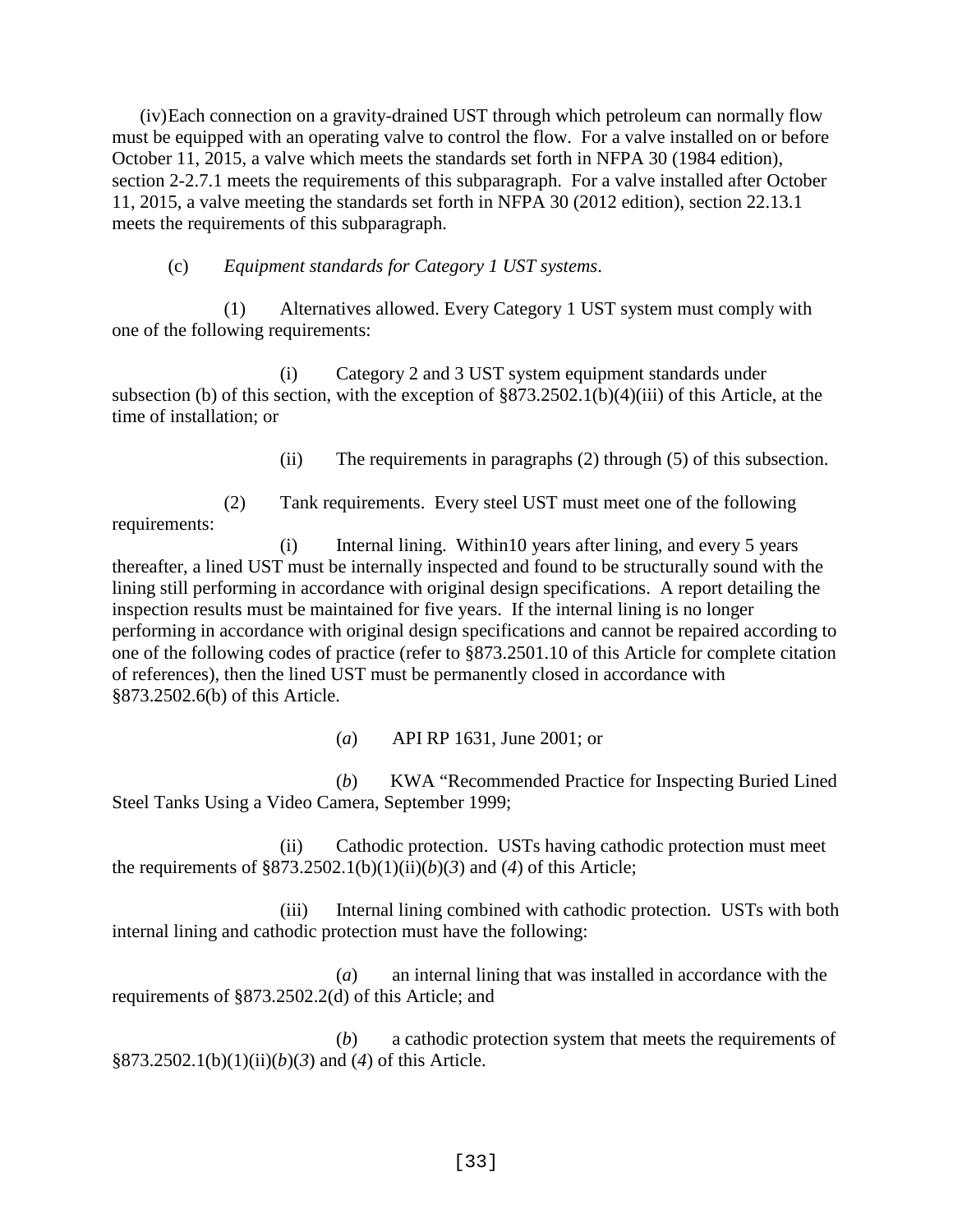(3) Piping requirements.

(i) Metal piping installed on or before October 11, 2015 that routinely contains petroleum and is in contact with the ground must meet the requirements of §873.2502.1(b)(2)(i) of this Article.

(ii) Piping installed after October 11, 2015 that routinely contains petroleum and is in contact with the ground must be properly designed, constructed, and protected from corrosion in accordance with §873.2502.1(b)(2)(ii) of this Article.

(4) Spill and overfill prevention equipment. To prevent spilling and overfilling associated with petroleum transfer to the UST system, every Category 1 UST system must comply with Category 2 and 3 UST system spill and overfill prevention equipment requirements specified in §873.2502.1(b)(3) of this Article.

(5) Valves.

(i) Every dispenser of motor fuel under pressure from a remote pumping system must be equipped with a shear valve (impact valve) that is located in the supply line at the inlet of the dispenser. The valve must be designed to close automatically in the event that the dispenser is accidentally dislodged from the inlet pipe. For a valve installed on or before October 11, 2015, a valve meeting the standards set forth in NFPA 30A (1984 edition), section 4-3.6 meets the requirements of this subparagraph. For a valve installed after October 11, 2015, a valve meeting the standards set forth in NFPA 30A (2012 edition), section 6.3.9 meets the requirements of this subparagraph.

(ii) Every dispenser of motor fuel that causes a gravity head must be equipped with a device such as a solenoid valve that is positioned adjacent to and downstream from the operating valve. The valve must be installed and adjusted so that liquid cannot flow by gravity from the UST system in case of piping or dispenser hose failure. For a valve installed on or before October 11, 2015, a valve meeting the standards set forth in NFPA 30A (1984 edition), section 2-1.7 meets the requirements of this subparagraph. For a valve installed after October 11, 2015, a valve meeting the standards set forth in NFPA 30A (2012 edition), section 4.2.4 meets the requirements of this subparagraph.

(iii) Every fill pipe leading to a pump-filled UST must be equipped with a properly functioning check valve or equivalent device which provides automatic protection against backflow. A check valve is required only when the piping arrangement of the fill pipe is such that backflow from the receiving tank is possible.

(iv) Each connection on a gravity-drained UST through which petroleum can normally flow must be equipped with an operating valve to control the flow. For a valve installed on or before October 11, 2015, a valve which meets the standards set forth in NFPA 30 (1984 edition), section 2-2.7.1 meets the requirements of this subparagraph. For a valve installed after October 11, 2015, a valve meeting the standards set forth in NFPA 30 (2012 edition), section 22.13.1 meets the requirements of this subparagraph.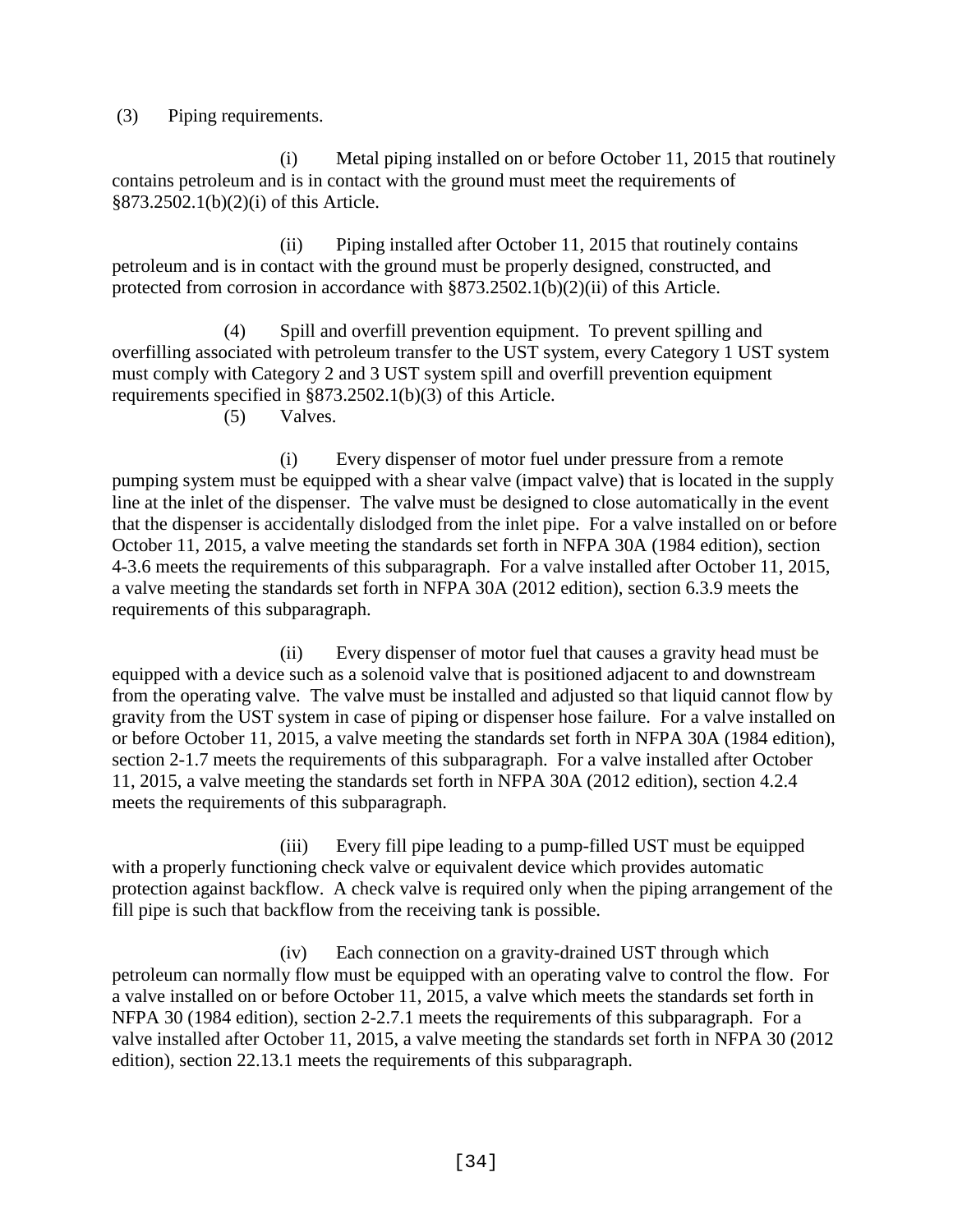## <span id="page-35-0"></span>873.2502.2 General operating requirements

## (a) *Spill and overfill prevention*.

(1) Every facility must ensure that releases due to spilling or overfilling do not occur. One of the transfer procedures described in NFPA 385 (2012 edition) or API RP 1007 (March 2001 edition) must be used in order to comply with the requirement of this paragraph, unless those procedures are technically infeasible. In circumstances of technical infeasibility, the facility must develop and employ practices to ensure that releases due to spilling or overfilling do not occur.

(2) The facility must report, investigate, and clean up any spills and overfills in accordance with the Environmental Conservation Law, the Navigation Law, and 6 NYCRR § 613-2.4(d) as implemented by NYSDEC.

(3) Every Category 2 or 3 UST system must have a label at the fill port specifying tank registration identification number, tank design and working capacities, and type of petroleum that is able to be stored in the UST system.

(4) Every UST system fill port must be color coded in accordance with API RP 1637. If a UST system contains petroleum that does not have a corresponding API color code, the facility must otherwise mark the fill port (for example, with stenciled letters) to identify the petroleum currently in the UST system. For any fill port connected to multiple UST systems storing different types of petroleum, the facility may place the marking near the fill port (for example, with a label or placard) to identify the types of petroleum in the UST systems.

(5) Where there are monitoring wells located at the facility, every monitoring well must be clearly identified as a monitoring well to prevent accidental delivery of petroleum to the well and must be sealed or capped so as to prevent liquid from entering the well from the surface.

(6) The facility must keep all gauges, valves, and other equipment for spill prevention in good working order.

(7) Delivery of petroleum to a UST system.

(i) Immediately prior to a delivery, the carrier must determine that the UST has available working capacity to receive the volume of petroleum to be delivered. Every aspect of the delivery must be monitored and immediate action must be taken to stop the flow of petroleum when the working capacity of the UST has been reached or should an equipment failure or emergency occur.

(ii) Immediately prior to a delivery, the carrier must inspect fill port catch basins to ensure that they are empty. If a catch basin contains water, petroleum, or debris, the carrier must ensure that it is emptied before a delivery is made.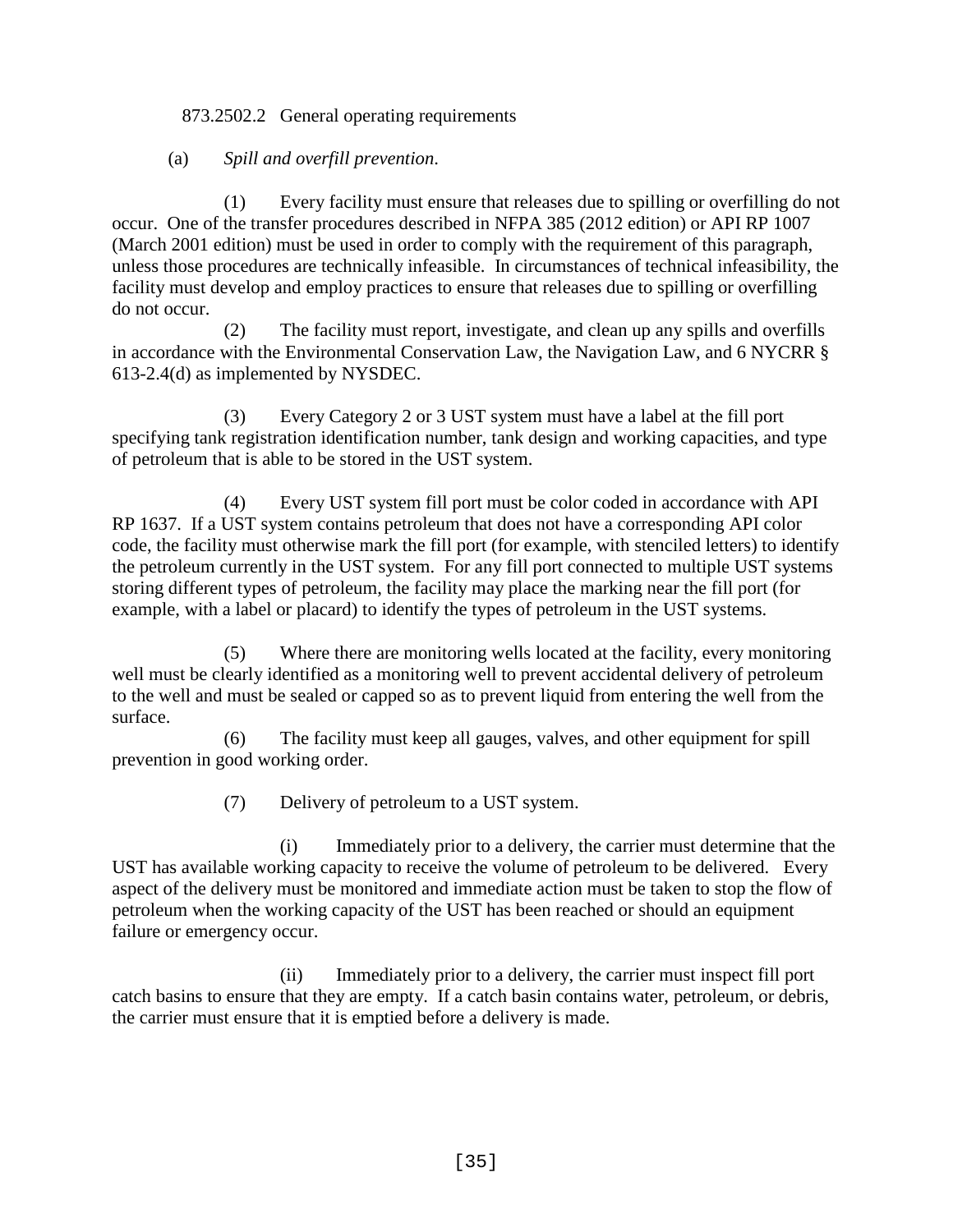(b) *Operation and maintenance of corrosion protection*. Every facility having a metal UST system with corrosion protection must comply with the following requirements to ensure that releases due to corrosion are prevented until the UST system is permanently closed or undergoes a change in service pursuant to §873.2502.6(b) of this Article:

(1) All corrosion protection systems must be operated and maintained to continuously provide corrosion protection to the metal components of that portion of the UST and piping that routinely contains petroleum and is in contact with the ground.

(2) All UST systems equipped with cathodic protection systems must be inspected for proper operation by a qualified cathodic protection tester in accordance with the following requirements:

(i) Frequency. All cathodic protection systems must be tested within six months of installation and at yearly intervals thereafter; and

(ii) Inspection criteria. One of the following codes of practice (refer to §873.2501.10 of this Article for complete citation of references) must be used to determine that cathodic protection is adequate:

(*a*) NACE TM0101-2012, 2012 edition;

- (*b*) NACE TM0497-2012, 2012 edition;
- (*c*) STI R051, January 2006;
- (*d*) NACE SP0285-2011, 2011 edition; or
- (*e*) NACE SP0169-2013, 2013 edition.

(3) UST systems with impressed current cathodic protection systems must be inspected every 60 days to ensure the equipment is operating properly.

(4) For UST systems using cathodic protection, records of the operation of the cathodic protection must be maintained to demonstrate compliance with the requirements of this section. The records generated to meet the provisions of paragraphs (2) and (3) of this subsection must be kept for three years.

(c) *Compatibility*. Every facility must use a UST system made of or lined with materials that are compatible with the petroleum stored in the UST system.

(d) *Repairs allowed*. Every facility must ensure that repairs will prevent releases due to structural failure or corrosion. The repairs must meet the following requirements:

(1) Any repair to a UST system must be properly conducted according to one of the following codes of practice (refer to §873.2501.10 of this Article for complete citation of references):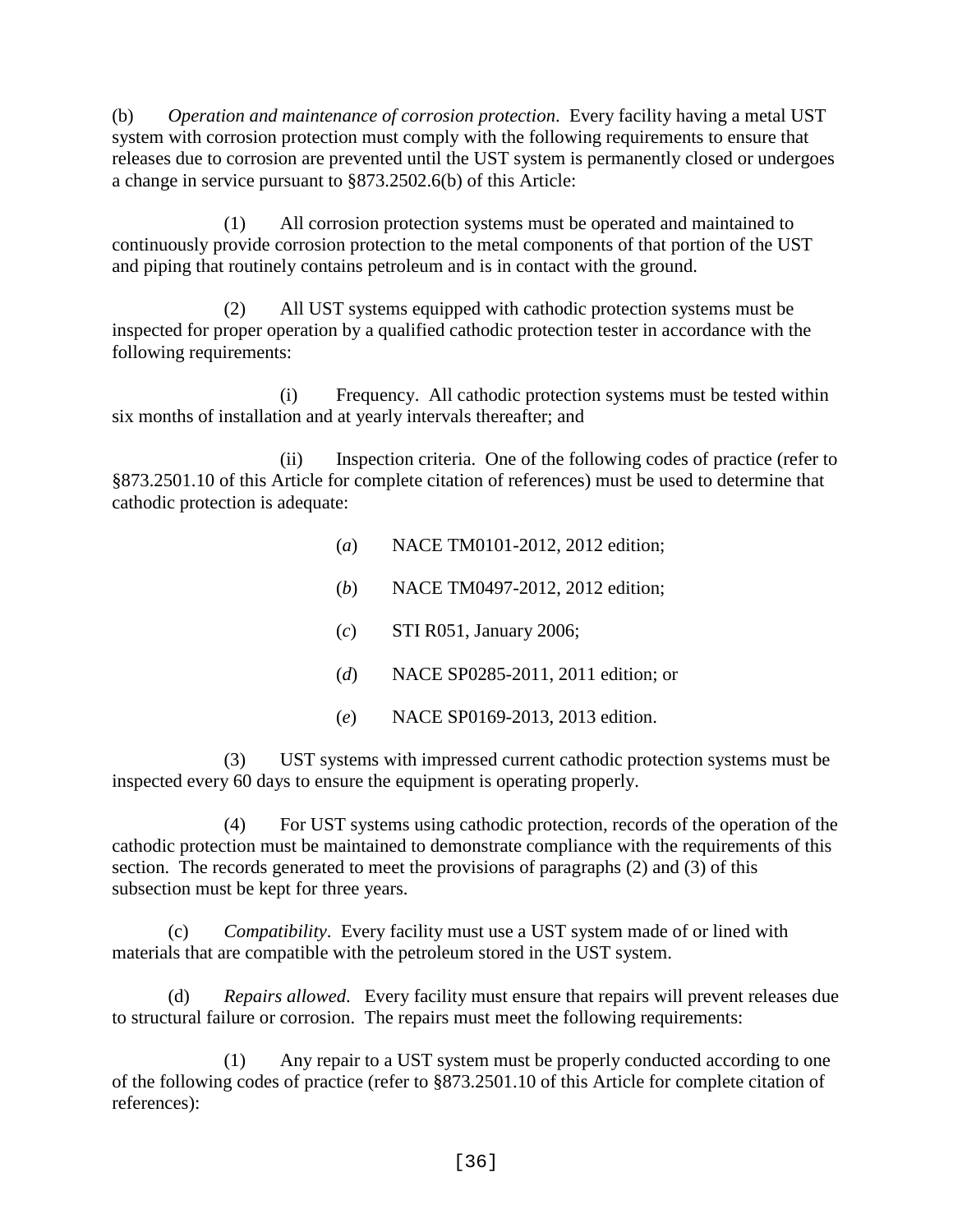- (i) NFPA 30, 2012 edition;
- (ii) API RP 2200, September 2010;
- (iii) API RP 1631, June 2001;
- (iv) NFPA 326, 2010 edition;
- (v) STI R972, December 2010;
- (vi) NACE SP0285-2011, 2011 edition; or
- (vii) FTPI RP T-95-02, January 1995.

(2) Every metal pipe section or fitting from which petroleum has been released as a result of corrosion or other damage must be replaced. Non-corrodible pipes and fittings must be repaired in accordance with the manufacturer's specifications.

(3) Repaired USTs and piping must be tightness tested in accordance with §873.2502.3(c)(3) and (d)(2) of this Article, respectively, within 30 days following the date of the completion of the repair, unless one of the following conditions is met:

(i) the repaired UST is internally inspected in accordance with API

RP 1631; or

(ii) the repaired portion of the UST system is monitored for releases in accordance with a method specified in §873.2502.3(c)(4) through (8) of this Article.

(4) Within six months following the repair of any UST system that is cathodically protected, the cathodic protection system must be inspected in accordance with §873.2502.2(b)(2) and (3) of this Article to ensure that it is operating properly.

(5) Every facility must maintain records of each repair until the UST system is permanently closed or undergoes a change in service pursuant to §873.2502.6(b) of this Article.

(e) *Tank systems in locations subject to flooding*. For Category 1 and 2 UST systems located in an area where the UST may become buoyant because of a rise in the water table, flooding, or accumulation of water, the facility must maintain safeguards in accordance with NFPA 30 (1984 edition), section 2-5.6. If such safeguards include ballasting of a UST with water during flood warning periods, tank system valves and other openings must be closed and secured in a locked position in advance of the flood. Ballast water removed from the UST after the flood must not be discharged to the waters of the State unless the discharge is in conformance with the standards of 6 NYCRR Parts 701, 702, 703, and 750, as applicable.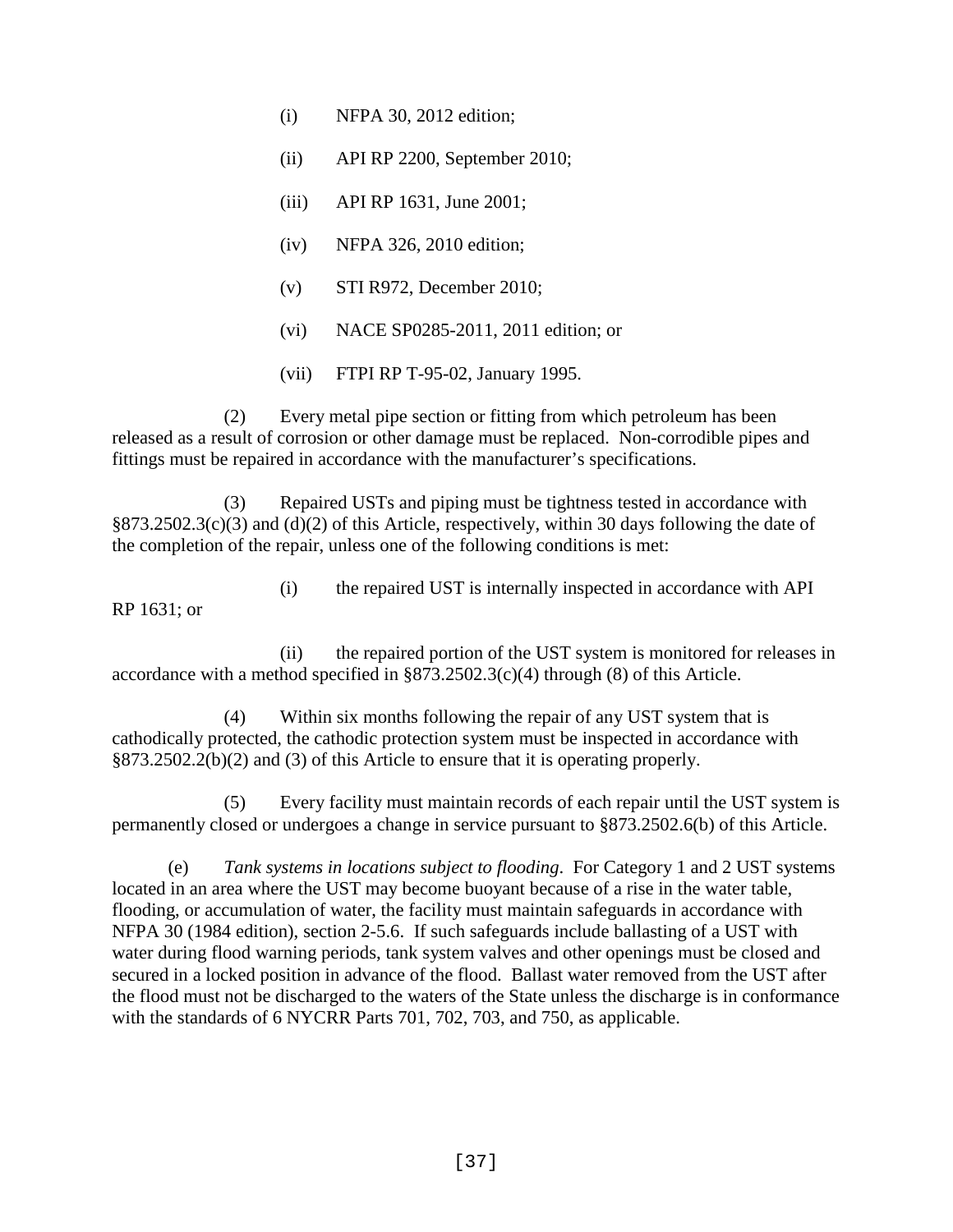### 873.2502.3 Leak detection

(a) *Leak detection requirements for all UST systems*.

(1) Every facility must provide a method, or combination of methods, of leak detection that:

(i) can detect a leak from any portion of the UST and the piping that routinely contains petroleum;

instructions; and

(ii) is installed and calibrated in accordance with the manufacturer's

(iii) meets the requirements of subsections (c) and (d) of this section, as applicable. In addition, the methods listed in  $\S 873.2502.3(c)(2)$ , (4), (8), (9), (d)(1), and (2) of this Article must be capable of detecting the leak rate or quantity specified for that method in the

corresponding section of the rule with a probability of detection of 95 percent and a probability of false alarm of 5 percent. (2) When a leak detection method operated in accordance with the

requirements of subsections (c) and (d) of this section indicates that a leak may have occurred, the facility must report the suspected leak in accordance with the Environmental Conservation Law, the Navigation Law, and 6 NYCRR § 613-2.4(a) as implemented by NYSDEC.

(3) Additional testing and inspection. When a leak is suspected, or where inventory monitoring records are not kept and reconciled as required under §873.2502.3(c)(1) of this Article, the Department may order the facility to inspect and to test the UST system or equipment for tightness. If the facility fails to conduct such inspections and tests within 10 days after receipt of the Department's order, the Department may conduct inspections or tests for tightness. The expenses of conducting such tests as ordered by the Department must be paid by the tank system owner.

(4) A facility that cannot implement a method of leak detection that complies with the requirements of this section must take the UST system out of service pursuant to §873.2502.6(a) of this Article.

(b) *Specific requirements for Category 1, 2, and 3 UST systems*.

(1) Tanks. USTs must be monitored for leaks as follows:

(i) Every tank that is part of a Category 1 UST system must be monitored for leaks at weekly intervals using one of the methods listed in §873.2502.3(c)(2) and (c)(4) through (c)(9) of this Article. Continuous electronic monitoring satisfies the weekly monitoring requirement. Additionally, any UST system which stores any amount of motor fuel or kerosene that will be sold as part of a commercial transaction must meet the ten-day inventory monitoring requirements in §873.2502.3(c)(1) of this Article.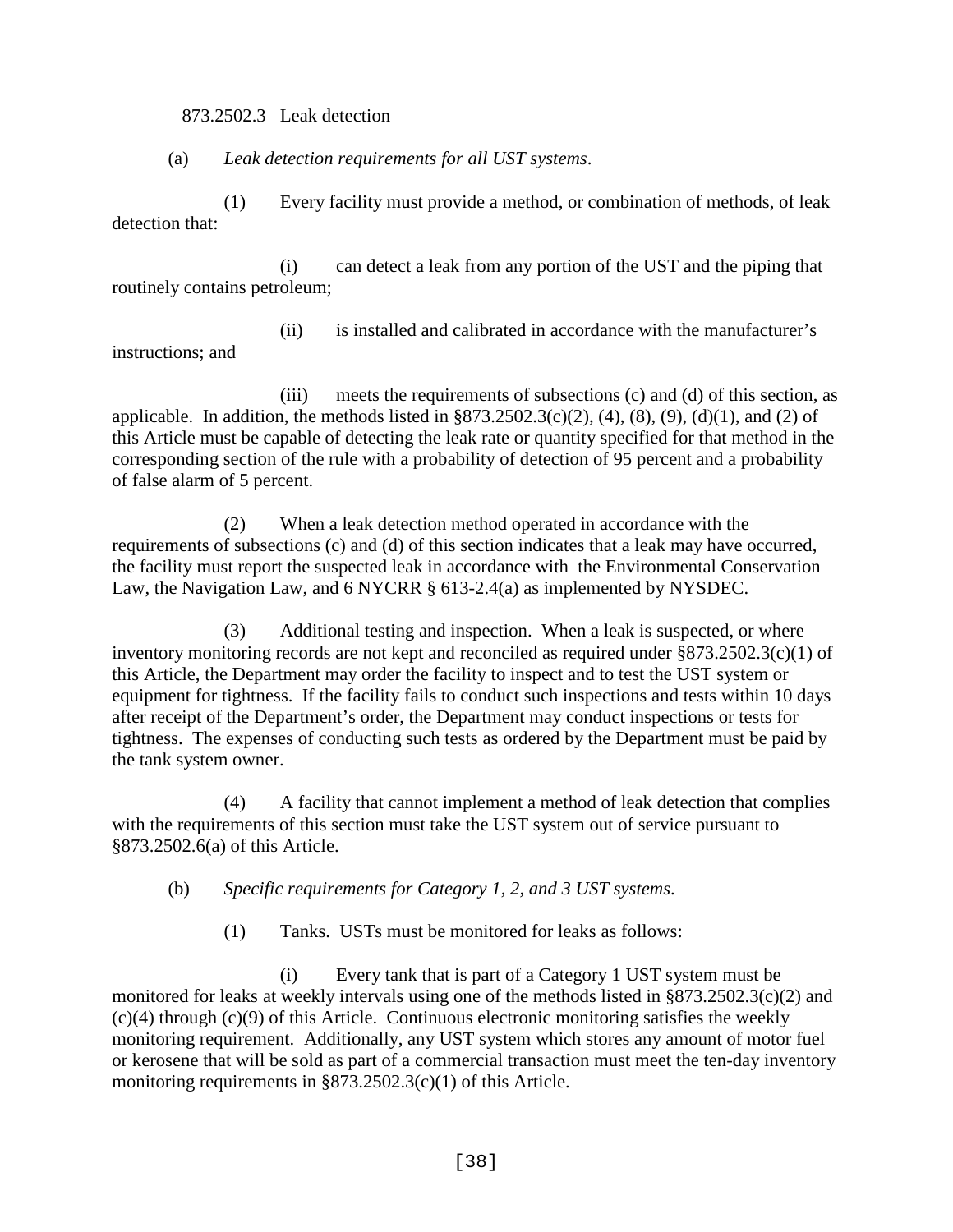(ii) Every tank that is part of a Category 2 or 3 UST system must be monitored for leaks at weekly intervals in accordance with §873.2502.3(c)(7) of this Article. Continuous electronic monitoring satisfies the weekly monitoring requirement. Additionally, any UST system which stores any amount of motor fuel or kerosene that will be sold as part of a commercial transaction must meet the ten-day inventory monitoring requirements in §873.2502.3(c)(1) of this Article.

(iii) All electronic tank monitoring systems must be inspected for operability at monthly intervals.

(2) Piping. Piping that routinely contains petroleum must be monitored for leaks as follows:

(i) Piping installed on or before October 11, 2015 must meet one of the following requirements:

pressure must:

(*a*) Pressurized piping. Piping that conveys petroleum under

(*1*) be equipped with an automatic line leak detector that is operated in accordance with §873.2502.3(d)(1) of this Article; and

(*2*) have an annual line tightness test conducted in accordance with §873.2502.3(d)(2) of this Article or have monitoring conducted at weekly intervals in accordance with §873.2502.3(d)(3) of this Article. Continuous electronic monitoring satisfies the weekly monitoring requirement.

(*b*) Suction piping. Piping that conveys petroleum under suction must either have a line tightness test conducted at least every three years and in accordance with §873.2502.3(d)(2) of this Article, or use a monitoring method conducted at weekly intervals in accordance with §873.2502.3(d)(3) of this Article. Continuous electronic monitoring satisfies the weekly monitoring requirement. No leak detection is required for suction piping that is shown by the facility to be designed and constructed to meet the following standards:

(*1*) the underground piping operates at less than

atmospheric pressure;

line; and

(*2*) the underground piping is sloped so that the contents of the pipe will drain back into the UST if the suction is released;

(*3*) only one check valve is included in each suction

(*4*) the check valve is located directly below and as close as practicable to the suction pump.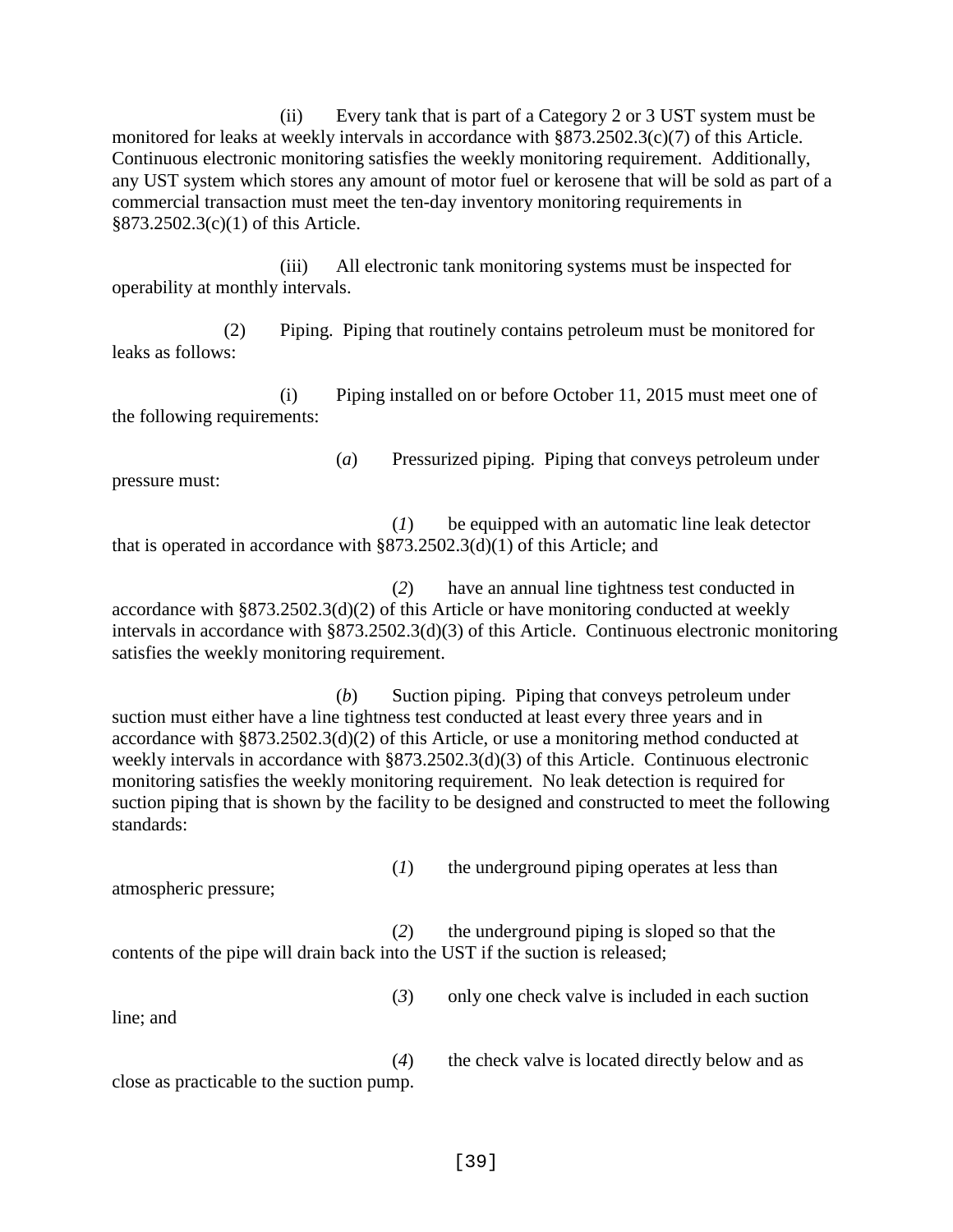(ii) Piping installed after October 11, 2015 must meet one of the following requirements:

(*a*) Pressurized piping. Piping that conveys petroleum under pressure must be monitored for leaks at weekly intervals in accordance with §873.2502.3(c)(7) of this Article and be equipped with an automatic line leak detector in accordance with §873.2502.3(d)(1) of this Article. Continuous electronic monitoring satisfies the weekly monitoring requirement.

(*b*) Suction piping. Piping that conveys petroleum under suction must be monitored for leaks at weekly intervals in accordance with §873.2502.3(c)(7) of this Article. Continuous electronic monitoring satisfies the weekly monitoring requirement. No leak detection is required for suction piping that meets §873.2502.3(b)(2)(i)(*b*)(*1*) through (*4*) of this Article.

(iii) All electronic piping monitoring systems must be inspected for operability at monthly intervals.

(c) *Methods of leak detection for tanks*. Each method of leak detection for USTs used to meet the requirements of §873.2502.3(b)(1) of this Article must be conducted in accordance with the following:

(1) Inventory monitoring. Inventory monitoring must be conducted in the following manner:

(i) Volume measurements for petroleum delivered, dispensed, and the amount still remaining in the UST (or each interconnected set of USTs), must be recorded each operating day;

(ii) The equipment used must be capable of measuring the level of petroleum over the full range of the tank's height to the nearest one-eighth of an inch;

(iii) The petroleum delivered must be reconciled with delivery receipts by measurement of the volume before and after delivery;

(iv) Deliveries must be made through a drop tube that extends to within one foot of the tank bottom;

(v) Petroleum dispensing must be metered and recorded within an accuracy of six cubic inches for every five gallons of petroleum withdrawn;

(vi) The measurement of any water level in the bottom of the UST must be made to the nearest one-eighth of an inch and recorded each operating day; and

(vii) On a daily basis, the facility must calculate the difference between the expected and actual amount of petroleum in the UST. At 10 -day intervals, the facility must calculate the sum of the daily differences and compare it to the thresholds in clauses (*a*) and (*b*) of this subparagraph to determine if a leak is suspected. A leak is suspected when: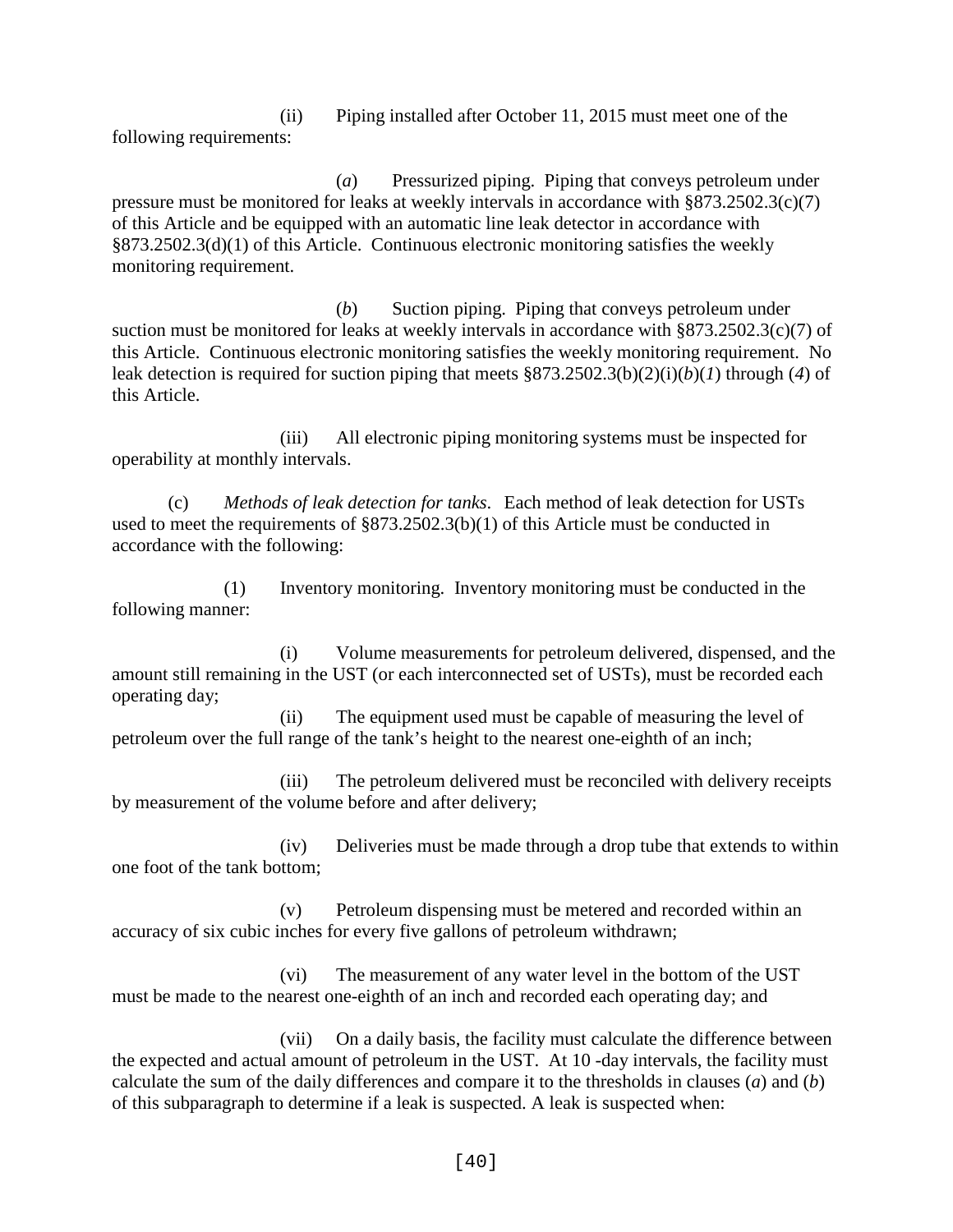(*a*) The UST has a recurring accumulation of water within the

10 -day period; or

(*b*) The sum of the daily differences over the 10-day interval exceeds the largest of three-quarters of one percent (0.0075) of:

(*1*) tank design capacity;

(*2*) total amount of petroleum delivered to the UST

system; or

(*3*) total amount of petroleum dispensed from the UST

system.

(2) Manual tank gauging. Manual tank gauging must meet the following requirements:

(i) Tank petroleum level measurements are taken at the beginning and ending of a period, as set forth in subparagraph (iv) of this paragraph, during which no petroleum is added to or removed from the UST;

(ii) Level measurements are based on an average of two consecutive stick readings at both the beginning and ending of the period;

(iii) The equipment used is capable of measuring the level of petroleum over the full range of the tank's height to the nearest one-eighth of an inch;

(iv) A leak is suspected and subject to the requirements of §873.2502.4 of this Article if the variation between beginning and ending measurements exceeds the weekly or monthly standards in Table 1 of this section.

| <b>Table 1: Manual Tank Gauging</b>              |                                           |                                      |                                                |  |  |  |
|--------------------------------------------------|-------------------------------------------|--------------------------------------|------------------------------------------------|--|--|--|
| <b>Design Capacity of UST</b>                    | <b>Minimum</b><br><b>Duration of Test</b> | <b>Weekly Standard</b><br>(One Test) | <b>Monthly Standard</b><br>(Four-Test Average) |  |  |  |
| 550 gallons or less                              | 36 hours                                  | 10 gallons                           | 5 gallons                                      |  |  |  |
| 551-1,000 gallons<br>(when tank diameter is 64") | 44 hours                                  | 9 gallons                            | 4 gallons                                      |  |  |  |
| 551-1,000 gallons<br>(when tank diameter is 48") | 58 hours                                  | 12 gallons                           | 6 gallons                                      |  |  |  |

(v) USTs of 550 gallons or less design capacity and USTs with a design capacity of 551 to 1,000 gallons that meet the tank diameter criteria in Table 1 may use this as the sole method of release detection. USTs of greater than 1,000 gallons design capacity may not use this method to meet the requirements of this subsection.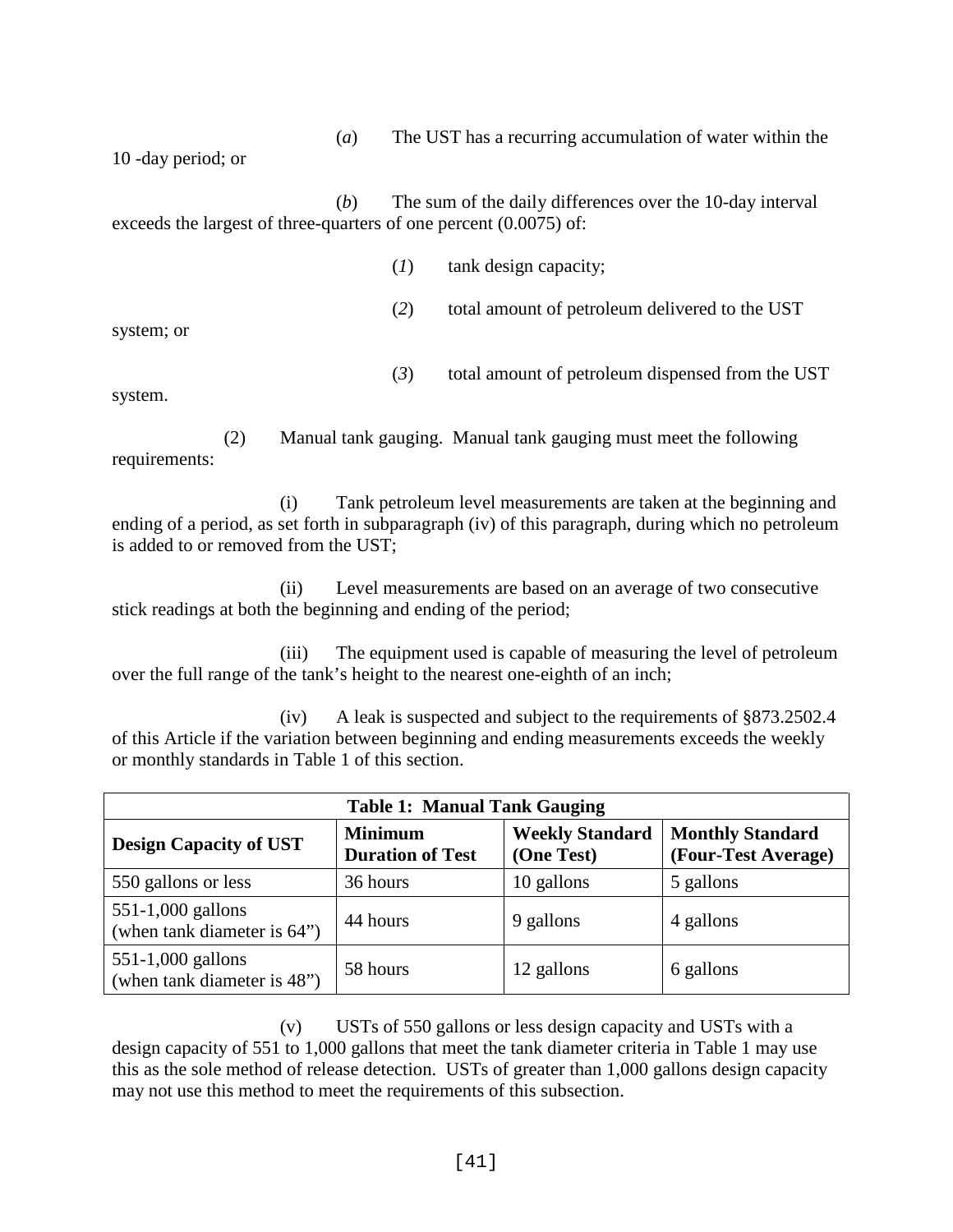(3) Tank tightness testing. Tank tightness testing (or another test of equivalent performance) must be capable of detecting a leak at the rate of 0.1 gallon per hour from any portion of the UST that routinely contains petroleum while accounting for the effects of thermal expansion or contraction of the product, vapor pockets, tank deformation, evaporation or condensation, and the location of the water table.

(4) Automatic tank gauging. Equipment for automatic tank gauging which tests for the loss of petroleum must meet the following requirements:

(i) The automatic petroleum level monitor test can detect a leak at the rate of 0.2 gallon per hour from any portion of the UST that routinely contains petroleum; and

(ii) The test must be performed with the system operating in one of the following modes:

(*a*) In-tank static testing conducted on a weekly basis; or

(*b*) Continuous in-tank leak detection operating on an uninterrupted basis or operating within a process that allows the system to gather incremental measurements to determine the leak status of the UST at weekly intervals.

(5) Vapor monitoring. Testing or monitoring for vapors within the soil gas of the excavation zone must meet the following requirements:

(i) The materials used as backfill are sufficiently porous (for example, gravel, sand, crushed rock) to readily allow diffusion of vapors from leaks into the excavation area;

(ii) The stored petroleum, or a tracer compound placed in the UST system, is sufficiently volatile (for example, gasoline) to result in a vapor level that is detectable by the monitoring devices located in the excavation zone in the event of a leak from the UST;

(iii) The measurement of vapors by the monitoring device is not rendered inoperative by the groundwater, rainfall, or soil moisture or other known interferences so that a leak could go undetected for more than seven days;

(iv) The level of background contamination in the excavation zone will not interfere with the method used to detect leaks from the UST;

(v) The vapor monitors are designed and operated to detect any significant increase in concentration above background of the petroleum stored in the UST system, a component or components of that substance, or a tracer compound placed in the UST system;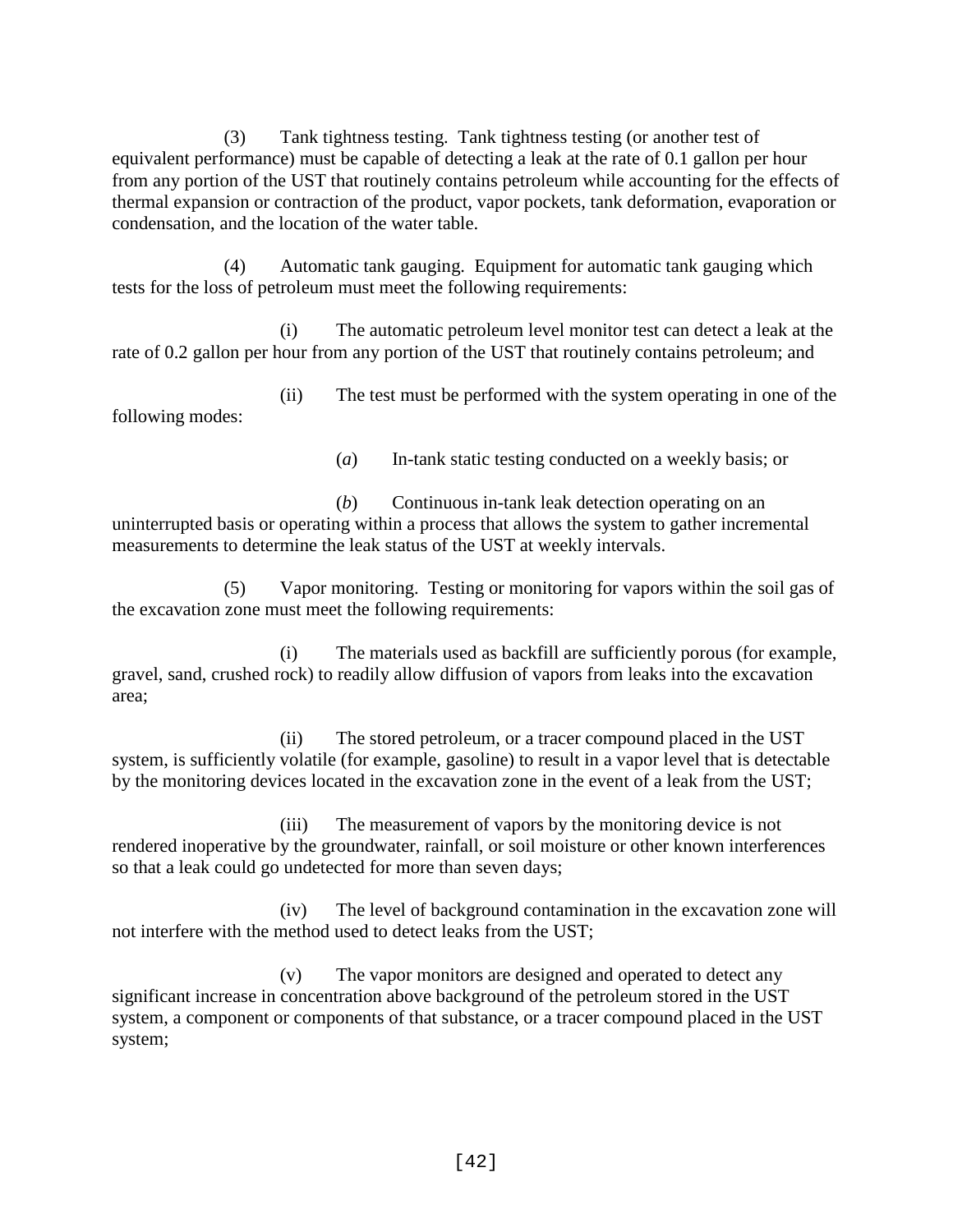(vi) In the UST excavation zone, the site is assessed to ensure compliance with the requirements in subparagraphs (i) through (iv) of this paragraph and to establish the number and positioning of monitoring wells that will detect leaks within the excavation zone from any portion of the UST that routinely contains petroleum; and

(vii) Monitoring wells are clearly marked and secured to avoid unauthorized access and tampering.

(6) Groundwater monitoring. Testing or monitoring for liquids on the groundwater must meet the following requirements:

(i) The petroleum stored is immiscible in water and has a specific gravity of less than one;

(ii) Groundwater is never more than 20 feet from the ground surface and the hydraulic conductivity of the soil(s) between the UST system and the monitoring wells or devices is not less than 0.01 cm/sec (for example, the soil should consist of gravels, coarse to medium sands, coarse silts, or other permeable materials);

(iii) The slotted portion of the monitoring well casing must be designed to prevent migration of natural soils or filter pack into the well and to allow entry of petroleum on the water table into the well under both high and low groundwater conditions;

(iv) Monitoring wells must be sealed from the ground surface to the top of the filter pack;

(v) Monitoring wells or devices intercept the excavation zone or are as close to it as is technically feasible;

(vi) The continuous electronic monitoring devices or manual methods used can detect the presence of at least one-eighth of an inch of free product on top of the groundwater in the monitoring wells;

(vii) Within and immediately below the UST system excavation zone, the site is assessed to ensure compliance with the requirements in subparagraphs (i) through (v) of this paragraph and to establish the number and positioning of monitoring wells or devices that will detect leaks from any portion of the UST that routinely contains petroleum; and

(viii) Monitoring wells are clearly marked and secured to avoid unauthorized access and tampering.

(7) Interstitial monitoring. Interstitial monitoring between the UST system and a secondary barrier immediately around or beneath it may be used if the system is designed, constructed and installed to detect a leak from any portion of the UST that routinely contains petroleum; and if the system meets one of the requirements set forth in subparagraphs (i) through (iii) of this paragraph.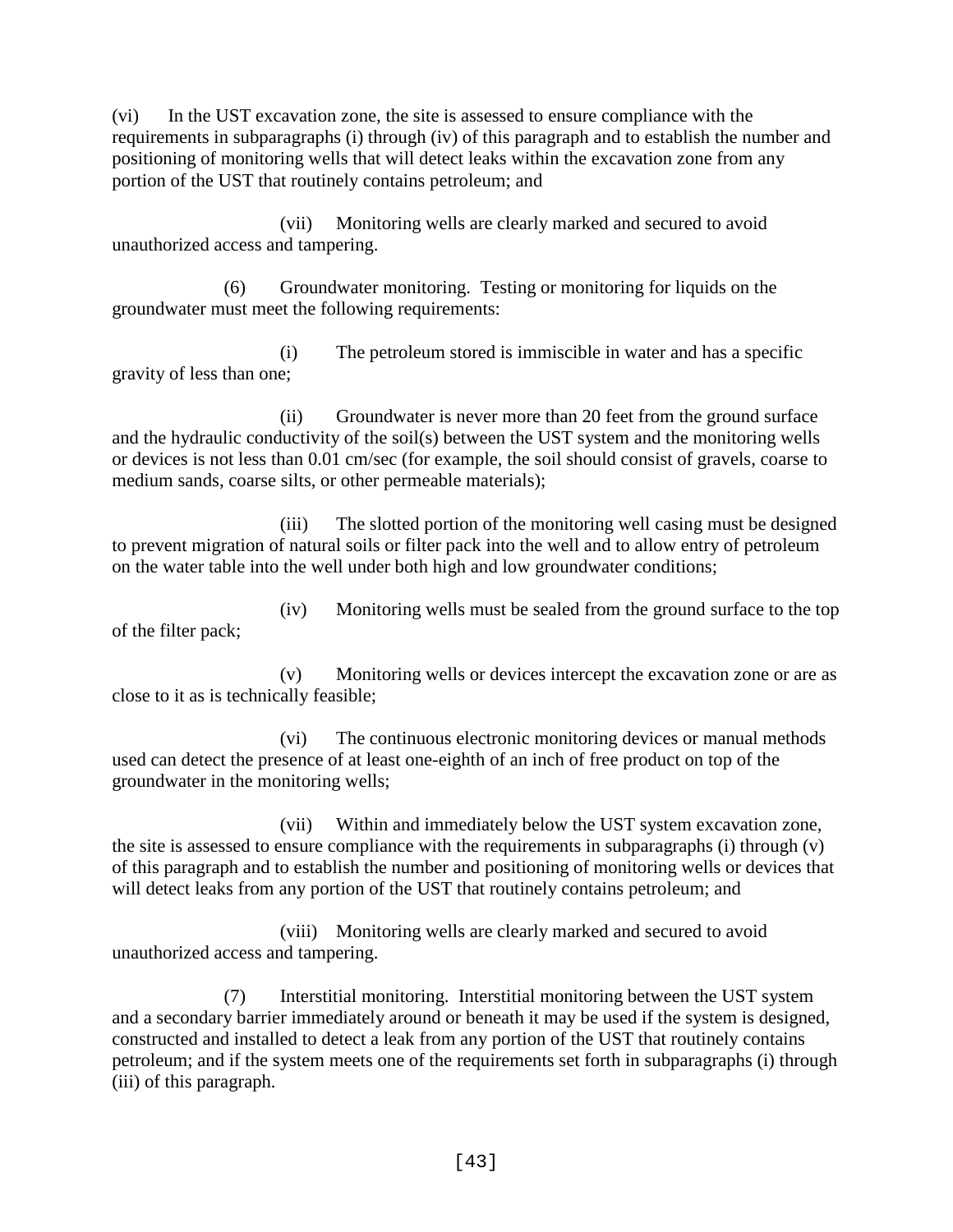(i) For a double-walled UST system, the sampling or testing method can detect a leak through the inner wall in any portion of the UST that routinely contains petroleum;

(ii) For a UST system with a secondary barrier within the excavation zone, the sampling or testing method used can detect a leak between the UST system and the secondary barrier, and the following conditions are met:

(*a*) The secondary barrier around or beneath the UST system consists of artificially constructed material that is sufficiently thick and impermeable (at least  $1\times10^{-6}$  cm/sec for the petroleum stored) to direct a leak to the monitoring point and permit its detection;

(*b*) The barrier is compatible with the petroleum stored so that a leak from the UST system will not cause a deterioration of the barrier allowing a leak to pass through undetected;

(*c*) For a cathodically protected tank, the secondary barrier must be installed so that it does not interfere with the proper operation of the cathodic protection system;

(*d*) The groundwater, soil moisture, or rainfall will not render the testing or sampling method used inoperative so that a leak could go undetected for more than seven days;

(*e*) The site is assessed to ensure that the secondary barrier is always above the groundwater and not in a 25-year flood plain, unless the barrier and monitoring designs are for use under such conditions; and,

(*f*) Monitoring wells are clearly marked and secured to avoid unauthorized access and tampering.

(iii) For a UST system using continuous vacuum, pressure, or liquidfilled methods of interstitial monitoring, the method must be capable of detecting a breach in both the inner and outer walls of the tank and/or piping.

(8) Statistical inventory reconciliation. Statistically based testing or monitoring methods must meet the following requirements:

(i) Report a quantitative result with a calculated leak rate;

(ii) Be capable of detecting a leak rate of 0.2 gallon per hour; and

(iii) Use a threshold that does not exceed one-half the minimum

detectible leak rate.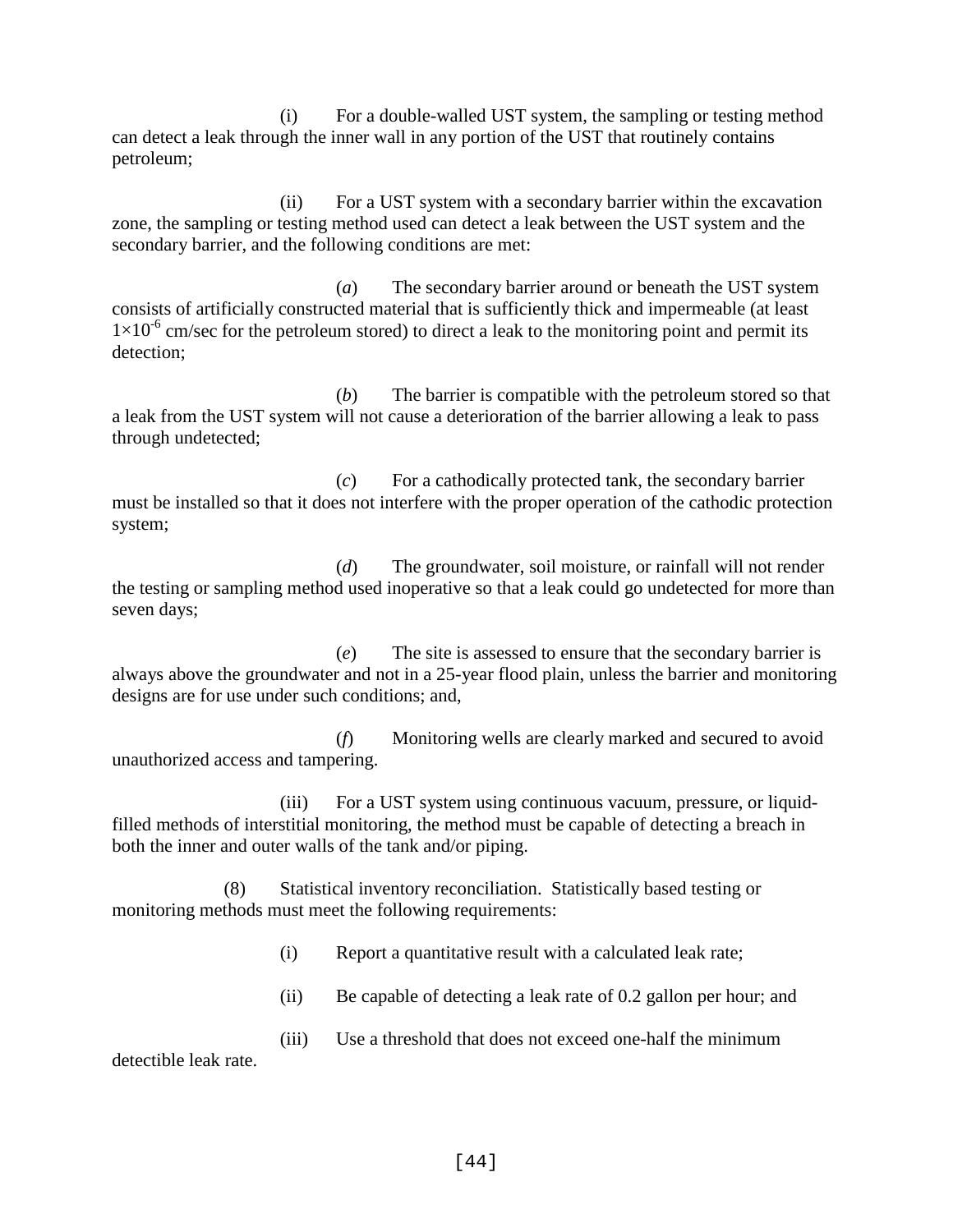(9) Other methods.

(i) Any other type of leak detection method, or combination of methods, can be used if it can detect a leak at the rate of 0.2 gallon per hour or a leak of 150 gallons within a month with a probability of detection of 95 percent and a probability of false alarm of 5 percent.

(ii) The Department may approve another method if the owner and operator can demonstrate that the method can detect a leak as effectively as any of the methods allowed in paragraphs (4) through (8) of this subsection.

(d) *Methods of leak detection for piping*. Each method of leak detection for piping used to meet the requirements of §873.2502.3(b)(2) of this Article must be conducted in accordance with the following:

(1) Automatic line leak detectors. Methods which alert the operator to the presence of a leak by restricting or shutting off the flow of petroleum through piping or triggering an audible or visual alarm may be used only if they detect leaks of 3 gallons per hour at 10 pounds per square inch line pressure within one hour. The facility must conduct a test of the operation of the leak detector at yearly intervals.

(2) Line tightness testing. A periodic test of piping may be conducted only if it can detect a leak at the rate of 0.1 gallon per hour at one and one-half times the operating pressure.

(3) Alternative leak detection methods. Any of the methods in §873.2502.3(c)(5) through (8) of this Article may be used if they are designed to detect a leak from any portion of the piping that routinely contains petroleum.

(e) *Leak detection recordkeeping*. All facilities must maintain records demonstrating compliance with all applicable requirements of this section. These records must meet the following requirements:

(1) the results or records of any sampling, testing, or monitoring must be maintained for at least three years;

(2) the results of tank and line tightness testing must be retained until the next test is conducted;

(3) a copy of the results of tank and line tightness testing must be submitted to the Department within 30 days after performance of the test(s); and

(4) written documentation of all calibration, maintenance, and repair of leak detection equipment permanently located on-site must be maintained for at least three years after the servicing work is completed. Any schedules of required calibration and maintenance provided by the leak detection equipment manufacturer must be retained for 3 years from the date of installation.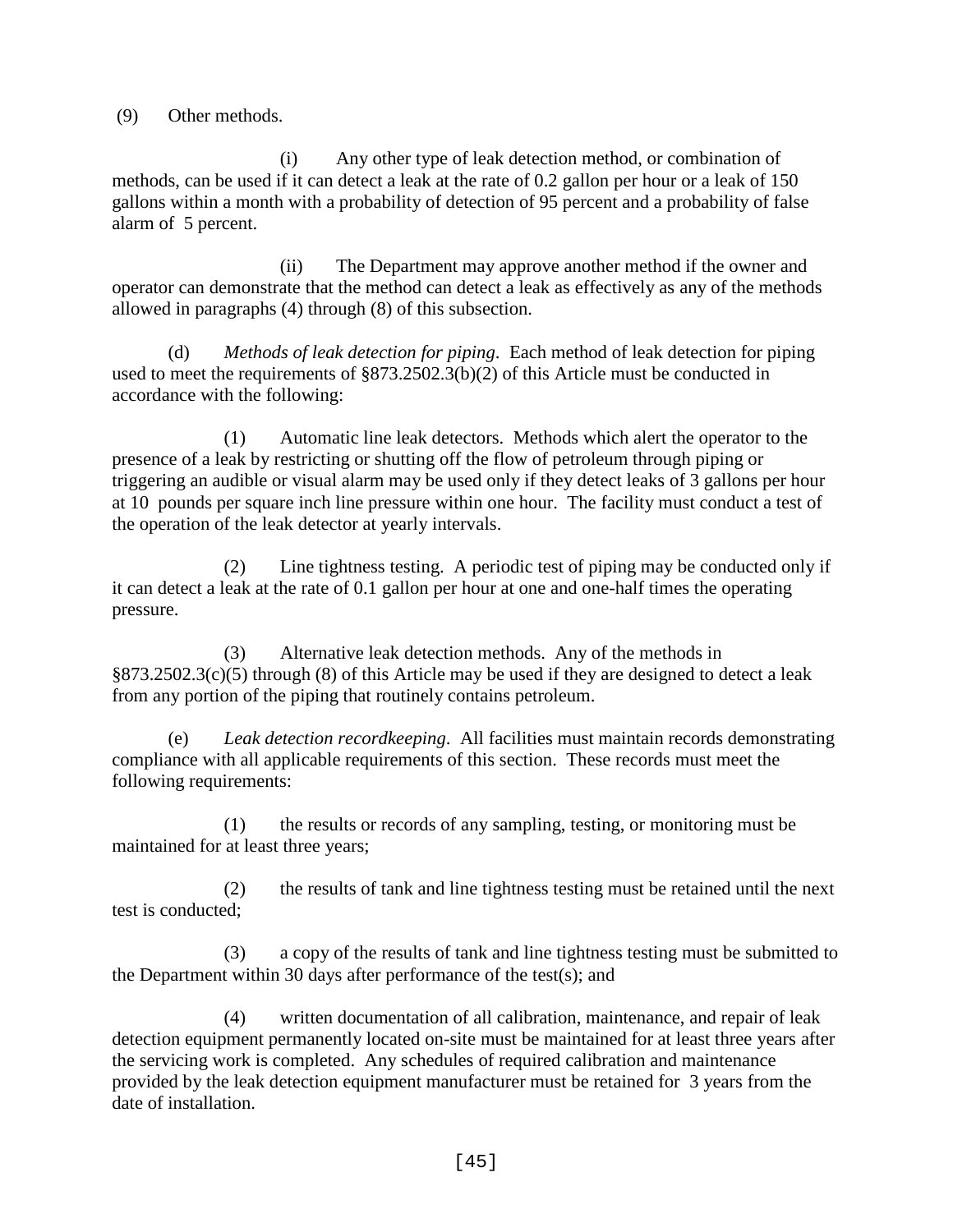873.2502.4 Reporting, investigation, and confirmation.

A facility must act in accordance with the provisions of the Environmental Conservation Law, the Navigation Law, and 6 NYCRR § 613-2.4 as implemented by NYSDEC with respect to any suspected or known spill. The citations to 6 NYCRR  $\S\S 613-2.3(c)(1)$  and  $(8)$ , and  $613-2.3(a)$ and (b), found in 6 NYCRR  $\S 613-2.4(a)(1)(iii)$ , must be read as citations to  $\S §873.2502.3(c)(1)$ and (8), and 873.2502.3(a) and (b) of this Article, respectively.

# 873.2502.5 Operator training

Every facility that is subject to § 873.2502 of this Article must comply with the operator training requirements of 6 NYCRR § 613-2.5 as implemented by NYSDEC.

# 873.2502.6 Out-of-service UST systems and closure

(a) *Out-of-service UST systems*.

(1) (i) When a UST system is out-of-service, the facility must continue operation and maintenance of corrosion protection in accordance with §873.2502.2(b) of this Article, and any leak detection in accordance with §873.2502.3(a) and (b) of this Article. The facility must comply with the requirements of 6 NYCRR Subpart 613-6 as implemented by NYSDEC if a release is confirmed.

(ii) Leak detection required under §873.2502.3(a) and (b) of this Article is not required as long as the UST system is empty. (The UST system is considered empty when all materials have been removed using commonly employed practices so that no more than 2.5 centimeters [one inch] of residue remain in the system.) However, leak detection required under §873.2502.3(a) and (b) of this Article must resume upon resumption of delivery of petroleum into the UST system.

(2) When a UST system is out-of-service for a period of 3 to 12 months, the facility must also comply with the following requirements:

- (i) Leave vent lines open and functioning; and
- (ii) Cap and secure all other piping, ancillary equipment, and

manways.

(3) When a UST system is out-of-service for more than 12 months, the facility must permanently close the UST system in accordance with subsections (b) through (e) of this section.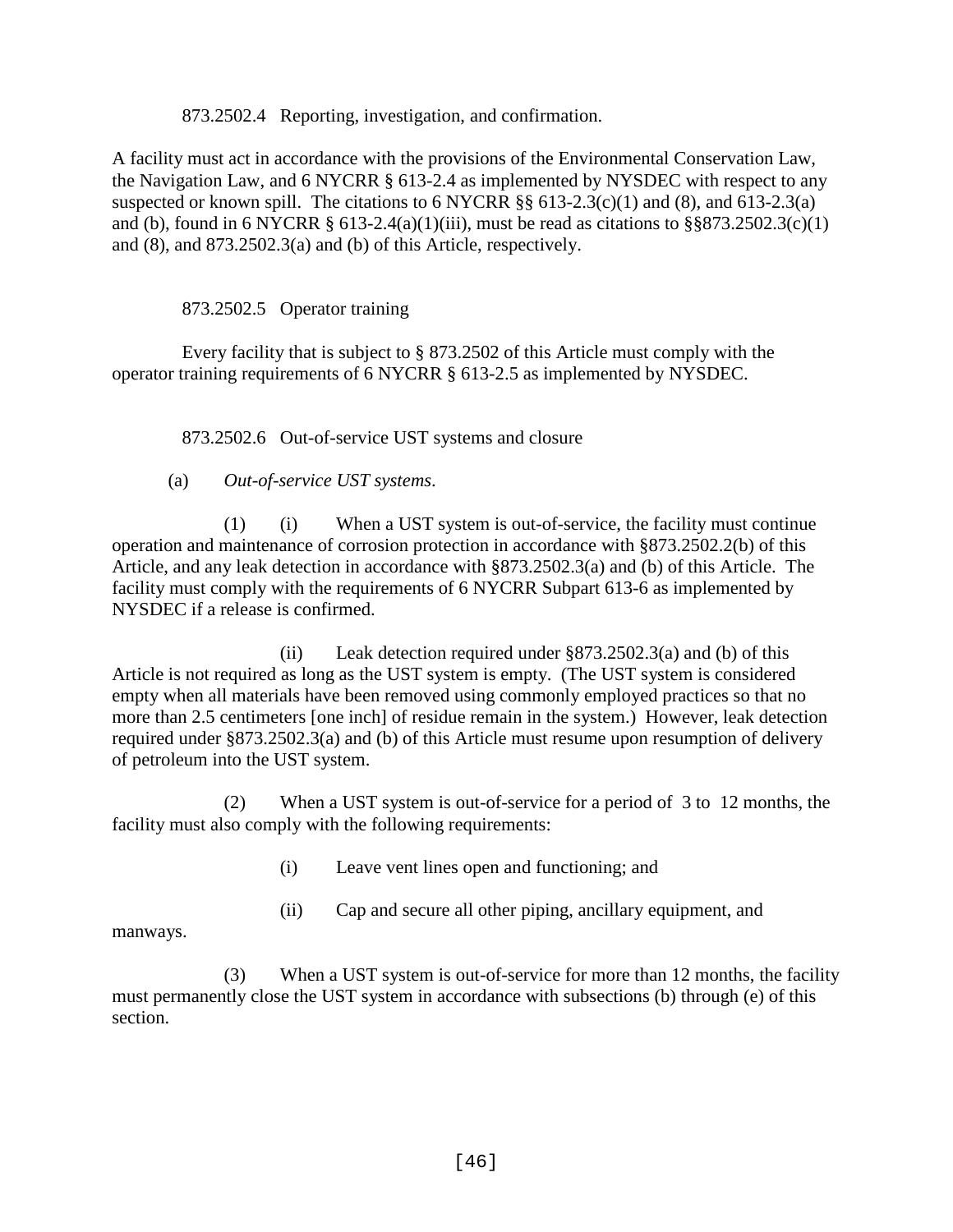## (b) *Permanent closure and changes in service*.

(1) At least 30 days before beginning permanent closure or a change in service, a facility must notify the Department of its intent to permanently close or make the change in service, unless such action is in response to corrective action. The required assessment of the excavation zone under subsection (c) of this section must be performed after notifying the Department but before completion of the permanent closure or a change in service. The resultant report must be submitted to the Department within 90 days after permanent closure. Within 30 days after permanent closure or a change in service, a facility must submit a registration application to the Department, in accordance with §873.2501.9(f) of this Article, indicating that the UST system has been permanently closed or that a change in service has occurred.

(2) To permanently close a UST system:

(i) The facility must empty and clean it by removing all liquids and accumulated sludge. Every tank that is part of a UST system that is permanently closed must also be either removed from the ground or filled with an inert solid material (such as sand or concrete slurry). If an inert solid material is used, all voids within the UST must be filled. All connecting and fill lines must be disconnected and removed or securely capped or plugged. Manways must be securely fastened in place.

(ii) The facility must ensure that all scheduled deliveries to the UST system are terminated.

(3) Use of a UST system to store a substance other than petroleum is considered a change in service. Before a change in service, the facility must empty and clean the UST by removing all liquid and accumulated sludge and conduct a site assessment in accordance with subsection (c) of this section.

(4) One of the following codes of practice (refer to §873.2501.10 of this Article for complete citation of references) must be adhered to in order to comply with this subsection:

- (i) API RP 1604, March 1996;
- (ii) API RP 2016, August 2001;
- (iii) API RP 1631, June 2001; or
- (iv) NFPA 326, 2010 edition.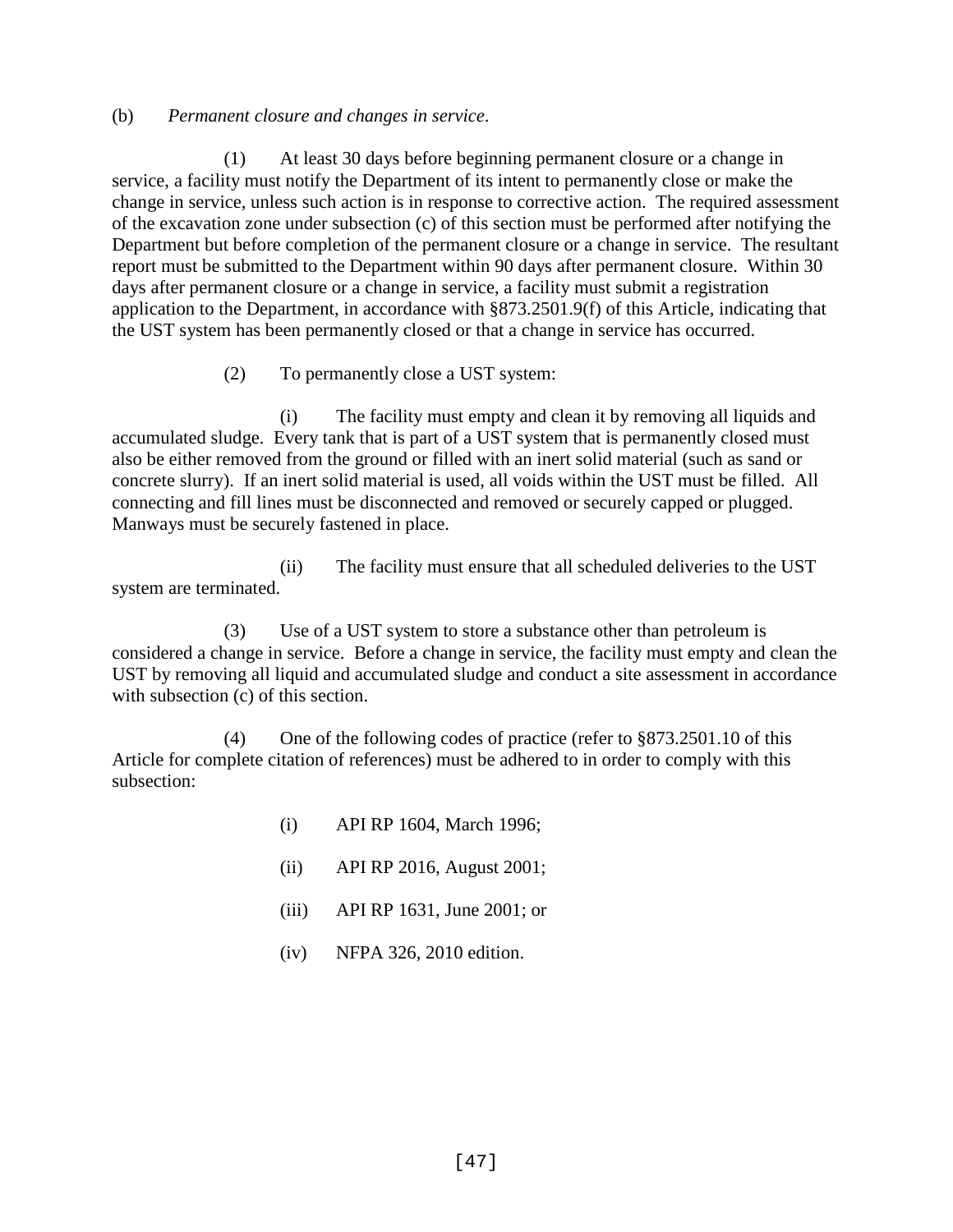### (c) *Assessing the site at closure or change in service*.

(1) Before permanent closure or a change in service is completed, the facility must measure for the presence of a release where contamination is most likely to be present at the UST system location. In selecting sample types, sample locations, and measurement methods, the facility must consider the method of closure, the petroleum stored, the type of backfill, the depth to groundwater, and other factors appropriate for identifying the presence of a release. The requirements of this subsection are satisfied if one of the external release detection methods allowed in §873.2502.3(c)(5) and (6) of this Article is operating in accordance with the requirements in §873.2502.3 of this Article at the time of closure, and indicates no release has occurred.

(2) If contaminated soils, contaminated groundwater, or petroleum as a liquid or vapor is discovered, the facility must begin corrective action in accordance with the Environmental Conservation Law, the Navigation Law, and 6 NYCRR Subpart 613-6 as implemented by NYSDEC.

(d) For any UST system that has been out-of-service since December 27, 1986 and was not properly permanently closed pursuant to Department regulations governing UST system closure, the facility owner must assess the excavation zone and permanently close the UST system in accordance with this section if the Department determines there is a potential for a release of petroleum from the UST system.

(e) *Records for permanent closure or change in service*. The facility must maintain for three years records that are capable of demonstrating compliance with closure requirements under this Article. In addition, the facility must transmit a copy of the records to the Department within 30 days after permanent closure or change in service.

# **§873.2503 UST Systems Subject Only to Title 10**

873.2503.1 UST systems: design, construction, and installation

(a) *Applicability*. The provisions of this section apply to every UST system that is part of a facility, where the UST system:

(1) contains heating oil used for on-premises consumption;

(2) has a storage capacity of 1,100 gallons or less and is used to store motor fuel for non-commercial purposes (not for resale) at a farm or residence;

(3) is part of an emergency generator system at nuclear power generation facilities regulated by the Nuclear Regulatory Commission under 10 CFR Part 50; or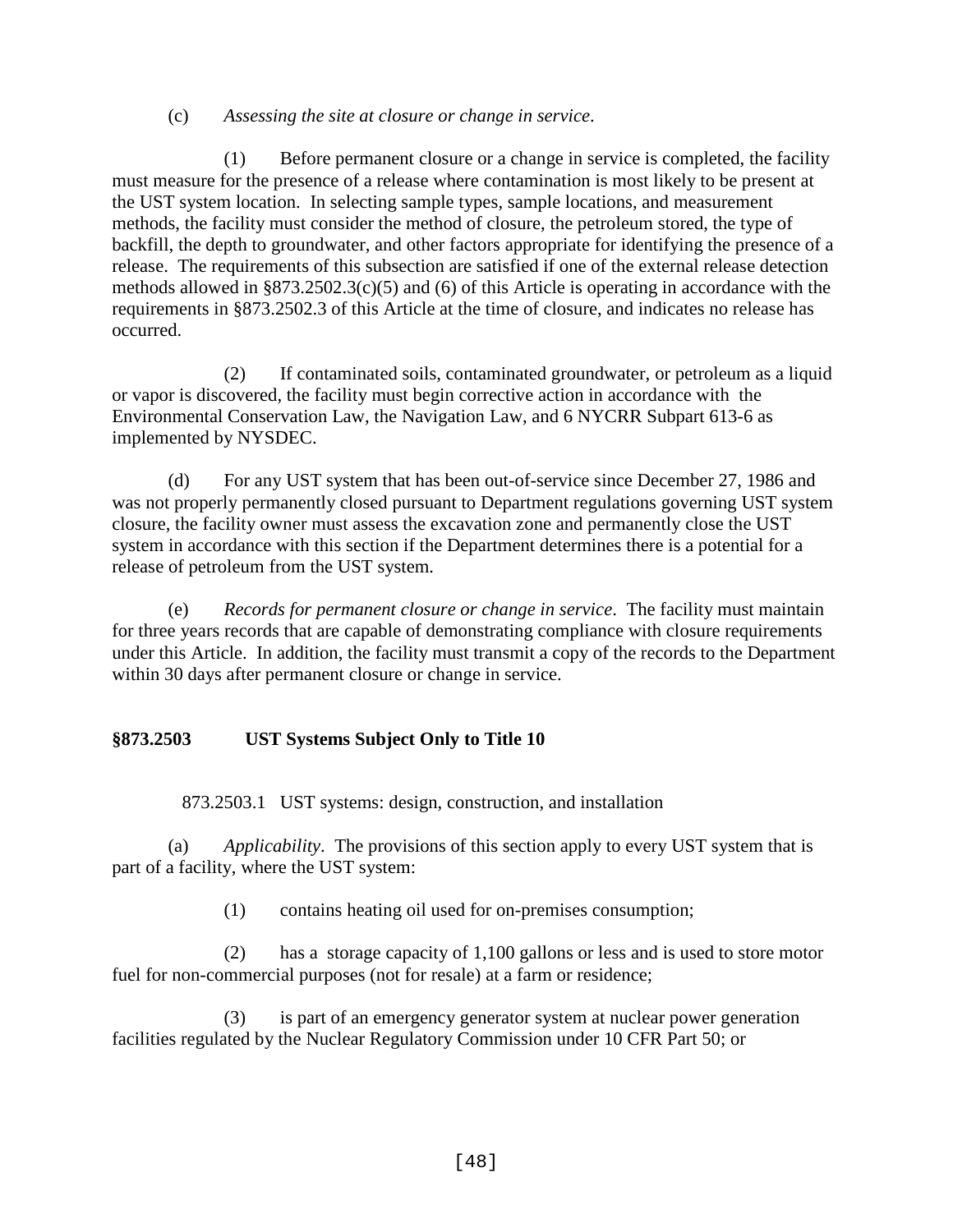(4) consists of a field-constructed tank.

(b) *Equipment standards for Category 2 and 3 UST systems*. In order to prevent releases due to structural failure, corrosion, or spills and overfills, any facility containing a Category 2 or 3 UST system must meet the following requirements.

(1) Tanks. Each UST must be properly designed and constructed, and any portion underground that routinely contains petroleum must be protected from corrosion, as specified in subparagraphs (i) through (iii) of this paragraph. In addition, all USTs must be secondarily contained in accordance with subparagraph (iv) of this paragraph:

(i) Every UST made of fiberglass-reinforced plastic (FRP) must be designed and constructed according to one of the following codes of practice (refer to §873.2501.10 of this Article for complete citation of references):

- (a) For Category 2 USTs:
	- (*1*) UL 1316, July 1983; or
	- (*2*) CAN4-S615-M83, 1983;
- (*b*) For Category 3 USTs:
	- (*1*) UL 1316, January 1994; or
	- (*2*) ULC-S615-98, 1998.

(ii) Every UST made of steel that is cathodically protected must meet the following conditions:

(*a*) The UST must be designed and constructed according to one of the following codes of practice (refer to §873.2501.10 of this Article for complete citation of references):

- (*1*) For Category 2 USTs:
	- (*i*) UL 58, April 1981; or
	- (*ii*) ULC-S603-M1981, 1981;
- (*2*) For Category 3 USTs:
	- (*i*) UL 58, December 1996; or
	- (*ii*) ULC-S603-00, 2000;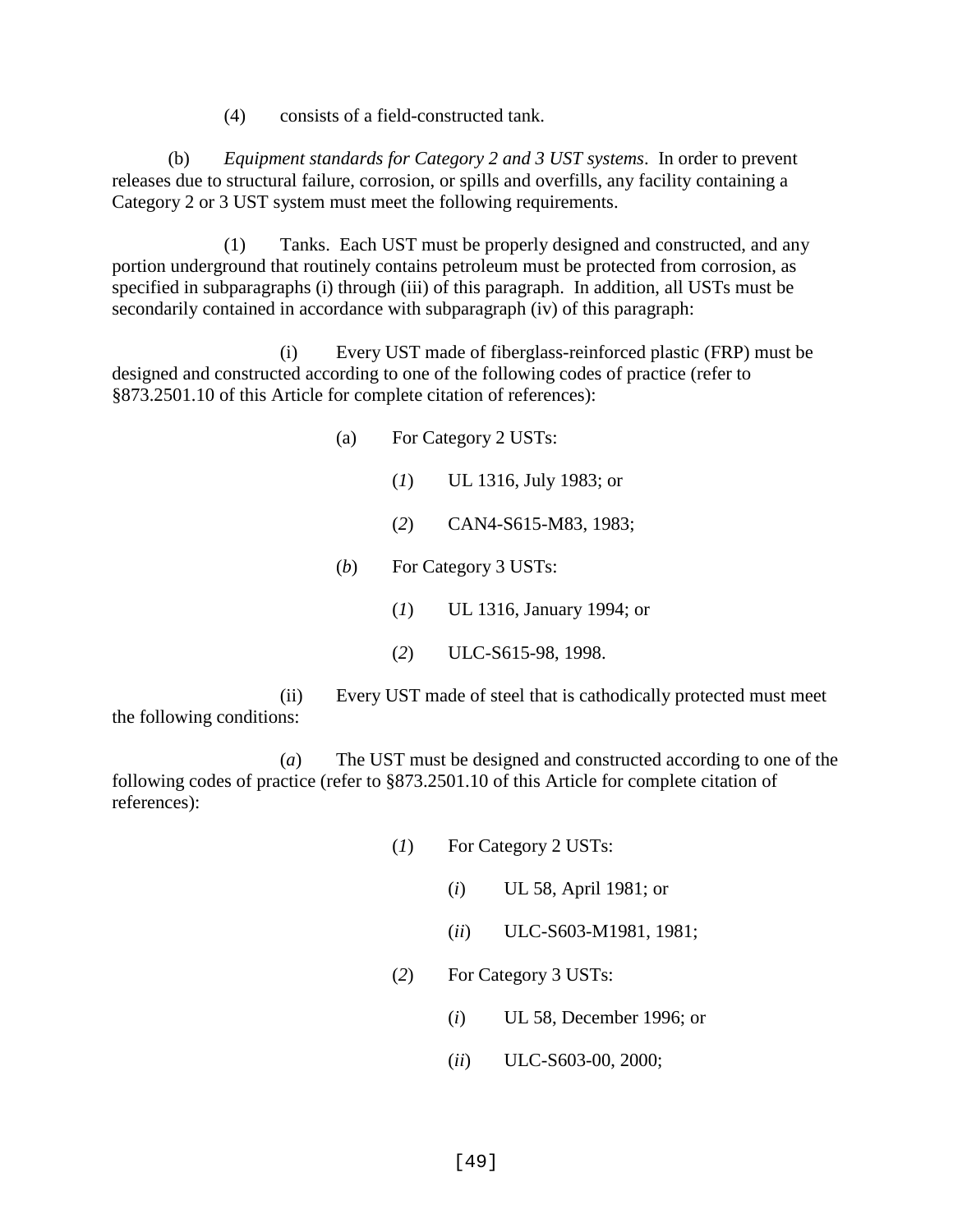| (b) |  |  | The UST must be cathodically protected in the following |
|-----|--|--|---------------------------------------------------------|
|     |  |  |                                                         |

manner:

(*1*) The UST must be coated with a suitable dielectric

material;

(*2*) The cathodic protection system must be designed, fabricated, and installed according to one of the following codes of practice (refer to §873.2501.10 of this Article for complete citation of references):

- (*i*) For Category 2 USTs:
	- (*A*) API RP 1632, January 1983;
	- (*B*) ULC-S603.1-M1982, 1982; or
	- $(C)$  sti- $P_3^{\circledR}$ , July 1983;
- (*ii*) For Category 3 USTs:
	- $(A)$  sti- $P_3^{\circledR}$ , September 2013;
	- (*B*) UL 1746, January 2007;
	- (*C*) ULC-S603.1-11, 2011;
	- (*D*) NACE SP0285-2011, 2011;

(*3*) Every field-installed cathodic protection system must be designed by a corrosion expert; and

(*4*) Every impressed current system must be designed to allow determination of current operating status as required in §873.2503.2(b)(3) of this Article.

(iii) Every UST made of steel that is clad or jacketed with a noncorrodible material must meet the following conditions:

(*a*) The UST must be designed and constructed according to one of the following codes of practice (refer to §873.2501.10 of this Article for complete citation of references):

- (*1*) For Category 2 USTs:
	- (*i*) UL 58, April 1981; or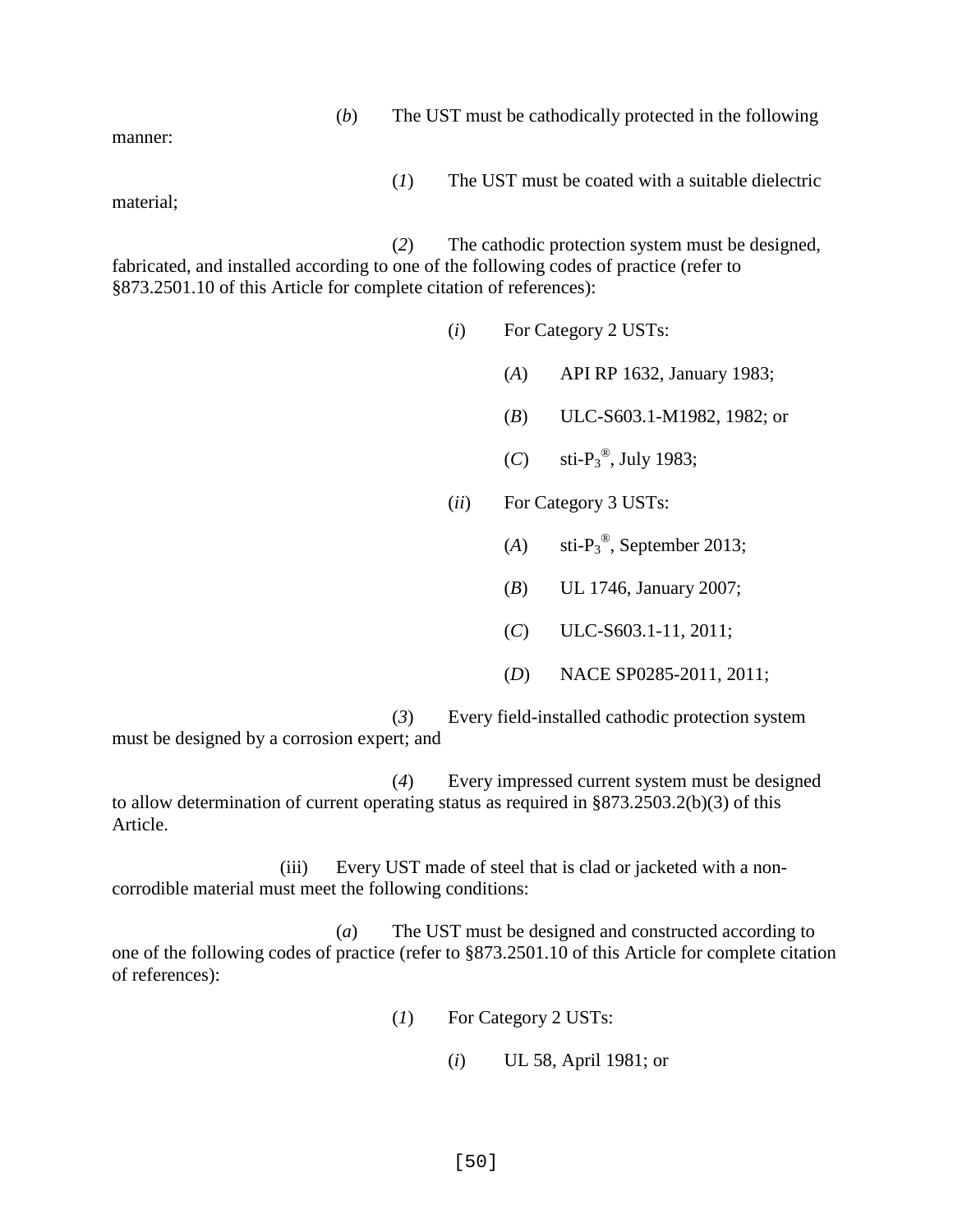- (*ii*) ULC-S603-M1981, 1981;
- (*2*) For Category 3 USTs:
	- (*i*) UL 58, December 1996; or
	- (*ii*) ULC-S603-00, 2000;

(*b*) The tank in a Category 2 UST system must be clad with a non-corrodible material in accordance with the following requirements:

(*1*) The UST must be electrically insulated from the piping with dielectric fittings, bushings, washers, sleeves or gaskets which are compatible with petroleum, petroleum additives, and corrosive soils;

(*2*) The UST must have an exterior fiberglass reinforced plastic shell bonded firmly to the steel. This must consist of a base coat of resin 5 to 8 mils (0.005 to 0.008 inch) in thickness overlain by two layers of resin with fiberglass reinforcement with a thickness of at least 85 mils (0.085 inch) after rolling. A final coat of resin must be applied to a thickness of 10 to 15 mils (0.01 to 0.015 inch). The thickness of the completed coating must be a minimum of 100 mils (0.1 inch) after curing. The coating's coefficient of thermal expansion must be compatible with steel so that stress due to temperature changes will not be detrimental to the soundness of the coating and a permanent bond between coating and steel is maintained. The coating must be of sufficient density and strength to form a hard impermeable shell which will not crack, wick, wear, soften, or separate and which must be capable of containing the product under normal service conditions in the event the steel wall is perforated. The coating must be non-corrodible under adverse underground electrolytic conditions and must be compatible with petroleum products and petroleum additives;

(*3*) The coating must be factory-inspected for air pockets, cracks, blisters, pinholes, and electrically tested at 10,000 volts for coating short circuits or coating faults. Any defects must be repaired. The coating must be factory checked with a Barcol Hardness Tester or equivalent to assure compliance with the manufacturer's minimum specified hardness standard for cured resin;

(*c*) The tank in a Category 3 UST system must be clad or jacketed with a non-corrodible material which is designed, fabricated, and installed according to one of the following codes of practice (refer to §873.2501.10 of this Article for complete citation of references):

- (*1*) UL 1746, January 2007;
- (*2*) STI F894, September 2013;
- (*3*) STI F961, September 2013; or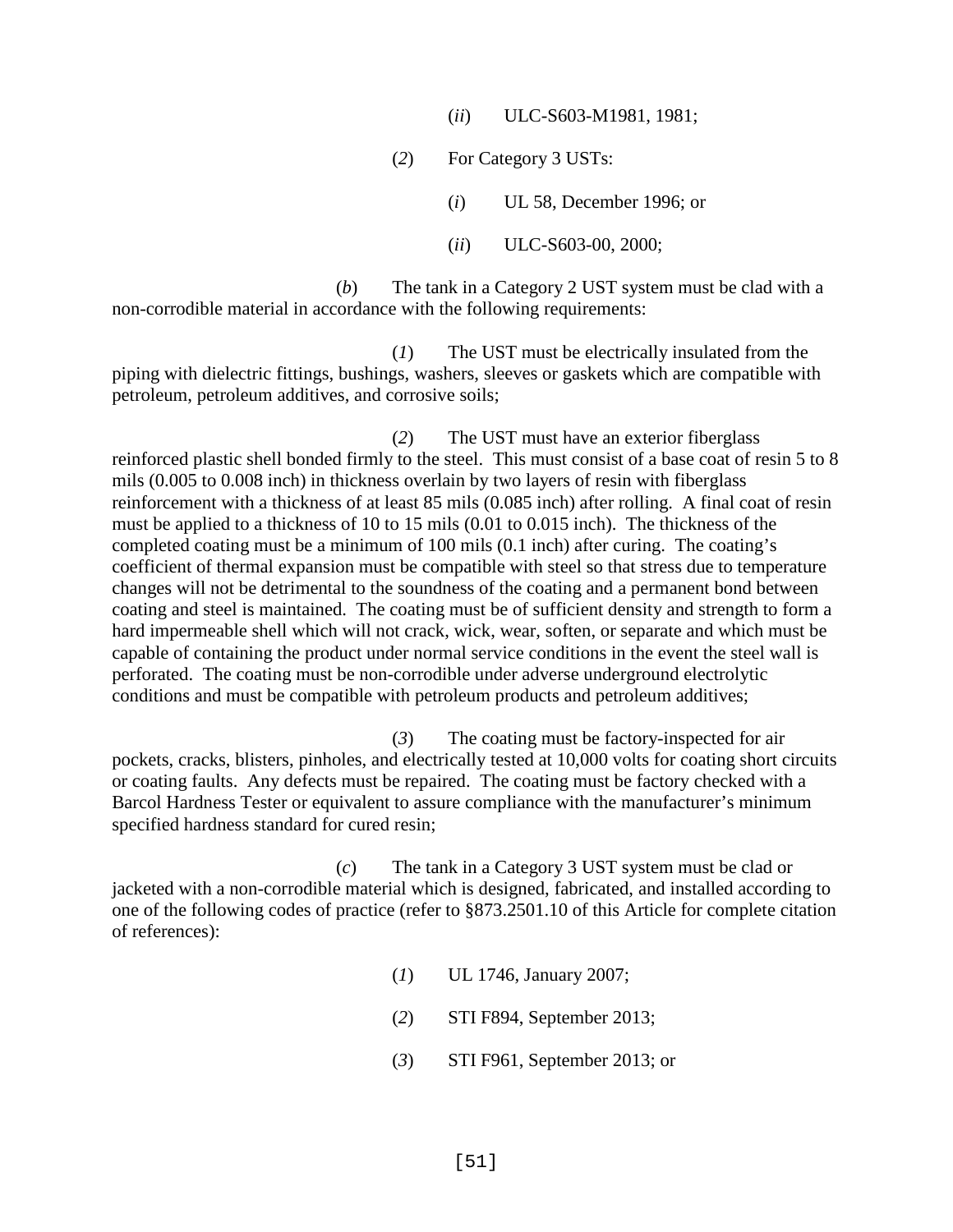(*4*) STI F922, January 2013.

(iv) Every UST must be secondarily contained according to the following: (*a*) The secondarily contained UST must: (*1*) be able to contain petroleum leaked from the primary containment until it is detected and removed; and (*2*) be able to prevent the release of petroleum; (*b*) The tank in a Category 2 UST system must have a secondary containment system which must consist of one of the following: (*1*) Double-walled USTs. A double-walled UST which is designed and manufactured in accordance with all of the following standards: (*i*) the interstitial space of the double-walled UST can be monitored for tightness; (*ii*) outer jackets made of steel must have a minimum thickness of 10-gauge and must be coated as prescribed in  $\S 873.2503.1(b)(1)(ii)(b)(1)$ or  $(iii)(b)(2)$  of this Article; (*iii*) there are no penetrations of any kind through the jacket to the UST except top entry manholes and fittings required for filling the tank, venting the tank, or monitoring the interstitial space; (*iv*) the outer jacket must cover at least the bottom 80 percent of the UST; and (*v*) the jacket must be designed to contain an inert gas or liquid at a pressure greater than the maximum internal pressure or be able to contain a vacuum for a period of one month. (*2*) Vaults. If a vault is used for secondary containment, the vault must be water tight, impervious to leakage of petroleum and able to withstand chemical deterioration and structural stresses from internal and external causes. The

vault must be a continuous structure with a chemical-resistant water stop used at any joint. There must be no drain connections or other entries through the vault except there may be top entry manholes and other top openings for filling and emptying the UST, for venting, and for monitoring and pumping of petroleum which may leak into the vault;

(*3*) Cut-off walls. If a cut-off wall is used: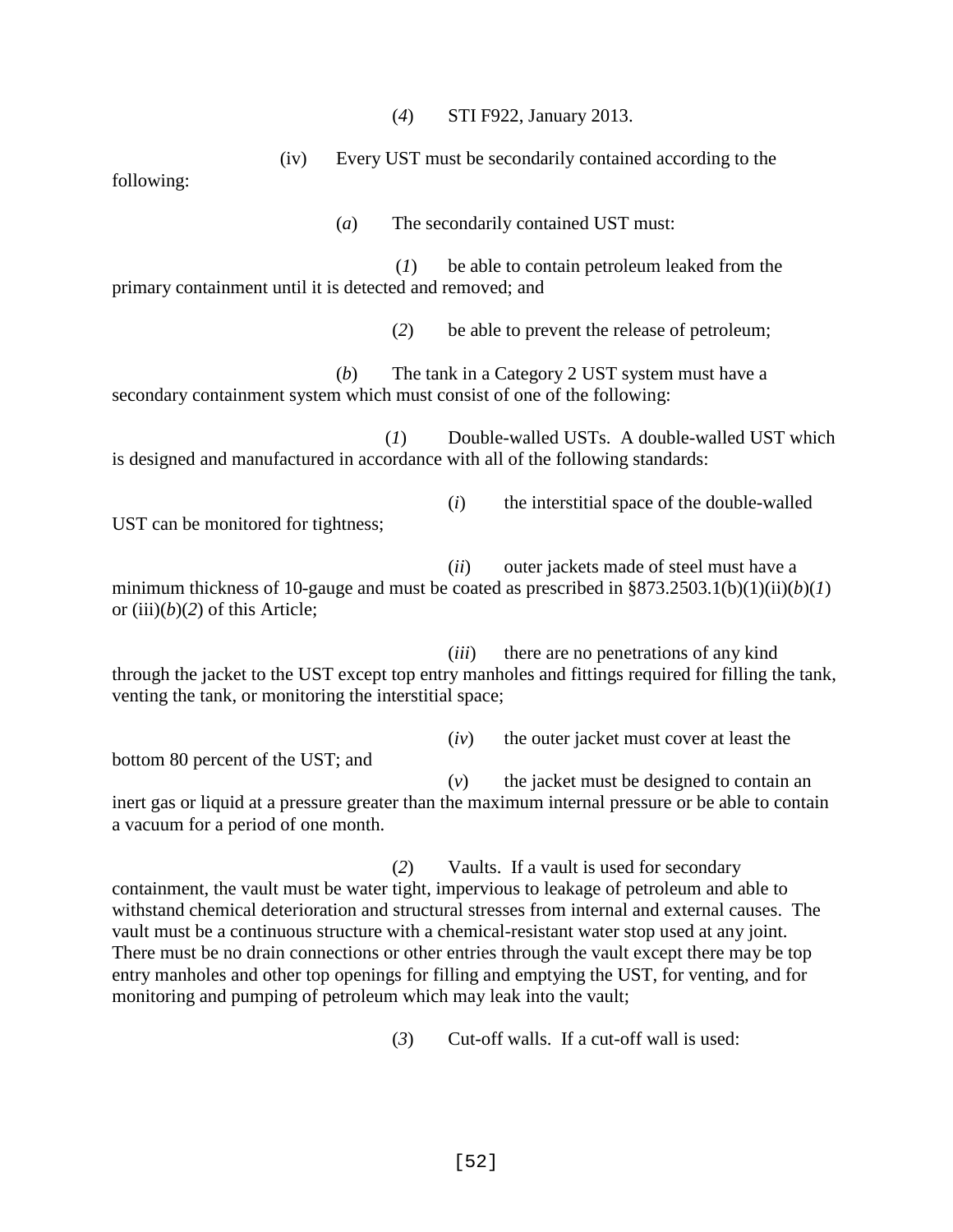(*i*) The cut-off wall may be used only where groundwater levels are above the bottom of the UST excavation;

(*ii*) A cut-off wall must consist of an impermeable barrier which has a permeability rate to water equal to or less than  $1\times10^{-6}$  cm/sec. It must not deteriorate in an underground environment and in the presence of petroleum;

(*iii*) A cut-off wall must extend around the perimeter of the excavation and to an elevation below the lowest groundwater level;

(*iv*) If a synthetic membrane is used for a cut-off wall, any seams, punctures or tears in the membrane must be repaired and made leak tight prior to backfilling. No penetrations of the cut-off wall are allowed;

(*v*) Impervious native soil may serve as a cutoff wall when the impervious soil is continuous and is of sufficient depth, thickness, and extent to contain a leak. The soil must have a permeability rate to water equal to or less than  $1\times10^{-6}$ cm/sec;

(*4*) Impervious underlayment:

(*i*) An impervious underlayment may be used only under a UST at sites where groundwater levels are below the bottom of the excavation and where soils are well drained. This underlayment must have a permeability rate to water equal to or less than  $1\times10^{-6}$  cm/sec and must not deteriorate in an underground environment and in the presence of petroleum. The underlayment may consist of impervious native soils, an impervious concrete pad, a synthetic membrane or any equivalent material. If a synthetic membrane is used, any seams, punctures or tears must be repaired prior to backfilling;

(*ii*) The underlayment must extend at least one foot beyond the sides and ends of the UST and must have a slope of at least one-quarter inch per foot to a sump. An observation well must be positioned in the sump and extend to the surface of the excavation for the purpose of sampling for leakage and pumping out water or product which may accumulate;

(*iii*) Surface waters must be drained from the site using practices which may include capping the site with asphalt, concrete or other impervious cover which is sloped to drainways leading away from the UST;

(*c*) The tank in a Category 3 UST system must be doublewalled and must be designed and constructed according to one of the following codes of practice (refer to §873.2501.10 of this Article for complete citation of references):

- (*1*) UL 58, December 1996;
- (*2*) UL 1316, January 1994;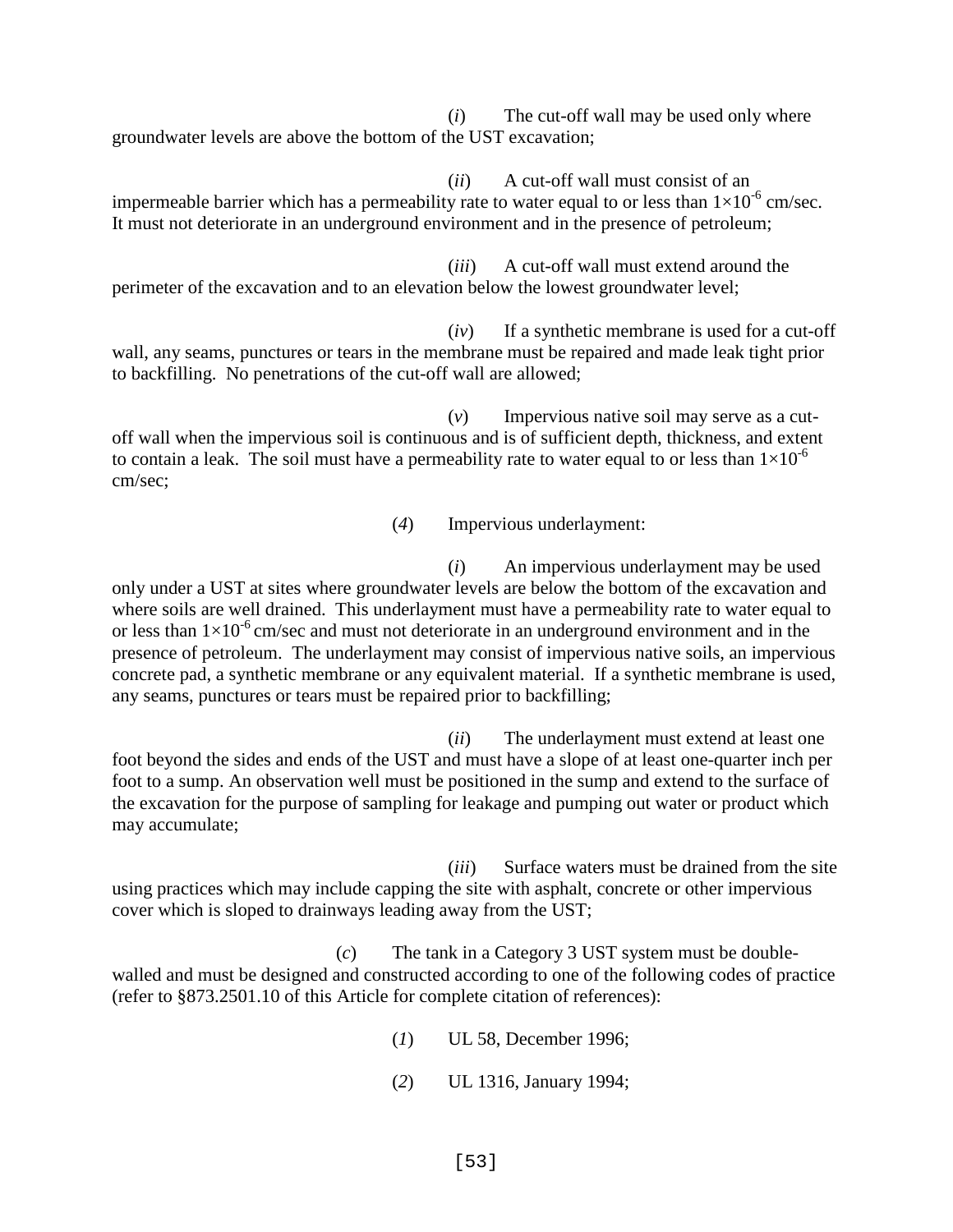- (*3*) UL 1746, January 2007;
- (*4*) STI F841, January 2006; or
- (*5*) STI F922, January 2013.

(2) Piping. Piping that routinely contains petroleum and is in contact with the ground must be properly designed, constructed, and protected from corrosion in accordance with subparagraphs (i) or (ii) of this paragraph.

(i) Piping made of a non-corrodible material must meet the following conditions.

(*a*) The materials, joints, and joint adhesives must be compatible with petroleum, petroleum additives, and corrosive soils.

(*b*) All underground piping must be designed, constructed, and installed with access ports to permit tightness testing without the need for extensive excavation.

(*c*) All joints must be liquid and air tight.

(*d*) All underground piping must be tested for tightness before being covered, enclosed or placed in use.

(*e*) All piping that is installed after October 11, 2015 must be designed and constructed according to one of the following codes of practice (refer to §873.2501.10 of this Article for complete citation of references):

- (*1*) UL 971, February 2006; or
- (*2*) ULC-S660-08, 2008.

(ii) Piping made of steel that is cathodically protected must meet the following conditions.

(*a*) The cathodic protection system must provide a minimum of 30 years of protection in corrosive soils.

(*b*) Cathodic protection must be provided by the use of sacrificial anodes or impressed current.

(*c*) Where sacrificial anodes or impressed current systems are used, monitors to check on the adequacy of the system must be installed and kept in proper working condition. If at any time the monitor shows that the electrical current necessary to prevent corrosion is not being maintained, the system must be repaired or the piping will be considered unprotected and must be tested for tightness in accordance with §873.2503.3(d)(2) of this Article.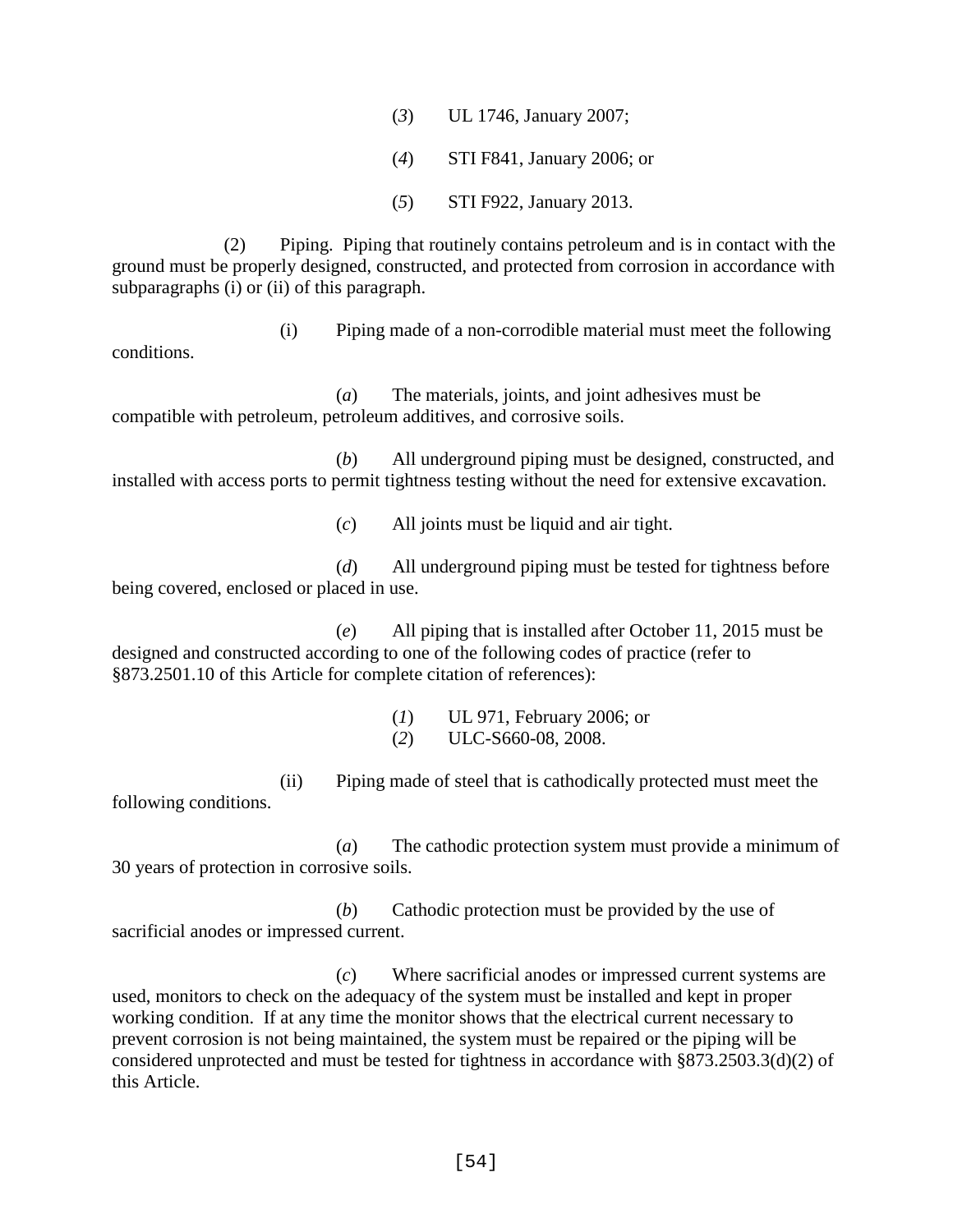(*d*) Except where cathodic protection is provided by impressed current, underground piping must have dielectric bushings, washers, sleeves, or gaskets installed at the end to electrically isolate the piping from the UST and the dispenser. These dielectric connectors must be compatible with petroleum, petroleum additives, and corrosive soils.

(*e*) All underground piping must be designed, constructed, and installed with access ports to permit tightness testing without the need for extensive excavation.

(*f*) All joints must be liquid and air tight.

(*g*) All underground piping must be tested for tightness in accordance with §873.2503.3(d)(2) of this Article before being covered, enclosed, or placed in use.

(*h*) All piping that is installed after October 11, 2015 must meet the following conditions:

(*1*) The piping is designed and constructed according to UL 971A, October 2006 (refer to §873.2501.10 of this Article for complete citation of references);

(*2*) The piping is coated with a suitable dielectric

material;

(*3*) The cathodic protection system is designed, fabricated, and installed according to one of the following codes of practice (refer to §873.2501.10 of this Article for complete citation of references):

- *(i)* API RP 1632, January 1996 (revised 2002);
- *(ii)* STI R892, January 2006;
- (*iii*) NACE SP0169-2013, 2013; or
- (i*v*) NACE SP0285-2011, 2011;

designed by a corrosion expert; and

(5) Any impressed current system is designed to allow

(*4*) Any field-installed cathodic protection system is

determination of current operating status as required in §873.2503.2(b)(2) of this Article.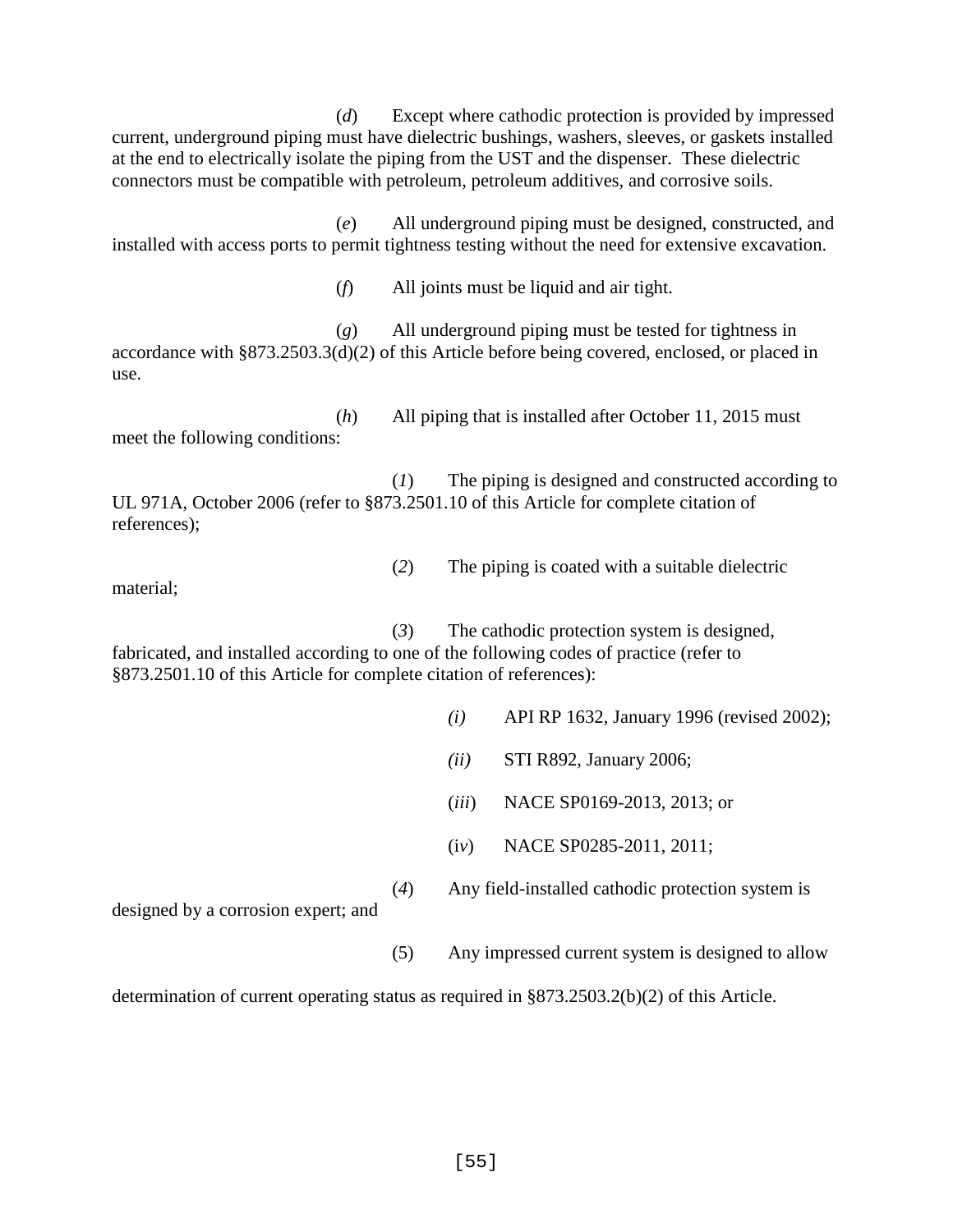- (3) Overfill prevention equipment.
	- (i) Overfill prevention equipment must be used that will:

(*a*) automatically shut off flow into the UST when the UST is no more than 95 percent full;

(*b*) alert the operator or carrier when the UST is no more than 90 percent full by restricting the flow into the UST or triggering a high-level alarm; or

(*c*) restrict flow 30 minutes prior to overfilling, alert the operator or carrier with a high-level alarm one minute before overfilling, or automatically shut off flow into the UST so that none of the fittings located on top of the UST are exposed to product due to overfilling.

(ii) A facility is not required to use the overfill prevention equipment specified in subparagraph (i) of this paragraph if the UST system is filled by transfers of no more than 25 gallons at one time.

(4) Installation.

(i) Every Category 3 UST system must be installed in accordance with the manufacturer's instructions. This includes repair of any damage to the tank coatings prior to backfilling.

(ii) As-built information records. The facility must maintain an accurate diagram for the life of every Category 2 or 3 UST system:

- (*a*) showing the location of:
	- (*1*) each UST and its associated piping, including

registration identification number;

- (*2*) fill ports;
- (*3*) dispensing equipment;
- (*4*) check valves;
- (*5*) transition sumps (if any); and
- (*6*) monitoring or recovery wells (if any).
- (*b*) listing the following tank system attributes for Category 3

UST systems: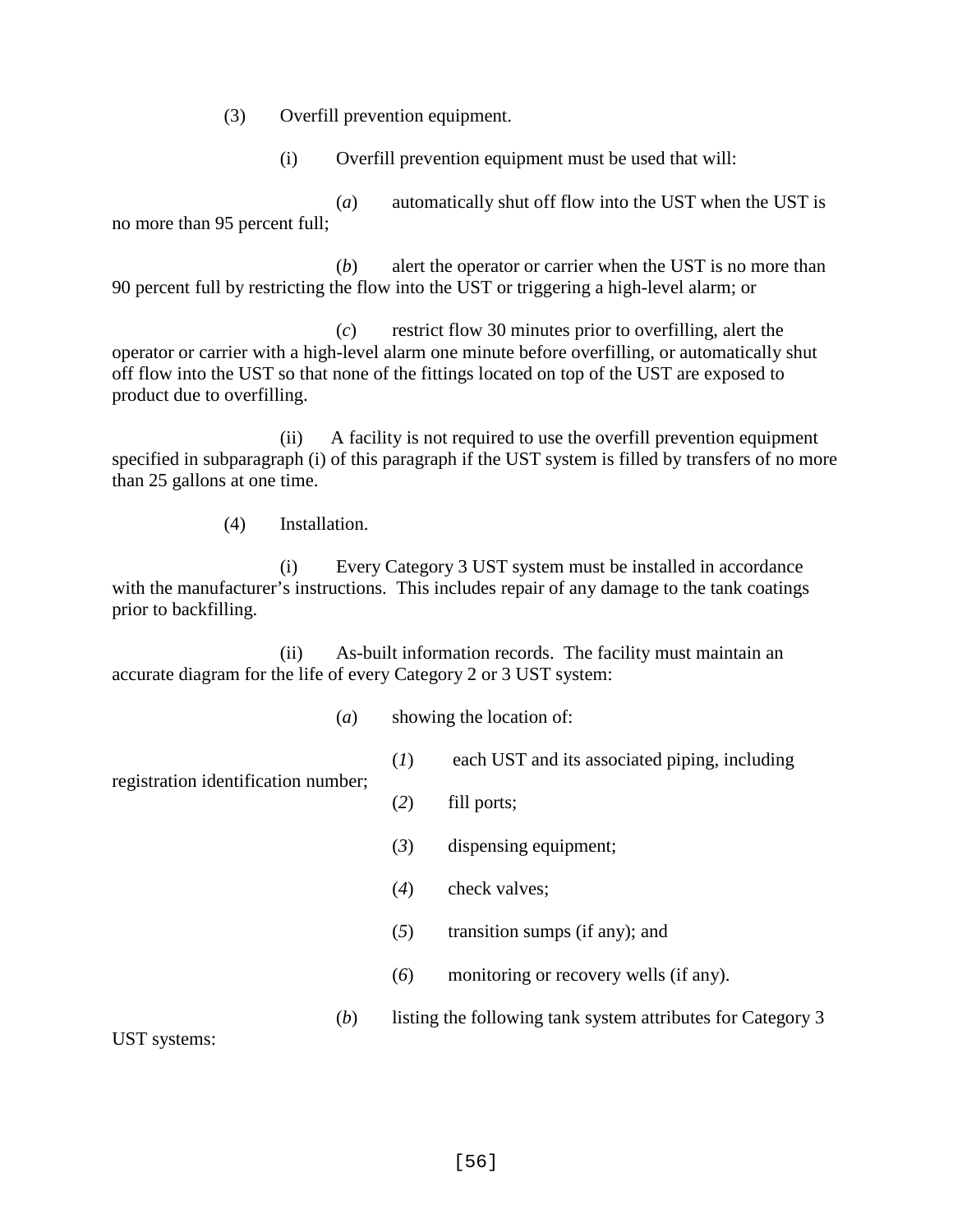- (*1*) physical dimensions of each UST; and
- (*2*) installation date for each portion of piping installed

after October 11, 2015;

*(c)* indicating at least one visible reference point (for example, facility structure), a frame of reference (for example, north arrow), and scale of the drawing.

### (5) Valves.

(i) Every dispenser of motor fuel under pressure from a remote pumping system must be equipped with a shear valve (impact valve) that is located in the supply line at the inlet of the dispenser. The valve must be designed to close automatically in the event that the dispenser is accidentally dislodged from the inlet pipe. For a valve installed on or before October 11, 2015, a valve meeting the standards set forth in NFPA 30A (1984 edition), section 4-3.6 meets the requirements of this subparagraph. For a valve installed after October 11, 2015, a valve meeting the standards set forth in NFPA 30A (2012 edition), section 6.3.9 meets the requirements of this subparagraph.

(ii) Every dispenser of motor fuel that causes a gravity head must be equipped with a device such as a solenoid valve that is positioned adjacent to and downstream from the operating valve. The valve must be installed and adjusted so that liquid cannot flow by gravity from the UST system in case of piping or dispenser hose failure. For a valve installed on or before October 11, 2015, a valve meeting the standards set forth in NFPA 30A (1984 edition), section 2-1.7 meets this requirements of this subparagraph. For a valve installed after October 11, 2015, a valve meeting the standards set forth in NFPA 30A (2012 edition), section 4.2.4 meets the requirements of this subparagraph.

(iii) Every fill pipe leading to a pump-filled UST must be equipped with a properly functioning check valve or equivalent device which provides automatic protection against backflow. A check valve is required only when the piping arrangement of the fill pipe is such that backflow from the receiving tank is possible.

(iv) Each connection on a gravity-drained UST through which petroleum can normally flow must be equipped with an operating valve to control the flow. For a valve installed on or before October 11, 2015, a valve which meets the standards set forth in NFPA 30 (1984 edition), section 2-2.7.1 meets the requirements of this subparagraph. For a valve installed after October 11, 2015, a valve meeting the standards set forth in NFPA 30 (2012 edition), section 22.13.1 meets the requirements of this subparagraph.

# (c) *Equipment standards for Category 1 UST systems*.

In order to prevent releases due to structural failure, corrosion, or spills and overfills, any facility containing a Category 1 UST system must meet the following requirements.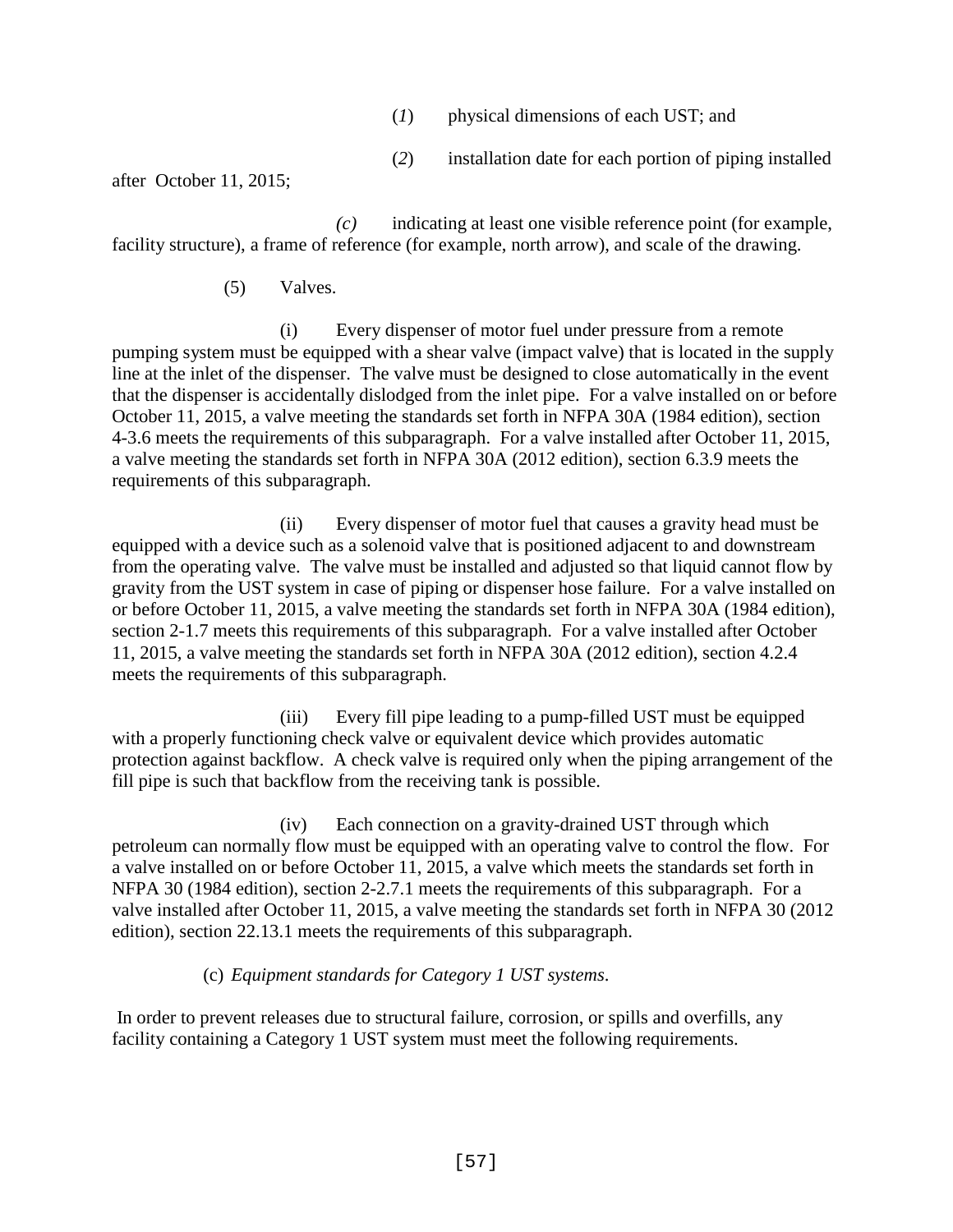(1) Piping requirements. Piping installed on or after December 27, 1986 that routinely contains petroleum and is in contact with the ground must meet the requirements of paragraph (b) (2) of this section.

### (2) Valves

(i) Every dispenser of motor fuel under pressure from a remote pumping system must be equipped with a shear valve (impact valve) that is located in the supply line at the inlet of the dispenser. The valve must be designed to close automatically in the event that the dispenser is accidentally dislodged from the inlet pipe. For a valve installed on or before October 11, 2015, a valve meeting the standards set forth in NFPA 30A (1984 edition), section 4-3.6 meets the requirements of this paragraph. For a valve installed after October 11, 2015, a valve meeting the standards set forth in NFPA 30A (2012 edition), section 6.3.9 meets the requirements of this paragraph.

(ii) Every dispenser of motor fuel that causes a gravity head must be equipped with a device such as a solenoid valve that is positioned adjacent to and downstream from the operating valve. The valve must be installed and adjusted so that liquid cannot flow by gravity from the UST system in case of piping or dispenser hose failure. For a valve installed on or before October 11, 2015, a valve meeting the standards set forth in NFPA 30A (1984 edition), section 2-1.7 meets this requirements of this paragraph. For a valve installed after October 11, 2015, a valve meeting the standards set forth in NFPA 30A (2012 edition), section 4.2.4 meets the requirements of this paragraph.

(iii) Every fill pipe leading to a pump-filled UST must be equipped with a properly functioning check valve or equivalent device which provides automatic protection against backflow. A check valve is required only when the piping arrangement of the fill pipe is such that backflow from the receiving tank is possible.

(iv) Each connection on a gravity-drained UST through which petroleum can normally flow must be equipped with an operating valve to control the flow. For a valve installed on or before October 11, 2015, a valve which meets the standards set forth in NFPA 30 (1984 edition), section 2-2.7.1 meets the requirements of this paragraph. For a valve installed after October 11, 2015, a valve meeting the standards set forth in NFPA 30 (2012 edition), section 22.13.1 meets the requirements of this paragraph.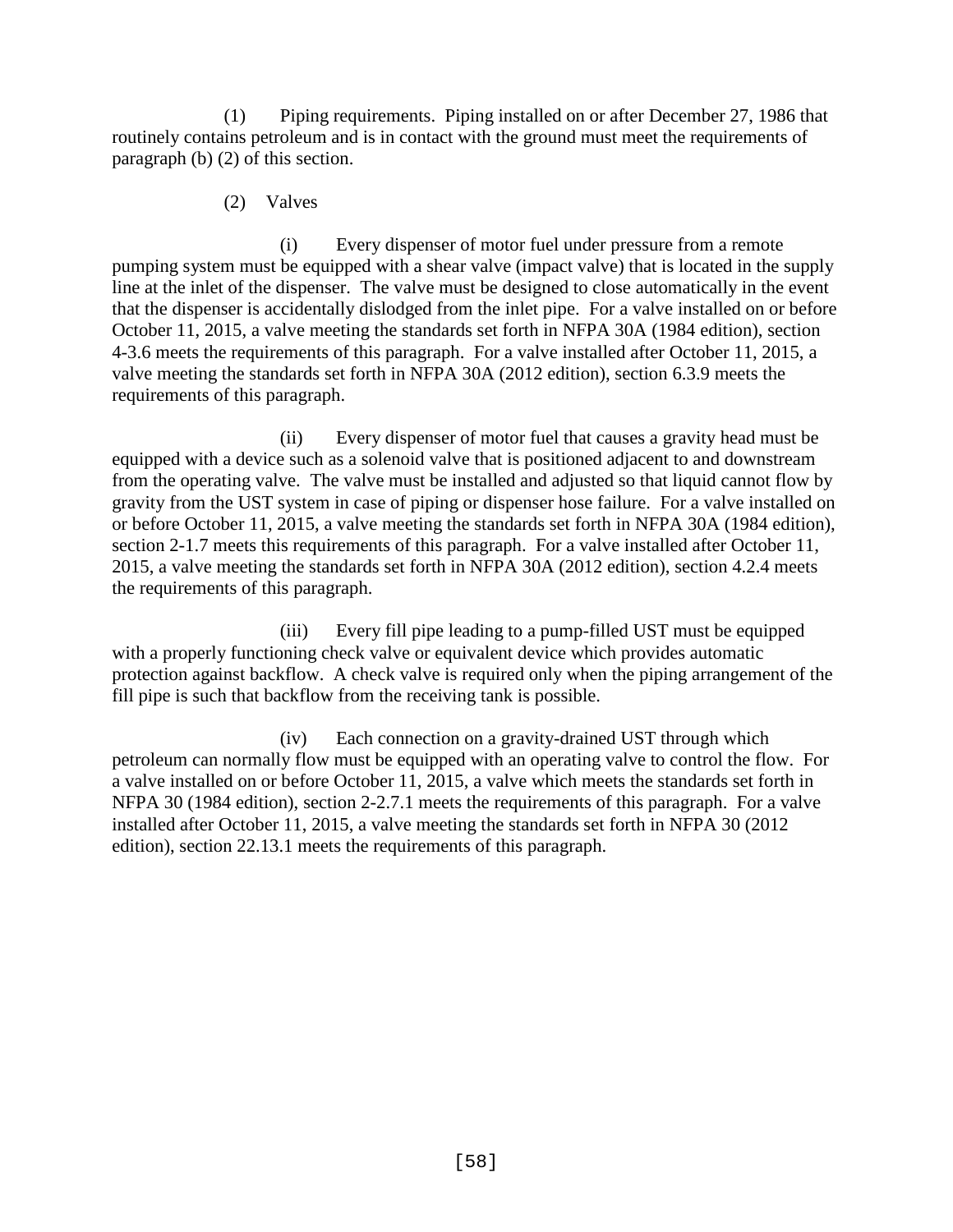## 873.2503.2 General operating requirements

## (a) *Spill and overfill prevention*.

(1) Every facility must ensure that releases due to spilling or overfilling do not occur. One of the transfer procedures described in NFPA 385 (2012 edition) or API RP 1007 (March 2001 edition) must be used in order to comply with the requirement of this paragraph, unless those procedures are technically infeasible. In circumstances of technical infeasibility, the facility must develop and employ practices to ensure that releases due to spilling or overfilling do not occur.

(2) The facility must report, investigate, and clean up any spills and overfills in accordance with the Environmental Conservation Law, the Navigation Law, and 6 NYCRR § 613-3.4(d) as implemented by NYSDEC.

(3) Every Category 2 or 3 UST system must have a label at the fill port specifying tank registration identification number, tank design and working capacities, and type of petroleum that is able to be stored in the UST system.

(4) Every UST system fill port must be color coded in accordance with API RP 1637. If a UST system contains petroleum that does not have a corresponding API color code, the facility must otherwise mark the fill port (for example, with stenciled letters) to identify the petroleum currently in the UST system. For any fill port connected to multiple UST systems storing different types of petroleum, the facility may place the marking near the fill port (for example, with a label or placard) to identify the types of petroleum in the UST systems.

(5) Where there are monitoring wells located at a facility, every monitoring well must be clearly identified as a monitoring well to prevent accidental delivery of petroleum to the monitoring well and must be sealed or capped so as to prevent liquid from entering the well from the surface.

(6) The facility must keep all gauges, valves, and other equipment for spill prevention in good working order.

(7) Immediately prior to a delivery, the carrier must determine that the UST has available working capacity to receive the volume of petroleum to be delivered. Every aspect of the delivery must be monitored and immediate action must be taken to stop the flow of petroleum when the working capacity of the UST has been reached or should an equipment failure or emergency occur.

(b) *Operation and maintenance of corrosion protection*. Every facility having a metal UST system with corrosion protection must comply with the following requirements to ensure that releases due to corrosion are prevented until the UST system is permanently closed pursuant to §873.2503.5(b) of this Article: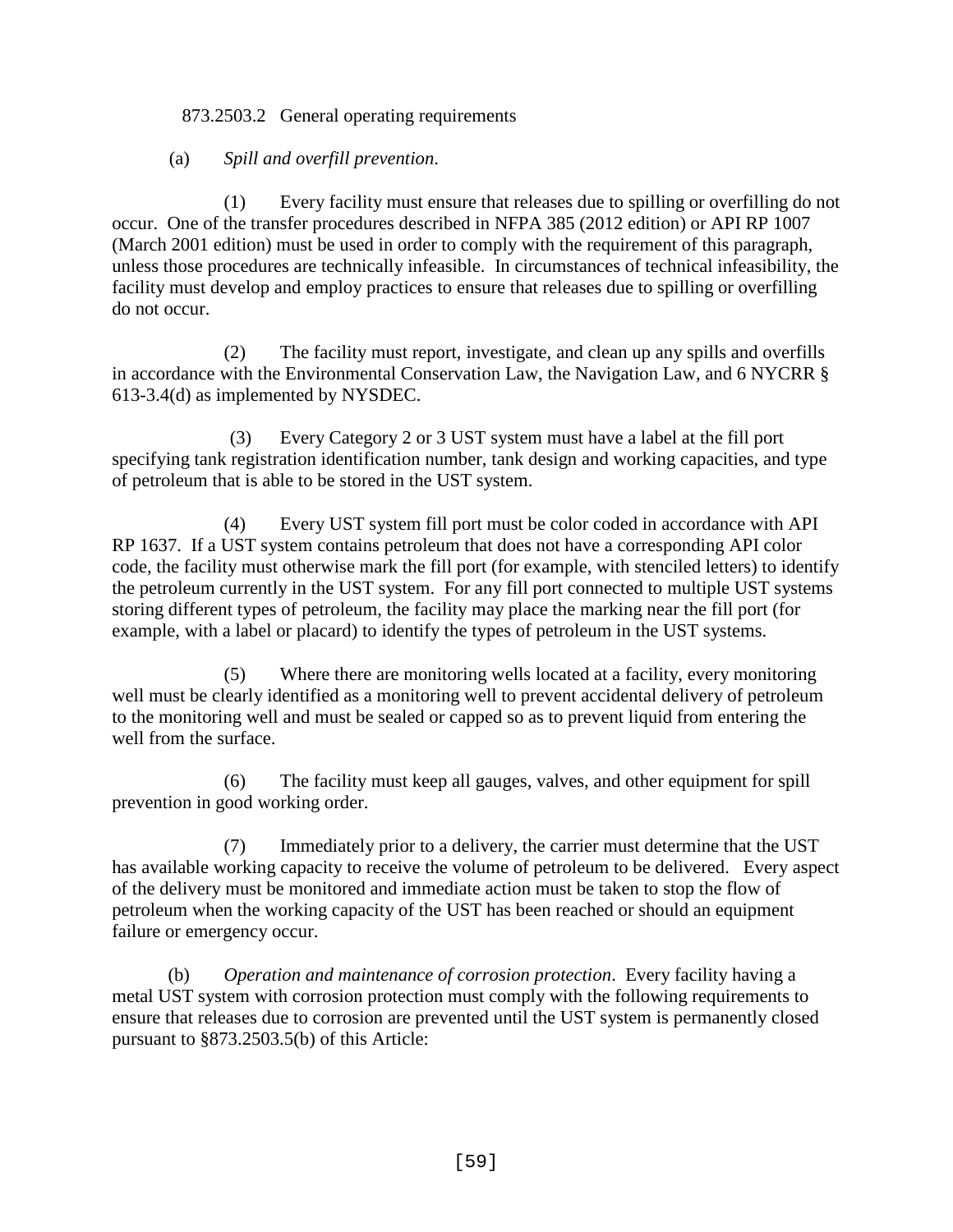(1) All corrosion protection systems must be operated and maintained to continuously provide corrosion protection to the metal components of that portion of the UST and piping that routinely contains petroleum and is in contact with the ground.

(2) All UST systems equipped with cathodic protection systems must be inspected for proper operation by a qualified cathodic protection tester in accordance with the following requirements:

(i) Frequency. All cathodic protection systems must be tested at yearly intervals; and

(ii) Inspection criteria. All cathodic protection systems must provide adequate electrical current to prevent corrosion.

(3) For UST systems using cathodic protection, records of the operation of the cathodic protection must be maintained to demonstrate compliance with the requirements of this section. The records generated to meet the provisions of paragraph (2) of this subsection must be kept for three years.

(c) *Compatibility*. Every facility must use a UST system made of or lined with materials that are compatible with the petroleum stored in the UST system.

(d) *Lining repairs for steel USTs*.

(1) Manufacturer's guarantee. A steel UST may be lined under the direction of the lining manufacturer or a certified representative. The manufacturer or representative must guarantee to the owner in writing that the lining will not fail, crack, separate, or deteriorate and the tank will not leak the product specified in storage for a period of 10 years. A copy of the guarantee must be kept by the owner for the life of the tank.

(2) Structural requirements.

| conditions:           | (i) |     | A steel UST may be lined only if it meets the following structural |
|-----------------------|-----|-----|--------------------------------------------------------------------|
| more;                 |     | (a) | the tank has a design shell thickness of seven gauge or            |
| after reaming;        |     | (b) | the tank has a minimum metal thickness of 1/8 inch at holes        |
|                       |     | (c) | the tank has no open seam or split;                                |
| inch in diameter; and |     | (d) | the tank has fewer than 10 holes with none larger than $1/2$       |
| lining manufacturer.  |     | (e) | the tank meets all standards for structural soundness of the       |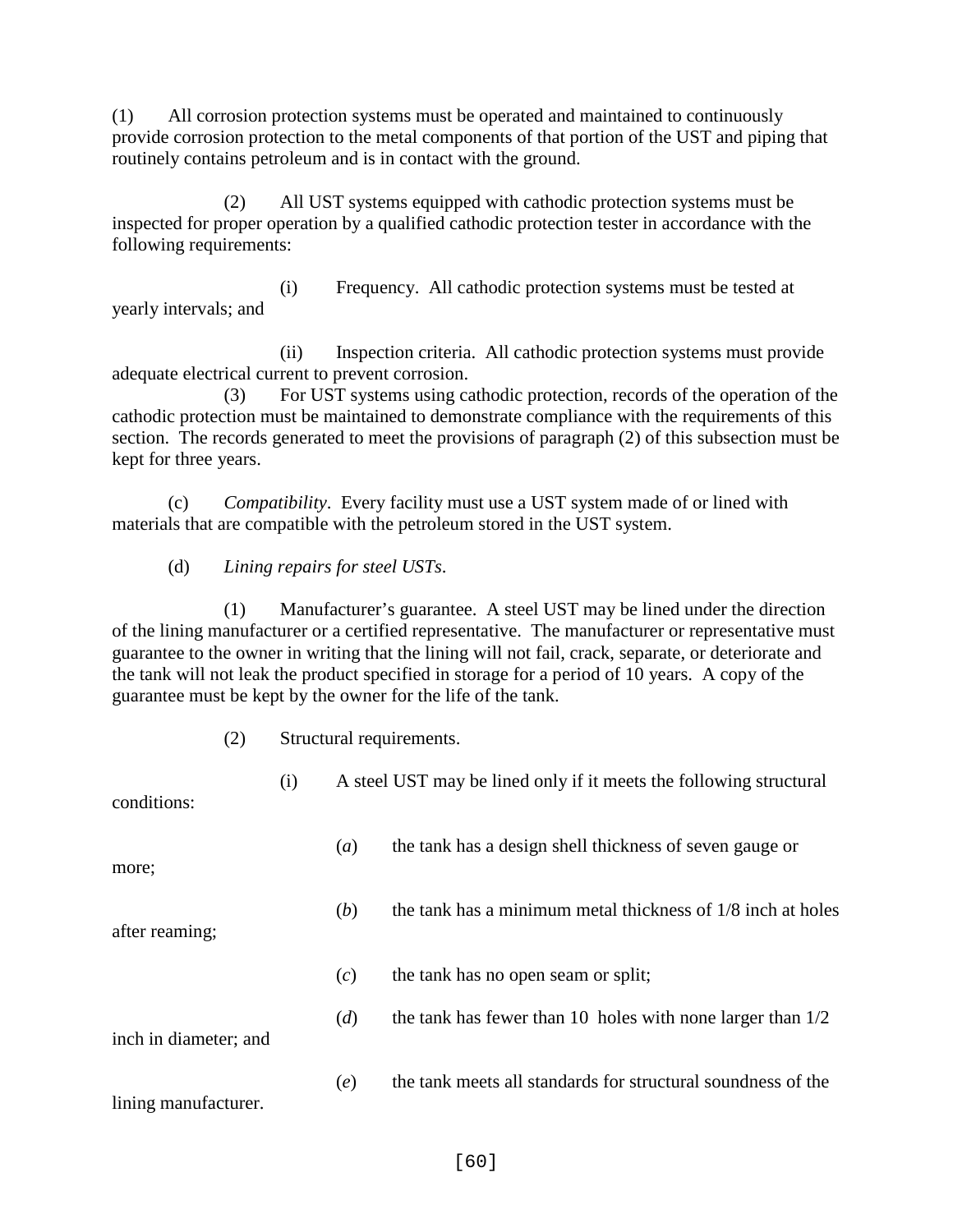(ii) A steel UST which fails to meet all of the requirements of subparagraph (i) of this paragraph must be permanently closed in accordance with §873.2503.5(b) of this Article.

(iii) To determine adherence to the requirements of subparagraph (i) of this paragraph, the entire interior surface of the steel UST must be tapped with a ballpeen hammer for soundness or inspected using other equivalent or superior nondestructive methods. Weak areas, holes and seams must be ballpeen hammered (before and after sandblasting) to obtain structurally sound edges. Holes and seams must be reamed until the edges of the opening are a minimum of 1/8 inch thick.

(3) Preparation of tank interior.

(i) Cleaning of UST prior to lining. Prior to lining, a UST must be cleaned. Wash water must not be discharged to the lands or waters of the State unless the discharge is in conformance with the standards of 6 NYCRR Parts 701, 702, 703, and 750, as applicable.

(ii) Sludge removal. Sludge accumulation on the bottom of the UST must be removed, transported, and disposed of in a manner consistent with all State and federal requirements for solid waste disposal.

(iii) Sandblasting of internal surfaces. The entire internal surface of the UST must be sandblasted completely free of scale, rust, and foreign matter. Following sandblasting, the entire surface must be brushed and vacuumed such that the surface when viewed without magnification is free of all moisture and foreign matter.

(iv) Plugging of perforations. All perforations must be tightly plugged with boiler plugs or screws made of noncorrodible plastic. Boiler plugs or screws must be covered with a laminate of resin and fiberglass cloth which overlaps all sides of the plug with a minimum of 6 inches and which has a minimum area of 144 square inches.

(4) Installation of striker plates. Prior to applying the coating material, a 10 gauge steel plate which covers a minimum of 144 square inches must be installed and centered under the fill tube and gauging tube. The plate must be bonded to the interior surface of the UST.

(5) Lining specifications.

(i) Any noncorrodible epoxy-based resins or equivalent coating may be used for lining a steel UST if the lining is of sufficient thickness, density, and strength to form a hard impermeable shell which will not leak, crack, wear, soften, or separate from the interior surface of the UST.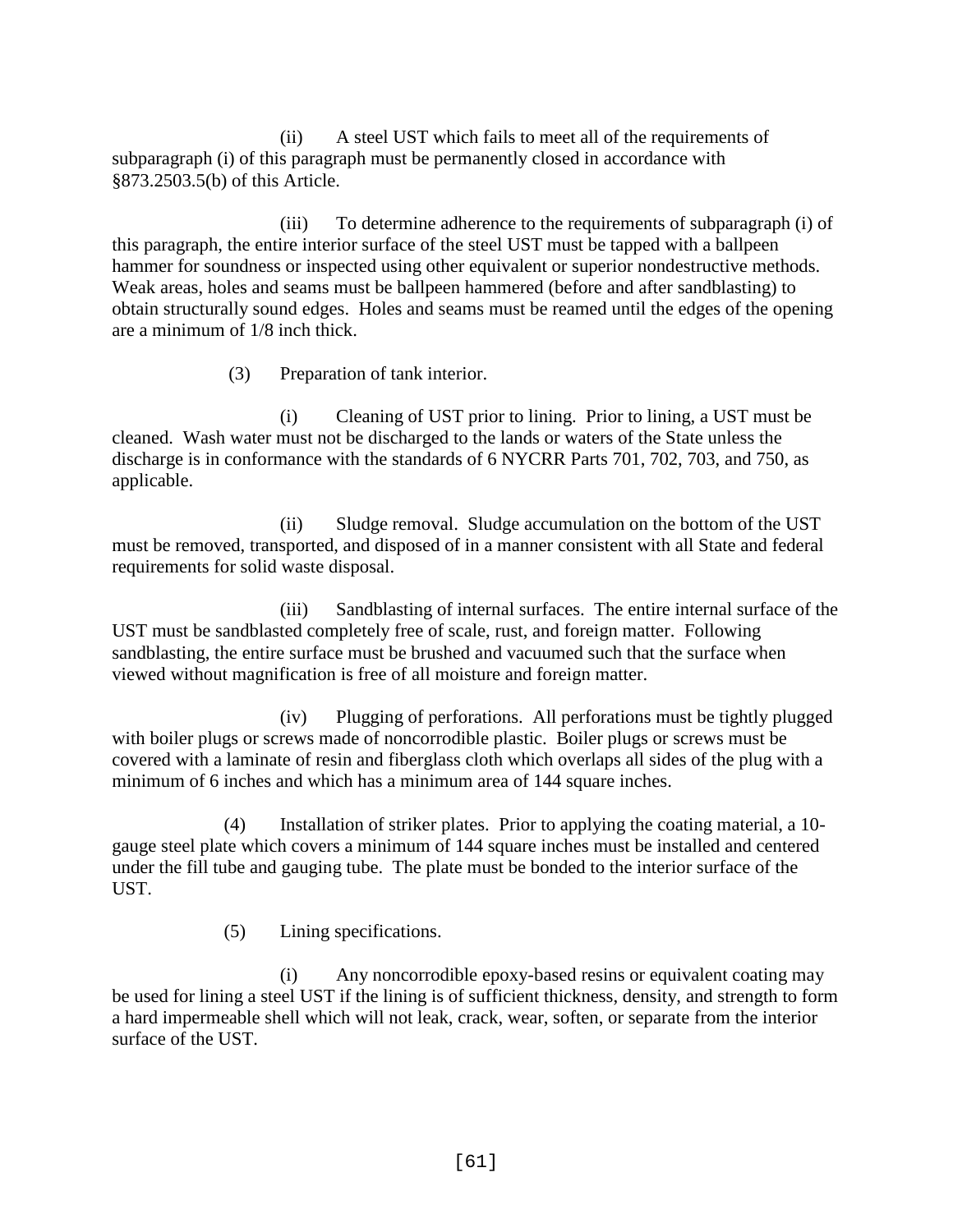(ii) The lining's coefficient of thermal expansion must be compatible with steel so that stress due to temperature changes will not be detrimental to the soundness of the coating.

(iii) The lining must be compatible with petroleum products and petroleum additives.

(6) Application of lining.

(i) The lining must be applied and cured in strict accordance with manufacturer's specifications.

(ii) The lining must be applied as soon as possible but not later than eight hours after sandblasting and cleaning of the internal surface. Visible rust, moisture, or foreign material must not be present.

(7) Inspection of lining. The lining must be checked for air pockets and blisters, and electrically tested for pinholes. The lining thickness must be checked with an Elcometer Thickness Gauge or equivalent and the hardness checked with a Barcol Hardness Tester or equivalent to assure compliance with manufacturer's specifications. Any defects must be repaired.

(8) Tank closings.

(i) If the UST has a manway, the manway cover gasket must be replaced with a new one before resealing.

(ii) If the UST does not have a manway and an opening has been cut, the UST must have a manway properly welded in place prior to beginning work or the UST must be sealed as follows:

(*a*) A 1/4-inch thick steel cover plate, rolled to the contour of the tank exterior must be made to overlap the hole at least two inches on each side (for example, the cover plate should measure at least  $26 \times 26'$  if the opening was cut  $22 \times 22'$ ;

(*b*) The cover must be used as a template to locate 3/4-inch diameter holes on five-inch centers, one inch from the edge of the cover;

(*c*) The cover plate must be sandblasted and both sides and the entire inside surface of the plate must be covered with coating material to act as a gasket;

(*d*) Before the coating on the cover cures, the cover must be fastened to the UST using 1/2-inch minimum diameter bolts. The bolt shafts are to be placed through the holes from the inside of the tank and held in place by spring clips, then fastened with lock washers and nuts which have been dipped in a seam sealer;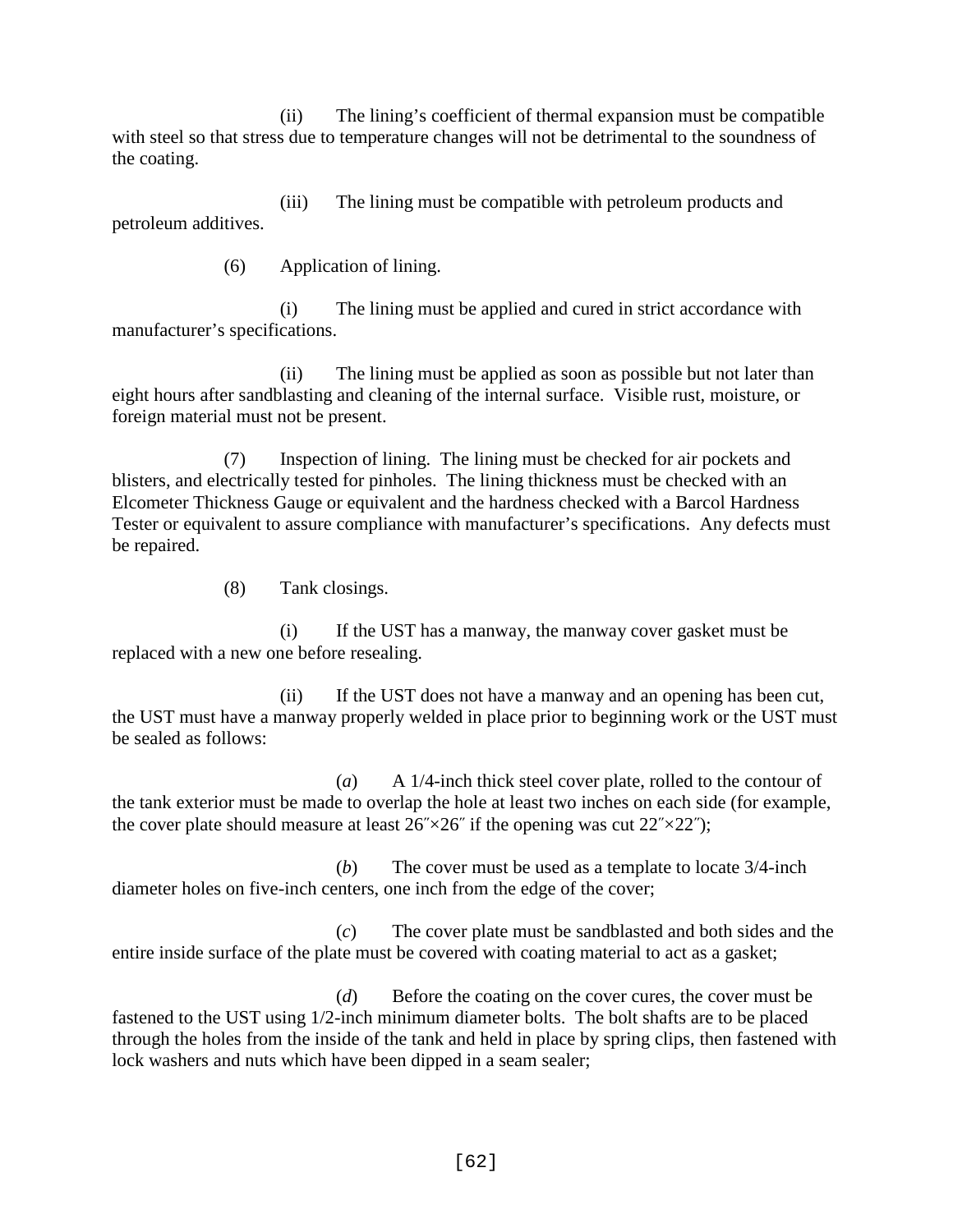(*e*) After being bolted to the UST, the cover plate and surrounding tank surface must be properly sandblasted, coated with coating material, and allowed to cure before backfilling the hole.

(9) Tank tightness testing. Following closure of the UST and before backfilling, the relined UST must be given a tightness test in accordance with §873.2503.3(c)(1) of this Article.

(e) *Tank systems in locations subject to flooding*. For Category 1 and 2 UST systems located in an area where the UST may become buoyant because of a rise in the water table, flooding, or accumulation of water, the facility must maintain safeguards in accordance with NFPA 30 (1984 edition), section 2-5.6. If such safeguards include ballasting of a UST with water during flood warning periods, tank system valves and other openings must be closed and secured in a locked position in advance of the flood. Ballast water removed from the UST after the flood must not be discharged to the waters of the State unless the discharge is in conformance with the standards of 6 NYCRR Parts 701, 702, 703, and 750, as applicable.

#### 873.2503.3 Leak detection

#### (a) *Leak detection requirements for all UST systems*.

(1) Every facility must provide a method, or combination of methods, of leak detection that:

(i) can detect a leak from any portion of the UST and the piping that routinely contains petroleum;

(ii) is installed and calibrated in accordance with the manufacturer's

instructions; and

(iii) meets the requirements in subsections (c) and (d) of this section, as

applicable.

(2) When a leak detection method operated in accordance with the requirements of subsections (c) and (d) of this section indicates that a leak may have occurred, the facility must report the suspected leak in accordance with the Environmental Conservation Law, the Navigation Law, and 6 NYCRR § 613-3.4(a) as implemented by NYSDEC.

(3) Additional testing and inspection. When a leak is suspected, or where inspections or tests required by this Article have not been performed, the Department may order the facility to inspect and to test the UST system or equipment for tightness and structural soundness. If the facility fails to conduct such inspections and tests within 10 days after receipt of the Department's order, the Department may conduct inspections or tests for tightness. The expenses of conducting such tests as ordered by the Department must be paid by the tank system owner.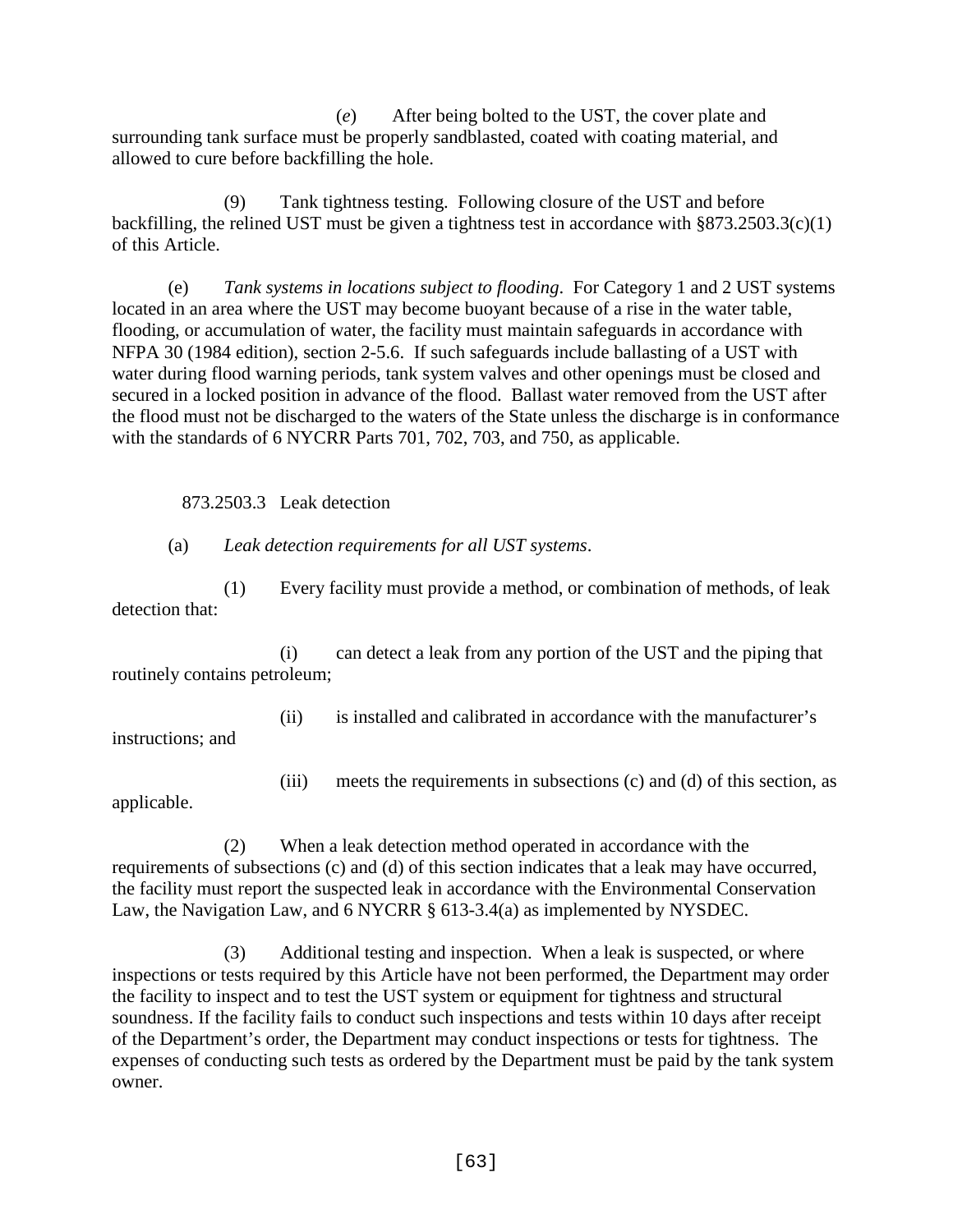(4) A facility that cannot implement a method of leak detection that complies with the requirements of this section must take the UST system out of service pursuant to §873.2503.5(a) of this Article.

(b) *Specific requirements for Category 1, 2, and 3 UST systems*.

(1) Tanks. USTs must be monitored for leaks as follows:

(i) Every tank that is part of a Category 1 UST system must be tested for tightness in accordance with §873.2503.3(c)(1) of this Article at yearly intervals, with the exception of the following:

(*a*) Any UST system storing No. 5 or No. 6 fuel oil;

(*b*) Any UST system that is monitored for leaks at weekly intervals using one of the methods listed in §873.2503.3(c)(2) through (5) of this Article; or

(*c*) Any UST system having a tank that is encased in concrete that complies with §873.2503.3(c)(6) of this Article and is monitored at weekly intervals.

(ii) Every tank that is part of a Category 2 UST system must be monitored for leaks using one of the methods listed in §873.2503.3(c)(2) through (5) of this Article at weekly intervals. Continuous electronic monitoring satisfies the weekly monitoring requirement.

(iii) Every tank that is part of a Category 3 UST system must be monitored for leaks in accordance with §873.2503.3(c)(5) of this Article at weekly intervals. Continuous electronic monitoring satisfies the weekly monitoring requirement.

(iv) All electronic tank monitoring systems must be inspected for operability at monthly intervals.

(2) Piping. Piping that routinely contains petroleum and is in contact with the ground must be monitored for leaks as follows:

(i) Pressurized piping.

(*a*) Piping installed before December 27, 1986 that conveys petroleum under pressure must be tested for tightness in accordance with §873.2503.3(d)(2) of this Article at yearly intervals, with the exception of the following:

(*1*) piping associated with any UST system storing No.

5 or No. 6 fuel oil;

(*2*) any pressurized piping that is equipped with an automatic line leak detector that is operated in accordance with §873.2503.3(d)(1) of this Article.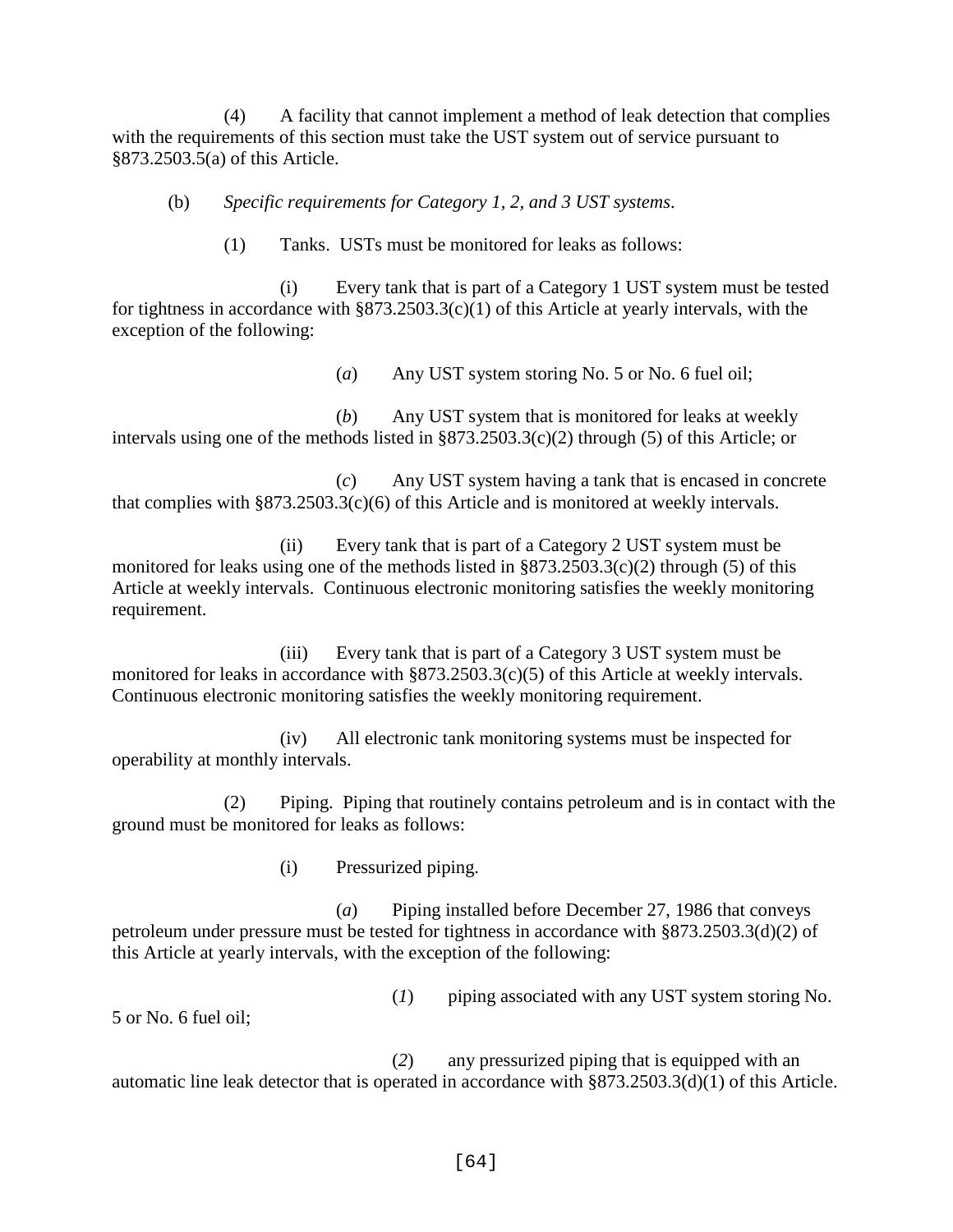(*b*) Piping installed on or after December 27, 1986 that conveys petroleum under pressure and is part of a UST system storing motor fuel must be equipped with an automatic line leak detector that is operated in accordance with §873.2503.3(d)(1) of this Article.

(ii) Suction piping. Piping installed before December 27, 1986 that conveys petroleum under suction must be tested for tightness in accordance with §873.2503.3(d)(2) of this Article at yearly intervals, with the exception of piping associated with any UST system storing No. 5 or No. 6 fuel oil.

(iii) All electronic piping monitoring systems must be inspected for operability at monthly intervals.

(c) *Methods of leak detection for tanks*. Each method of leak detection for USTs used to meet the requirements of §873.2503.3(b)(1) of this Article must be conducted in accordance with the following:

(1) Periodic tightness testing.

(i) Qualifications of test technicians. All tightness tests must be performed by a technician who has an understanding of variables which affect the test and is trained in the performance of the test and is registered with the Department .

(ii) Test reports.

(*a*) A copy of the test report must be provided by the facility to the Department within 30 days after performance of the test.

(*b*) All test reports must be in a form satisfactory to the Department and must include the following information:

(*1*) facility registration number;

(*2*) tank identification number used on the application form required in §873.2501.9 of this Article for the UST and piping tested;

- (*3*) date of test;
- (*4*) results of test;
- (5) test method;

(*6*) certification by the technician that test complies with criteria for a tightness test in subparagraph (iii) of this paragraph;

(*7*) statement of technician's qualifications;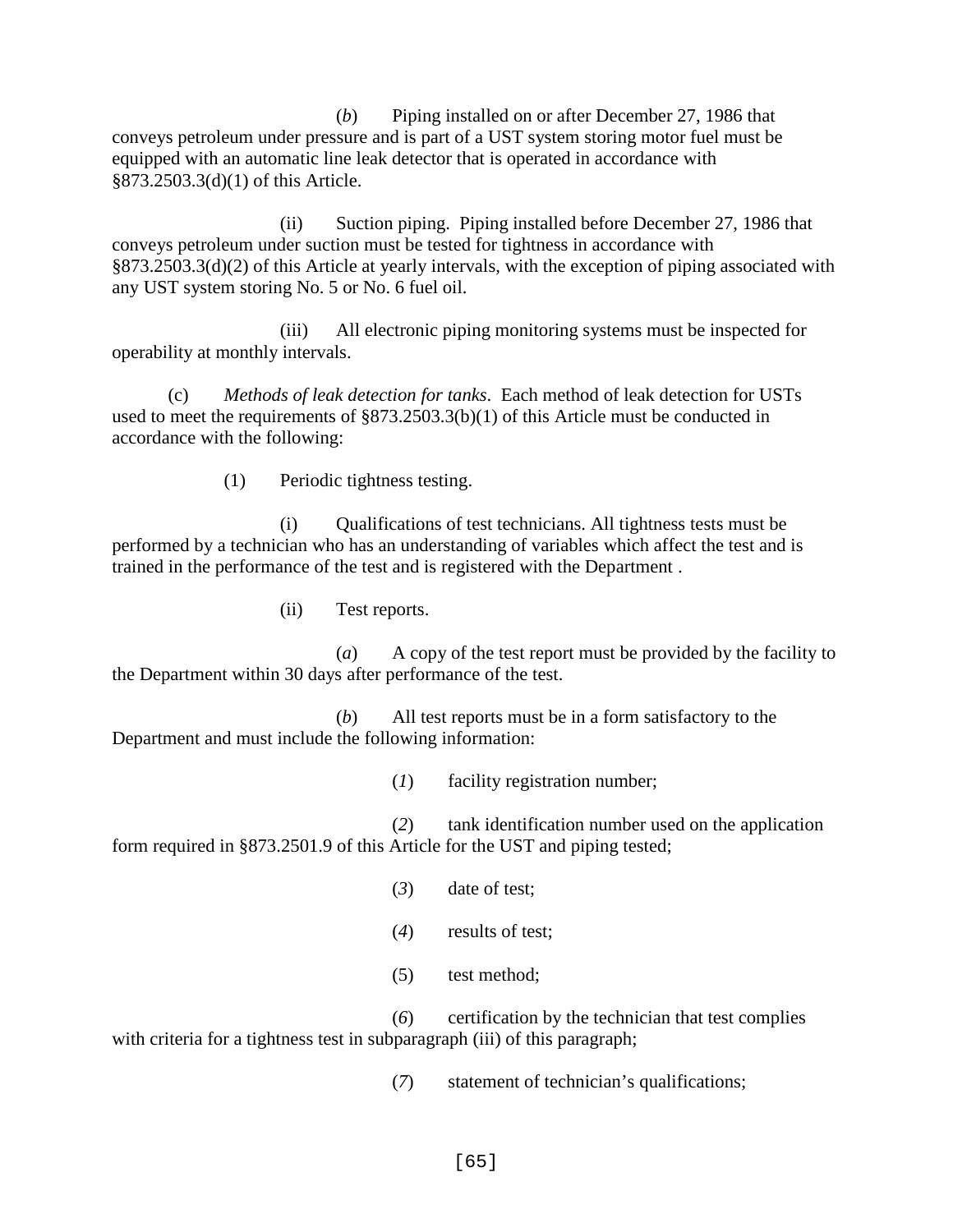(*8*) address of technician; and

(*9*) signature of technician.

(iii) Tank tightness testing must be capable of detecting a leak at the rate of 0.1 gallon per hour from any portion of the UST that routinely contains petroleum while accounting for the effects of thermal expansion or contraction of the product, vapor pockets, tank deformation, evaporation or condensation, and the location of the water table.

(2) Automatic tank gauging. Equipment for automatic tank gauging which tests for the loss of petroleum must meet the following requirements:

(i) The automatic petroleum level monitor test can detect a leak at the rate of 0.2 gallon per hour from any portion of the UST that routinely contains petroleum; and

(ii) The test must be performed with the system operating in one of the following modes:

(*a*) In-tank static testing conducted on a weekly basis; or

(*b*) Continuous in-tank leak detection operating on an uninterrupted basis or operating within a process that allows the system to gather incremental measurements to determine the leak status of the UST at weekly intervals.

(3) Vapor monitoring. Testing or monitoring for vapors within the soil gas of the excavation zone must meet the following requirements:

(i) The materials used as backfill are sufficiently porous (for example, gravel, sand, crushed rock) to readily allow diffusion of vapors from leaks into the excavation area;

(ii) The stored petroleum, or a tracer compound placed in the UST system, is sufficiently volatile (for example, gasoline) to result in a vapor level that is detectable by the monitoring devices located in the excavation zone in the event of a leak from the UST;

(iii) The measurement of vapors by the monitoring device is not rendered inoperative by the groundwater, rainfall, or soil moisture or other known interferences so that a leak could go undetected for more than seven days;

(iv) The level of background contamination in the excavation zone will not interfere with the method used to detect leaks from the UST;

(v) The vapor monitors are designed and operated to detect any significant increase in concentration above background of the petroleum stored in the UST system, a component or components of that substance, or a tracer compound placed in the UST system;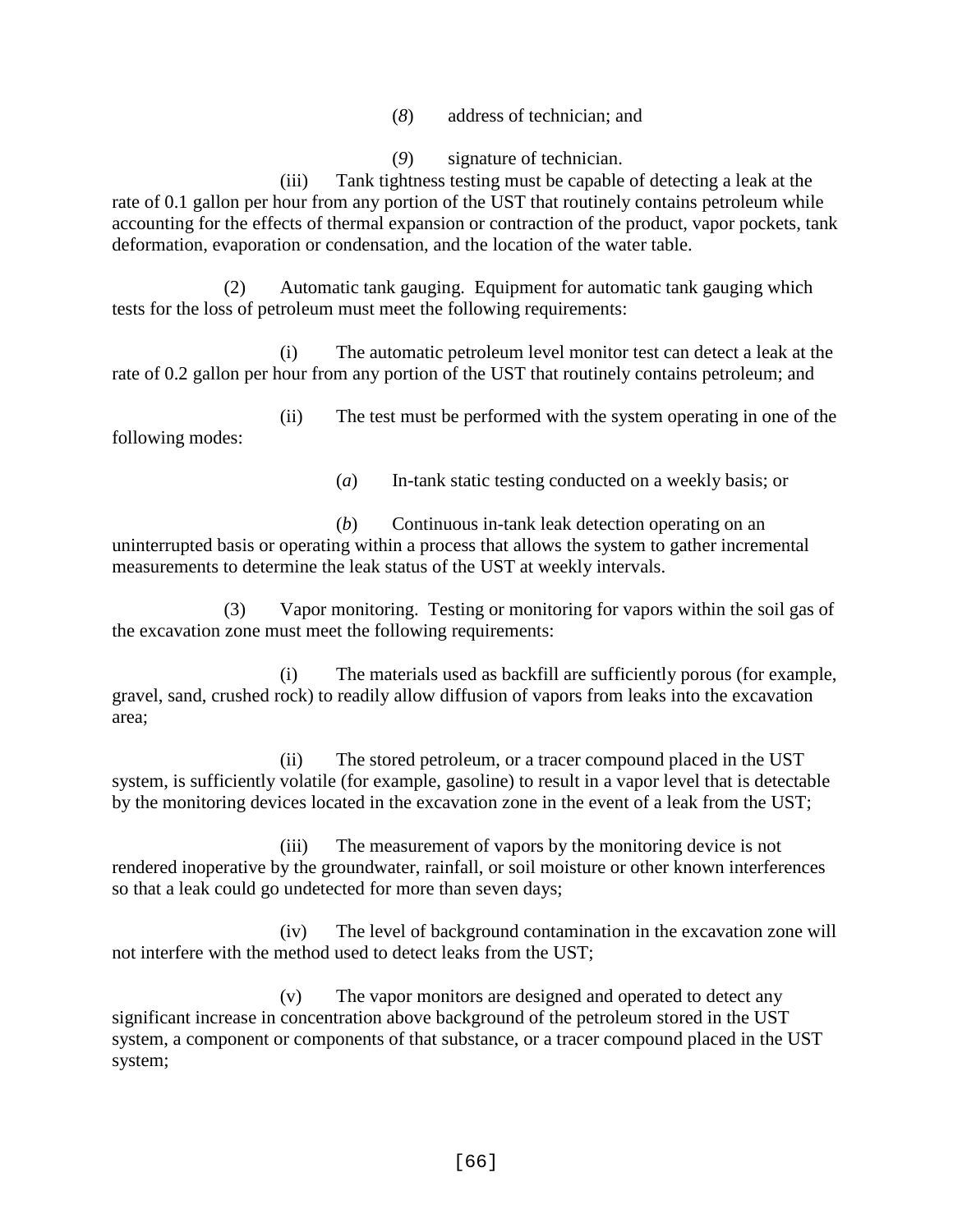(vi) In the UST excavation zone, the site is assessed to ensure compliance with the requirements in subparagraphs (i) through (iv) of this paragraph and to establish the number and positioning of monitoring wells that will detect leaks within the excavation zone from any portion of the UST that routinely contains petroleum; and

(vii) Monitoring wells are clearly marked and secured to avoid unauthorized access and tampering.

(4) Groundwater monitoring. Testing or monitoring for liquids on the groundwater must meet the following requirements:

(i) The petroleum stored is immiscible in water and has a specific gravity of less than one;

(ii) Groundwater is never more than 20 feet from the ground surface and the hydraulic conductivity of the soil(s) between the UST system and the monitoring wells or devices is not less than 0.01 cm/sec (for example, the soil should consist of gravels, coarse to medium sands, coarse silts, or other permeable materials);

(iii) The slotted portion of the monitoring well casing must be designed to prevent migration of natural soils or filter pack into the well and to allow entry of petroleum on the water table into the well under both high and low groundwater conditions;

(iv) Monitoring wells must be sealed from the ground surface to the top of the filter pack;

(v) Monitoring wells or devices intercept the excavation zone or are as close to it as is technically feasible;

(vi) The continuous electronic monitoring devices or manual methods used can detect the presence of at least one-eighth of an inch of free product on top of the groundwater in the monitoring wells;

(vii) Within and immediately below the UST system excavation zone, the site is assessed to ensure compliance with the requirements in subparagraphs (i) through (v) of this paragraph and to establish the number and positioning of monitoring wells or devices that will detect leaks from any portion of the UST that routinely contains petroleum; and

(viii) Monitoring wells are clearly marked and secured to avoid unauthorized access and tampering.

(5) Interstitial monitoring. Interstitial monitoring between the UST system and a secondary barrier immediately around or beneath it may be used if the system is designed, constructed, and installed to detect a leak from any portion of the UST that routinely contains petroleum; and if the system meets one of the requirements set forth in subparagraphs (i) through (iii) of this paragraph: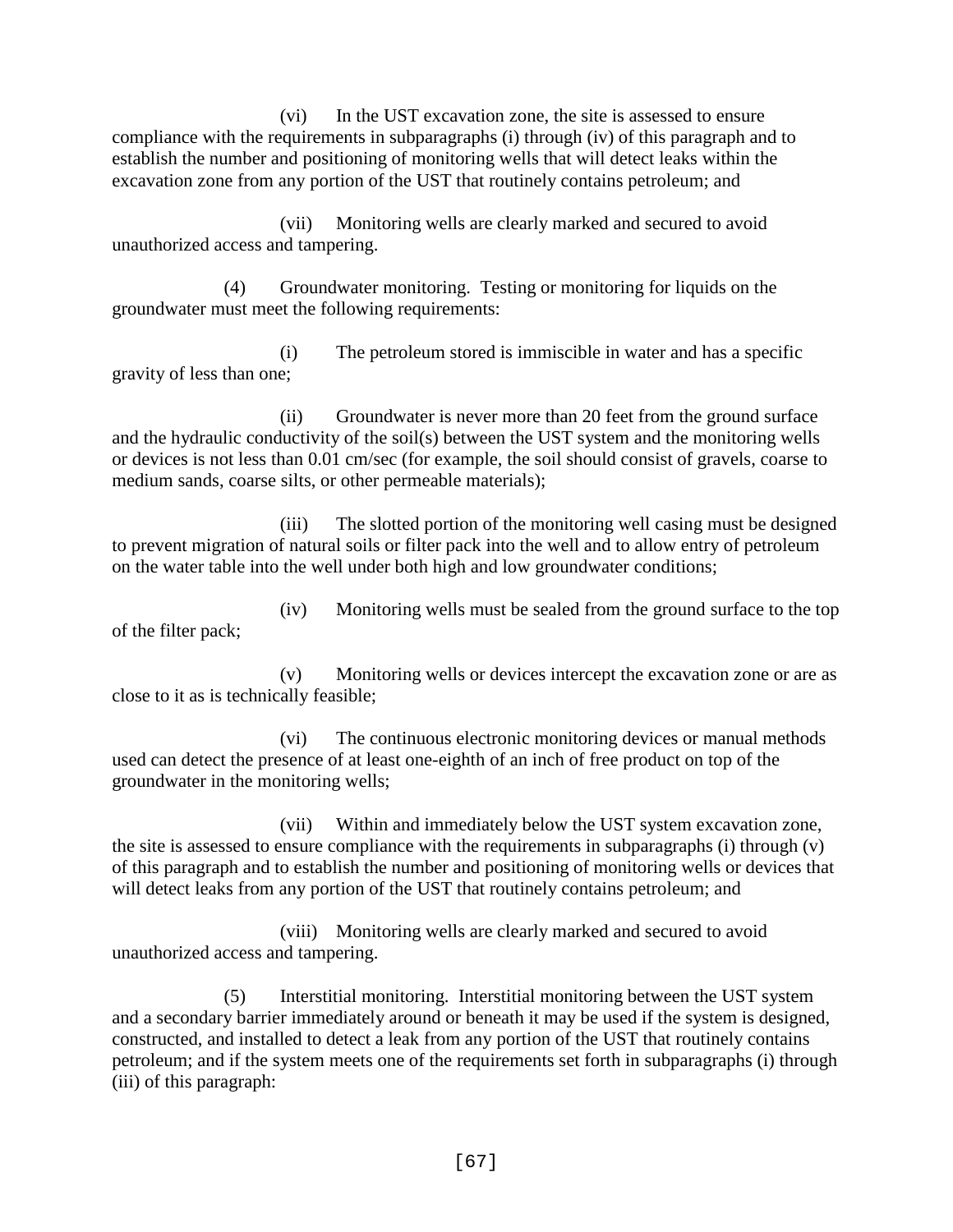(i) For a double-walled UST system, the sampling or testing method can detect a leak through the inner wall in any portion of the UST that routinely contains petroleum;

(ii) For a UST system with a secondary barrier within the excavation zone, the sampling or testing method used can detect a leak between the UST system and the secondary barrier, and the following conditions are met;

(*a*) The secondary barrier around or beneath the UST system consists of artificially constructed material that is sufficiently thick and impermeable (at least  $1\times10^{-6}$  cm/sec with respect to water) to direct a leak to the monitoring point and permit its detection;

(*b*) The barrier is compatible with the petroleum stored so that a leak from the UST system will not cause a deterioration of the barrier allowing a leak to pass through undetected;

(*c*) For a cathodically protected tank, the secondary barrier must be installed so that it does not interfere with the proper operation of the cathodic protection system;

(*d*) The groundwater, soil moisture, or rainfall will not render the testing or sampling method used inoperative so that a leak could go undetected for more than seven days;

(*e*) The site is assessed to ensure that the secondary barrier is always above the groundwater and not in a 25-year flood plain, unless the barrier and monitoring designs are for use under such conditions; and

(*f*) Monitoring wells are clearly marked and secured to avoid unauthorized access and tampering.

(iii) For a UST system using continuous vacuum, pressure, or liquidfilled methods of interstitial monitoring, the method must be capable of detecting a breach in both the inner and outer walls of the tank and/or piping.

(6) Weep holes. Holes in the base of a concrete form encasing a tank may be used to detect a leak from any portion of the tank. Holes in the concrete form must be directly visible to an observer.

(d) *Methods of leak detection for piping*. Each method of leak detection for piping used to meet the requirements of §873.2503.3(b)(2) of this Article must be conducted in accordance with the following: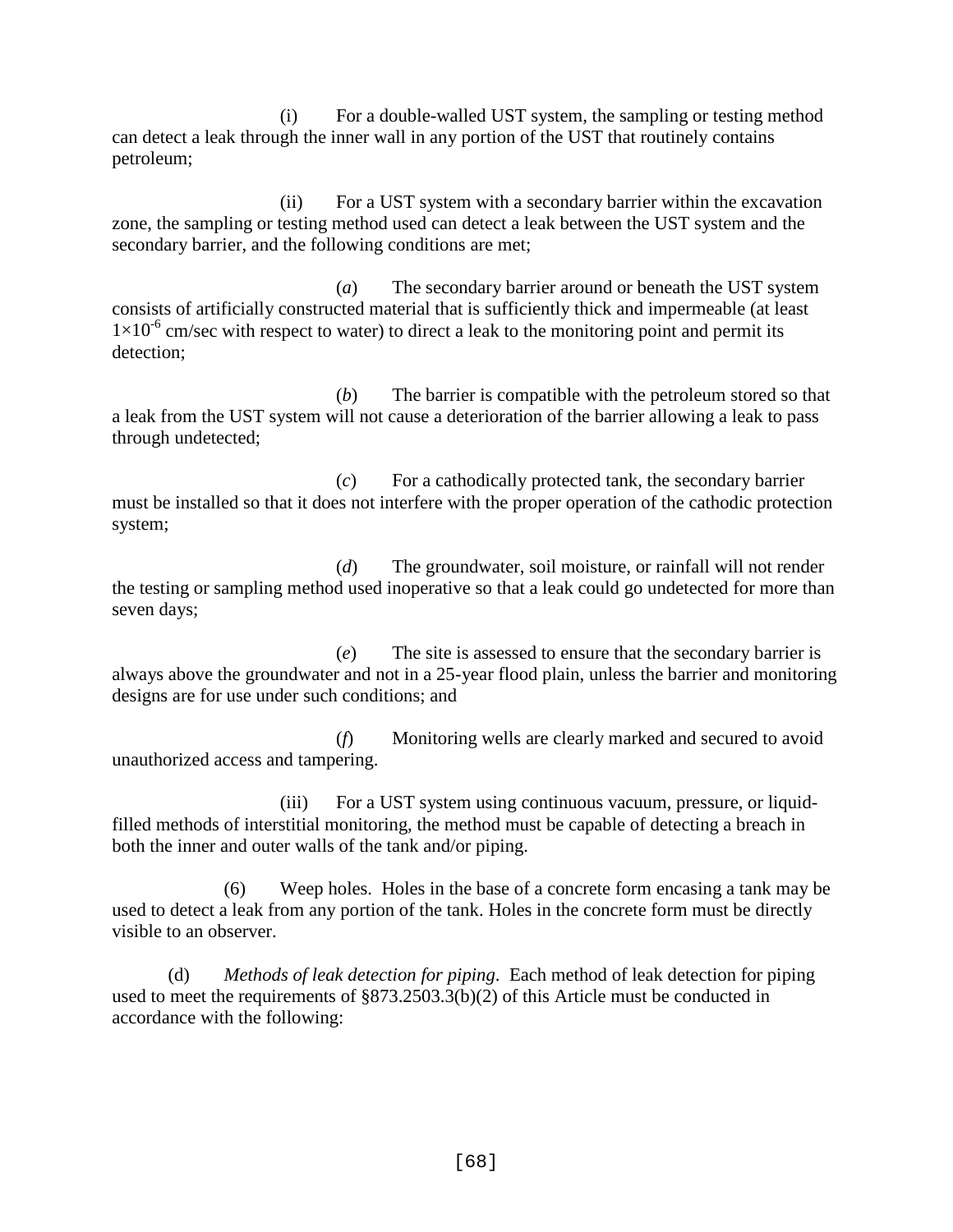(1) Automatic line leak detectors. Methods which alert the operator to the presence of a leak by restricting or shutting off the flow of petroleum through piping or triggering an audible or visual alarm may be used only if they detect leaks of 3 gallons per hour at 10 pounds per square inch line pressure within one hour.

(2) Line tightness testing. A periodic test of piping may be conducted only if it can detect a leak at the rate of 0.1 gallon per hour at one and one-half times the operating pressure.

(e) *Leak detection recordkeeping*. Every facility must maintain records demonstrating compliance with all applicable requirements of this section. These records must meet the following requirements:

(1) the results or records of any sampling, testing, or monitoring must be maintained for at least three years;

(2) the results of tank and line tightness testing must be retained until the next test is conducted;

(3) a copy of the results of tank and line tightness testing must be submitted to the Department within 30 days after performance of the test(s); and

(4) written documentation of all calibration, maintenance, and repair of leak detection equipment permanently located on-site must be maintained for at least three years after the servicing work is completed. Any schedules of required calibration and maintenance provided by the leak detection equipment manufacturer must be retained for three years from the date of installation.

873.2503.4 Reporting, investigation, and confirmation

A facility must act in accordance with the provisions of the Environmental Conservation Law, the Navigation Law, and 6 NYCRR § 613-3.4 as implemented by NYSDEC with respect to any suspected or known spill. The citation to 6 NYCRR § 613-3.3(a) and (b), found in 6 NYCRR § 613-3.4(a)(3), must be read as a citation to § 873.2503.3(a) and (b) of this Article.

873.2503.4 Out-of-service UST systems and closure

(a) *Out-of-service UST systems*.

(1) (i) When a UST system is out-of-service, the facility must continue operation and maintenance of corrosion protection in accordance with §873.2503.2(b) of this Article, and any leak detection in accordance with §873.2503.3(a) and (b) of this Article. The facility must comply with the requirements of the Environmental Conservation Law, the Navigation Law, and 6 NYCRR Subpart 613-6 as implemented by NYSDEC if a release is confirmed.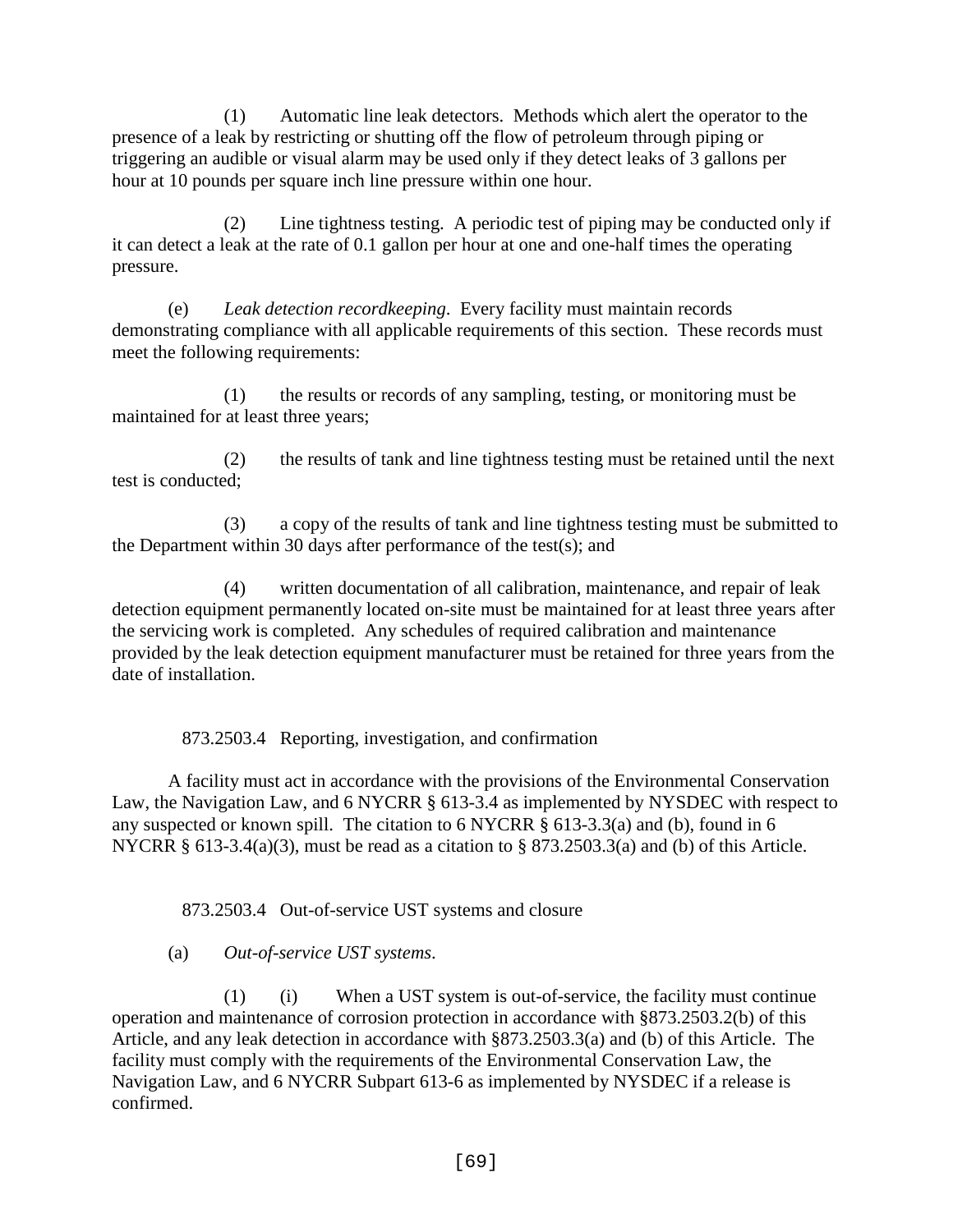(ii) Leak detection required under §873.2503.3(a) and (b) of this Article is not required as long as the UST system is empty. (The UST system is considered empty when all materials have been removed using commonly employed practices so that no more than 2.5 centimeters (one inch) of residue remain in the system.) However, leak detection required under §873.2503.3(a) and (b) of this Article must resume consistent with the original schedule or upon resumption of delivery of petroleum into the UST system, whichever is later.

(2) When a UST system is out-of-service for a period of 3 to 12 months, the facility must also comply with the following requirements:

(i) Leave vent lines open and functioning; and

(ii) Cap and secure all other piping, ancillary equipment, and

manways.

(3) When a UST system is out-of-service for more than 12 months, the facility must permanently close the UST system in accordance with subsections (b) and (c) of this section.

# (b) *Permanent closure*.

(1) At least 30 days before beginning permanent closure, a facility must notify the Department of its intent to permanently close, unless such action is in response to corrective action. Within 30 days after permanent closure, a facility must submit a registration application to the Department, in accordance with §873.2501.9(f) of this Article, indicating that the UST system has been permanently closed.

(2) To permanently close a UST system:

(i) The facility must empty and clean it by removing all liquids and accumulated sludge. Every tank that is part of a UST system that is permanently closed must also be either removed from the ground or filled with an inert solid material (such as sand or concrete slurry). If an inert solid material is used, all voids within the UST must be filled. All connecting and fill lines must be disconnected and removed or securely capped or plugged. Manways must be securely fastened in place. One of the following codes of practice (refer to §873.2501.10 of this Article for complete citation of references) must be adhered to in order to comply with this subparagraph:

- (*a*) API RP 1604, March 1996;
- (*b*) API RP 2016, August 2001;
- (*c*) API RP 1631, June 2001; or
- (*d*) NFPA 326, 2010 edition.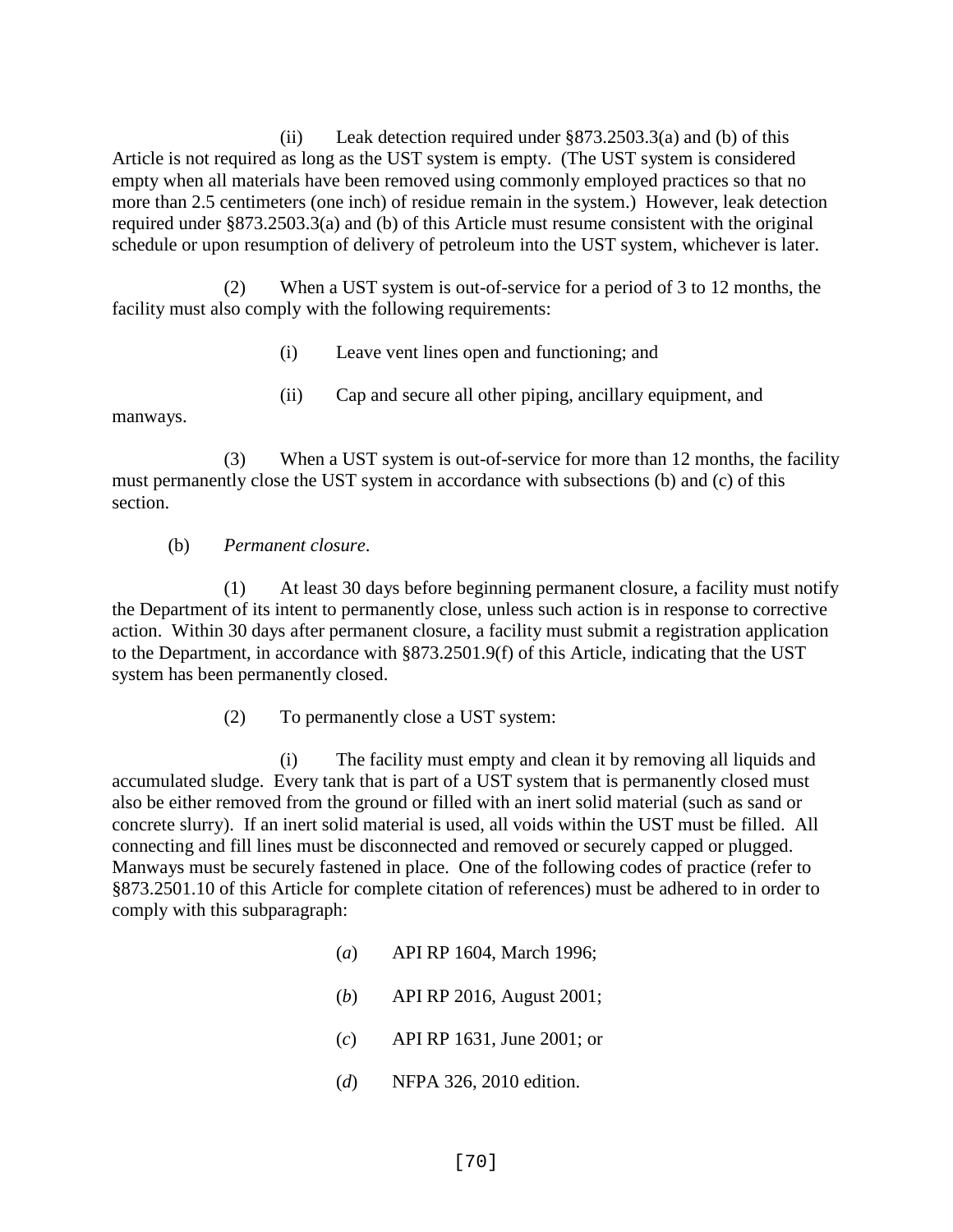(ii) The facility must ensure that all scheduled deliveries to the UST system are terminated.

*(c) Records for permanent closure*. The facility must maintain for three years records that are capable of demonstrating compliance with closure requirements under this Article. In addition, the facility must transmit a copy of the records to the Department within 30 days after permanent closure.

#### **§Section 873.2504 AST Systems**

873.2504.1 AST systems: design, construction, and installation

(a) *Applicability*. The provisions of this Section apply to every AST system that is part of a facility.

(b) *Equipment standards for Category 2 and 3 AST systems*. In order to prevent releases due to structural failure, corrosion, or spills and overfills, any facility containing a Category 2 or 3 AST system must meet the following requirements.

(1) Tanks.

(i) Every AST with a design capacity of 60 gallons or greater must be constructed of steel and must be designed and utilized according to one of the following codes of practice (refer to §873.2501.10 of this Article for complete citation of references), as applicable:

- (*a*) For Category 2 ASTs:
	- (*1*) UL 142, January 1985;

(*2*) API Standard 620, September 1982 (revised April 1985);

- (*3*) API Standard 650, February 1984;
- (*4*) CAN4-S601-M84, 1984; or
- (*5*) CAN4-S630-M84, 1984.
- (*b*) For Category 3 ASTs:
	- (*1*) UL 142, December 2006;
	- (*2*) UL 80, September 2007;
	- (*3*) UL 2258, August 2010;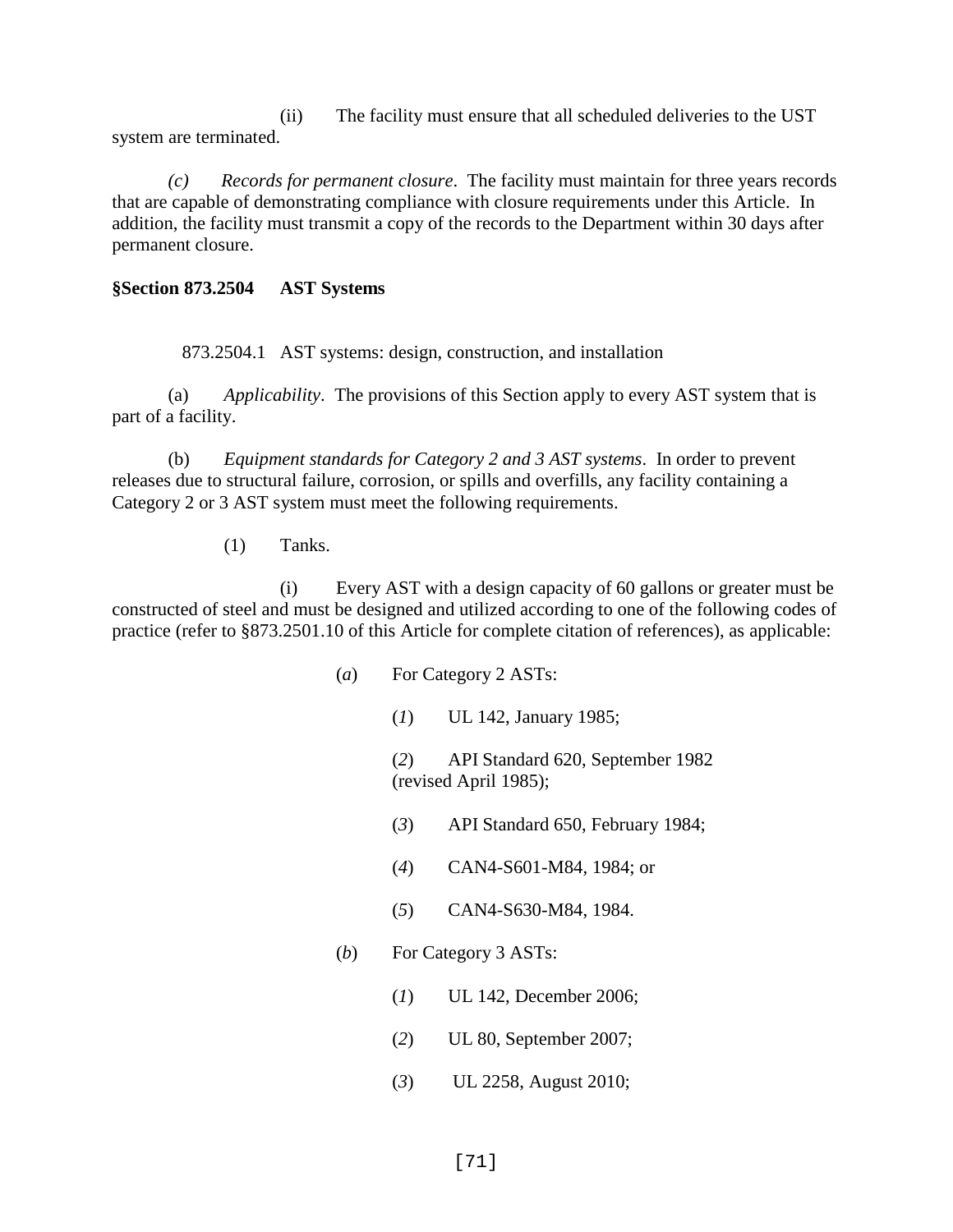- (*4*) API Standard 620, February 2008;
- (*5*) API Standard 650, March 2013; or

(*6*) ULC-S601-07, 2007.

(ii) Every AST must have a surface coating designed to prevent corrosion and deterioration.

(iii) Every AST, if in contact with the ground, must be protected from corrosion. Any Category 3 AST in contact with the ground must be protected from corrosion in accordance with API Standard 651, January 2007.

(iv) ASTs storing Class IIIB petroleum are not required to be constructed of steel if installed in areas that would not be exposed to a spill or leak of Class I or Class II petroleum. The classes of petroleum are described in NFPA 30, 2012 edition (refer to §873.2501.10 of this Article for complete citation of references).

Note: The Department recognizes that some petroleum mixtures cannot be safely stored in steel ASTs. A facility owner seeking to store such petroleum mixtures should, pursuant to the provisions of §873.2501.8 of this Article, request a variance from the requirements of subparagraph (i) of this paragraph.

(v) Secondary containment.

(*a*) Any AST that has a design capacity of 10,000 gallons or more must have secondary containment that meets the following requirements:

(*1*) be able to contain petroleum leaked from any portion of the AST until it is detected and removed; and

(*2*) be able to prevent the release of petroleum.

(*b*) Any AST that has a design capacity of less than 10,000 gallons and is in close proximity to sensitive receptors is required to either have secondary containment as described in clause (*a*) of this subparagraph or utilize a design/technology such that a release is not reasonably expected to occur. ASTs within 500 horizontal feet of the following resources are considered to be in close proximity to sensitive receptors:

(*1*) a perennial or intermittent stream;

(*2*) a public or private well;

(*3*) a primary or principal aquifer as defined in USGS Water Resource Investigation Reports 87-4274, 87-4275, 87-4276, 87-4122, 88-4076, and Appendix C;

(*4*) a wetland as defined in 6 NYCRR Part 664

[72]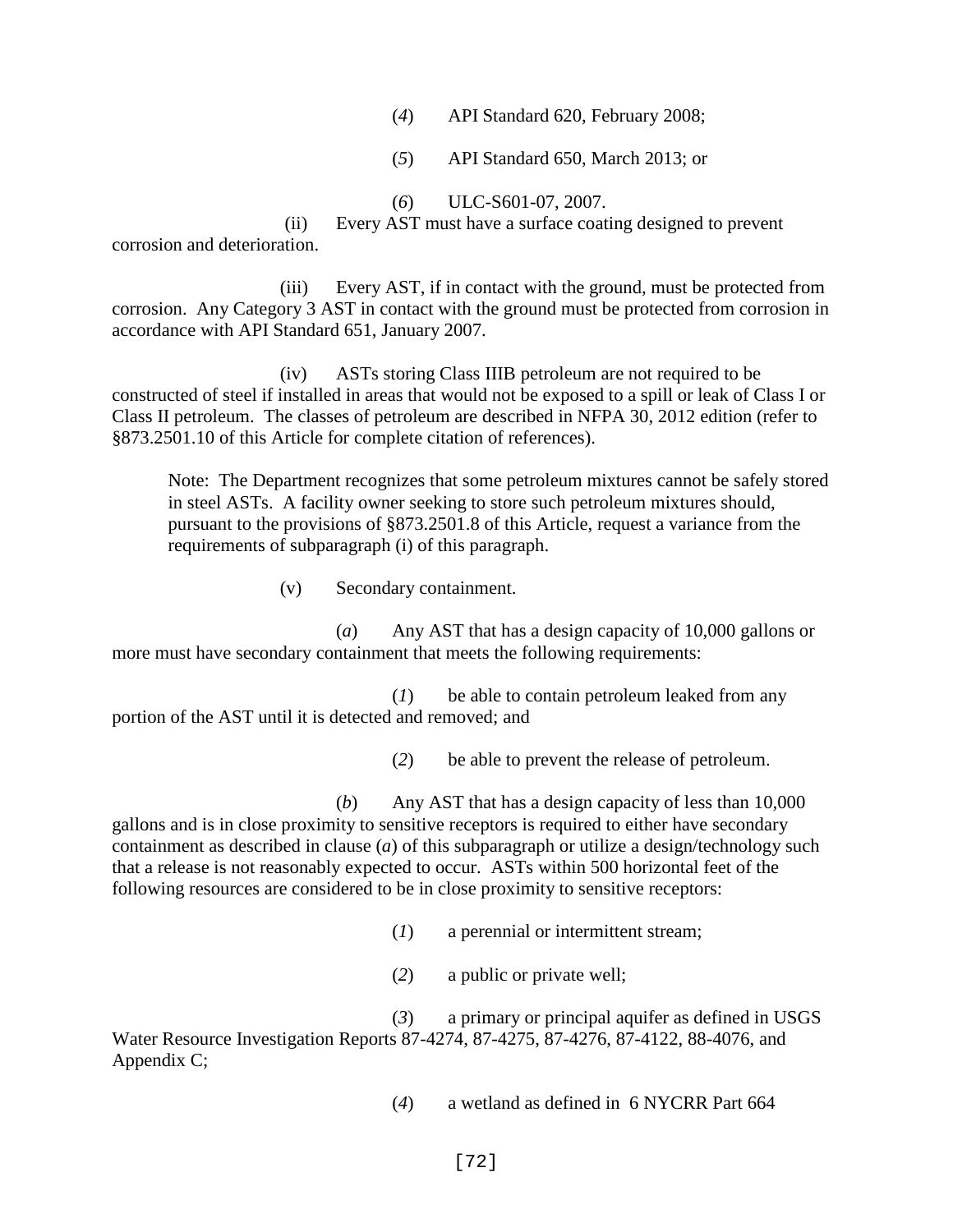|--|

body; or

(*6*) a storm drain.

(*c*) An impermeable barrier under an AST that is in contact with the ground must have a permeability rate to water equal to or less than  $1\times10^{-6}$  cm/sec and must not deteriorate in an underground environment or in the presence of petroleum. All ASTs must be capable of being monitored between the tank bottom and the impermeable barrier.

(*d*) The secondary containment may consist of a combination of dikes, under-tank liners, pads, ponds, impoundments, curbs, ditches, sumps, tanks used for emergency or overflow containment, or other equipment capable of containing the petroleum stored. Construction of diking and the capacity of the diked area must be in accordance with the following: Category 2 AST systems: NFPA 30 (1984 edition), section 2-2.3.3; or Category 3 AST systems: NFPA 30 (2012 edition), section 22.11.2.

(*e*) If soil is used as part of the secondary containment, the soil must be of such character that any spill into the secondary containment will be readily recoverable.

(2) Piping. Piping that routinely contains petroleum and is in contact with the ground must be properly designed, constructed, and protected from corrosion in accordance with subparagraphs (i) or (ii) of this paragraph.

conditions.

(i) Piping made of a non-corrodible material must meet the following

(*a*) The materials, joints, and joint adhesives must be compatible with petroleum, petroleum additives, and corrosive soils.

(*b*) All underground piping must be designed, constructed, and installed with access ports to permit tightness testing without the need for extensive excavation.

(*c*) All joints must be liquid and air tight.

(*d*) All underground piping must be tested for tightness before being covered, enclosed or placed in use.

(*e*) All piping installed after October 11, 2015 must be designed and constructed according to one of the following codes of practice (refer to §873.2501.10 of this Article for complete citation of references):

- (*1*) UL 971, February 2006; or
- (*2*) ULC-S660-08, 2008.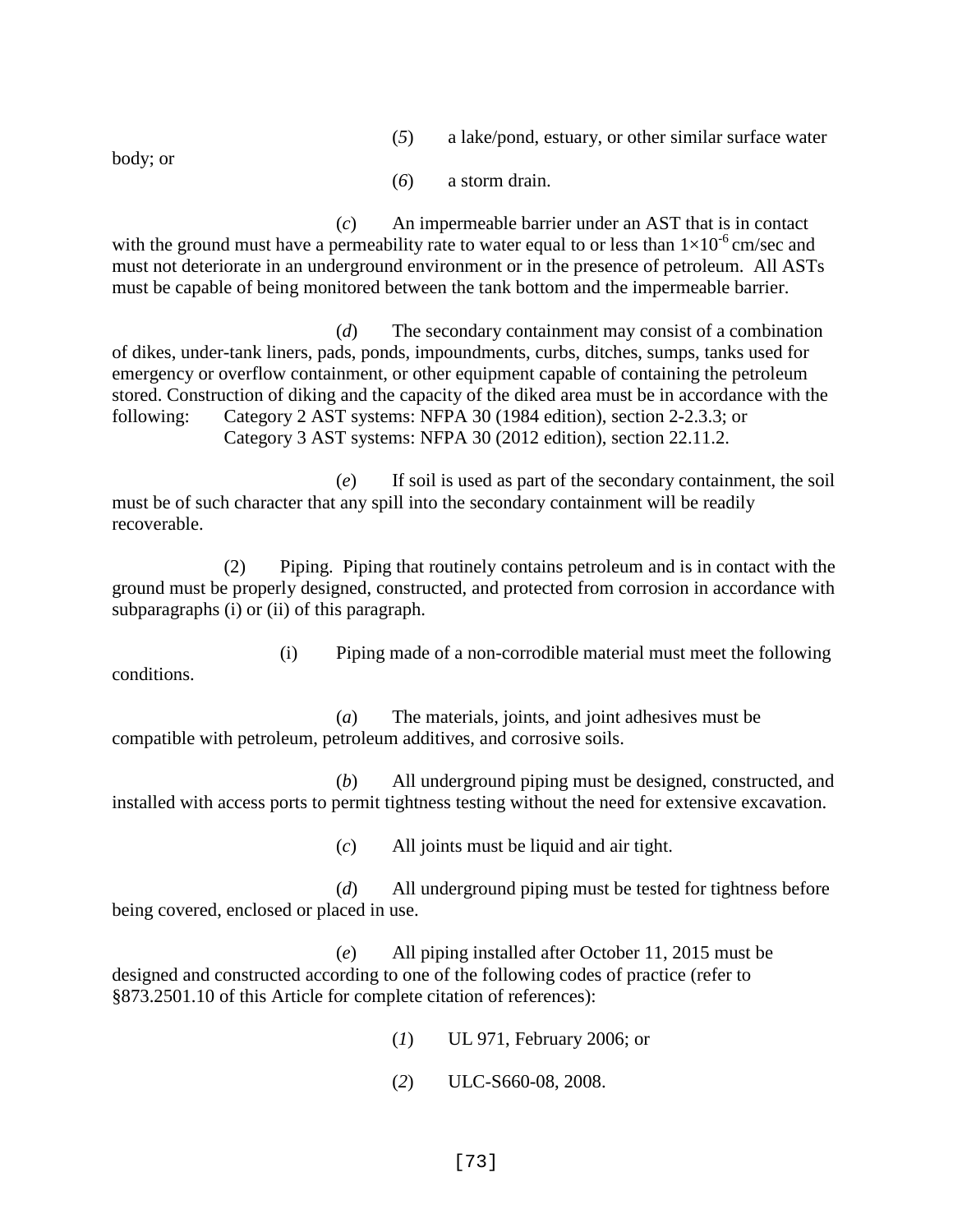(ii) Piping made of steel that is cathodically protected must meet the following conditions.

(*a*) The cathodic protection system must provide a minimum of 30 years of protection in corrosive soils.

(*b*) Cathodic protection must be provided by the use of sacrificial anodes or impressed current.

(*c*) Where sacrificial anodes or impressed current systems are used, monitors to check on the adequacy of the system must be installed and kept in proper working condition. If at any time the monitor shows that the electrical current necessary to prevent corrosion is not being maintained, the system must be repaired or the piping will be considered unprotected and must be tested for tightness in accordance with §873.2504.3(d)(2) of this Article.

(*d*) Except where cathodic protection is provided by impressed current, underground piping must have dielectric bushings, washers, sleeves, or gaskets installed at the end to electrically isolate the piping from the AST and the dispenser. These dielectric connectors must be compatible with petroleum, petroleum additives, and corrosive soils.

(*e*) All underground piping must be designed, constructed, and installed with access ports to permit tightness testing without the need for extensive excavation.

(*f*) All joints must be liquid and air tight.

(*g*) All underground piping must be tested for tightness in accordance with §873.2504.3(d)(2) of this Article before being covered, enclosed, or placed in use.

(*h*) All piping installed after October 11, 2015 must meet the

following conditions:

(*1*) The piping must be designed and constructed according to UL 971A, October 2006 (refer to §873.2501.10 of this Article for complete citation of references);

(*2*) The piping must be coated with a suitable dielectric

(*3*) The cathodic protection system must be designed, fabricated, and installed according to one of the following codes of practice (refer to §873.2501.10 of this Article for complete citation of references):

(*i*) API RP 1632, January 1996 (revised 2002);

material;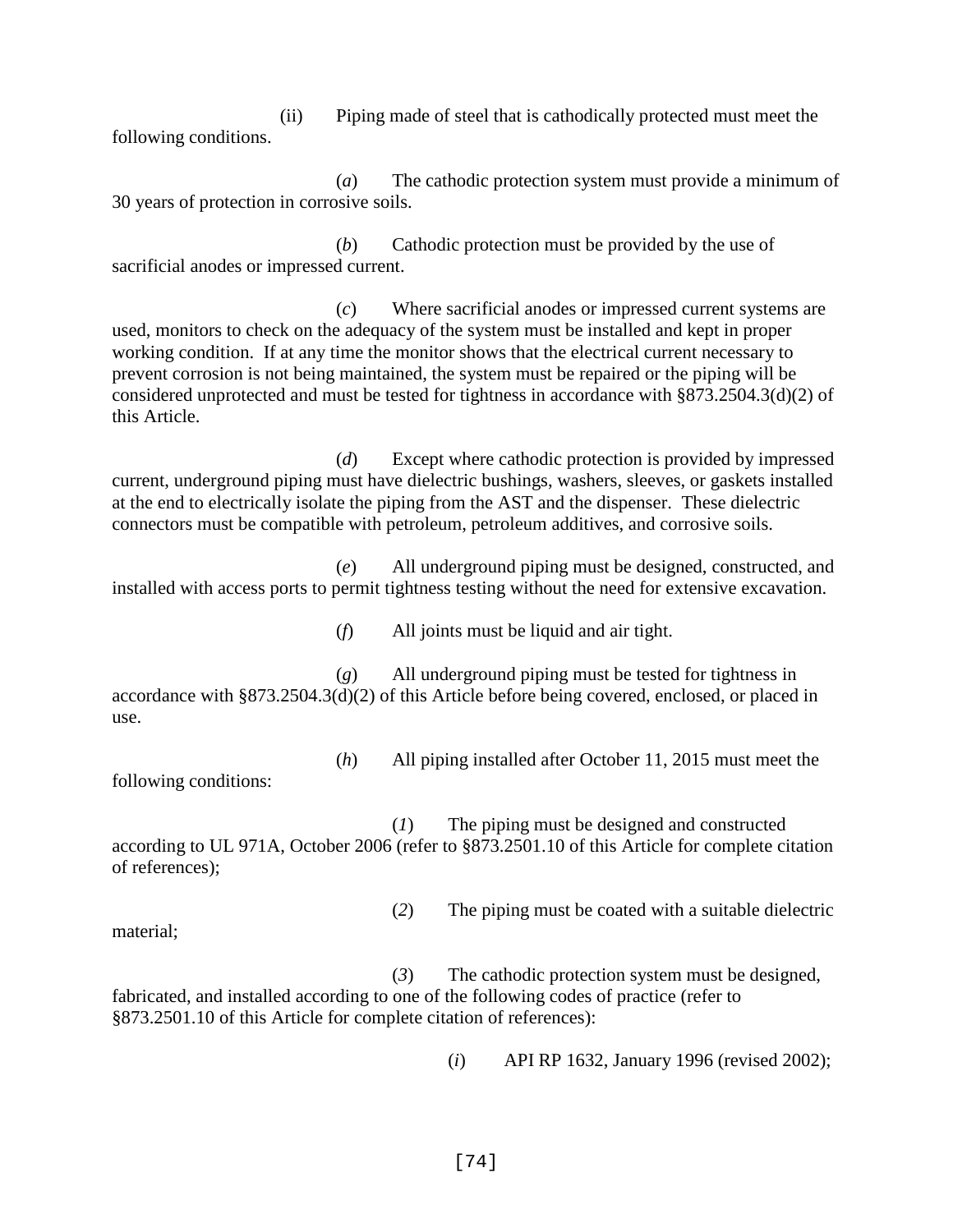(*ii*) STI R892, January 2006;

(*iii*) NACE SP0169-2013, 2013; or

(*iv*) NACE SP0285-2011, 2011.

(*4*) Every field-installed cathodic protection system must be designed by a corrosion expert;

(*5*) Every impressed current system must be designed to allow determination of current operating status as required in §873.2504.2(b)(2) of this Article; and

(*6*) Every cathodic protection system must be operated and maintained in accordance with §873.2504.2(b) of this Article.

(3) Overfill prevention equipment. Every AST must be equipped with a gauge which accurately shows the level of petroleum in the AST. The gauge must be accessible to the carrier and be installed so it can be conveniently read. A high-level warning alarm, a highlevel liquid pump cut-off controller, or equivalent device may be used in lieu of a gauge.

(4) Installation.

(i) Every AST system must be supported on a well-drained stable foundation which prevents movement, rolling, or settling of the AST and is designed to minimize corrosion of the tank bottom.

(ii) Prior to first receipt of petroleum, every AST must be tested for tightness. The tank in a Category 3 AST system must be tested for tightness and inspected according to one of the following codes of practice (refer to §873.2501.10 of this Article for complete citation of references):

- (*a*) API Standard 650, March 2013;
- (*b*) API Standard 653, April 2009;
- (*c*) PEI RP200, 2013 edition;
- (*d*) STI SP001, September 2011; or
- (*e*) UL 142, December 2006.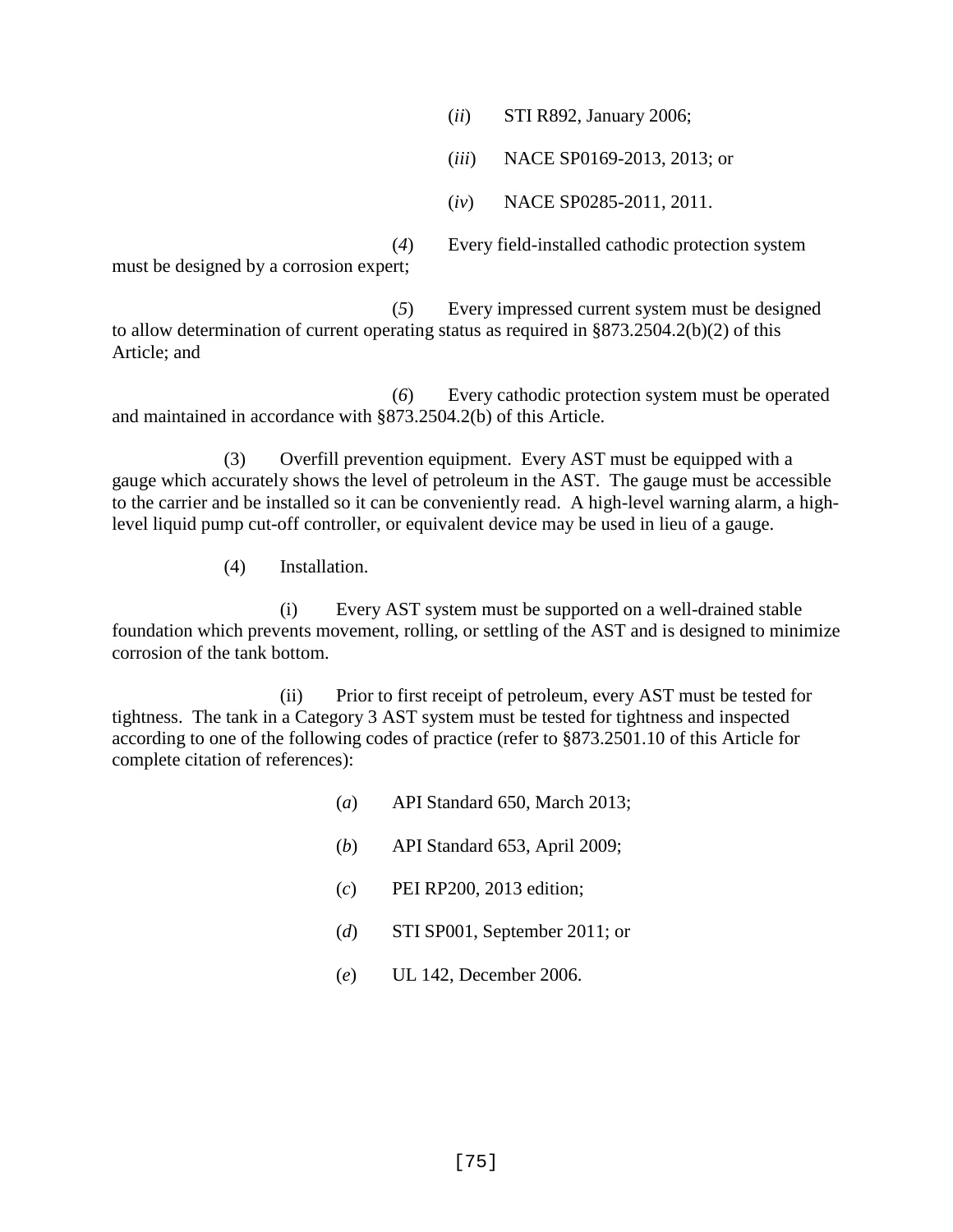#### (5) Valves.

(i) Every dispenser of motor fuel under pressure from a remote pumping system must be equipped with a shear valve (impact valve) that is located in the supply line at the inlet of the dispenser. The valve must be designed to close automatically in the event that the dispenser is accidentally dislodged from the inlet pipe. For a valve installed on or before October 11, 2015, a valve meeting the standards set forth in NFPA 30A (1984 edition), section 4-3.6 meets the requirements of this subparagraph. For a valve installed after October 11, 2015, a valve meeting the standards set forth in NFPA 30A (2012 edition), section 6.3.9 meets the requirements of this subparagraph.

(ii) Every dispenser of motor fuel that causes a gravity head must be equipped with a device such as a solenoid valve that is positioned adjacent to and downstream from the operating valve. The valve must be installed and adjusted so that liquid cannot flow by gravity from the AST system in case of piping or dispenser hose failure. For a valve installed on or before October 11, 2015, a valve meeting the standards set forth in NFPA 30A (1984 edition), section 2-1.7 meets the requirements of this subparagraph. For a valve installed after October 11, 2015, a valve meeting the standards set forth in NFPA 30A (2012 edition), section 4.2.4 meets the requirements of this subparagraph.

(iii) Every fill pipe leading to a pump-filled AST must be equipped with a properly functioning check valve or equivalent device which provides automatic protection against backflow. A check valve is required only when the piping arrangement of the fill pipe is such that backflow from the receiving tank is possible.

(iv) Each connection on a gravity-drained AST through which petroleum can normally flow must be equipped with an operating valve to control the flow. For a valve installed on or before October 11, 2015, a valve which meets the standards set forth in NFPA 30 (1984 edition), section 2-2.7.1 meets the requirements of this subparagraph. For a valve installed after October 11, 2015, a valve meeting the standards set forth in NFPA 30 (2012 edition), section 22.13.1 meets the requirements of this subparagraph.

(c) *Equipment standards for Category 1 AST systems*. In order to prevent releases due to structural failure, corrosion, or spills and overfills, any facility containing a Category 1 AST system must meet the following requirements.

(1) Secondary containment.

(i) Any AST that has a design capacity of 10,000 gallons or more must have secondary containment that meets the following requirements:

(*a*) be able to contain petroleum leaked from any portion of the AST until it is detected and removed; and

(*b*) be able to prevent the release of petroleum.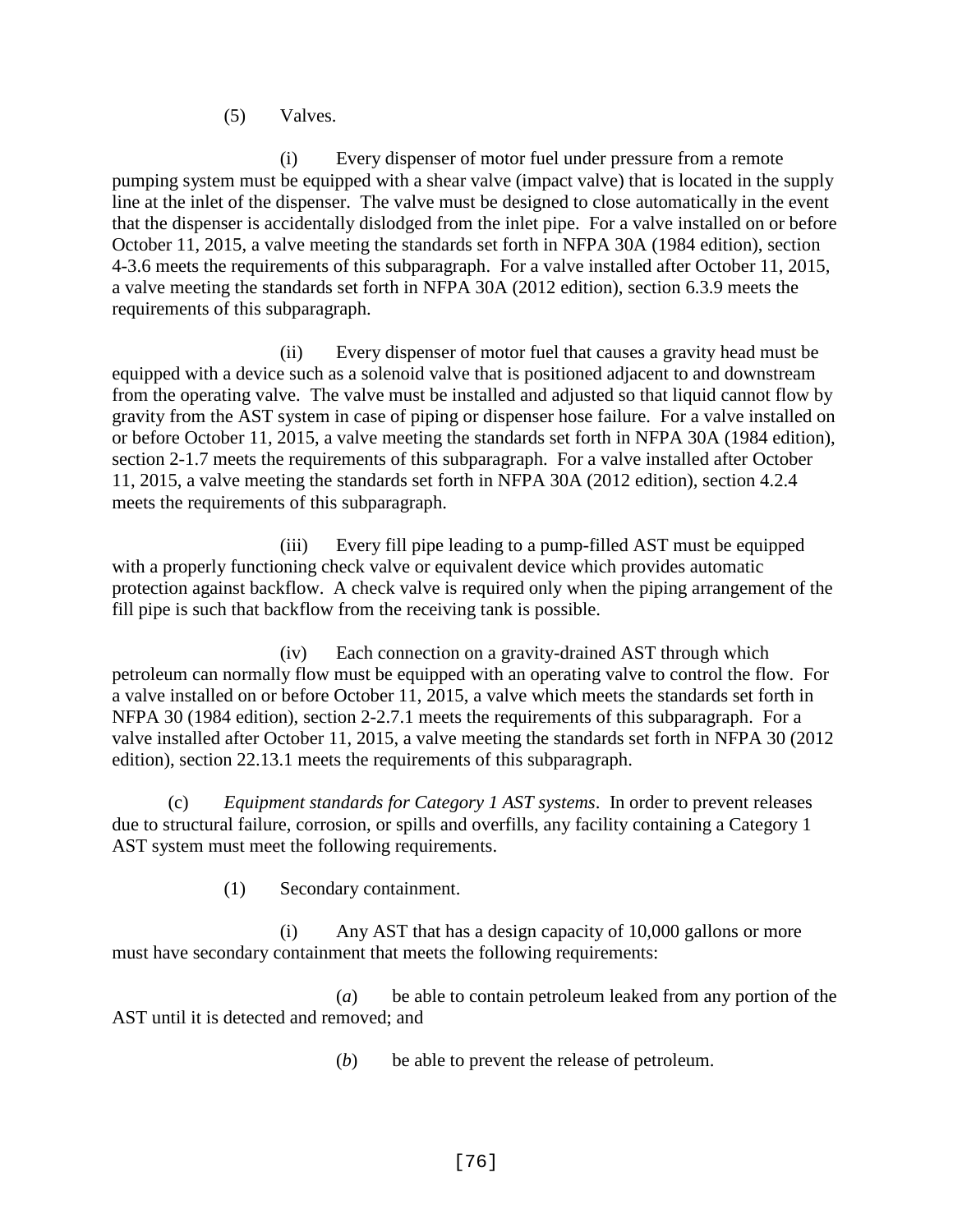(ii) Any AST that has a design capacity of less than 10,000 gallons and is in close proximity to sensitive receptors is required to either have secondary containment as described in subparagraph (i) of this paragraph or utilize a design/technology such that a release is not reasonably expected to occur. ASTs within 500 horizontal feet of the following resources are considered to be in close proximity to sensitive receptors:

- (*a*) a perennial or intermittent stream;
- (*b*) a public or private well;

(*c*) a primary or principal aquifer as defined in USGS Water Resource Investigation Reports 87-4274, 87-4275, 87-4276, 87-4122, 88-4076, and Appendix C;

- (*d*) a wetland as defined in 6 NYCRR Part 664;
- (*e*) a lake/pond, estuary, or other similar surface water body; or
- (*f*) a storm drain.

(iii) The secondary containment may consist of a combination of dikes, under-tank liners, pads, ponds, impoundments, curbs, ditches, sumps, tanks used for emergency or overflow containment, or other equipment capable of containing the petroleum stored. Construction of diking and the capacity of the diked area must be in accordance with NFPA 30 (1984 edition), section 2-2.3.3.

(iv) If soil is used as part of the secondary containment, the soil must be of such character that any spill into the secondary containment will be readily recoverable.

(2) Overfill prevention equipment. Every AST must be equipped with a gauge which accurately shows the level of product in the AST. The gauge must be accessible to the carrier and be installed so it can be conveniently read. A high-level warning alarm, a highlevel liquid pump cut-off controller, or equivalent device may be used in lieu of a gauge.

(3) Piping requirements. Piping installed on or after December 27, 1986 that routinely contains petroleum and is in contact with the ground must meet the requirements of paragraph (b)(2) of this section.

(4) Valves.

(i) Every dispenser of motor fuel under pressure from a remote pumping system must be equipped with a shear valve (impact valve) that is located in the supply line at the inlet of the dispenser. The valve must be designed to close automatically in the event that the dispenser is accidentally dislodged from the inlet pipe. For a valve installed on or before October 11, 2015, a valve meeting the standards set forth in NFPA 30A (1984 edition), section 4-3.6 meets the requirements of this subparagraph. For a valve installed after October 11, 2015, a valve meeting the standards set forth in NFPA 30A (2012 edition), section 6.3.9 meets the requirements of this subparagraph.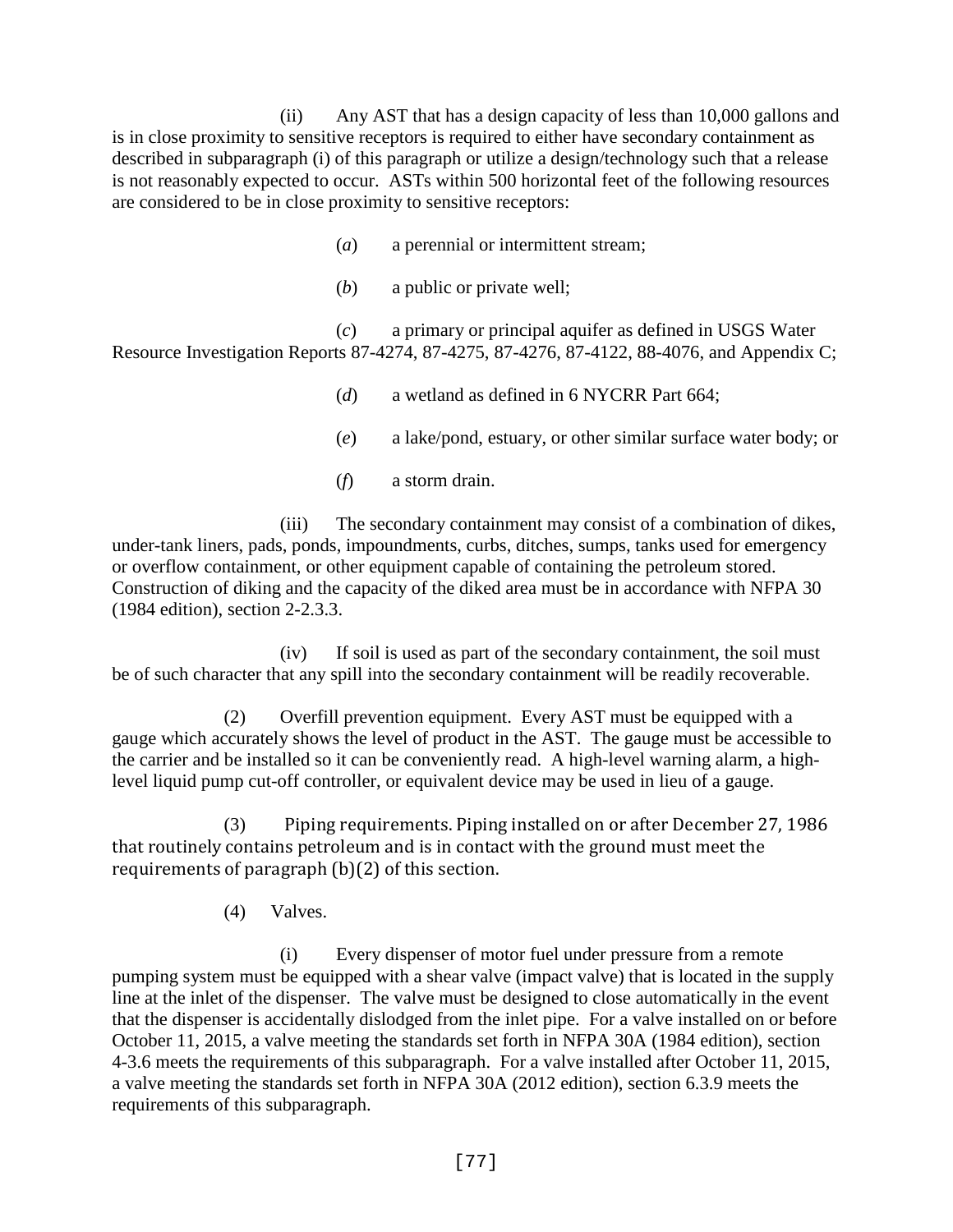(ii) Every dispenser of motor fuel that causes a gravity head must be equipped with a device such as a solenoid valve that is positioned adjacent to and downstream from the operating valve. The valve must be installed and adjusted so that liquid cannot flow by gravity from the AST system in case of piping or dispenser hose failure. For a valve installed on or before October 11, 2015, a valve meeting the standards set forth in NFPA 30A (1984 edition), section 2-1.7 meets the requirements of this subparagraph. For a valve installed after October 11, 2015, a valve meeting the standards set forth in NFPA 30A (2012 edition), section 4.2.4 meets the requirements of this subparagraph.

(iii) Every fill pipe leading to a pump-filled AST must be equipped with a properly functioning check valve or equivalent device which provides automatic protection against backflow. A check valve is required only when the piping arrangement of the fill pipe is such that backflow from the receiving tank is possible.

(iv) Each connection on a gravity-drained AST through which petroleum can normally flow must be equipped with an operating valve to control the flow. For a valve installed on or before October 11, 2015, a valve which meets the standards set forth in NFPA 30 (1984 edition), section 2-2.7.1 meets the requirements of this subparagraph. For a valve installed after October 11, 2015, a valve meeting the standards set forth in NFPA 30 (2012 edition), section 22.13.1 meets the requirements of this subparagraph.

873.2504.2 General operating requirements

(a) *Spill and overfill prevention*.

(1) Every facility must ensure that releases due to spilling or overfilling do not occur. One of the transfer procedures described in NFPA 385 (2012 edition) or API RP 1007 (March 2001 edition) must be used in order to comply with the requirement of this paragraph, unless those procedures are technically infeasible. In circumstances of technical infeasibility, the facility must develop and employ practices to ensure that releases due to spilling or overfilling do not occur.

(2) The facility must report, investigate, and clean up any spills and overfills in accordance with the Environmental Conservation Law, the Navigation Law, and 6 NYCRR § 613-4.4(d) as implemented by NYSDEC.

(3) Every AST must be marked (for example, with stenciled letters) with the tank registration identification number, as well as the tank design and working capacities.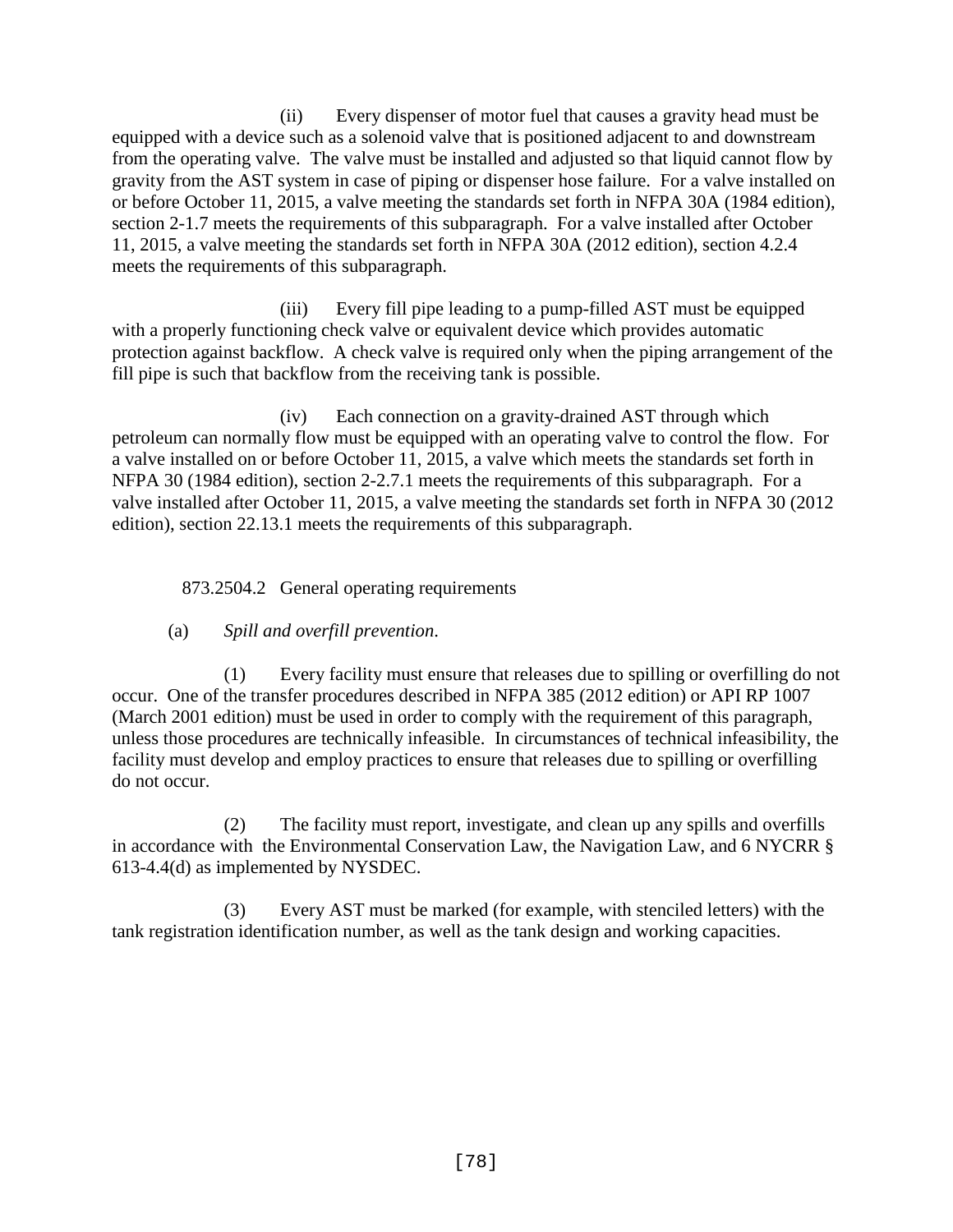(4) Every AST system must be color coded in accordance with API RP 1637 at or near the fill port. If an AST system contains petroleum that does not have a corresponding API color code, the facility must otherwise mark the AST (for example, with stenciled letters) to identify the petroleum currently in the AST system. If the fill port is remote from the AST such that the AST cannot be properly identified by sight from the fill port, the facility must also place the marking near the fill port to identify the petroleum currently in the AST system. For any fill port connected to multiple AST systems storing different types of petroleum, the facility may place the marking near the fill port (for example, with a label or placard) to identify the types of petroleum in the AST systems.

(5) Where there are monitoring wells located at a facility, every monitoring

well must be clearly identified as a monitoring well to prevent accidental delivery of petroleum to the monitoring well and must be sealed or capped so as to prevent liquid from entering the well from the surface.

(6) The facility must keep all gauges, valves, and other equipment for spill prevention in good working order.

(7) Immediately prior to a delivery, the carrier must determine that the AST has available working capacity to receive the volume of petroleum to be delivered. Every aspect of the delivery must be monitored and immediate action must be taken to stop the flow of petroleum when the working capacity of the AST has been reached or should an equipment failure or emergency occur.

(b) *Operation and maintenance of corrosion protection*. Every facility having a Category 2 or 3 metal AST system with corrosion protection must comply with the following requirements to ensure that a release due to corrosion is prevented until the AST system is permanently closed pursuant to §873.2504.5(b) of this Article:

(1) All corrosion protection systems must be operated and maintained to continuously provide corrosion protection to the metal components of that portion of the AST and piping that routinely contains petroleum and is in contact with the ground.

All AST systems equipped with cathodic protection systems must be inspected for proper operation by a qualified cathodic protection tester in accordance with the following requirements:

(i) Frequency. Every cathodic protection system must be tested at yearly intervals; and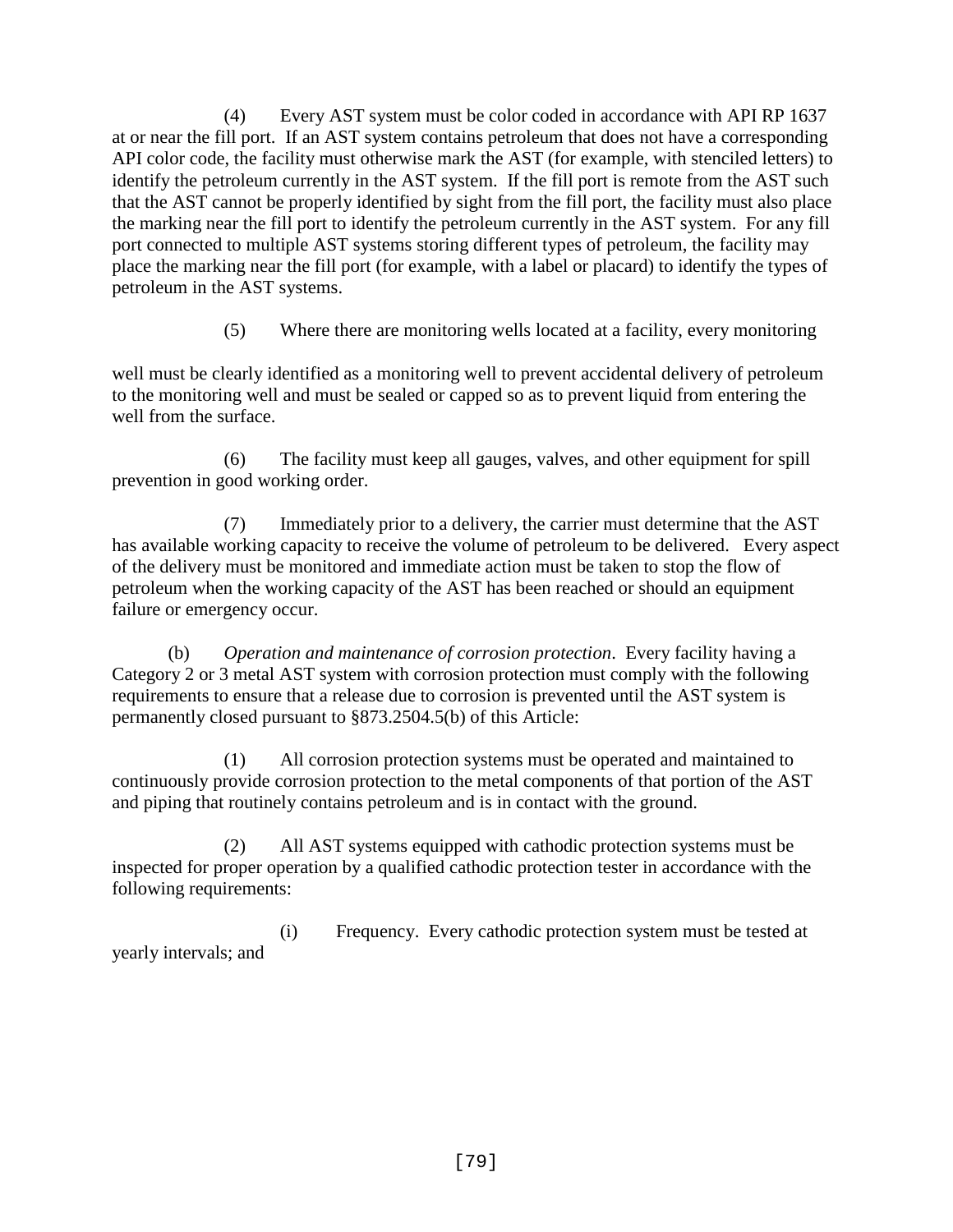(ii) Inspection criteria. The criteria that are used to determine that cathodic protection is adequate as required by this section must be according to one of the following codes of practice (refer to §873.2501.10 of this Article for complete citation of references):

(*a*) API RP 651, January, 2007; or

(*b*) NACE RP0193-2001, 2001 edition.

(3) Every AST system with impressed current cathodic protection systems must also be inspected every 60 days to ensure the equipment is running properly.

(4) For AST systems using cathodic protection, records of the operation of the cathodic protection must be maintained to demonstrate compliance with the requirements of this section. The records generated to meet the provisions of paragraphs (2) and (3) of this subsection must be kept for three years.

(c) *Compatibility*. Every facility must use an AST system made of or lined with materials that are compatible with the petroleum stored in the AST system.

(d) *Repairs*.

(1) Permanent repairs.

(i) All repairs must be equal to or better than the standards of original construction. Such repairs must consist of:

- (*a*) steel welds or steel patches which are welded in place; or
- (*b*) practices set forth in paragraph (3) of this subsection.

(ii) All welds associated with the repair of an AST must be inspected and tested for tightness before the AST is returned to service.

(2) Cleaning of tank prior to repair.

(i) Prior to repair, an AST must be cleaned. Wash water must not be discharged to the lands or waters of the State unless the discharge is in conformance with the standards of 6 NYCRR Parts 701, 702, 703, and 750, as applicable.

(ii) Sludge which has accumulated on the bottom of the AST must be removed, transported, and disposed of in a manner consistent with all applicable State and federal requirements for solid waste disposal.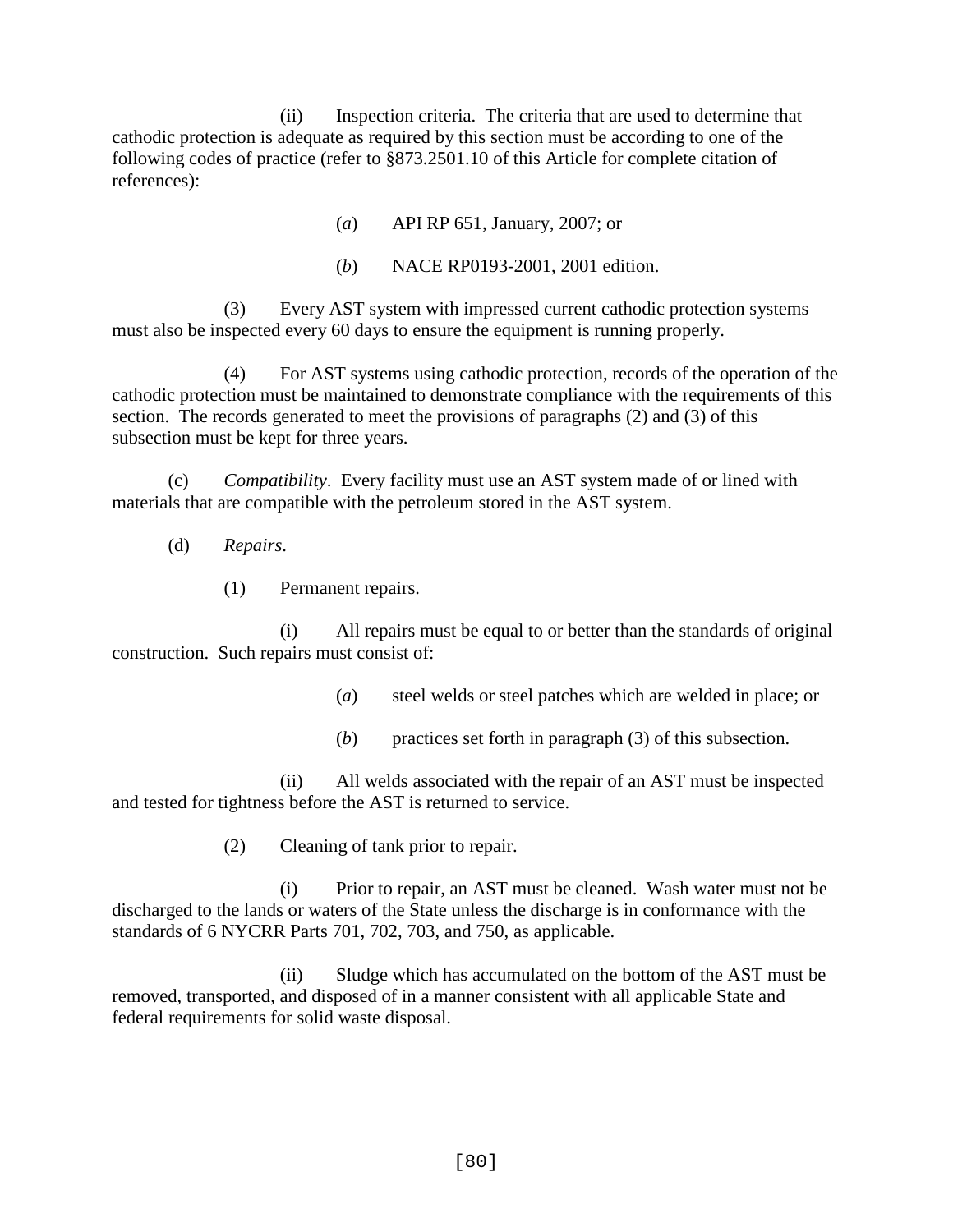(3) Lining specifications.

(i) Any non-corrodible epoxy-based resins or equivalent lining which is bonded firmly to the interior surfaces may be used as a lining to protect an AST from future corrosion.

(ii) The lining must be of sufficient thickness, density, and strength to form a hard impermeable shell which will not crack, soften, or separate from the interior surface of the AST.

(iii) The lining's coefficient of thermal expansion must be compatible with steel so that stress due to temperature changes will not be detrimental to the soundness of the lining.

(iv) The lining must be compatible with petroleum products and petroleum additives.

(v) The lining material must be applied and cured in strict accord with manufacturer's specifications.

(vi) Linings used to protect the bottom of an AST must extend up the side of the tank a minimum of 18 inches.

(4) Inspection of lining. The lining must be checked for air pockets and blisters, and electrically tested for pinholes. The lining thickness must be checked with an Elcometer Thickness Gauge or equivalent and the hardness checked with a Barcol Hardness Tester or equivalent to assure compliance with manufacturer's specifications. Any defects must be repaired.

(5) Manufacturer's guarantee. A lining must be installed under the direction of the lining manufacturer or a certified representative. The manufacturer or representative must guarantee to the owner in writing that the lining will not leak the product specified in storage and the lining will not deteriorate in any way for a period of 10 years. A copy of the guarantee must be kept by the owner for the life of the AST.

(e) *Tank systems in locations subject to flooding*. For Category 1 and 2 AST system located in an area where the AST may become buoyant because of a rise in the water table, flooding, or accumulation of water, the facility must maintain safeguards in accordance with NFPA 30 (1984 edition) section 2-5.6. If such safeguards include ballasting of an AST with water during flood warning periods, tank system valves and other openings must be closed and secured in a locked position in advance of the flood. Ballast water removed from the AST after the flood must not be discharged to the waters of the State unless the discharge is in conformance with the standards of 6 NYCRR Parts 701, 702, 703, and 750, as applicable.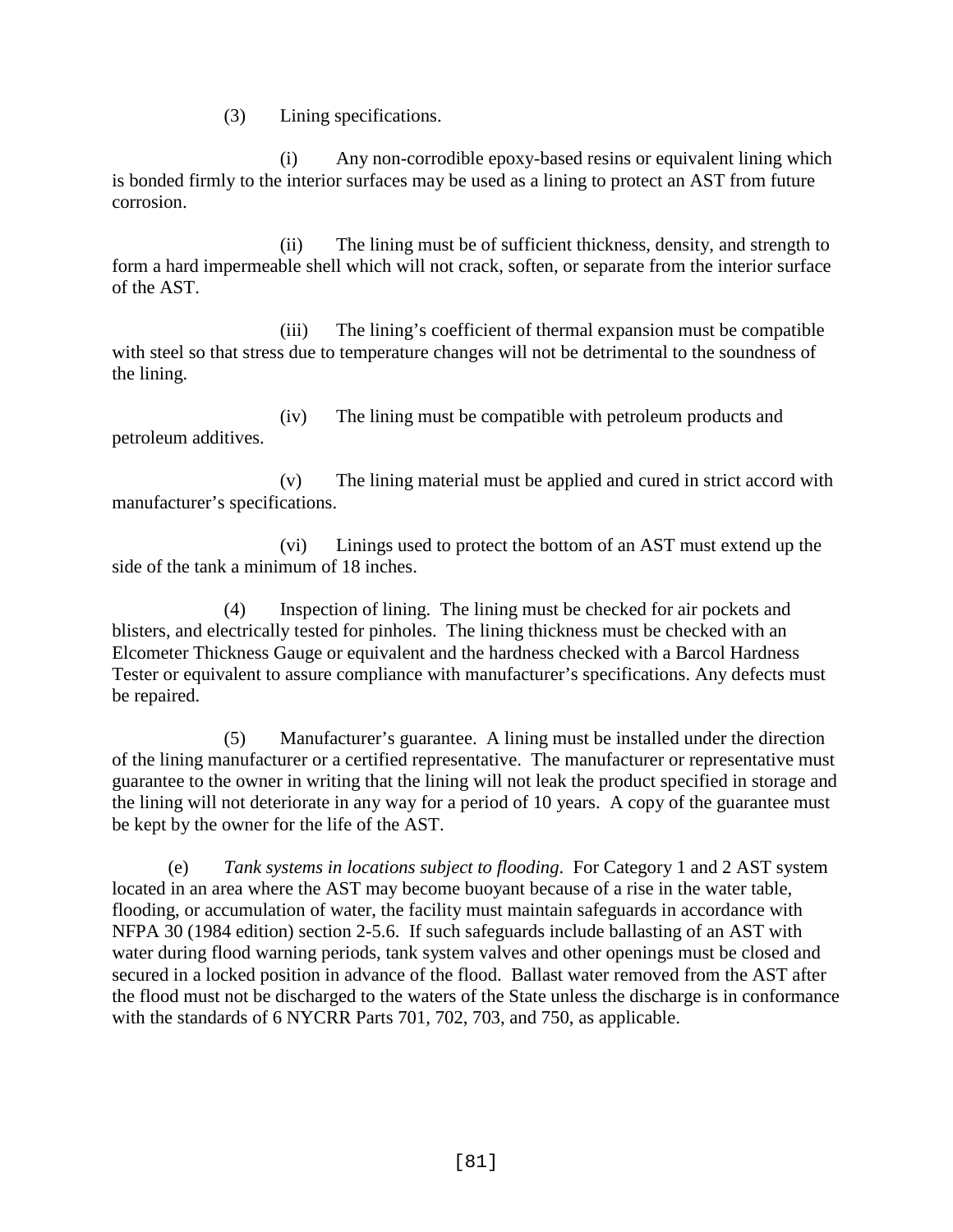(f) *Stormwater management*. Stormwater which collects within the secondary containment system must be controlled by a manually operated pump or siphon, or a gravity drain pipe which has a manually controlled dike valve on the outside of the dike. All pumps, siphons and valves must be properly maintained and kept in good condition. If gravity drain pipes are used, all dike valves must be locked in a closed position except when the operator is in the process of draining clean water from the diked area. Stormwater or any other discharge at a facility must be uncontaminated and free of sheen prior to discharge. Stormwater which is contaminated must not be discharged to the waters of the State unless the discharge is in conformance with the standards of 6 NYCRR Parts 701, 702, 703, and 750, as applicable.

873.2504.3 Inspections and leak detection

(a) *Specific requirements for Category 1, 2, and 3 AST systems*.

(1) Tank systems.

(i) Every facility having an AST system must inspect the AST system at monthly intervals in accordance with §873.2504.3(b)(1) of this Article.

(ii) Except as provided in subparagraph (iii) of this paragraph, every Category 1 AST system that has a tank as described in clause (*a*) or (*b*) of this subparagraph must be inspected at 10-year intervals in accordance with §873.2504.3(b)(2) of this Article.

(*a*) An AST that has a design capacity of 10,000 gallons or

more.

(*b*) An AST that has a design capacity of less than 10,000 gallons and is in close proximity to sensitive receptors. ASTs within 500 horizontal feet of the following resources are considered to be in close proximity to sensitive receptors:

- (*1*) a perennial or intermittent stream;
- (*2*) a public or private well;

(*3*) a primary or principal aquifer as defined in USGS Water Resource Investigation Reports 87-4274, 87-4275, 87-4276, 87-4122, 88-4076, and Appendix C;

- (*4*) a wetland as defined in 6 NYCRR Part 664;
- (*5*) a lake/pond, estuary, or other similar surface water

body; or

(*6*) a storm drain.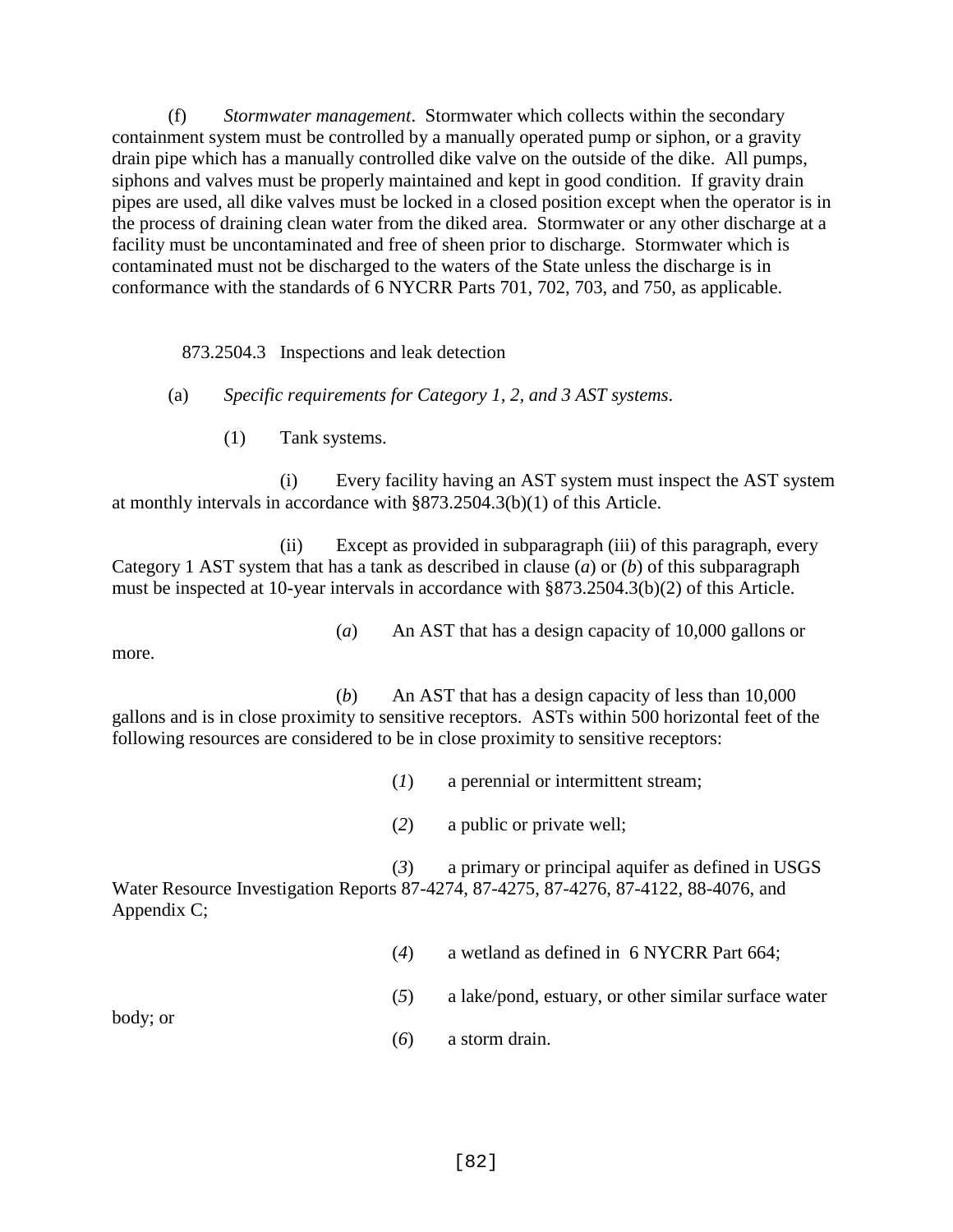(iii) Any Category 1 AST system that has a tank as described in clause (*a*) or (*b*) of this subparagraph is exempt from the requirement established in subparagraph (ii) of this subsection.

(*a*) An AST that is entirely aboveground, such as a tank on a

rack, cradle or stilts.

(*b*) An AST that stores only No. 5 or No. 6 fuel oil.

(2) Underground piping that routinely contains petroleum must be monitored for leaks as follows:

(i) Underground pressurized piping.

(*a*) Underground piping installed before December 27, 1986 that conveys petroleum under pressure must be tested for tightness in accordance with §873.2504.3(d)(2) of this Article at 10-year intervals.

(*b*) Underground piping installed on or after December 27, 1986 that conveys petroleum under pressure and is part of an AST system storing motor fuel must be equipped with an automatic line leak detector that is operated in accordance with §873.2504.3(d)(1) of this Article.

(ii) Underground suction piping and gravity-fed piping. Underground piping installed before December 27, 1986 that conveys petroleum under suction or hydrostatic pressure from the AST must be tested for tightness in accordance with §873.2504.3(d)(2) of this Article at 10-year intervals.

(b) *Inspections of AST systems*. Inspections of AST systems must be conducted in accordance with the following:

(1) Monthly inspections. The inspection must include, as applicable, identification of leaks, cracks, areas of wear, corrosion and thinning, poor maintenance and operating practices, excessive settlement of structures, separation or swelling of tank insulation, malfunctioning equipment, and structural and foundation weaknesses.

(i) For an AST system that includes a tank that is fully enclosed within pre-fabricated secondary containment, the inspection must cover the exterior surfaces of:

(*a*) the secondary containment of the AST; and

(*b*) the accessible portions of piping and ancillary equipment.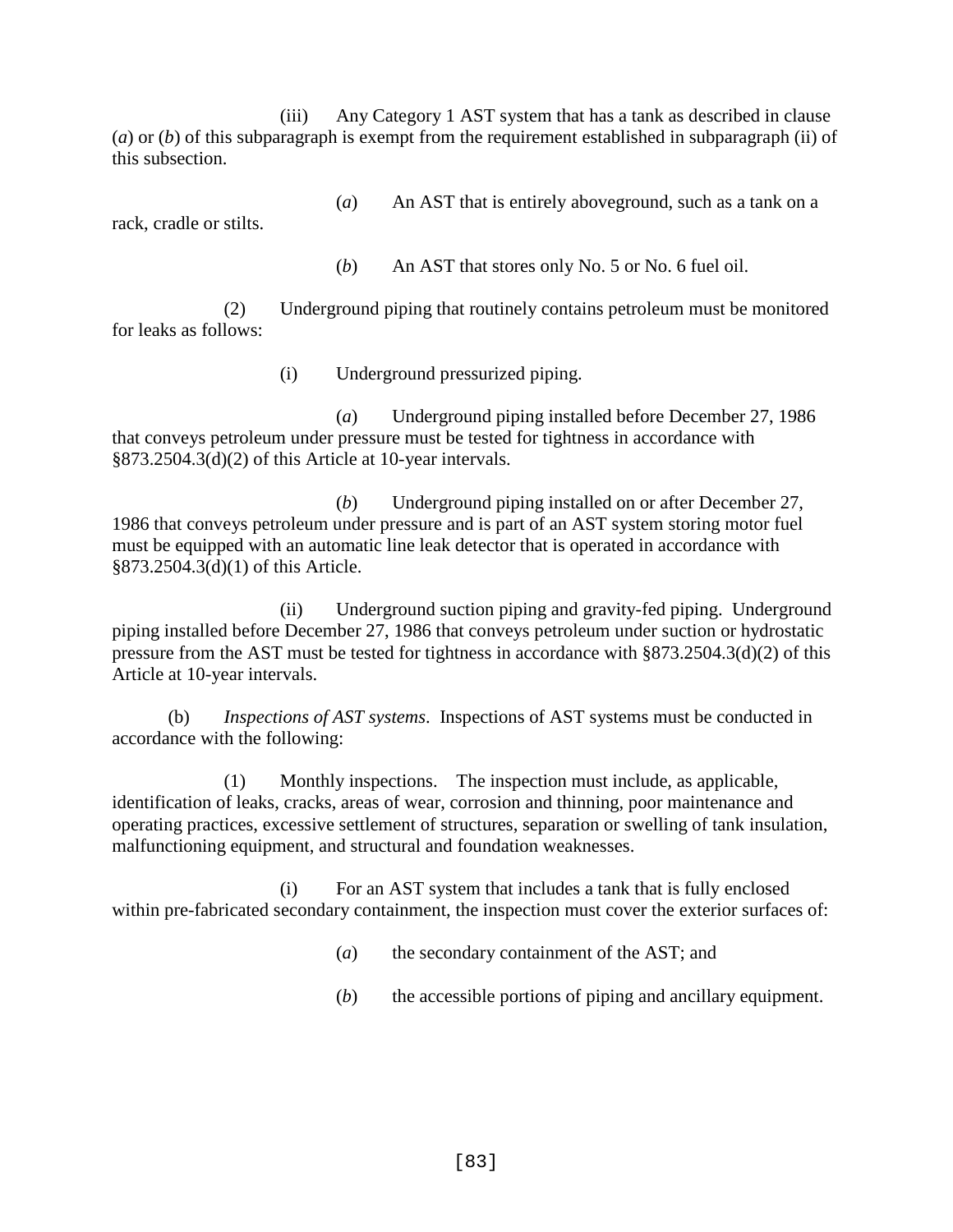(ii) For an AST system that includes a tank that is insulated in order to store heated petroleum and is within secondary containment, the inspection must cover the exterior surfaces of:

- (*a*) the insulation of the AST; and
- (*b*) the accessible portions of piping and ancillary equipment.

(iii) For an AST system not covered under subparagraph (i) or (ii) of this paragraph*,* the inspection must cover the exterior surfaces of the tank, piping, and ancillary equipment.

(iv) For every AST system, the inspection must cover any leak detection system, cathodic protection monitoring equipment, or other monitoring or warning system which may be in place.

(2) Ten-year inspections. The inspection must include:

(i) An inspection that is conducted in accordance with API Standard 653 (April 2009) or STI SP001 (September 2011), and a tightness test of any underground piping; or

(ii) A tightness test of the AST system that is performed in accordance with subsection (c) of this section.

- (c) *Tightness testing of ASTs*.
	- (1) Qualifications of test technicians. All tightness tests must be performed by a technician who has an understanding of variables which affect the test and is trained in the performance of the test and is registered with the Department.
	- (2) Test reports.

(i) A copy of the test report must be provided by the facility to the Department within 30 days after performance of the test.

(ii) All test reports must be in a form satisfactory to the Department and must include the following information:

(*a*) facility registration number;

(*b*) tank identification number used on the application form required in §873.2501.9 of this Article for the AST tested;

(*c*) date of test;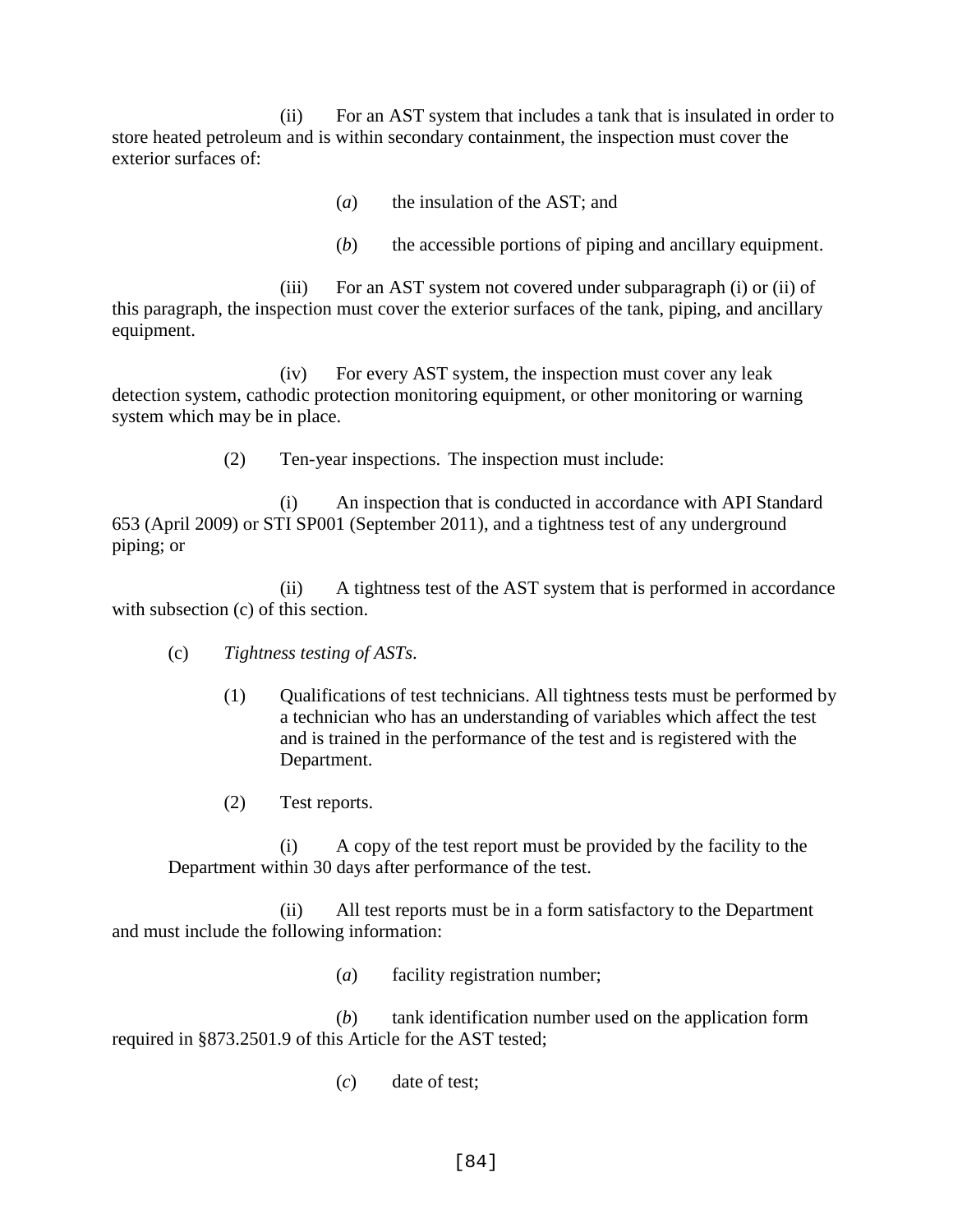- (*d*) results of test;
- (*e*) test method;

(*f*) certification by the technician that test complies with criteria for a tightness test in subparagraph (iii) of this paragraph;

- (*g*) statement of technician's qualifications;
- (*h*) address of technician; and
- (*i*) signature of technician.

(iii) Tank tightness testing must be capable of detecting a leak at the rate of 0.1 gallon per hour from any portion of the AST that routinely contains petroleum while accounting for the effects of thermal expansion or contraction of the product, vapor pockets, tank deformation, evaporation or condensation, and the location of the water table.

(d) *Methods of leak detection for underground piping*. Each method of leak detection for piping used to meet the requirements of §873.2504.3(a)(2) of this Article must be conducted in accordance with the following:

(1) Automatic line leak detectors. Methods which alert the operator to the presence of a leak by restricting or shutting off the flow of petroleum through piping or triggering an audible or visual alarm may be used only if it will detect a leak of 3 gallons per hour at 10 pounds per square inch line pressure within one hour.

(2) Line tightness testing. A periodic test of piping may be conducted only if it can detect a leak at the rate of 0.1 gallon per hour at one and one-half times the operating pressure.

(e) *Inspection and leak detection recordkeeping*. Every facility must maintain records demonstrating compliance with all applicable requirements of this section. These records must include the results of monthly and 10-year inspections. Monthly inspection records must be maintained for at least 3years. 10-year inspection records must be maintained for at least ten years. A copy of the results of tank tightness testing must be submitted to the Department within 30 days after performance of the test. At a minimum, the records must list each component tested and describe any action taken to correct an issue.

(f) *Additional testing and inspection*. When a leak is suspected, or where inspections or tests required by this Article have not been performed, the Department may order the facility to inspect and to test the AST system or equipment for tightness. If the facility fails to conduct such inspections and tests within 10 days after receipt of the Department's order, the Department may conduct inspections or tests for tightness. The expenses of conducting such tests as ordered by the Department must be paid by the tank system owner.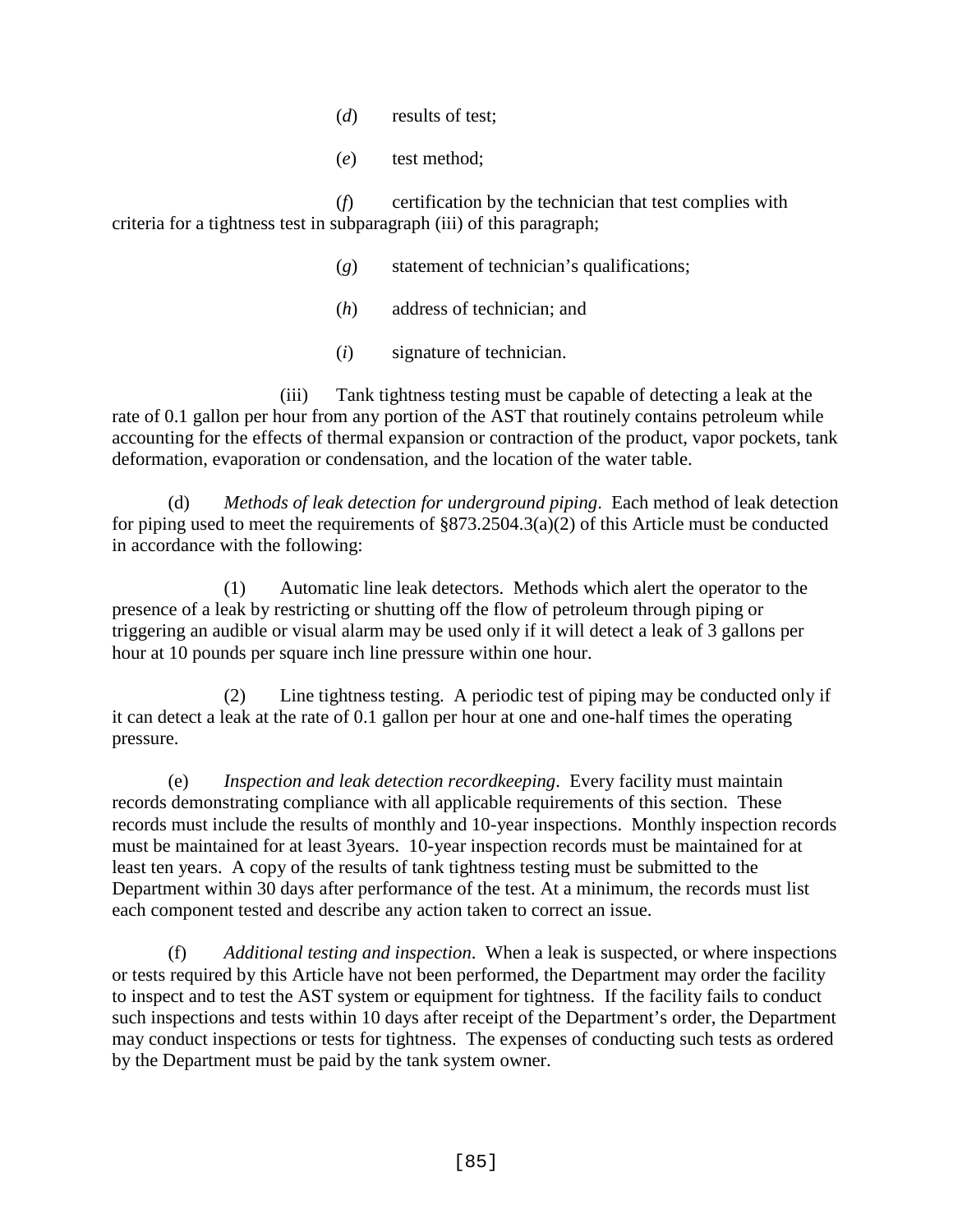#### 873.2504.4 Reporting, investigation, and confirmation

A facility must act in accordance with the provisions of the Environmental Conservation Law, the Navigation Law, and 6 NYCRR § 613-4.4 as implemented by NYSDEC with respect to any suspected or known spill. The citation to 6 NYCRR § 613-4.3(a), found in 6 NYCRR § 613- 4.4(a)(3), must be read as a citation to  $\S 873.2504.3$ (a) of this Article.

873.2504.5 Out-of-service AST systems and closure

(a) *Out-of-service AST systems*.

(1) (i) When an AST system is out-of-service, the facility must continue operation and maintenance of corrosion protection in accordance with §873.2504.2(b) of this Article, and inspections and leak detection in accordance with §873.2504.3(a) of this Article. The facility must comply with the requirements of the Environmental Conservation Law, the Navigation Law, and 6 NYCRR Subpart 613-6 as implemented by NYSDEC if a release is confirmed.

(ii) Inspections and leak detection required under §873.2504.3(a) of this Article are not required as long as the AST system is empty. (The AST system is considered empty when all materials have been removed using commonly employed practices so that no more than 2.5 centimeters [one inch] of residue remain in the system.) However, inspections and leak detection required under §873.2504.3(a) of this Article must resume consistent with the original schedule or upon resumption of delivery of petroleum into the AST system, whichever is later.

(2) When an AST system is out-of-service for more than three months, the facility must also comply with the following requirements:

(i) Leave vent lines open and functioning; and

(ii) Cap and secure all other piping, ancillary equipment, and

manways.

(3) When an AST system is out-of-service for more than 12 months, the facility must permanently close the AST system in accordance with subsection (b) of this section, unless the AST system is located at a facility where one or more other tank systems are not out-of-service.

# (b) *Permanent closure*.

(1) At least 30 days before beginning permanent closure, a facility must notify the Department of its intent to permanently close, unless such action is in response to corrective action. Within 30 days after permanent closure, a facility must submit a registration application to the Department, in accordance with §873.2501.9(f) of this Article, indicating that the AST system has been permanently closed.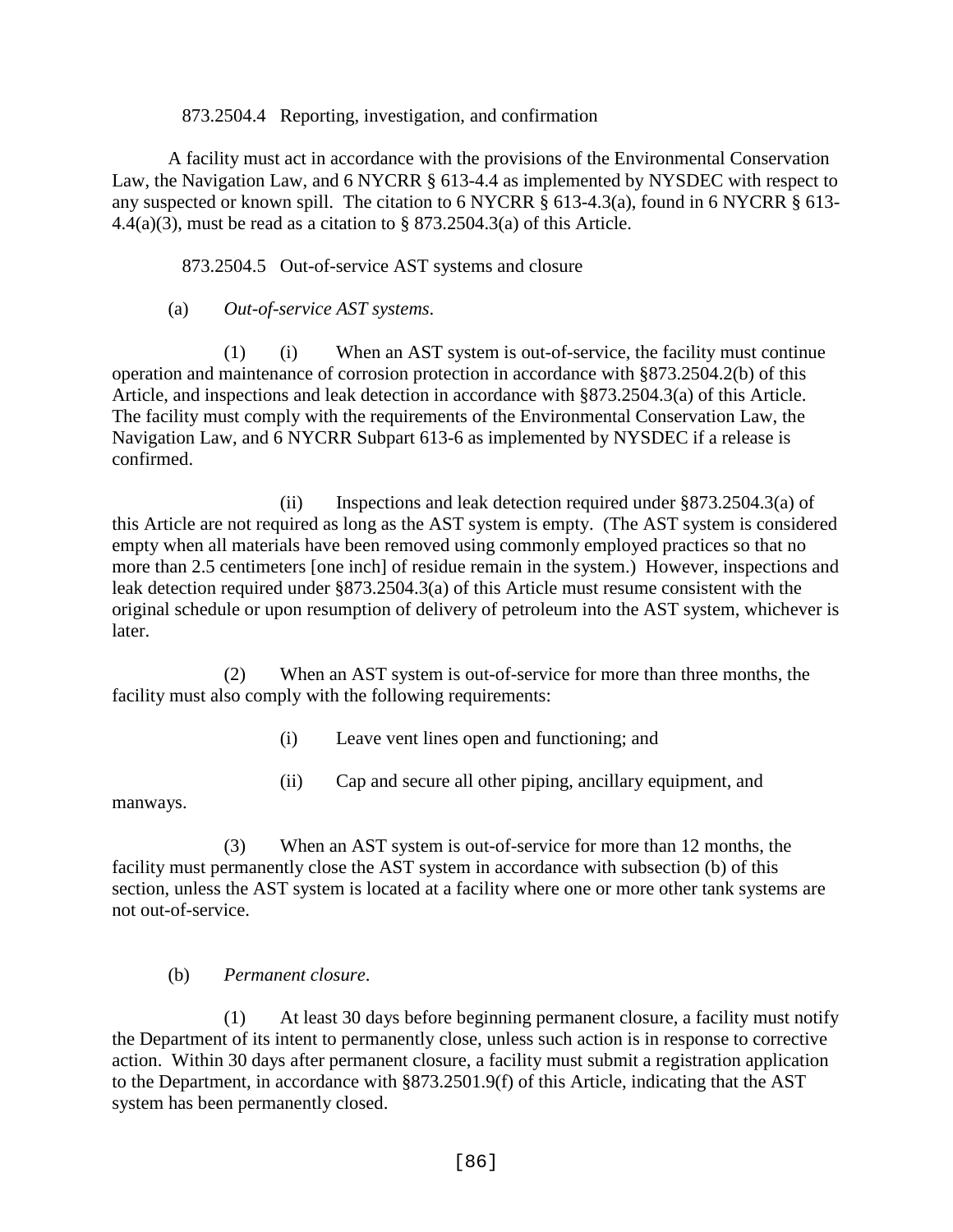(2) To permanently close an AST system, the facility must empty and clean it by removing all liquids, vapors, and accumulated sludge. One of the following codes of practice (refer to §873.2501.10 of this Article for complete citation of references) must be adhered to in order to comply with this paragraph:

- (i) API RP 2016, August 2001; or
- (ii) NFPA 326, 2010 edition.

(3) Every tank that is part of an AST system that is permanently closed must, if not removed, be stenciled with the date of permanent closure.

(4) ASTs that are permanently closed that remain at the facility must be protected from flotation.

(5) AST systems that have been permanently closed may not be returned to service unless the entire AST system meets the requirements for Category 3 AST systems.

(c) *Records for permanent closure*. The facility must maintain for three years records that are capable of demonstrating compliance with closure requirements under this Article. In addition, the facility must transmit a copy of the records to the Department within 30 days after permanent closure.

# **§Section 873.2505 Delivery Prohibition**

873.2505.1 Circumstances and process for imposing a delivery prohibition

(a) *Tier 1 conditions*.

(1) When the Department finds that a Tier 1 condition exists at a facility, the Department will affix a tag on the fill pipe of the relevant tank system.

(2) At the time that it affixes a tag, the Department will provide to the facility operator, if one is present, a written notification of the imposition of the delivery prohibition that will include the finding of the relevant condition(s) at the facility. The Department will then send the written notification to the facility via certified mail to the correspondence address listed in the current facility registration or license within five business days following the time that the tag is affixed to the tank system.

(3) The following are Tier 1 conditions:

(i) A tank system is known to be releasing petroleum. If the source of the release cannot be determined upon inspection, then all tank systems at the facility that are probable sources of the release will be tagged.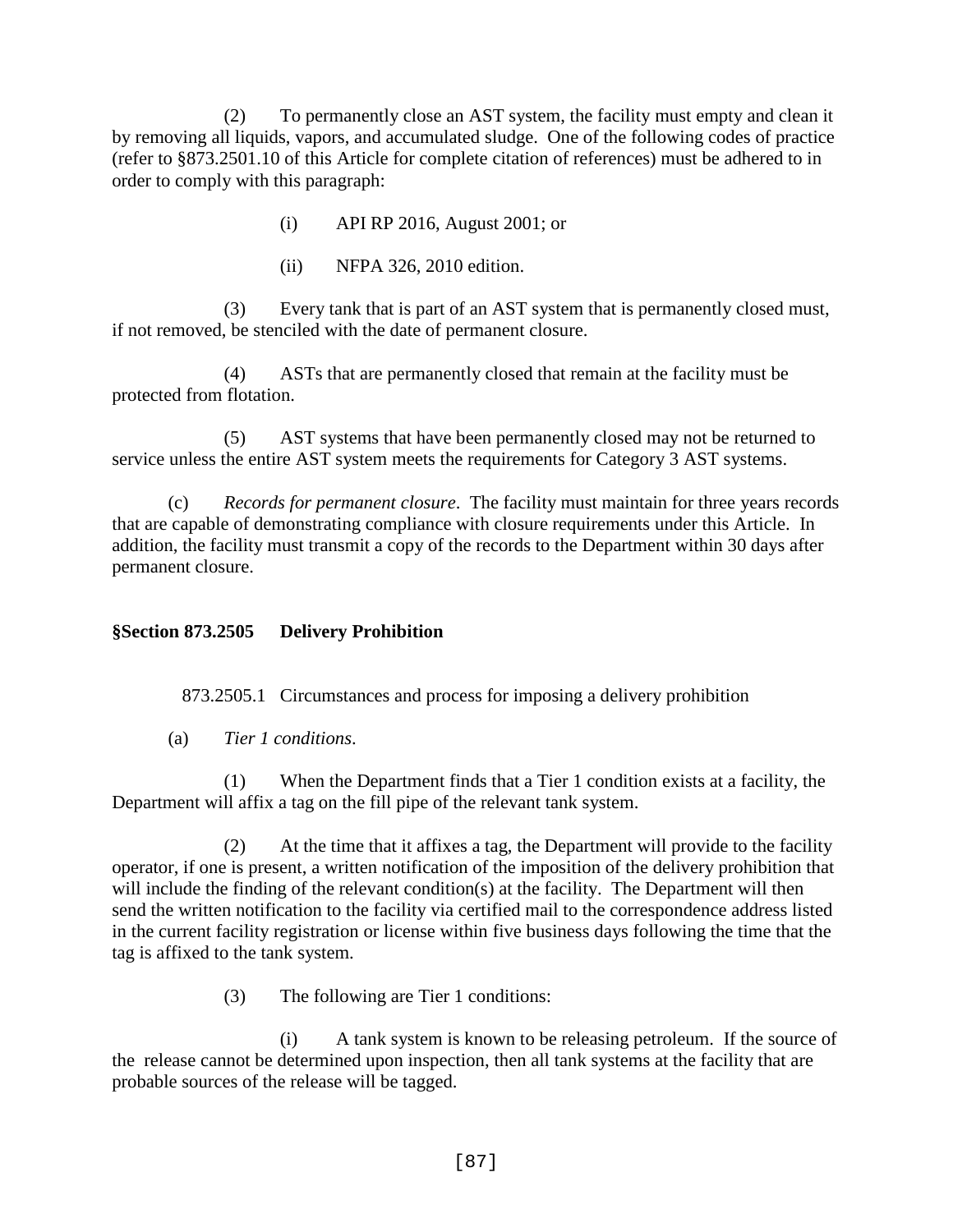(ii) A UST system covered under §873.2502.1(a), 873.2503.1(a)(2), or (4) of this Article does not have one or more of the following:

(*a*) secondary containment equipment required under §873.2502.1(b)(1)(iv), 873.2502.1(b)(2)(ii)(*c*), and 873.2503.1(b)(1)(iv) of this Article;

(*b*) spill and overfill prevention equipment required under §873.2502.1(b)(3) of this Article or overfill prevention equipment required under §873.2503.1(b)(3) of this Article;

(*c*) corrosion protection equipment required under §873.2502.1(b)(1)(ii), (2)(ii), (c)(2)(ii), (iii), (3), 873.2503.1(b)(1)(ii), or (2)(ii) of this Article; or

(*d*) leak detection equipment required under §873.2502.3(a) and (b), or 873.2503.3(a) and (b) of this Article.

(b) *Tier 2 conditions*.

(1) When the Department finds that a Tier 2 condition exists at a facility, the Department may affix a tag on the fill pipe of the relevant tank system.

(2) Prior to affixing a tag, the Department will send a written statement to the facility informing the facility of the relevant condition(s). The Department will send the statement via certified mail to the correspondence address listed in the current facility registration or license.

(3) At the time that it affixes a tag, the Department will provide to the facility operator, if one is present, a written notification of the imposition of the delivery prohibition that will include the finding of the relevant condition(s) at the facility. The Department will then send the written notification to the facility via certified mail to the correspondence address listed in the current facility registration or license within five business days following the time that the tag is affixed to the tank system.

(4) The following are Tier 2 conditions:

(i) The results of leak detection required by  $\S 873.2502.3(a)$  and (b) of this Article, §873.2503.3(a) and (b) of this Article, or inspections and leak detection required by §873.2504.3(a) and (b) of this Article indicate that the tank system may be leaking petroleum or would not contain a leak if one were to occur, unless the facility submits, within 10 days after receipt of the Department's statement issued pursuant to paragraph (2) of this subsection, acceptable documentation to the Department that demonstrates that the relevant tank system is not leaking or has been appropriately repaired.

(ii) With respect to the operation of a UST system covered under §873.2502.1(a), 873.2503.1(a)(2), or 873.2503.1(a)(4) of this Article, the facility has not demonstrated within 30 days following receipt of the Department's statement issued pursuant to paragraph (2) of this subsection compliance with the following standards: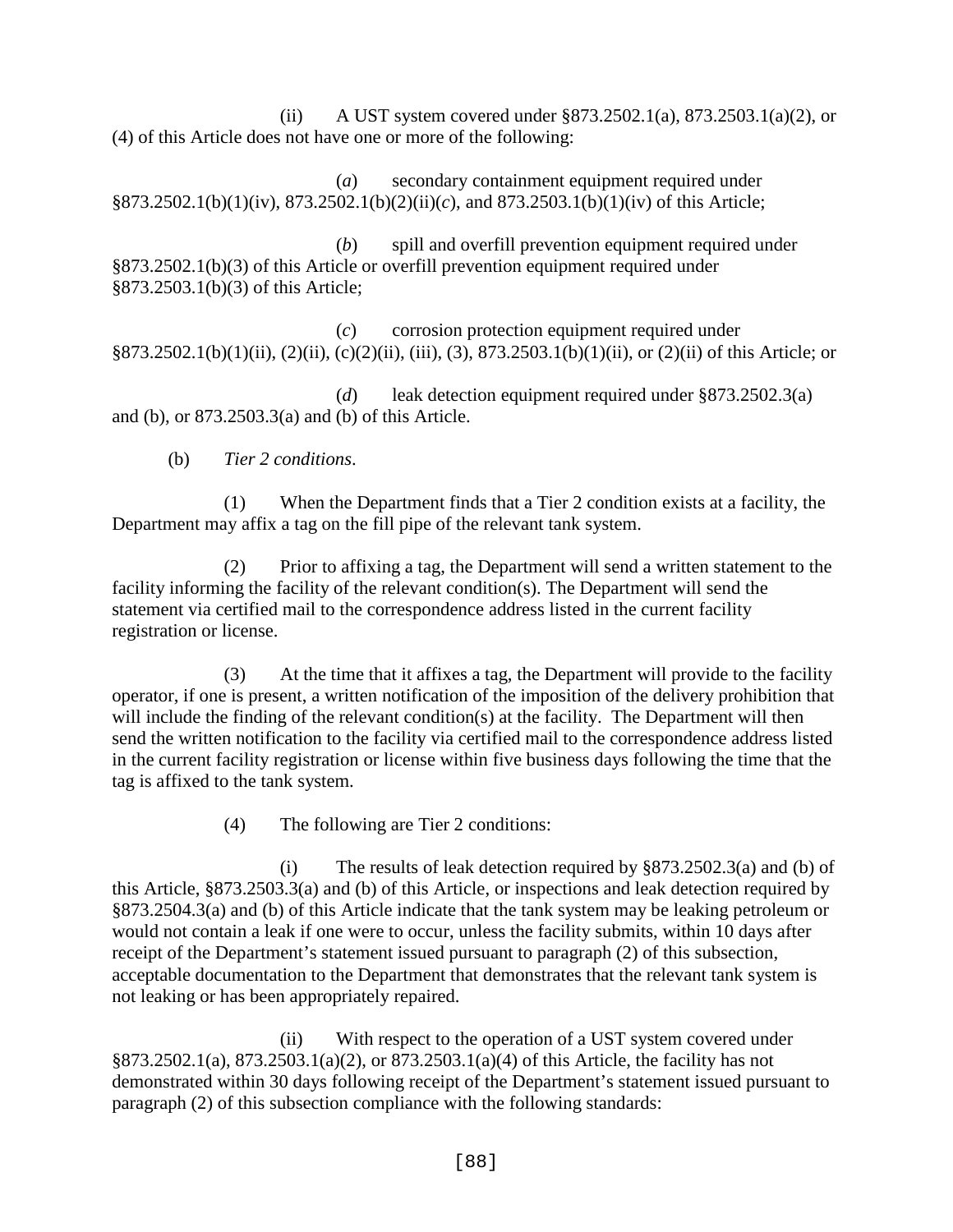(*a*) spill and overfill prevention operating standards under

§873.2502.2(a) of this Article;

(*b*) corrosion protection operating standards under §873.2502.2(b) of this Article; or

and (d) of this Article.

(*c*) applicable leak detection methods under §873.2502.3(c)

(iii) With respect to the operation of a UST system covered under §873.2503.1(a)(1) or (3) of this Article, one or more of the following is missing and the facility has not documented to the Department that the missing component has been put in place within 30 days after receipt of the Department's statement issued pursuant to paragraph (2) of this subsection:

| (a)<br>§873.2503.1(b)(iv) of this Article;                         | secondary containment equipment required under |
|--------------------------------------------------------------------|------------------------------------------------|
| ( <i>b</i> )<br>§873.2503.1(b)(3) of this Article;                 | overfill prevention equipment required under   |
| (c)<br>$\S 873.2503.1(b)(1)(ii)$ and $(2)(ii)$ of this Article; or | corrosion protection equipment required under  |

(*d*) leak detection equipment required under §873.2503.3(a)

and (b) of this Article.

(iv) With respect to the operation of an AST system covered under §873.2504.1(a) of this Article, one or more of the following is missing and the facility has not documented to the Department that the missing component has been put in place within 30 days after receipt of the Department's statement issued pursuant to paragraph (2) of this subsection:

(*a*) secondary containment equipment required under §873.2504.1(b)(1)(v) and (c)(1) of this Article;

(*b*) overfill prevention equipment required under §873.2504.1(b)(3) and (c)(2) of this Article;

(*c*) corrosion protection equipment required under §873.2504.1(b)(1)(ii) and (iii), and (2)(ii) of this Article; or

(*d*) leak detection equipment required under §873.2504.3(a) of this Article.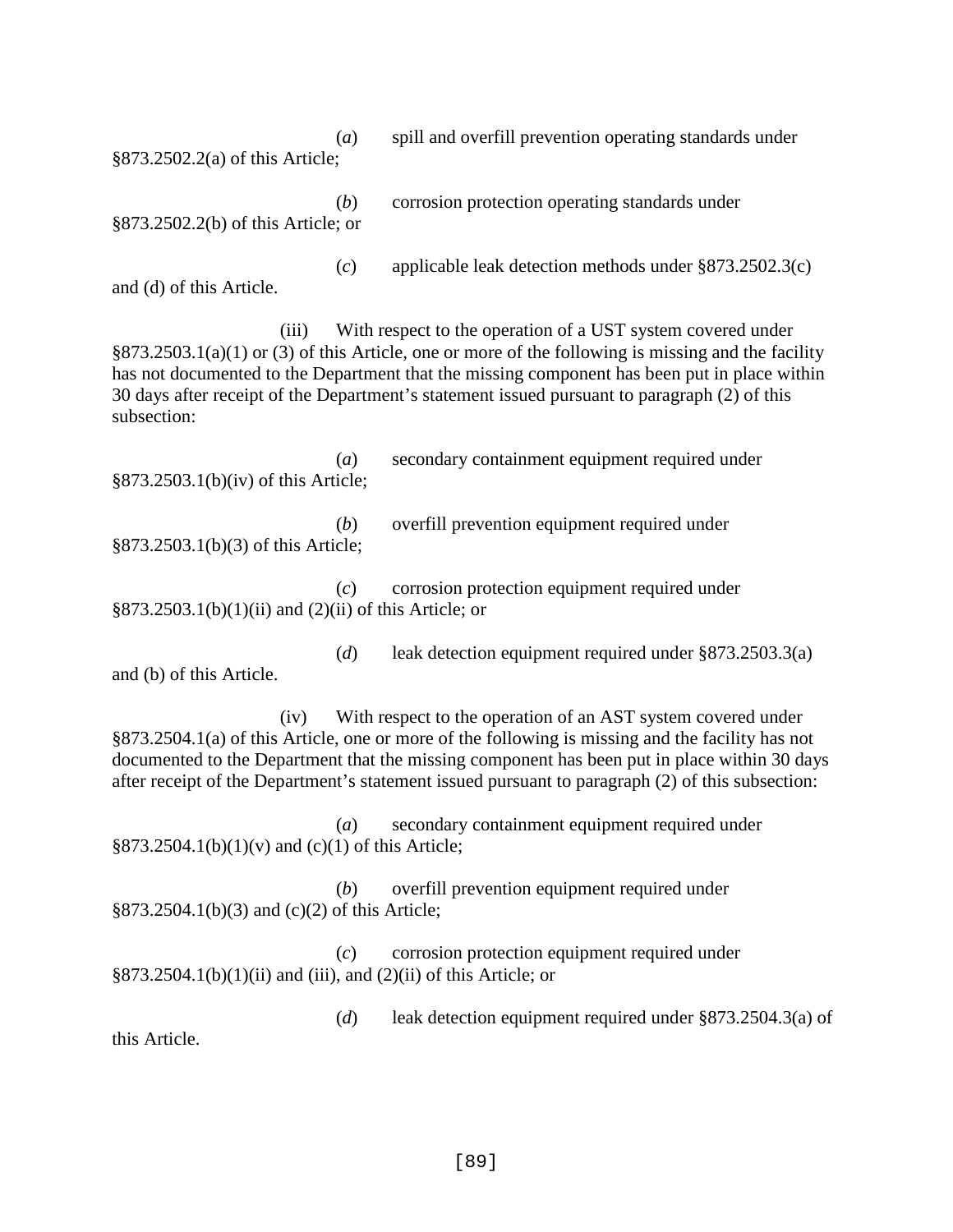(c) The Department may issue the written finding, consistent with paragraphs (a)(2) or (b)(3) of this section, that a Tier 1 or Tier 2 condition exists, but withhold the imposition of the delivery prohibition for a period that may not exceed 180 days, where:

(1) there is no evidence that the tank system is leaking; and

(2) imposing the delivery prohibition would jeopardize public health or safety or the availability of, or access to, fuel in a rural and remote area.

873.2505.2 Prohibitions.

(a) *Delivery prohibition*. No person may deliver or cause the delivery of petroleum to any tank system to which a tag is affixed. No person may accept petroleum to any tank system to which a tag is affixed.

(b) *Tag tampering and removal prohibition*. Unless authorized by the Department, no person may tamper with or remove a tag affixed to a tank system or cause such tampering or removal.

873.2505.3 Notifications.

(a) *Notice of delivery prohibition to facility and carrier*. The presence of a tag affixed to the fill pipe of a tank system constitutes notice of the delivery prohibition.

(b) *Notification to carrier by facility*. After the Department affixes a tag to the fill pipe of a tank system, the facility must, prior to the next scheduled delivery of petroleum, inform all carriers that normally deliver to the tank system that delivery is prohibited. The facility must retain a record of any correspondence regarding the delivery prohibition.

873.2505.4 Termination of delivery prohibition

(a) A delivery prohibition may be terminated by the Department on its own initiative, or following the conclusion of review of compliance submissions or an expedited hearing.

(1) Department initiative. If the Department terminates a delivery prohibition on its own initiative, the Department will send a written notification to the facility confirming that the prohibition has been terminated. The Department will send the notification via certified mail to the correspondence address listed in the current facility registration or license.

(2) Review of compliance submissions.

(i) A facility may, at any time, submit information to the Department demonstrating that the facility is in compliance or has corrected the condition(s) that prompted the Department to impose the prohibition.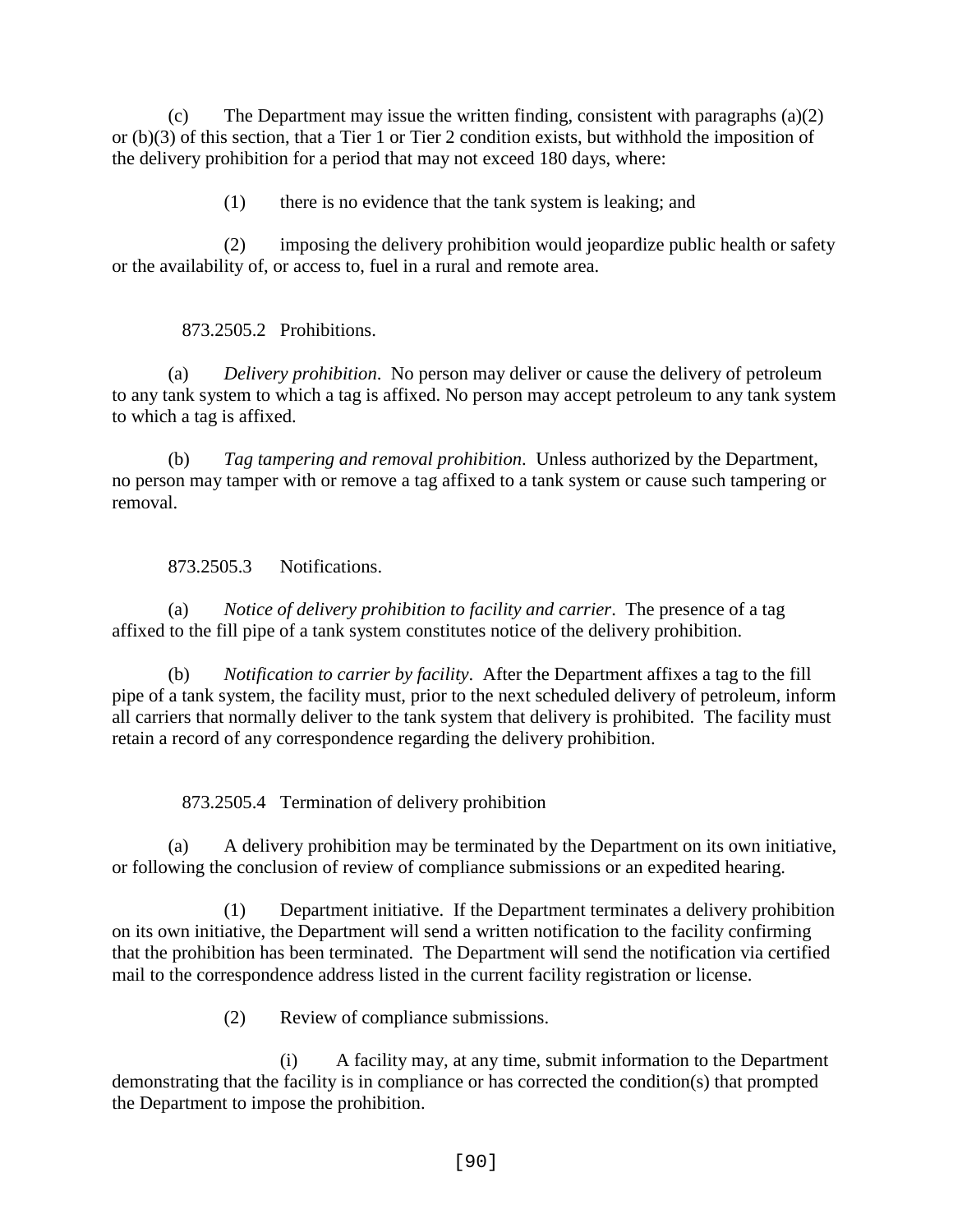(ii) Upon submission of information to the Department, the Department will designate an individual to review submissions and provide a written decision as set forth below.

(iii) The designated individual will provide a written decision to the facility within five business days after the Department receives the facility's submission. If the designated individual decides to deny termination of the delivery prohibition, the decision will set forth the reasons for the denial including a description of any deficiency in the information supplied by the facility.

(iv) The decision of the designated individual will constitute a final agency determination subject to challenge under Article 78 of the Civil Practice Law and Rules.

(v) The Department will retain the record generated during the staff review process for one year.

(3) Expedited hearing.

(i) Not later than 15 days after a tag has been affixed to a tank fill port, the Department will provide the facility with an opportunity to present proof on the limited issue of whether the Department incorrectly determined that any Tier 1 or Tier 2 conditions existed at the facility. Notice of such hearing will be sent together with the written notification of any delivery prohibition issued pursuant to §873.2505.1(a)(2) or (b)(3) of this Article.

(ii) The Department will bear the burden of proof at the expedited

hearing.

(iii) The failure of the facility to appear at the time and place scheduled for the expedited hearing will constitute a waiver of the opportunity for an expedited hearing.

(iv) The expedited hearing will be held before a Department hearing officer. The hearing officer will make a report to the Commissioner setting forth the appearances, the arguments presented at the hearing, findings of fact and conclusions of law, and a recommended determination for consideration by the Commissioner.

(v) The hearing officer may, to the extent practicable and without prejudice to the facility's right to have a timely expedited hearing, consolidate the expedited hearing regarding the existence of Tier 1 or 2 conditions with any hearing regarding the facility's violation of other provisions of this Article.

(vi) The expedited hearing will be recorded. The hearing officer will cause a typed transcript of the record to be prepared for the Department's files, but will not wait for the preparation of this transcript before making a report to the Commissioner, if so requested by the facility or the Commissioner.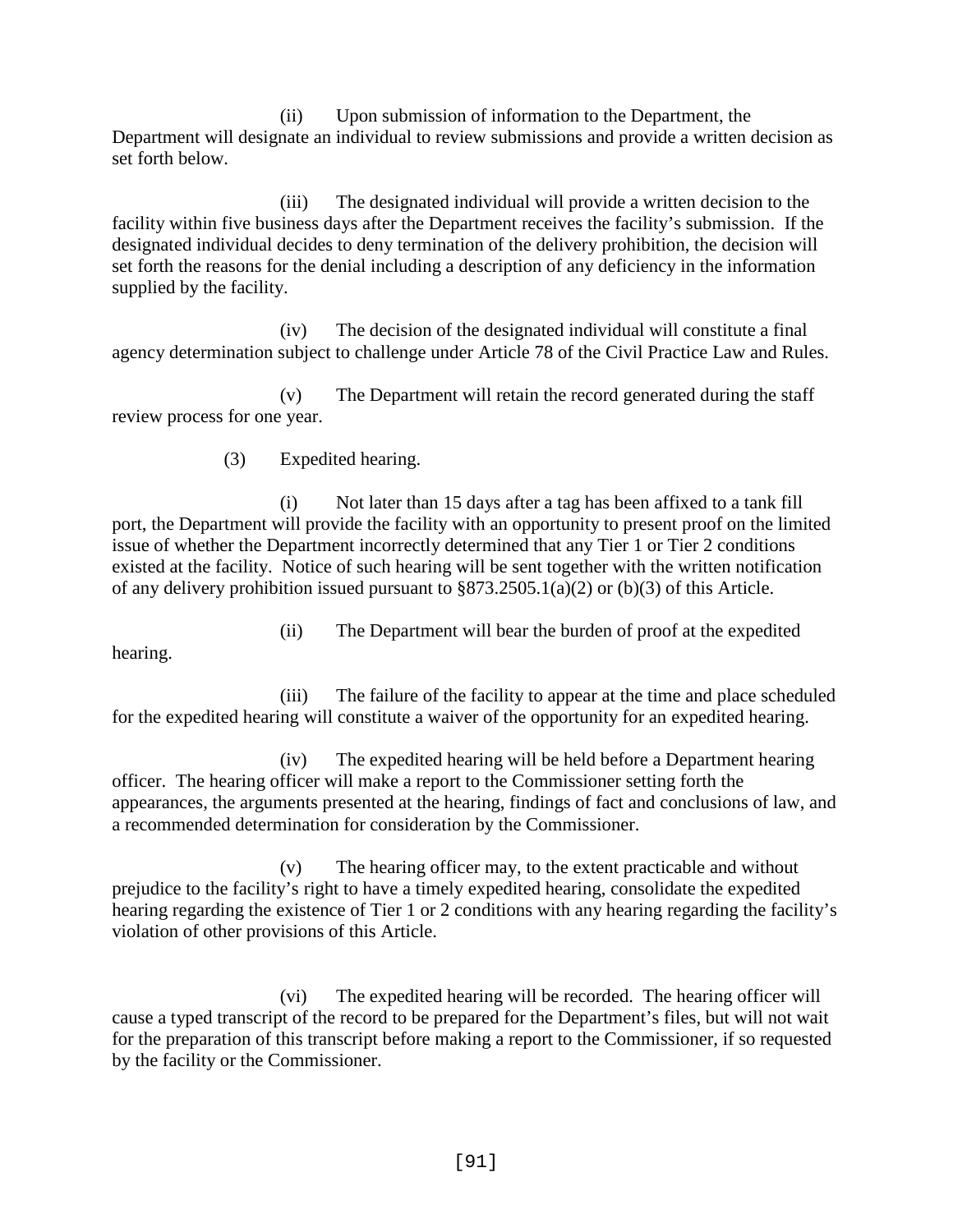(vii) The hearing officer will issue his or her report within 30 days after the close of the hearing, unless the parties agree to an extension of this time.

(b) *Removal of a tag*. Within two business days after a decision by the Department that all Tier 1 and Tier 2 conditions at a facility have been resolved, the Department will remove, or authorize the removal of, the tag.

# **§873.2506 Containers**

(a) *Storage.*

(1) All containers used for the storage of petroleum products, whether indoors or outdoors, shall be stored in a way that will prevent the release of any of the contents of the container to the surface waters, groundwaters, surface of the ground or below ground of Westchester County

. (2) Containers of petroleum products shall at all times be stored on an impervious, chemical-resistant surface that is compatible with the material being stored.

(3) Containers shall be stored in a secure manner and protected from vandalism, unauthorized access and damage by traffic, machinery or falling objects.

(4) Containers stored outdoors shall be protected against freezing, rusting and other weather-related damage.

(5) Containers shall be stored in a roofed Facility with an impervious floor, diked, impervious storage pad provided with adequate means of collecting and removing any accumulated storm water. Provisions must be made for contaminated water to be disposed of in an approved manner.

(6) Indoor storage shall be in an area with an impervious floor and no floor drains, unless it can be demonstrated that no direct discharge will occur.

(7) Containers above twenty-five (25) gallons in size shall contain a placard or marking that identifies the contents. The identifying lettering shall be in accordance with regulations and standards adopted by or acceptable to the Commissioner.

(b). *Handling.*

(1) Containers shall be filled, emptied, transported and otherwise handled in a manner which will prevent the release to the surface waters, groundwaters, surface of the ground or below ground of Westchester County of any toxic or hazardous materials.

(2) Drums shall not be stacked more than three (3) high and only on their ends unless approved storage racks are provided.